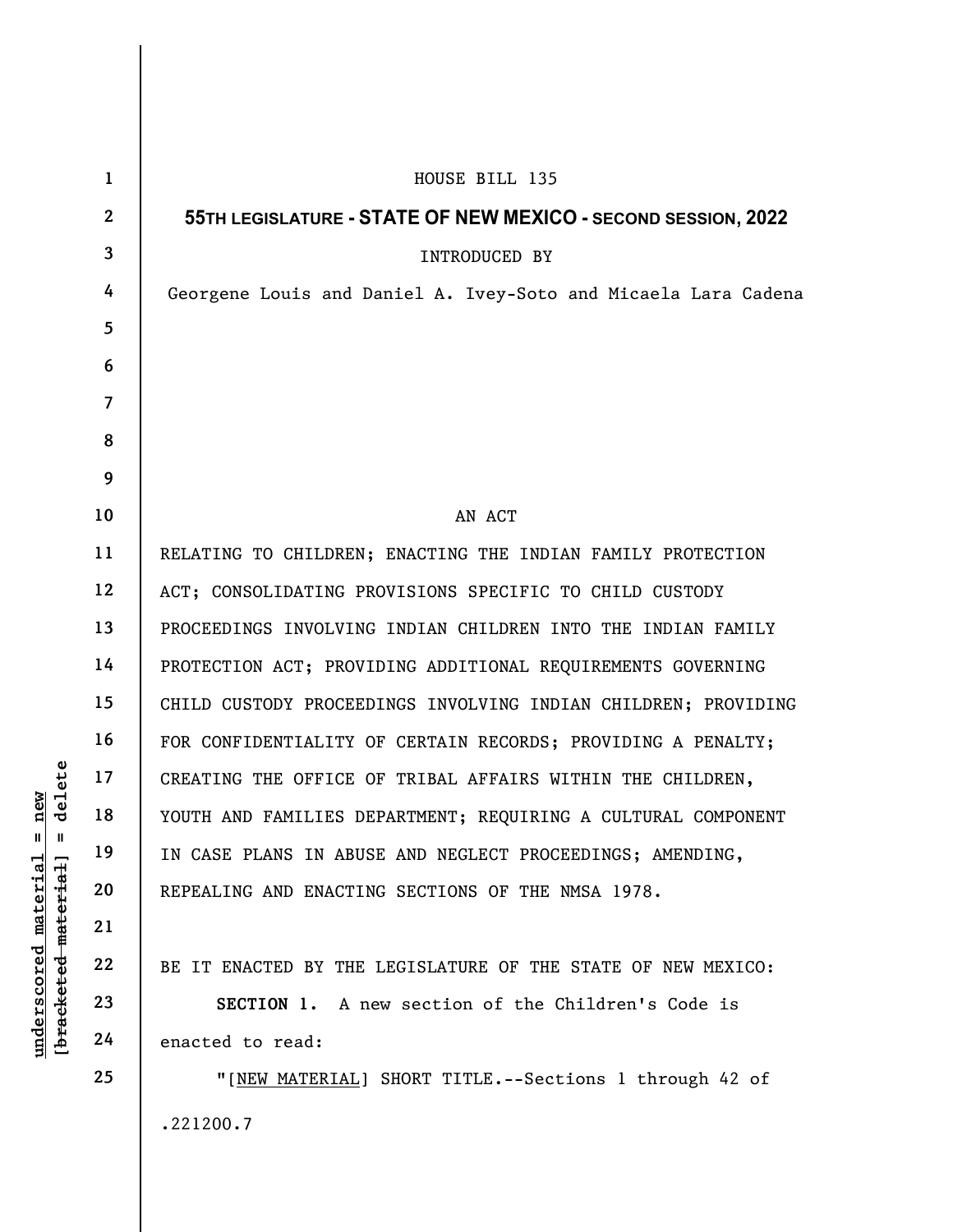|                                             | $\mathbf{1}$             | this act may be cited as the "Indian Family Protection Act"."    |
|---------------------------------------------|--------------------------|------------------------------------------------------------------|
|                                             | $\mathbf{2}$             | SECTION 2. A new section of the Children's Code is               |
|                                             | 3                        | enacted to read:                                                 |
|                                             | 4                        | "[NEW MATERIAL] DEFINITIONS.--As used in the Indian Family       |
|                                             | 5                        | Protection Act:                                                  |
|                                             | 6                        | "active efforts" means efforts that are<br>Α.                    |
|                                             | $\overline{\mathcal{L}}$ | affirmative, active, thorough and timely and that represent a    |
|                                             | 8                        | higher standard of conduct than reasonable efforts;              |
|                                             | 9                        | "adoptive placement" means a permanent placement<br>B.           |
|                                             | 10                       | of an Indian child for adoption, including an action resulting   |
|                                             | 11                       | in a final decree of adoption;                                   |
|                                             | 12                       | "child custody proceeding" means an action for<br>$\mathbf{C}$ . |
|                                             | 13                       | foster care placement, termination of parental rights,           |
|                                             | 14                       | guardianship or adoptive placement or an action pursuant to      |
|                                             | 15                       | Section 32A-3A-8 NMSA 1978 or the Family in Need of Court-       |
|                                             | 16                       | Ordered Services Act and includes investigations and other       |
| delete                                      | 17                       | preliminary activities preceding the formal initiation of an     |
| $n$ ew                                      | 18                       | action, but does not include:                                    |
| Ш<br>- II                                   | 19                       | (1)<br>delinquency proceedings; and                              |
| underscored material<br>[bracketed material | 20                       | custodial proceedings pursuant to Chapter<br>(2)                 |
|                                             | 21                       | 40 NMSA 1978;                                                    |
|                                             | 22                       | "cultural compact" means an agreement that<br>$D$ .              |
|                                             | 23                       | documents how an Indian child placed in an adoptive or           |
|                                             | 24                       | guardianship home will continue to actively participate in the   |
|                                             | 25                       | child's cultural learning and activities and that is entered     |
|                                             |                          | .221200.7                                                        |
|                                             |                          | - 2 -                                                            |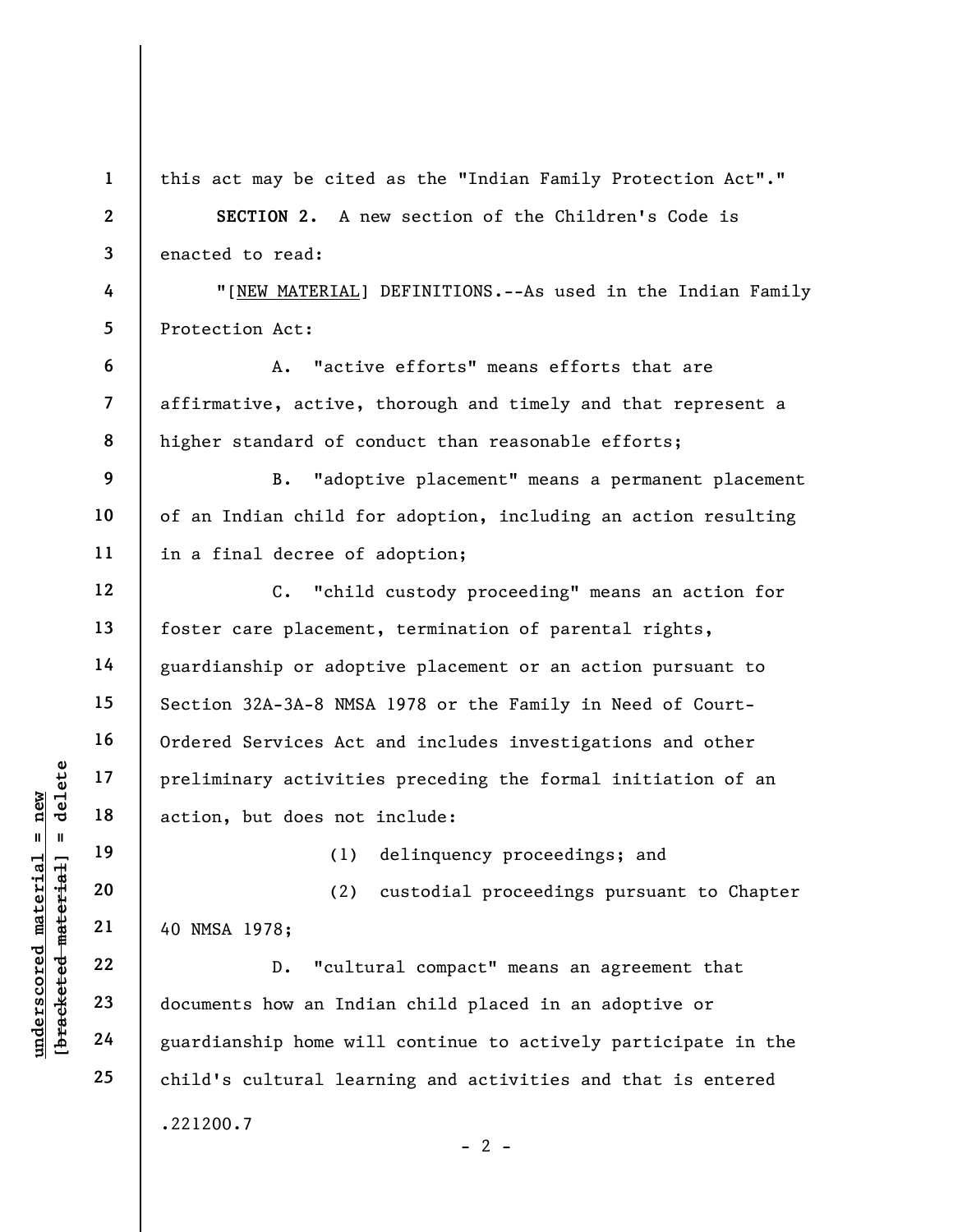under 17<br>
under 18<br>
under 19<br>
under 19<br>
under 19<br>
under 19<br>
under 19<br>
under 19<br>
20<br>
in the best int<br>
21<br>
it is in the best int<br>
22<br>
as fictive kin;<br>
23<br>
24<br>
(1)<br>
C. "foste 1 2 3 4 5 6 7 8 9 10 11 12 13 14 15 16 17 18 19 20 21 22 23 24 25 into among: (1) the adoptive parents or guardians of the Indian child, which parents or guardians are not members of the Indian child's tribe; and (2) the Indian child's tribe; E. "discussion with an Indian tribe" means documented good faith efforts to actively communicate and work with an Indian tribe; F. "fictive kin" means a person: (1) who is not a relative or an extended family member of an Indian child and who has a significant, family-like relationship with the child or the child's family, which relationship existed prior to the child's entry into foster care; (2) who meets the definition of "fictive kin" as established by an Indian child's tribe's law, custom or tradition; or (3) chosen by an Indian child who is fourteen years of age or older, regardless of when the relationship between the person and the Indian child was established, when it is in the best interest of the child to identify that person as fictive kin; G. "foster care placement" means: (1) an action pursuant to the Abuse and Neglect Act removing an Indian child from the child's parent, .221200.7 - 3 -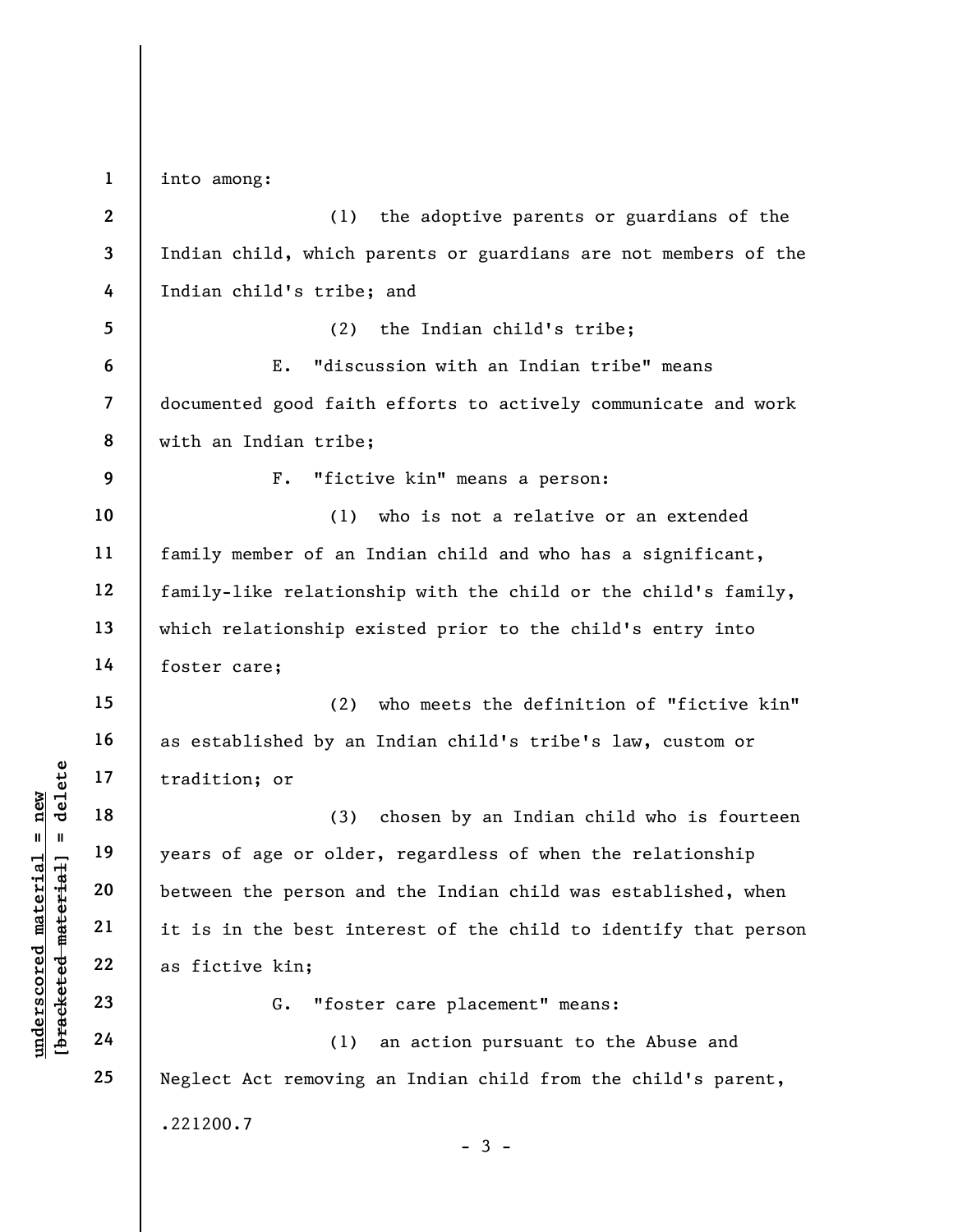underscored material = new [bracketed material] = delete 1 2 3 4 5 6 7 8 9 10 11 12 13 14 15 16 17 18 19 20 21 22 23 24 25 guardian or Indian custodian for temporary placement in a foster home or institution or the home of a guardian where the parent or Indian custodian cannot have the child returned upon demand, but in which parental rights have not been terminated; or (2) the temporary placement of an Indian child in foster care pursuant to a voluntary agreement entered into between a parent, guardian or Indian custodian and the department pursuant to the Family Services Act; H. "reservation" means: (1) "Indian country" as defined in 18 U.S.C. Section 1151; (2) any lands to which the title is held by the United States in trust for the benefit of an Indian tribe or individual; or (3) any lands held by an Indian tribe or individual subject to a restriction by the United States against alienation; and I. "secretary" means the United States secretary of the interior." SECTION 3. A new section of the Children's Code is enacted to read: "[NEW MATERIAL] INDIAN CHILD'S DOMICILE--DETERMINATION OF DOMICILE AND RESIDENCE.-- A. In a child custody proceeding involving an .221200.7  $- 4 -$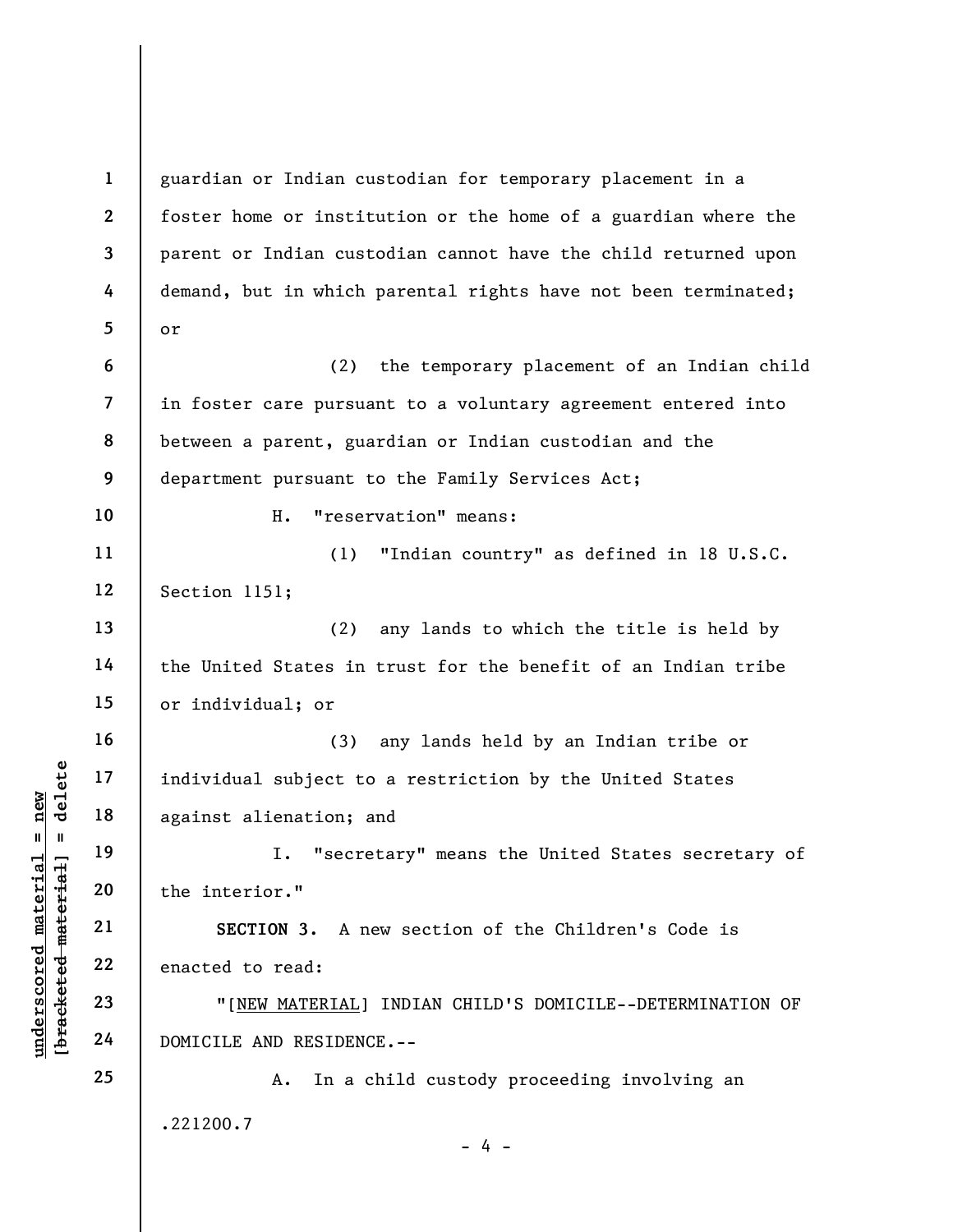Indian child, the court shall determine and make an order of the domicile and residence of the Indian child and whether the Indian child is under the jurisdiction of a tribal court.

B. The department shall communicate with the Indian child's tribe as necessary to assist the court in making a determination pursuant to this section. If it is unclear which tribe is the Indian child's tribe, the department shall communicate with any tribe with which there is reason to know that the Indian child may be a member or eligible for membership as otherwise required by federal law."

SECTION 4. A new section of the Children's Code is enacted to read:

"[NEW MATERIAL] ACTIVE EFFORTS REQUIRED IN CHILD CUSTODY PROCEEDINGS, INCLUDING VOLUNTARY PLACEMENT AGREEMENTS.--In a child custody proceeding involving an Indian child:

underscored material material end in the Indian Family Properties of futile and the Indian Family Properties and the Indian Family Properties and the Indian Family Properties and the United Seek findings of futile and the A. active efforts to maintain or reunite an Indian child with the Indian child's family shall be made pursuant to the Indian Family Protection Act. The department shall neither seek findings of futility nor aggravated circumstances, and the court shall not grant those findings;

B. the department shall make active efforts to maintain or reunite an Indian child with the Indian child's family and shall:

(1) document in detail in writing demonstrating the quality and quantity of services and .221200.7  $- 5 -$ 

1

2

3

4

5

6

7

8

9

10

11

12

13

14

15

16

17

18

19

20

21

22

23

24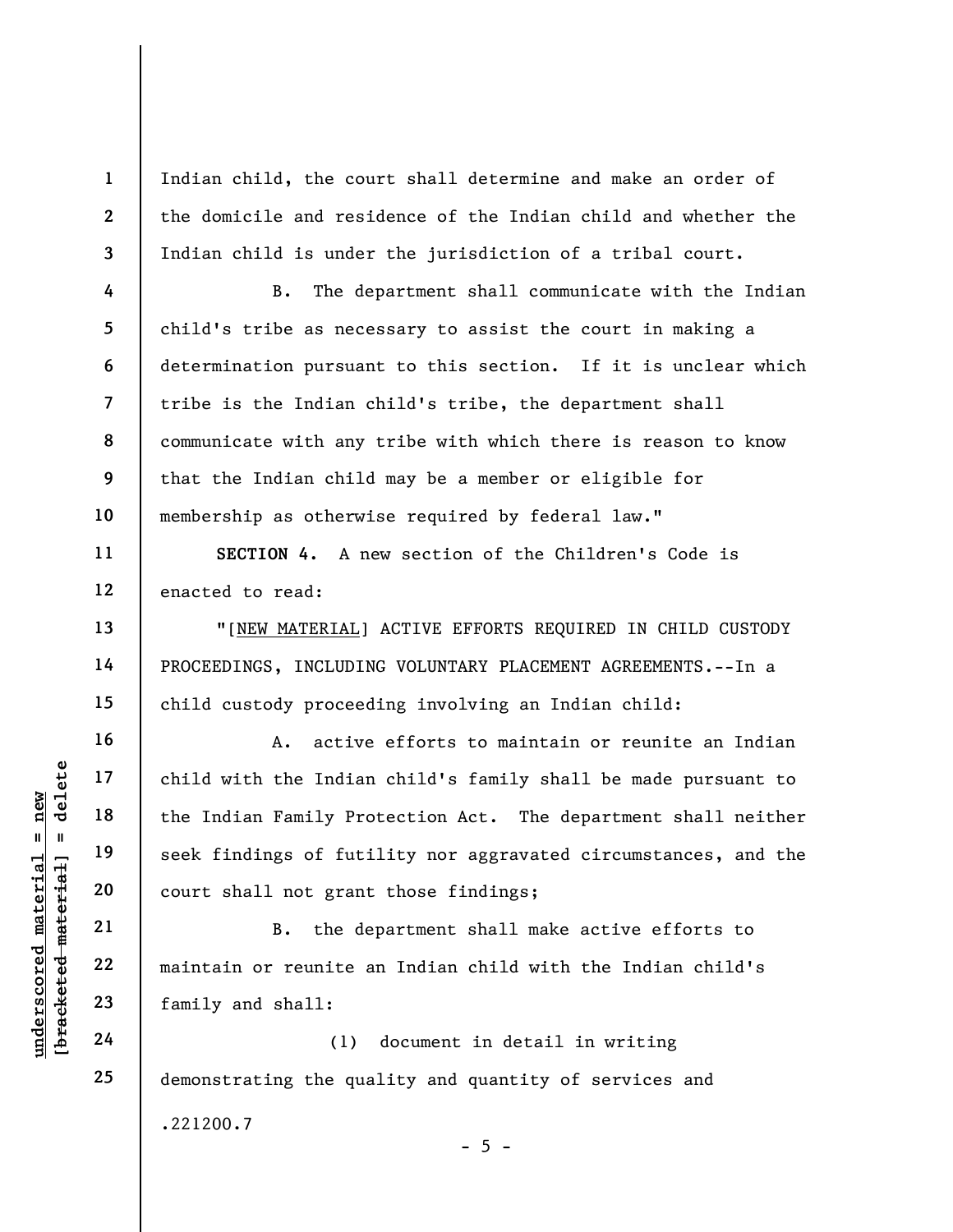underscored material = new [bracketed material] = delete 1 2 3 4 5 6 7 8 9 10 11 12 13 14 15 16 17 18 19 20 21 22 23 24 25 assistance provided to alleviate the causes and conditions leading to the child custody proceeding, on the court record; (2) assist the Indian child's parent or parents, guardian or Indian custodian through the steps of a department case plan and with accessing or developing the resources necessary to satisfy the department case plan; (3) provide assistance in a manner consistent with the prevailing social and cultural standards and way of life of the Indian child's tribe; (4) conduct a comprehensive assessment of the circumstances of an Indian child's family with a goal of reunification; (5) conduct in cooperation with the Indian child and the Indian child's parents, extended family members, guardian, Indian custodian and Indian tribe; and (6) tailor to the facts and circumstances of the case; C. the department may make active efforts to maintain or reunite an Indian child with the Indian child's family by: (1) identifying and establishing appropriate services and assisting the Indian child's parents to overcome barriers to reunification, including actively assisting the parents in obtaining those services; (2) identifying, notifying and inviting .221200.7  $- 6 -$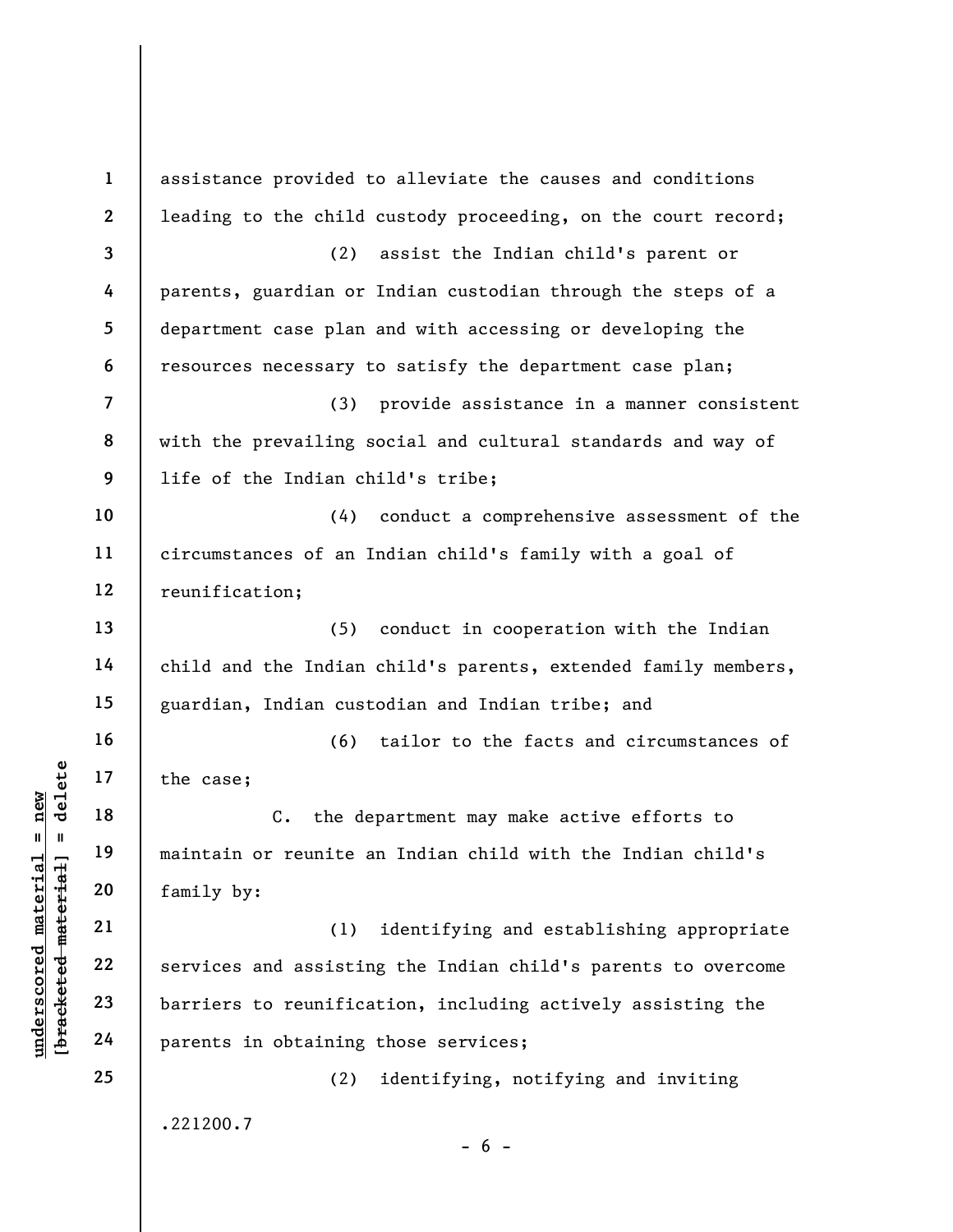representatives of the Indian child's tribe to participate in family team meetings, permanency planning, resolution of placement issues and providing support and services to the Indian child's family;

(3) conducting or causing to be conducted a diligent search for the Indian child's extended family members and contacting and consulting with the Indian child's extended family members and adult relatives to provide family structure and support for the Indian child and the Indian child's parents;

(4) offering and employing culturally appropriate family preservation strategies and facilitating the use of remedial and rehabilitative services provided by the Indian child's tribe;

(5) taking steps to keep the Indian child and the Indian child's siblings together whenever possible;

underscored material = new [bracketed material] = delete (6) supporting regular visits with the Indian child's parent, guardian or Indian custodian, in the most natural setting as possible, as well as trial home visits during a period of removal, consistent with the need to ensure the health, safety and welfare of the Indian child;

(7) identifying community resources, including housing, financial assistance, transportation, mental health services, health care, substance abuse prevention and treatment and peer support services and actively assisting the Indian .221200.7

1

2

3

4

5

6

7

8

9

10

11

12

13

14

15

16

17

18

19

20

21

22

23

24

25

- 7 -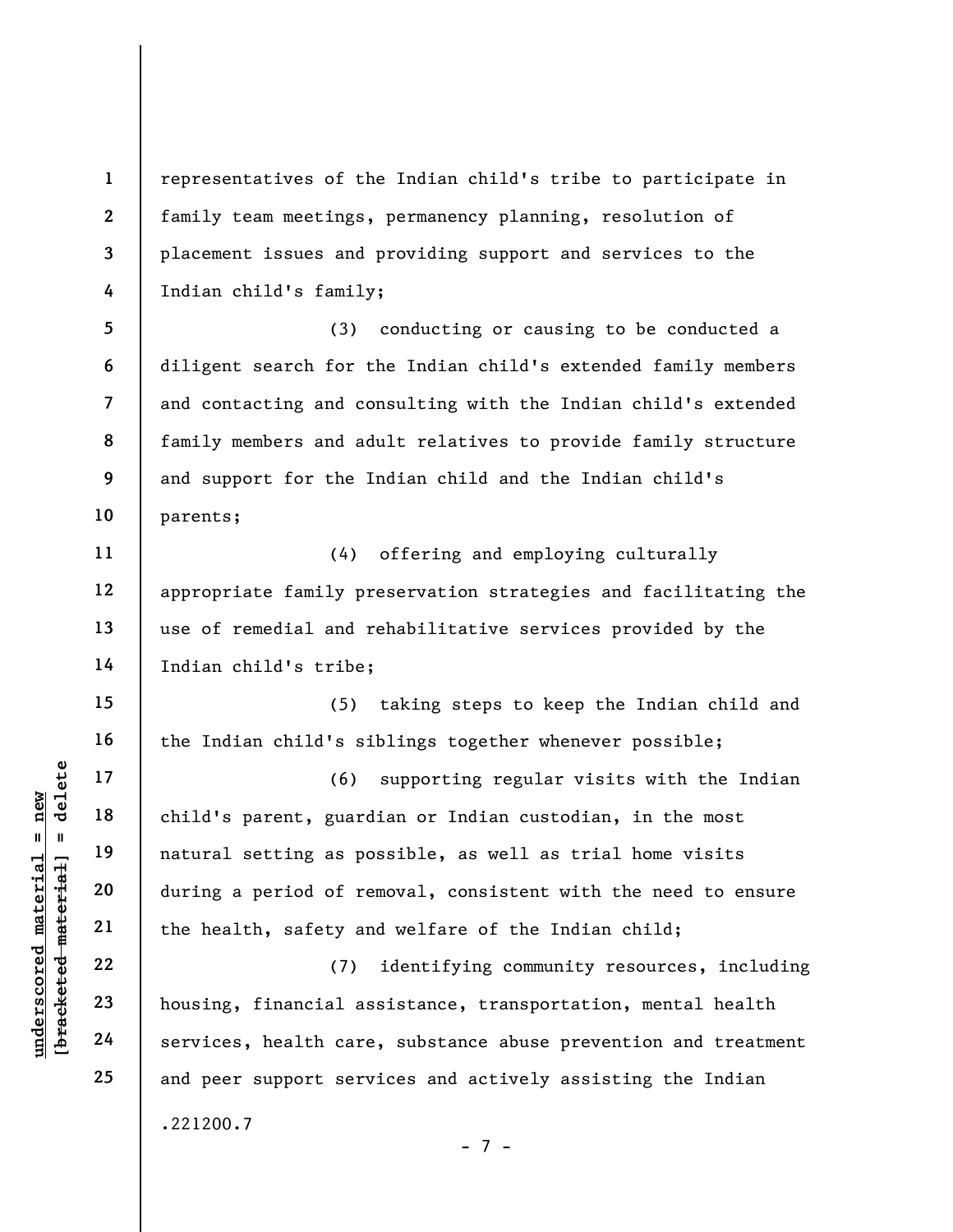underscored material material of the Indian child or the I<br>
and the Indian child's ci<br>
deleted material and the Indian child's ci<br>
20<br>
21<br>
22<br>
23<br>
24<br>
24<br>
24<br>
22<br>
24<br>
22<br>
24<br>
22<br>
24<br>
22<br>
24<br>
22<br>
24<br>
22<br>
24<br>
22<br>
24<br>
22<br>
24<br> 1 2 3 4 5 6 7 8 9 10 11 12 13 14 15 16 17 18 19 20 21 22 23 24 25 child's parents, guardian or Indian custodian or, when appropriate, the Indian child's family and extended family members, in using and accessing those resources; (8) monitoring progress and participation of the Indian child's parents, guardian, Indian custodian or extended family members if the services described in Paragraphs (1), (2), (4) and (7) of this subsection are not available and considering alternative ways to address the needs of the Indian child's parents, guardian, Indian custodian and, where appropriate, the family, if the optimum services do not exist or are not available; (9) providing post-reunification services and monitoring for the duration of the court's jurisdiction; (10) allowing the Indian child to participate in customs and traditions, including attending and participating in traditional ceremonies centered around the Indian child or the Indian child's family; or (11) any other efforts that are appropriate to the Indian child's circumstances; D. prior to accepting any child for voluntary placement, the department shall document the efforts: (1) made by the department to provide or arrange services by other public or private agencies that would be affordable to the family; and (2) that would alleviate the conditions .221200.7 - 8 -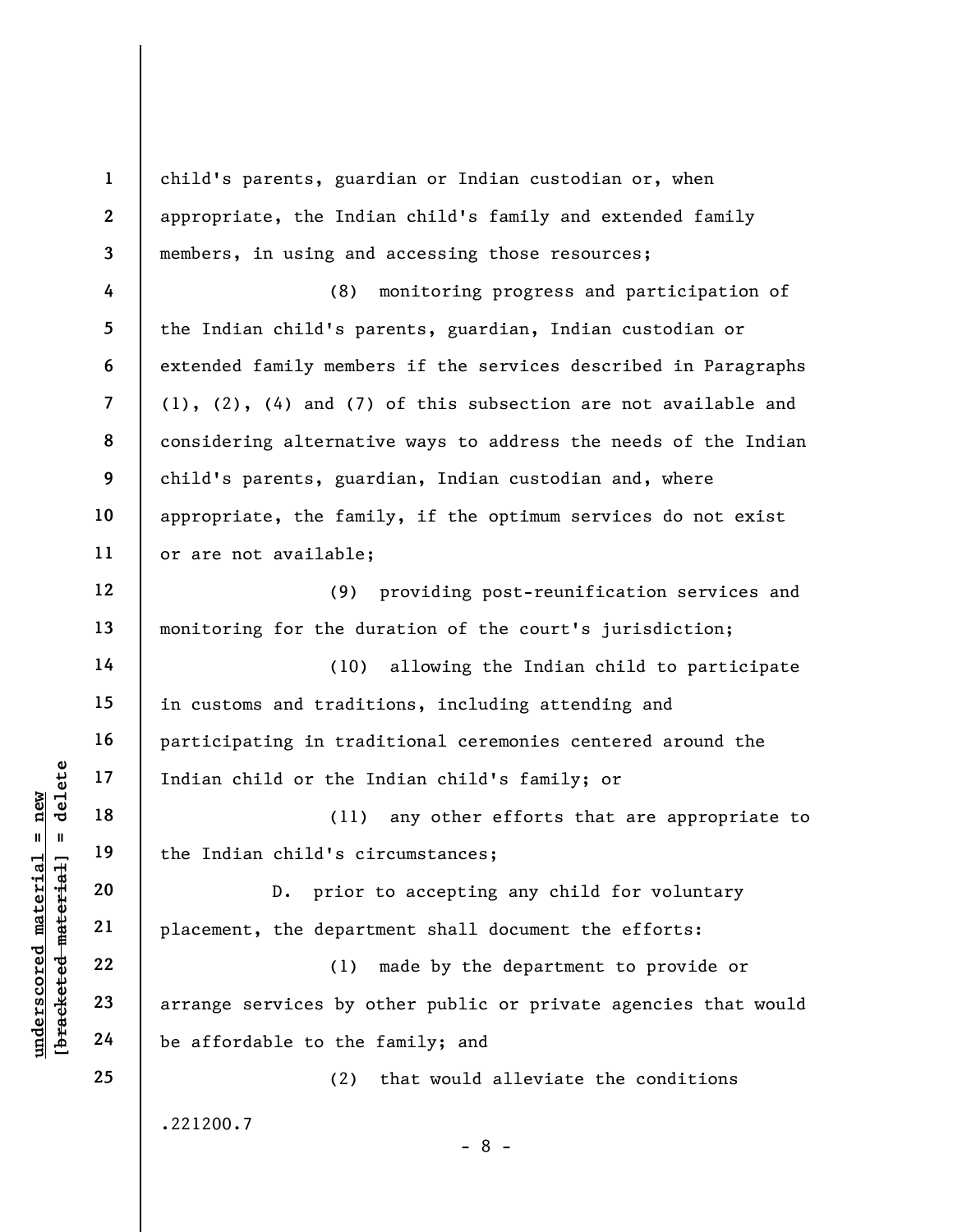1 leading to the placement request; and

understand material material and the tristing of the tristing of the tristing of the tristing of the tristing of the tristing and court determines that<br>deletermines that<br>all the court determines that<br>all the court determin 2 3 4 5 6 7 8 9 10 11 12 13 14 15 16 17 18 19 20 21 22 23 24 25 E. the department shall record all efforts made toward active efforts and report them to the court." SECTION 5. A new section of the Children's Code is enacted to read: "[NEW MATERIAL] NOTICE TO INDIAN TRIBES.-- A. In a child custody proceeding when the court knows or has reason to know that an Indian child is involved, the department shall notify the parent, guardian or Indian custodian and the Indian child's tribe, by certified mail with return receipt requested, of: (1) the pending proceedings; (2) the right of the Indian child's parent, guardian, Indian custodian and Indian child's tribe to: (a) intervention; and (b) petition the court to transfer the proceeding to the tribal court; (3) the right of the Indian child's parent, guardian or Indian custodian to court-appointed counsel if the court determines that person is unable to afford counsel; and (4) the right of the Indian child's tribe to participate in the child custody proceeding whether or not the Indian child's tribe intervenes. B. In the event that the department attempts to enter into discussion with an Indian tribe and the tribe does .221200.7

- 9 -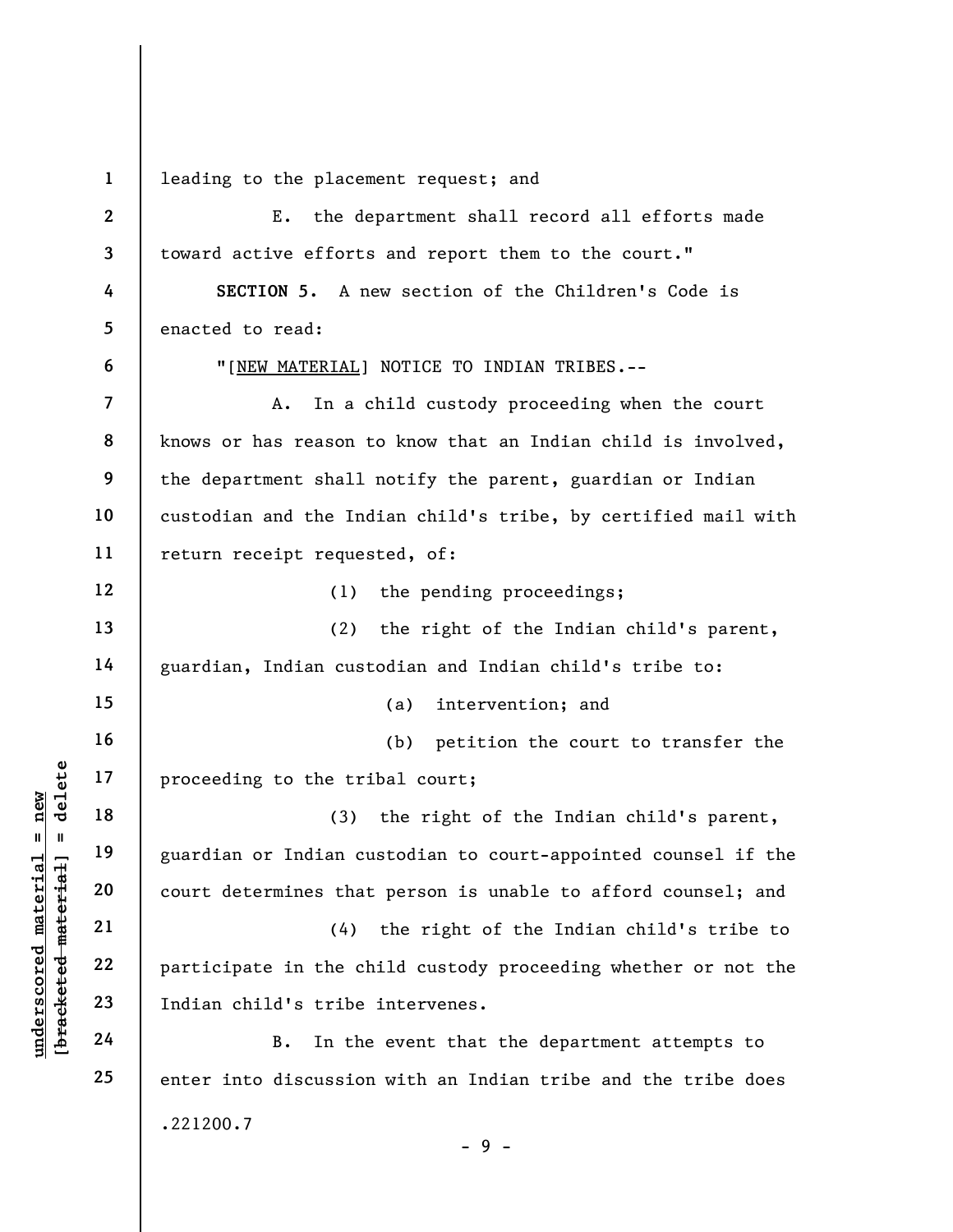underscored material = new [bracketed material] = delete 1 2 3 4 5 6 7 8 9 10 11 12 13 14 15 16 17 18 19 20 21 22 23 24 25 not respond within the time frame provided for in the Indian Family Protection Act, the department may proceed; provided that the absence of a tribal response does not: (1) eliminate other requirements of future communication and work with the Indian tribe concerning the child; or (2) affect the Indian tribe's ability to respond to an action that has not yet been taken." SECTION 6. A new section of the Children's Code is enacted to read: "[NEW MATERIAL] TRIBAL MEMBERSHIP--DEPARTMENT ASSISTANCE.--When an Indian child is placed in the custody of the department, the department shall work with the parent, the guardian, the Indian custodian or the Indian child's tribe to establish membership, at the discretion of the parent or the Indian tribe. An Indian tribe shall have the sole right to determine membership and membership eligibility, as defined by the Indian tribe's law, custom, tradition and practice. The department shall provide records to assist with determining membership eligibility at the request of the parent or the Indian child's tribe." SECTION 7. A new section of the Children's Code is enacted to read: "[NEW MATERIAL] INDIAN CHILD CUSTODY PROCEEDINGS-- JURISDICTION--TRANSFER.--

.221200.7

 $- 10 -$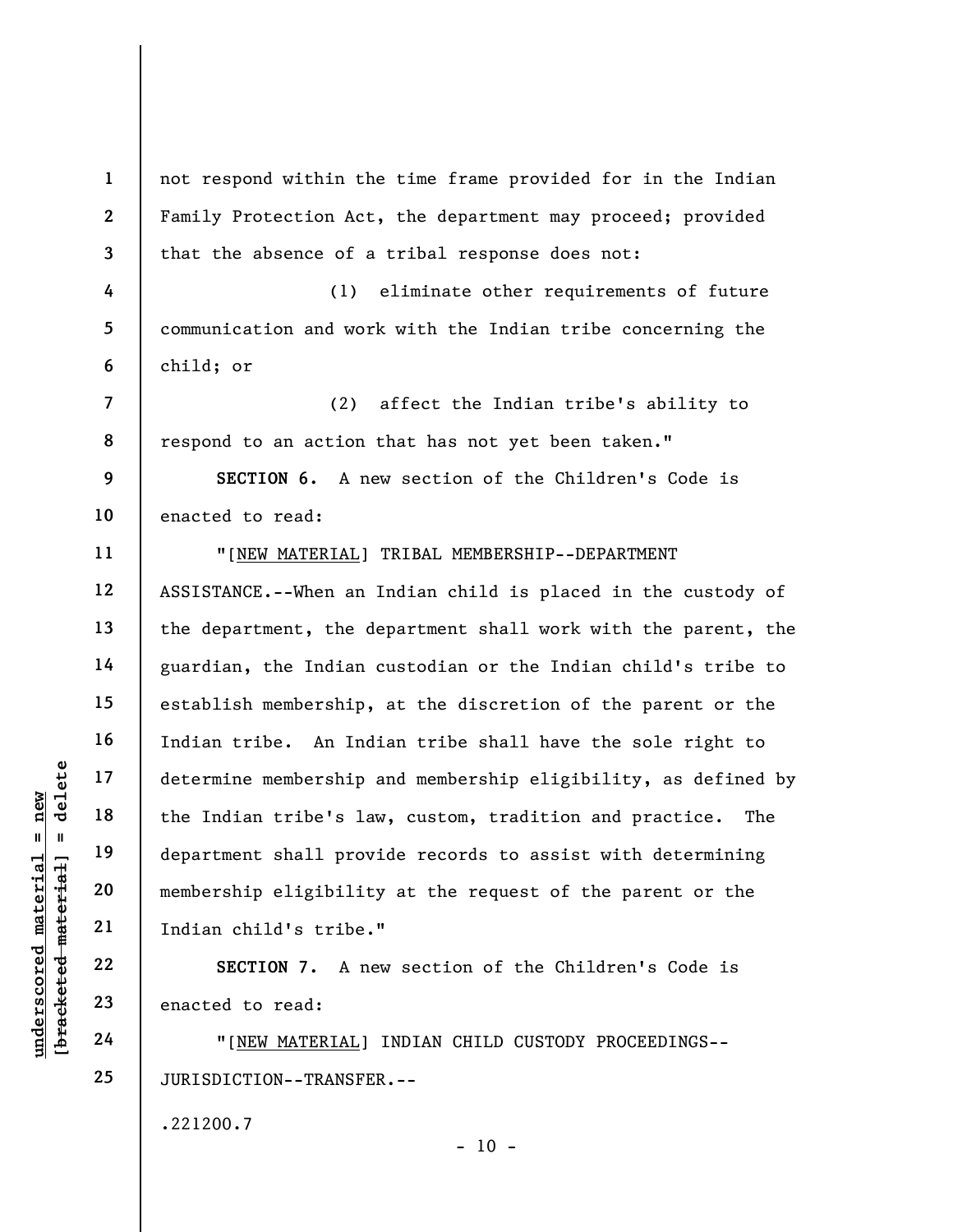A. An Indian tribe has exclusive jurisdiction over a child custody proceeding involving an Indian child who resides or is domiciled within the reservation of the Indian tribe, except when jurisdiction is otherwise vested in the state by federal law or pursuant to a tribal-state agreement. When an Indian child is under the jurisdiction of the tribal court, the Indian tribe shall retain exclusive jurisdiction, notwithstanding the residence or domicile of the child.

B. In a child custody proceeding involving an Indian child not domiciled or residing within the reservation of the Indian child's tribe, the court and the tribal court have concurrent jurisdiction.

C. At the inception of a child custody proceeding involving an Indian child not domiciled or residing within the reservation of the Indian child's tribe, or upon a motion for transfer at any stage of the proceeding, the department shall, without delay, ask the Indian child's tribe in writing whether the Indian child's tribe will accept jurisdiction over the child custody proceeding.

underscored material end in the Indian child's transported material of the Indian child's transported the Indian child's transported material and the Indian cust the right to move the tribal court at any s D. If the Indian child's tribe declines to accept jurisdiction, the court retains jurisdiction. A parent, guardian, Indian custodian or the Indian child's tribe retains the right to move the court to transfer the proceeding to the tribal court at any stage of the proceeding. A transfer motion may be made orally on the record or in writing.

- 11 -

.221200.7

1

2

3

4

5

6

7

8

9

10

11

12

13

14

15

16

17

18

19

20

21

22

23

24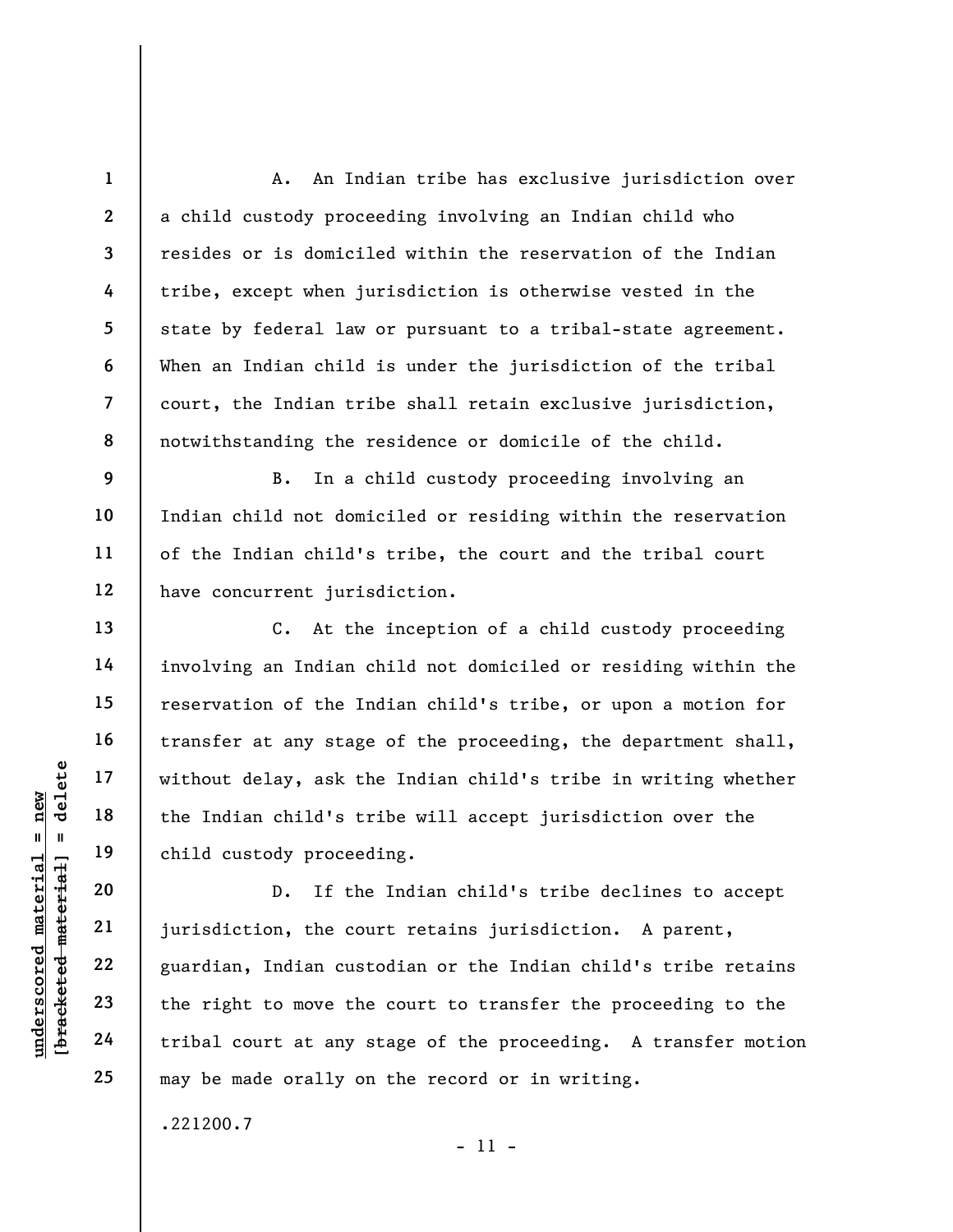UN EXECUTE 18<br>
UN EXECUTE 19<br>
UN EXECUTE 19<br>
UN EXECUTE 19<br>
UN EXECUTE 19<br>
TIMBING SURFACE 11<br>
21<br>
PURENCE 22<br>
23<br>
Child's tribe did not<br>
24<br>
Advanced stage; 1 2 3 4 5 6 7 8 9 10 11 12 13 14 15 16 17 18 19 20 21 22 23 24 25 E. If the Indian child's tribe accepts jurisdiction in writing provided to the court, the court shall transfer the child custody proceeding to the tribal court unless: (1) either parent of the Indian child objects to the transfer; or (2) good cause exists to deny the transfer. F. If any party asserts that good cause to deny the transfer exists, the reasons for that belief or assertion shall be placed on the record in a written motion, and the motion shall be served on the parties and the Indian child's tribe. The court shall hold a hearing on the record in which: (1) all parties and the Indian child's tribe, even if the tribe has not formally intervened in the case, have an opportunity to present facts and legal arguments; (2) the burden to establish good cause is on the party opposing the transfer; and (3) good cause shall be established by clear and convincing evidence. G. For the purpose of transferring a case, a finding of good cause shall not be based on: (1) the advanced stage of a child custody proceeding if the parent, guardian, Indian custodian or Indian child's tribe did not receive notice of the proceeding until an advanced stage; (2) the timing of the tribe's intervention; .221200.7  $- 12 -$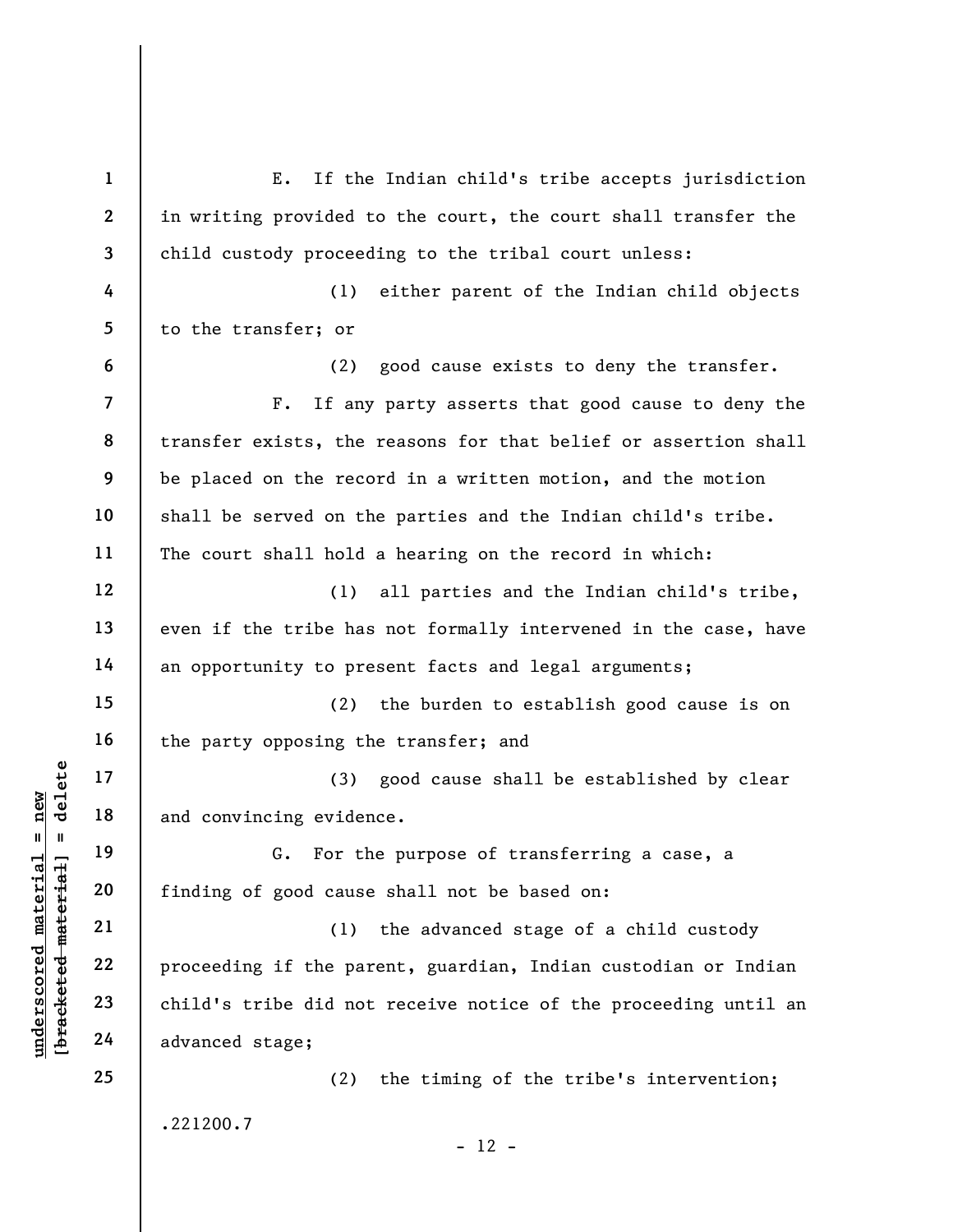|                                | $\mathbf{1}$            | (3)<br>whether there have been prior proceedings                |
|--------------------------------|-------------------------|-----------------------------------------------------------------|
|                                | $\mathbf{2}$            | in the court involving the Indian child for which no petition   |
|                                | 3                       | to transfer was filed;                                          |
|                                | 4                       | predictions of whether the transfer could<br>(4)                |
|                                | 5                       | result in a change in the placement of the Indian child;        |
|                                | 6                       | the Indian child's cultural connections<br>(5)                  |
|                                | $\overline{\mathbf{z}}$ | with the Indian tribe or its reservation;                       |
|                                | 8                       | (6)<br>consideration of any perceived inadequacy                |
|                                | 9                       | of an Indian tribe's judicial systems;                          |
|                                | 10                      | consideration of the perceived<br>(7)                           |
|                                | 11                      | socioeconomic conditions within an Indian tribe or reservation; |
|                                | 12                      | or                                                              |
|                                | 13                      | (8)<br>a delay in placing an Indian child with                  |
|                                | 14                      | the Indian child's extended family members or adult relatives,  |
|                                | 15                      | regardless of the stage of the child custody proceeding.        |
|                                | 16                      | Η.<br>If the court denies the transfer for good cause,          |
| delete                         | 17                      | the basis for the decision shall be stated orally on the record |
| new<br>Ш<br>- II               | 18                      | and in a written order.                                         |
|                                | 19                      | When a court authorizes transfer, the court:<br>I.              |
| materia<br>[bracketed material | 20                      | (1)<br>retains jurisdiction and shall not dismiss               |
|                                | 21                      | the case until the tribal court exercises jurisdiction and      |
| underscored                    | 22                      | confirms that the tribe has received all information required   |
|                                | 23                      | by this section;                                                |
|                                | 24                      | shall expeditiously transfer to the tribal<br>(2)               |
|                                | 25                      | court all records related to the proceeding, including all      |
|                                |                         | .221200.7<br>າາ                                                 |

- 13 -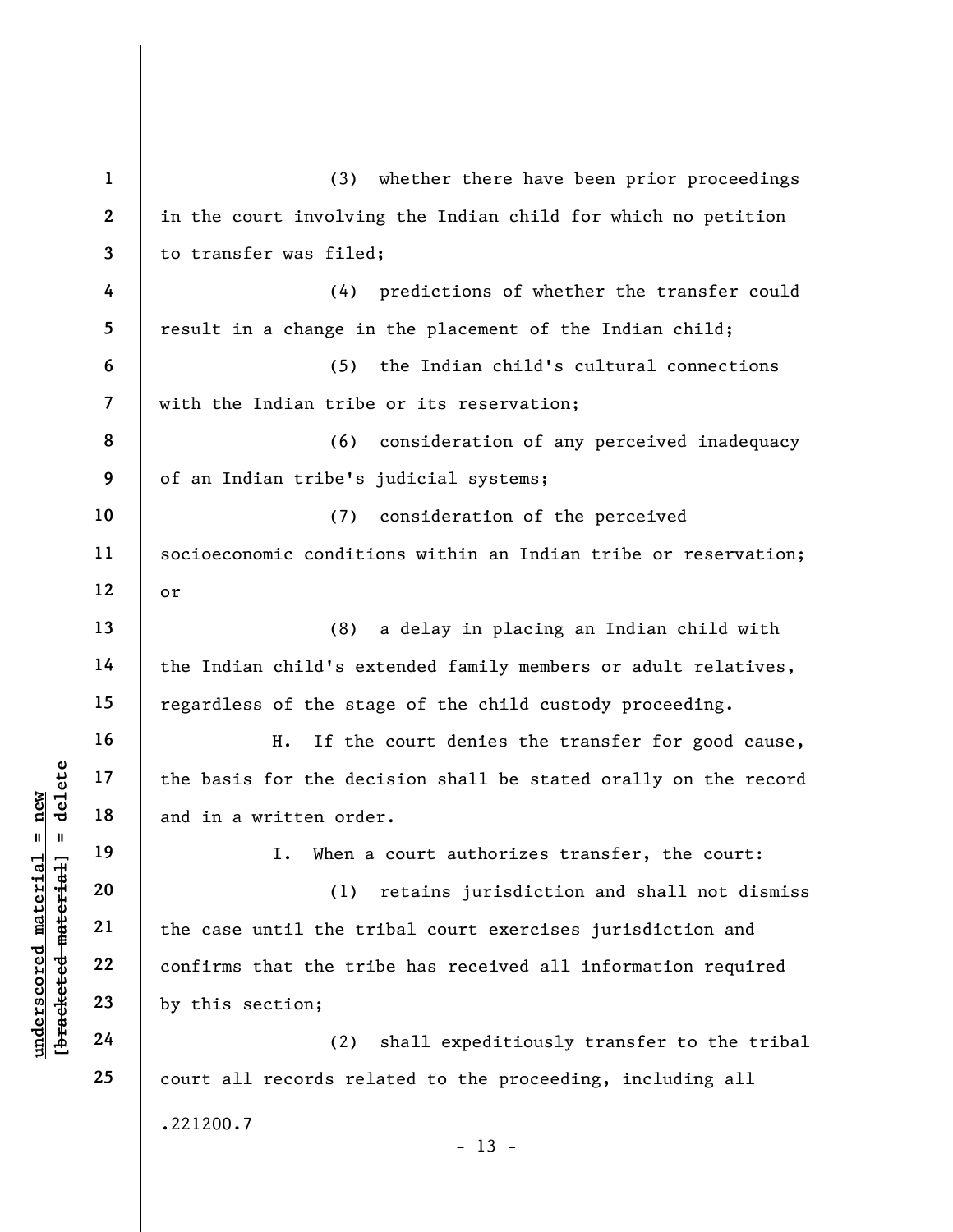1 pleadings and the court record; and

| $n$ ew              |                               | $\overline{2}$           | (3)<br>shall direct the department to:                         |
|---------------------|-------------------------------|--------------------------|----------------------------------------------------------------|
|                     |                               | 3                        | coordinate with the tribal court and<br>(a)                    |
|                     |                               | 4                        | the Indian child's tribe to ensure that the transfer is        |
|                     |                               | 5                        | accomplished with minimal disruption of services to the Indian |
|                     |                               | 6                        | child and the Indian child's family; and                       |
|                     |                               | $\overline{\mathcal{L}}$ | expeditiously provide at no cost to<br>(b)                     |
|                     |                               | 8                        | the appropriate tribal agency: 1) all records and original     |
|                     |                               | 9                        | documents related to the Indian child in the department's      |
|                     |                               | 10                       | possession, including a birth certificate, social security     |
|                     |                               | 11                       | card, certificate of Indian birth and similar documents; 2)    |
|                     |                               | 12                       | documentation related to the Indian child's eligibility for    |
|                     |                               | 13                       | state and federal assistance; and 3) the entire case record in |
|                     |                               | 14                       | the possession of the department."                             |
|                     |                               | 15                       | SECTION 8. A new section of the Children's Code is             |
|                     |                               | 16                       | enacted to read:                                               |
|                     | delete                        | 17                       | "[NEW MATERIAL] TRIBAL-STATE AGREEMENTS.--                     |
|                     |                               | 18                       | The department shall make a good faith effort to<br>Α.         |
| II                  |                               | 19                       | enter into a tribal-state agreement for the coordination of    |
|                     |                               | 20                       | care and custody of Indian children with each Indian tribe     |
|                     |                               | 21                       | within the borders of this state.                              |
|                     |                               | 22                       | The department may enter into a tribal-state<br><b>B.</b>      |
| underscored materia | [ <del>bracketed materi</del> | 23                       | agreement with any Indian tribe outside of this state if there |
|                     |                               | 24                       | are children residing in this state who are members of or are  |

agreement with any Indian tribe outside of this state if there are children residing in this state who are members of or are eligible to become members of that Indian tribe.

.221200.7

25

- 14 -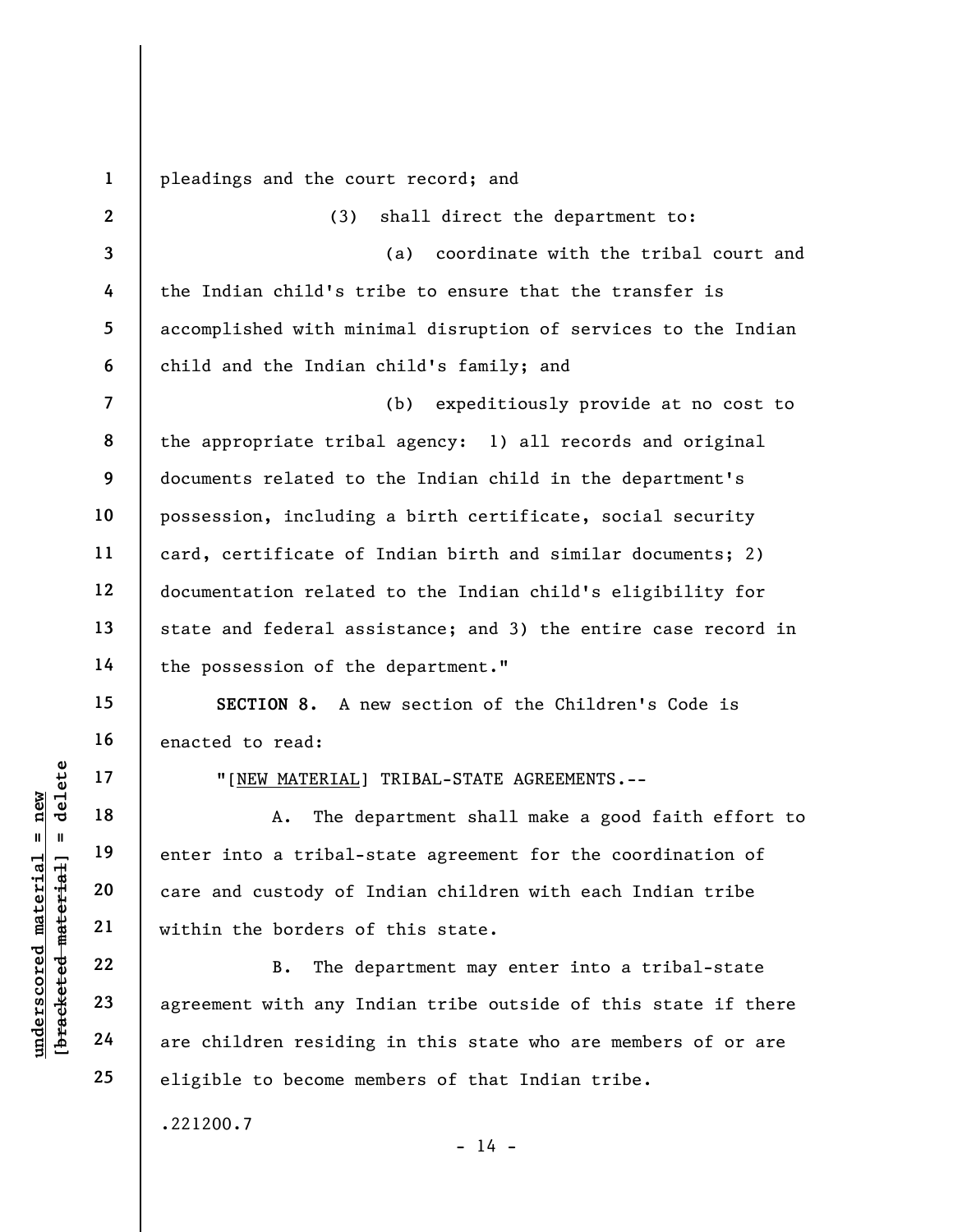understand<br>
understand<br>
understand<br>
understand<br>
20<br>
undian tribe; and<br>
21<br>
22<br>
23<br>
24<br>
are unavailable, prove<br>
Englished 24<br>
are unavailable, prove<br>
Englished 24<br>
families and that have<br>
corrected families and that have 1 2 3 4 5 6 7 8 9 10 11 12 13 14 15 16 17 18 19 20 21 22 23 24 25 C. Any state services requiring a tribal-state agreement based on a funding source shall be negotiated and entered into to meet the provisions of this section. D. A tribal-state agreement may include an agreement regarding: (1) whether a case needs to be filed, and whether the case would be filed by the department in court or by the appropriate tribal agency in tribal court; (2) exclusive jurisdiction over cases filed by the department in which the court and tribal court would otherwise have concurrent jurisdiction; (3) the process to transfer cases between a court and tribal court; and (4) the assessment, removal, placement and custody of Indian children. E. A tribal-state agreement shall: (1) provide for cooperative delivery of child welfare services to Indian children in this state, including the use, to the extent available, of services provided by the Indian tribe; and (2) if services provided by the Indian tribe are unavailable, provide for the department's use of community services and resources developed specifically for Indian families and that have demonstrated experience and capacity to provide culturally relevant and effective services to children. .221200.7  $- 15 -$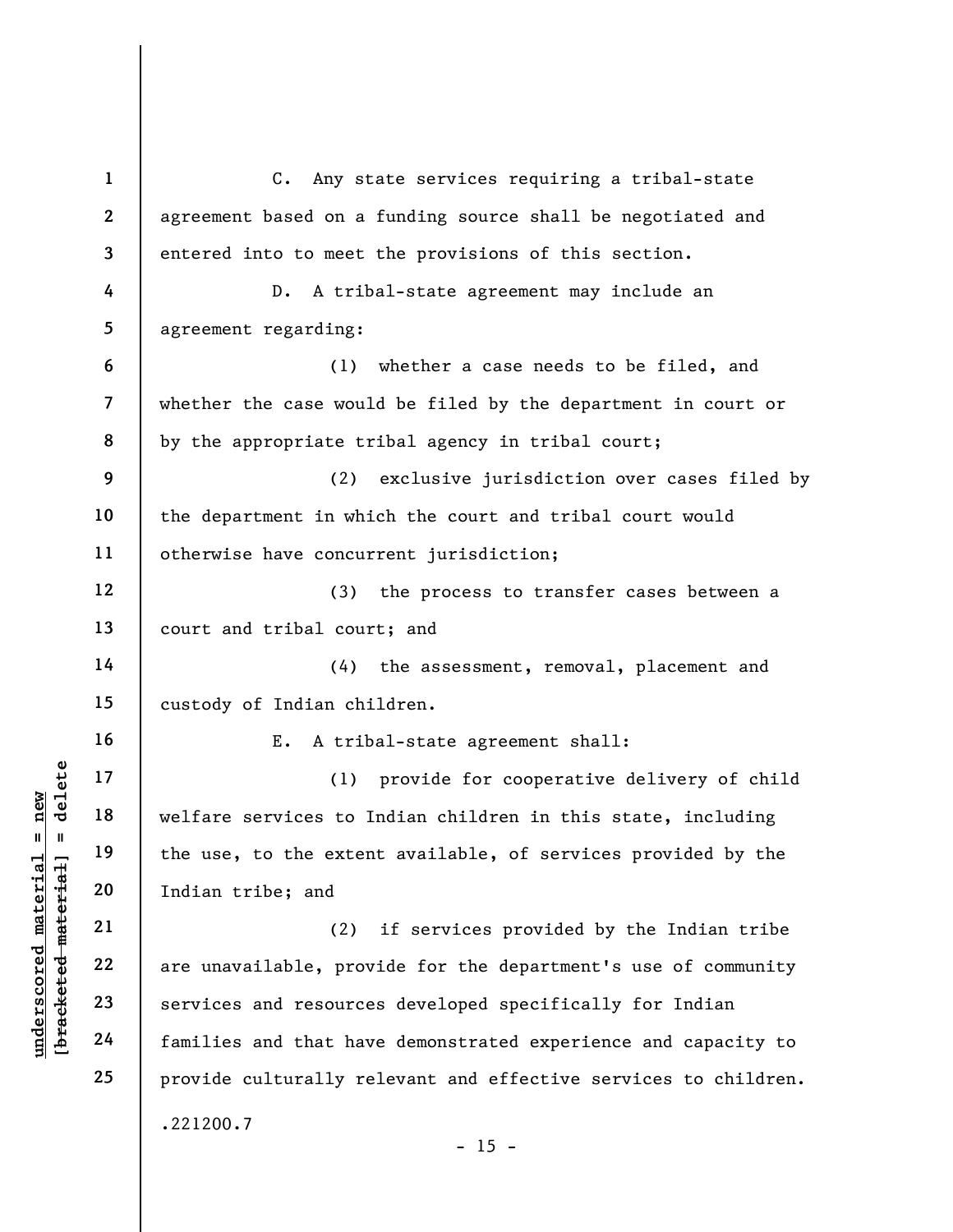UNDERTENTED 22<br>
UNDERTRESS TO MATERIAL 23<br>
UNDERTRESS TO MATERIAL<br>
UNDERTRESS 23<br>
UNDERTRESS TO MATERIAL<br>
UNDERTRESS 23<br>
UNDERTRESS TO MATERIAL<br>
UNDERTRESS TO MATERIAL<br>
UNDERTRESS 24<br>
CONTRESS TO MATERIAL<br>
CONTRESS TO MATE 1 2 3 4 5 6 7 8 9 10 11 12 13 14 15 16 17 18 19 20 21 22 23 24 25 F. The department shall review the tribal-state agreement every five years and invite the tribe to propose updates to the tribal-state agreement." SECTION 9. A new section of the Children's Code is enacted to read: "[NEW MATERIAL] FULL FAITH AND CREDIT.--The state shall recognize and give full faith and credit to public acts, records and judicial proceedings regarding parentage, nonparentage, adoption and custody decided in an Indian tribe's jurisdiction." SECTION 10. A new section of the Children's Code is enacted to read: "[NEW MATERIAL] RIGHT TO SERVICES.--An Indian child residing on or off a reservation, as a resident of this state, shall have the same right to services that are available to other children of this state. The cost of the services provided to an Indian child or the Indian child's parents, guardian or Indian custodian shall be determined and provided for in the same manner as services are made to other children of the state, using tribal, state and federal funds." SECTION 11. A new section of the Children's Code is enacted to read: "[NEW MATERIAL] TEMPORARY EMERGENCY JURISDICTION.-- A. The department shall file a petition for temporary emergency removal where the department demonstrates

.221200.7

 $- 16 -$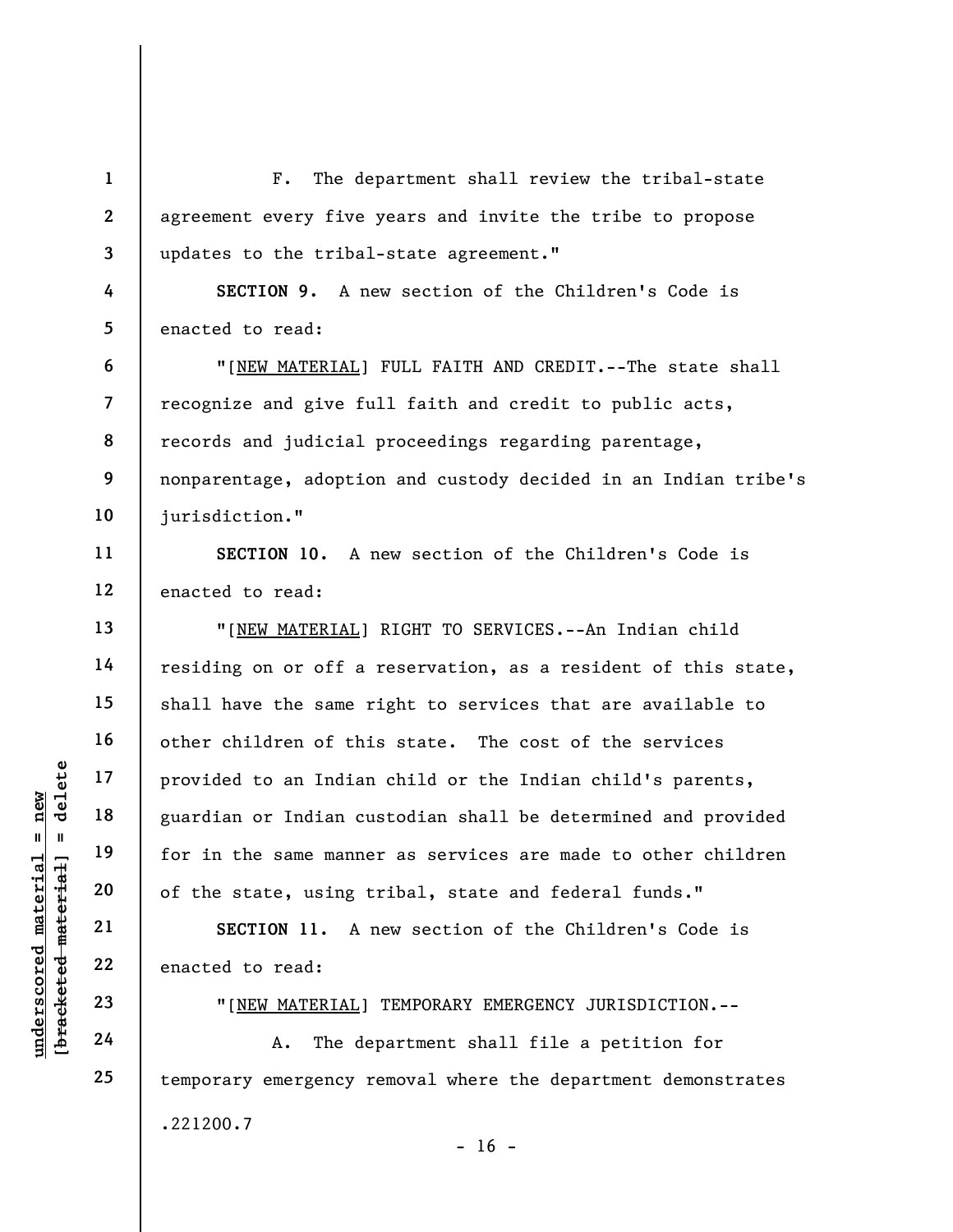that a child is an Indian child who is a resident of or domiciled on a reservation but temporarily located off a reservation. The department shall provide notice and request receipt of notice to the child's tribe, parents, guardian and Indian custodian within twenty-four hours of the filing of the petition.

B. A court of this state has temporary emergency jurisdiction if the child is present in this state but is domiciled on a reservation and the child has been abandoned or it is necessary in an emergency to protect the child because the child, or a sibling or parent of the child, is subjected to or threatened with abuse or neglect.

C. A child custody determination made under this section remains in effect until an order is obtained from a tribal court. If a child custody proceeding has not been or is not commenced in tribal court, the department may file a petition alleging abuse and neglect.

underscore material material end of the safety of<br>
upon being informed the commenced in, or a change of the safety<br>
upon being informed the commenced in, or a change of the safety of<br>
upon being informed the safety of<br>
upo D. A court of this state that has been asked to make a temporary emergency order for temporary jurisdiction, upon being informed that a child custody proceeding has been commenced in, or a child custody determination has been made by, a tribal court having jurisdiction shall immediately communicate with that tribal court to resolve the emergency, protect the safety of the parties and the child and determine a period for the duration of the temporary order."

.221200.7

- 17 -

1

2

3

4

5

6

7

8

9

10

11

12

13

14

15

16

17

18

19

20

21

22

23

24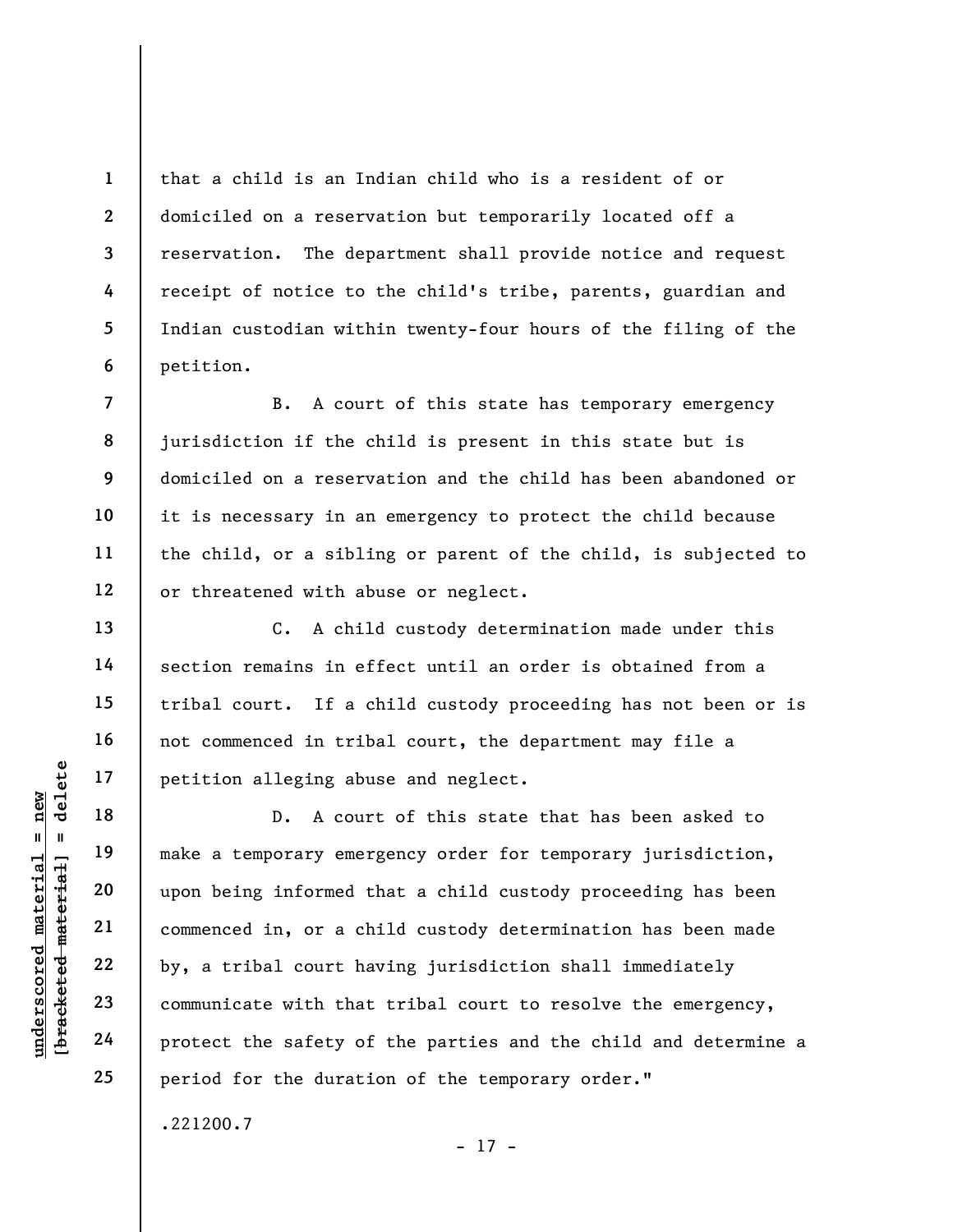understand material material of the solution of the solution of the solution of the solution of the solution of the solution of the solution of the solution of the solution of the solution of the solution of the solution o 1 2 3 4 5 6 7 8 9 10 11 12 13 14 15 16 17 18 19 20 21 22 23 24 25 SECTION 12. A new section of the Children's Code is enacted to read: "[NEW MATERIAL] INVESTIGATIONS.-- A. Within twenty-four hours of initiating an investigation that involves an Indian child, the department shall notify the Indian child's tribe of: (1) the investigation; (2) the involvement of the Indian child; (3) the department's obligation to collaborate with the Indian child's tribe to identify a potential qualified expert witness or witnesses to participate in the proceeding if the investigation results in a child custody proceeding; and (4) the department's obligation to identify a potential qualified expert witness or witnesses no later than thirty days prior to a child custody or termination proceeding. B. During an investigation that involves an Indian child, the department shall: (1) coordinate services with the Indian child's tribe to prevent taking the child into custody; (2) provide culturally appropriate remedial services designed to prevent the breakup of the Indian family; and (3) make active efforts to identify extended family members and fictive kin able to be alternative care providers or to ensure the safety of the child. .221200.7 - 18 -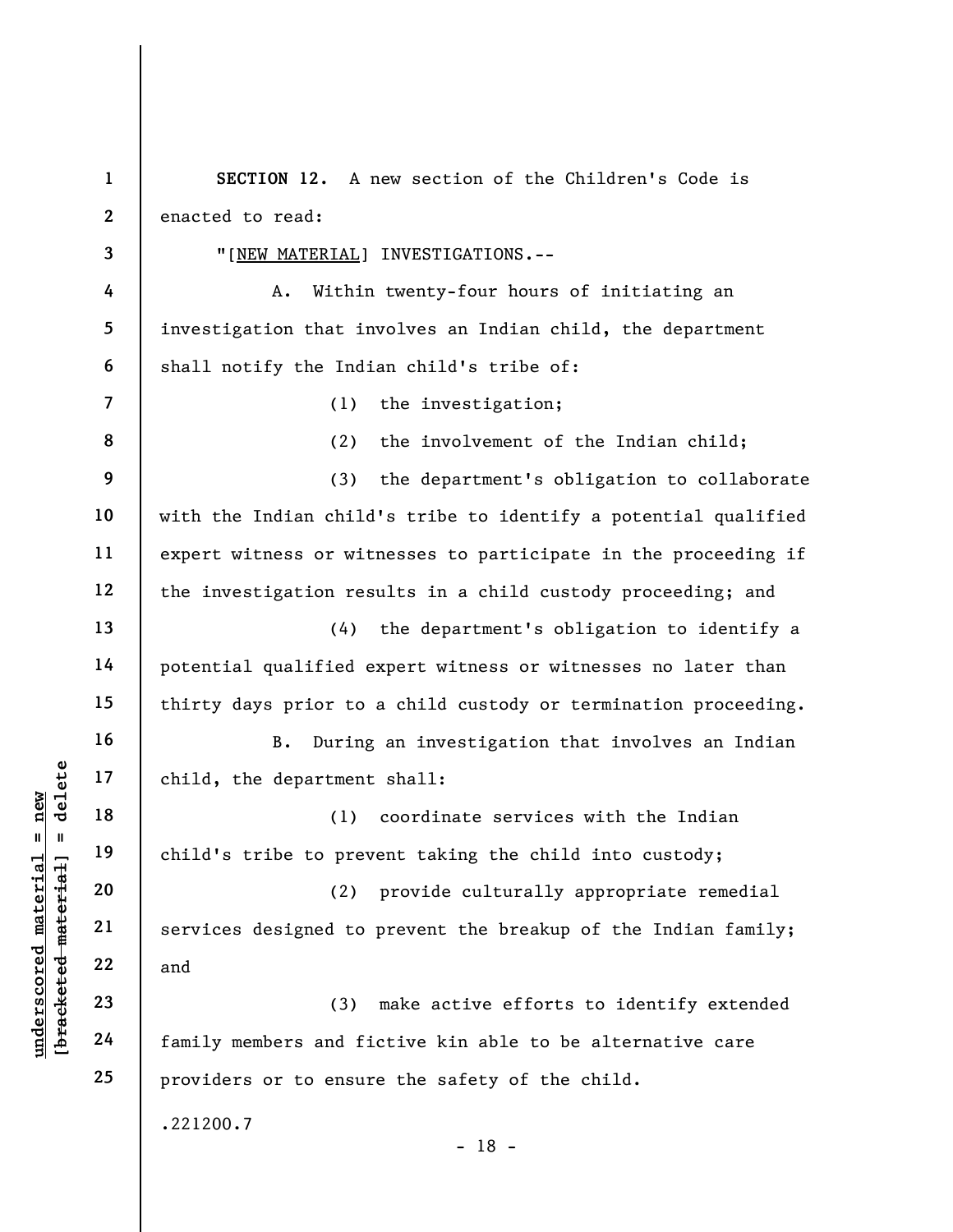C. The department's active efforts to coordinate services to prevent taking the Indian child into custody shall be documented in any subsequent action that may result in the child coming into the department's custody.

D. Before filing a petition related to an Indian child, the department shall notify the Indian child's tribe of the results of the investigation pursuant to Subsection A of this section, including the active efforts that have been made to provide remedial services and rehabilitative programs designed to prevent the breakup of the Indian family and that these efforts have proved unsuccessful, resulting in the department's intention to file the petition.

E. At the conclusion of every proceeding pursuant to the Indian Family Protection Act, the court shall make a written determination based on evidence on the record as to whether the department has made active efforts to provide services and support to preserve and reunify the family.

UNDERTRON 13. A THE TREET ON 13. A THE TREET ON 13. A THE TREET ON 13. A THE TREET ON 13. A THE TREET ON 13. A THE TREET ON 13. A THE TREET ON 13. A THE TREET ON 13. A THE TREET ON 13. A THE TREET ON 13. A THE TREET ON 13. F. With respect to those proceedings to which the Indian Family Protection Act applies, the record shall include written statements of compliance with that act regarding notice, evidentiary and other requirements."

SECTION 13. A new section of the Children's Code is enacted to read:

"[NEW MATERIAL] PENDING COURT PROCEEDINGS--NOTICE-- STANDARDS OF EVIDENCE--DOCUMENTATION OF APPLICABILITY AND .221200.7  $- 19 -$ 

1

2

3

4

5

6

7

8

9

10

11

12

13

14

15

16

17

18

19

20

21

22

23

24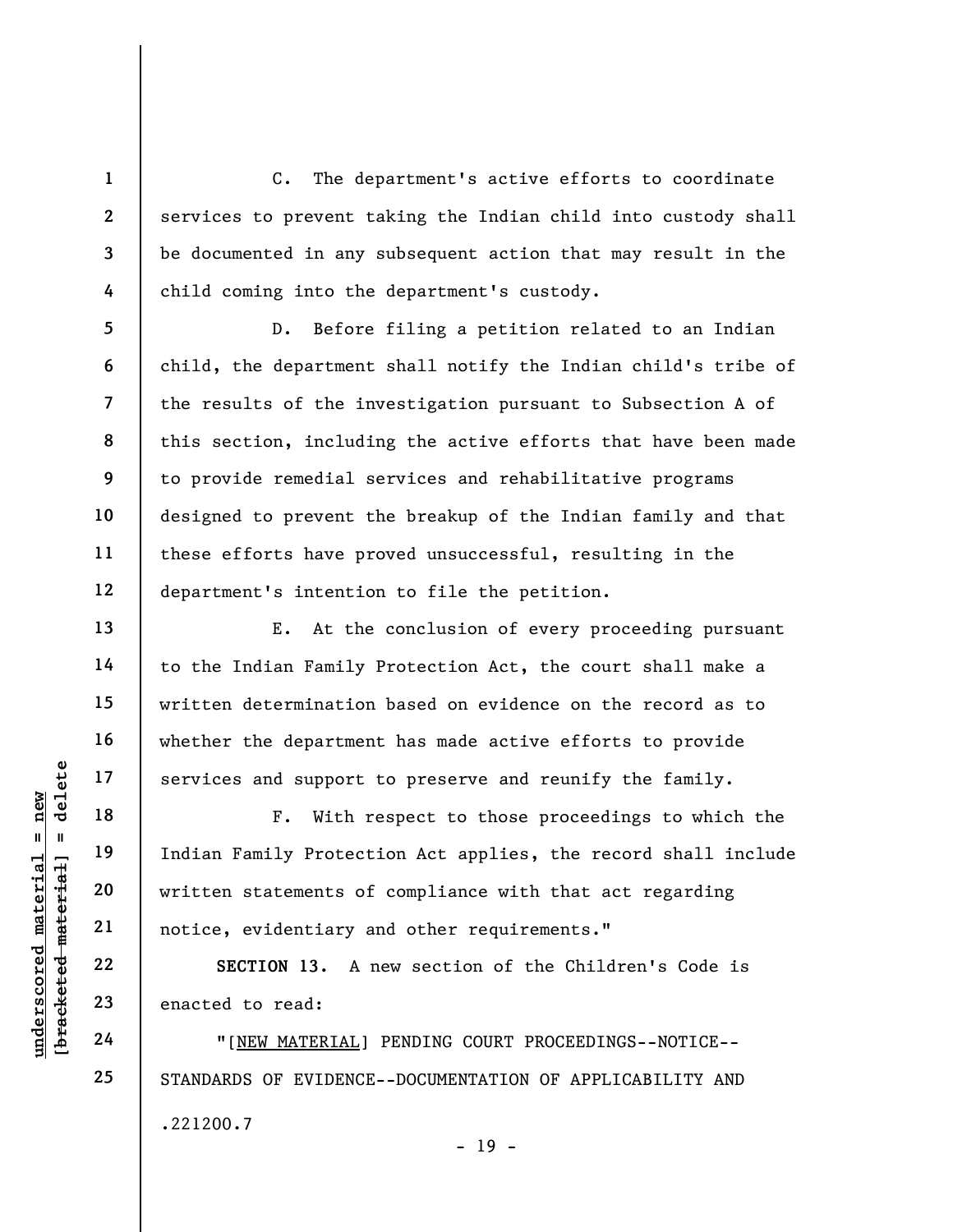1 COMPLIANCE.--

underscored materials of the state of an Indian Child's tribe<br>
and the state of an Indian Child's tribe<br>
and the state of an Indian Child's tribe<br>
21<br>
22<br>
23<br>
24<br>
24<br>
24<br>
22<br>
24<br>
24<br>
22<br>
24<br>
22<br>
24<br>
22<br>
24<br>
22<br>
24<br>
22<br>
24<br> 2 3 4 5 6 7 8 9 10 11 12 13 14 15 16 17 18 19 20 21 22 23 24 25 A. In a child custody proceeding when the court knows or has reason to know that an Indian child is involved, the department shall notify the parent, guardian or Indian custodian and the Indian child's tribe, by certified mail, with return receipt requested, of: (1) the pending proceedings; (2) the right of the Indian child's parent, guardian, Indian custodian and Indian child's tribe to: (a) intervention; and (b) petition the court to transfer the proceeding to the tribal court; (3) the right of the Indian child's parent, guardian or Indian custodian to court-appointed counsel if the court determines that person is unable to afford counsel; and (4) the right of the Indian child's tribe to participate in a child custody proceeding whether or not the Indian child's tribe intervenes. B. The standards of evidence of the following child custody proceedings are as follows: (1) the court shall not order a foster care placement of an Indian child unless clear and convincing evidence is presented, including the testimony of one or more qualified expert witnesses, demonstrating that the child's continued custody by the child's parent, guardian or Indian .221200.7  $- 20 -$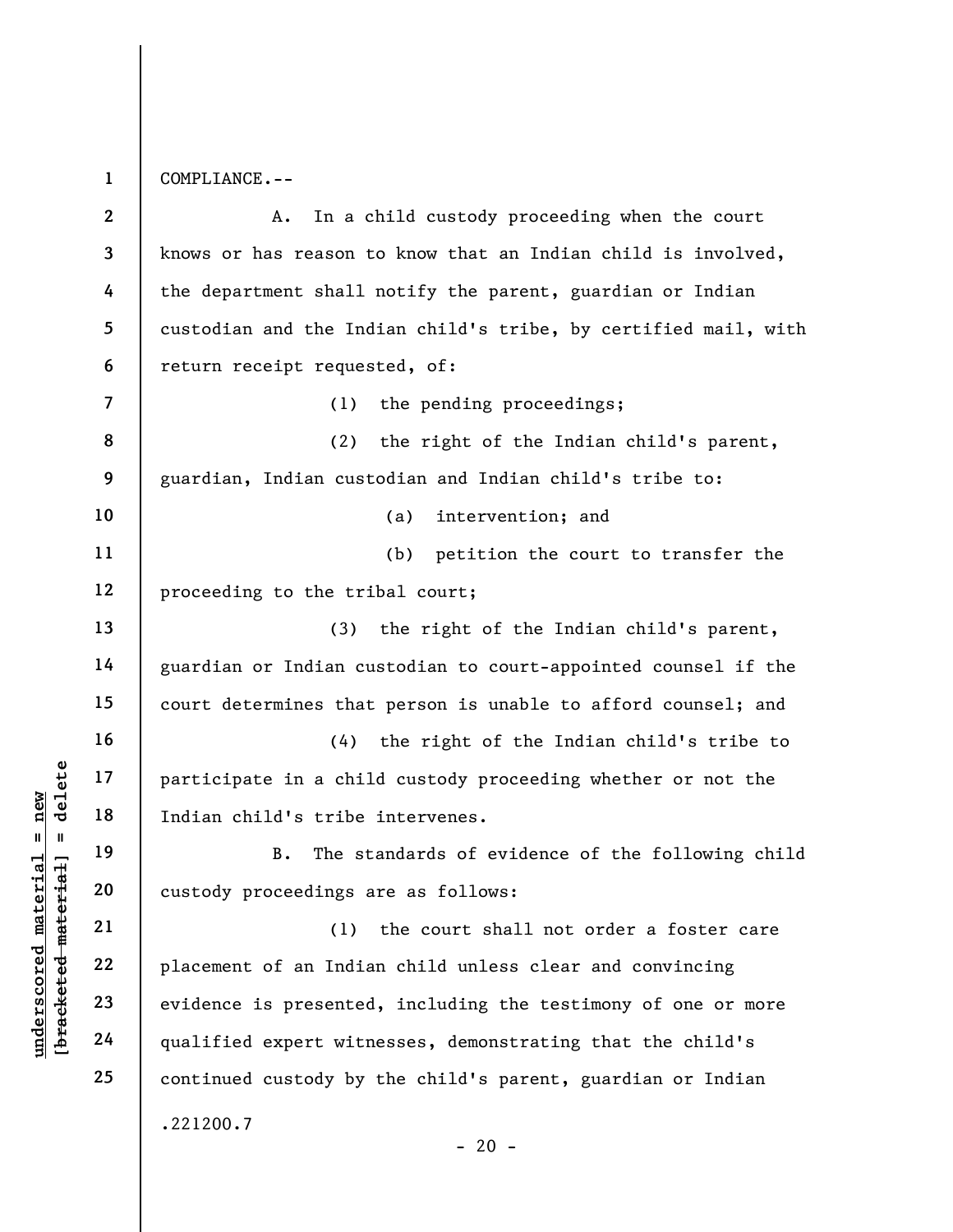1 2 custodian is likely to result in serious emotional or physical damage to the child;

3 4 5 6 7 8 9 (2) the court shall not order a termination of parental rights for an Indian child unless evidence beyond a reasonable doubt is presented, including the testimony of one or more qualified expert witnesses, demonstrating that the child's continued custody by the child's parent, guardian or Indian custodian is likely to result in serious emotional or physical damage to the child;

(3) for a foster care placement or termination of parental rights, the evidence shall show a causal relationship between the particular conditions in the home and the likelihood that continued custody of the child will result in serious emotional or physical damage to the particular child who is the subject of the child custody proceeding; and

underscored material material end of the existence of comments of the existence of comments of the existence of comments of the existence of comments of the existence of comments of the substance abuse or no itself constit (4) without a causal relationship identified in Paragraph (3) of this subsection, evidence that shows only the existence of community or family poverty, isolation, single parenthood, custodian age, crowded or inadequate housing, substance abuse or nonconforming social behavior shall not by itself constitute clear and convincing evidence or evidence beyond a reasonable doubt that continued custody is likely to result in serious emotional or physical damage to the child.

C. If there is a reason to know that the Indian child's parent, guardian or Indian custodian has limited .221200.7  $-21 -$ 

10

11

12

13

14

15

16

17

18

19

20

21

22

23

24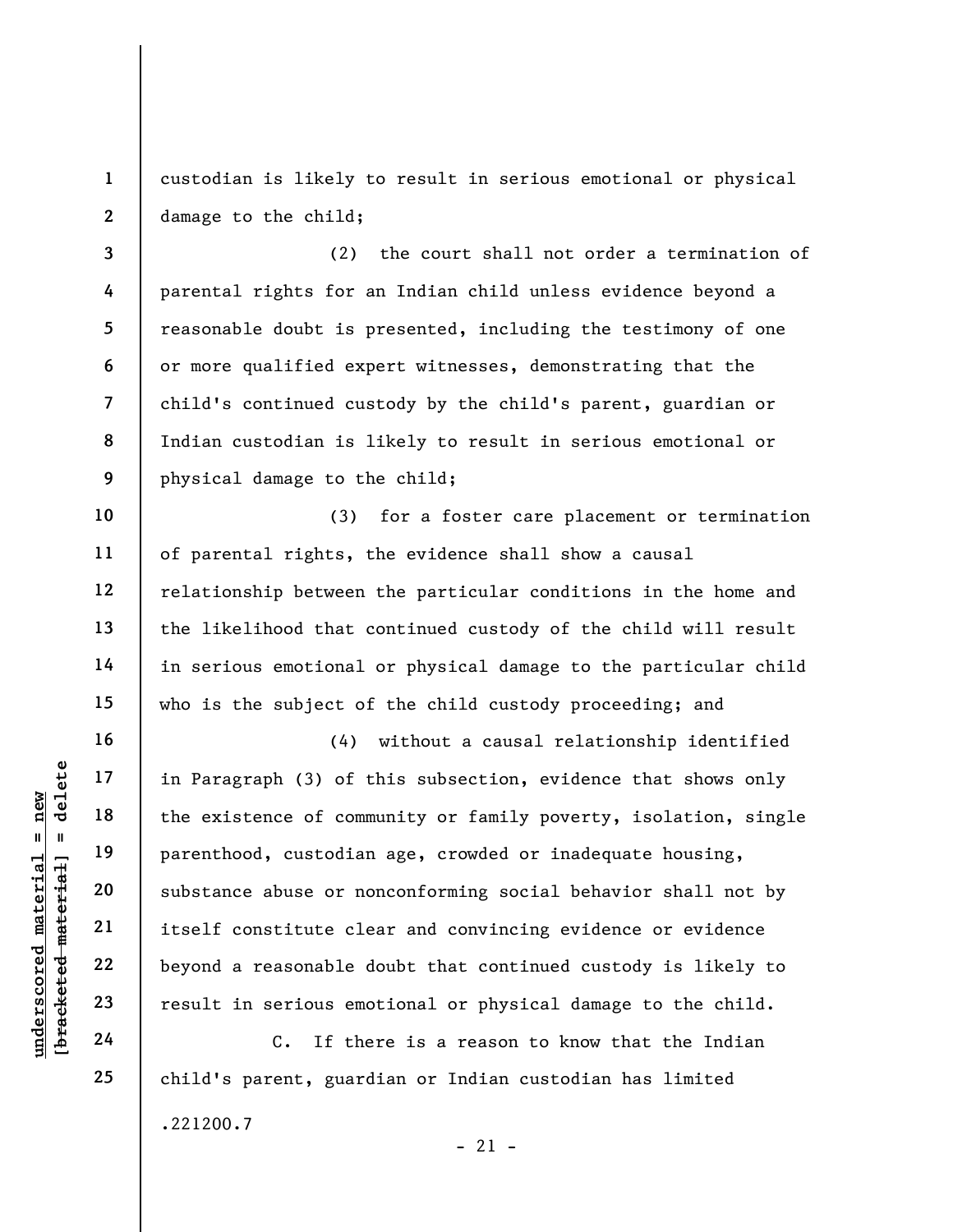1 2 3 4 5 6 7 8 9 10 English proficiency and may not understand the contents of the notice pursuant to Subsection A of this section, the court shall provide language access services as required by Title 6 of the federal Civil Rights Act of 1964 and other applicable federal and state laws. If the court is unable to secure translation or interpretation support, the court shall contact or direct a party to contact the Indian child's tribe or the local office of the United States department of the interior bureau of Indian affairs for assistance identifying a qualified translator or interpreter.

D. If the identity or location of the parent, guardian or Indian custodian and the Indian tribe cannot be determined, a notice shall be given to the secretary in the same manner as provided in Subsection A of this section. The secretary shall have fifteen days after receipt of the notice to provide the same notice to the parent, guardian or Indian custodian and the Indian tribe.

underscores and the Ind<br>  $\begin{array}{c|c|c|c} \hline u & u & 19 \hline u & u & 19 \hline u & 19 \hline u & 20 \hline u & 21 \hline u & 22 \hline u & 23 \hline u & 24 \hline u & 25 \hline u & 26 \hline u & 27 \hline u & 28 \hline u & 29 \hline u & 20 \hline u & 21 \hline u & 22 \hline u & 23 \hline u & 24 \hline u & 25 \hline u & 26 \hline u & 27 \hline u & 28 \hline$ E. A foster care placement or termination of parental rights proceeding shall not be held until at least ten days after receipt of notice by the parent, guardian or Indian custodian and the Indian tribe or the secretary pursuant to this section; provided that the parent, guardian or Indian custodian or the Indian tribe shall, upon request, be granted up to twenty additional days to prepare for that proceeding.

> F. Nothing in this section prevents a court from .221200.7  $- 22 -$

25

11

12

13

14

15

16

17

18

19

20

21

22

23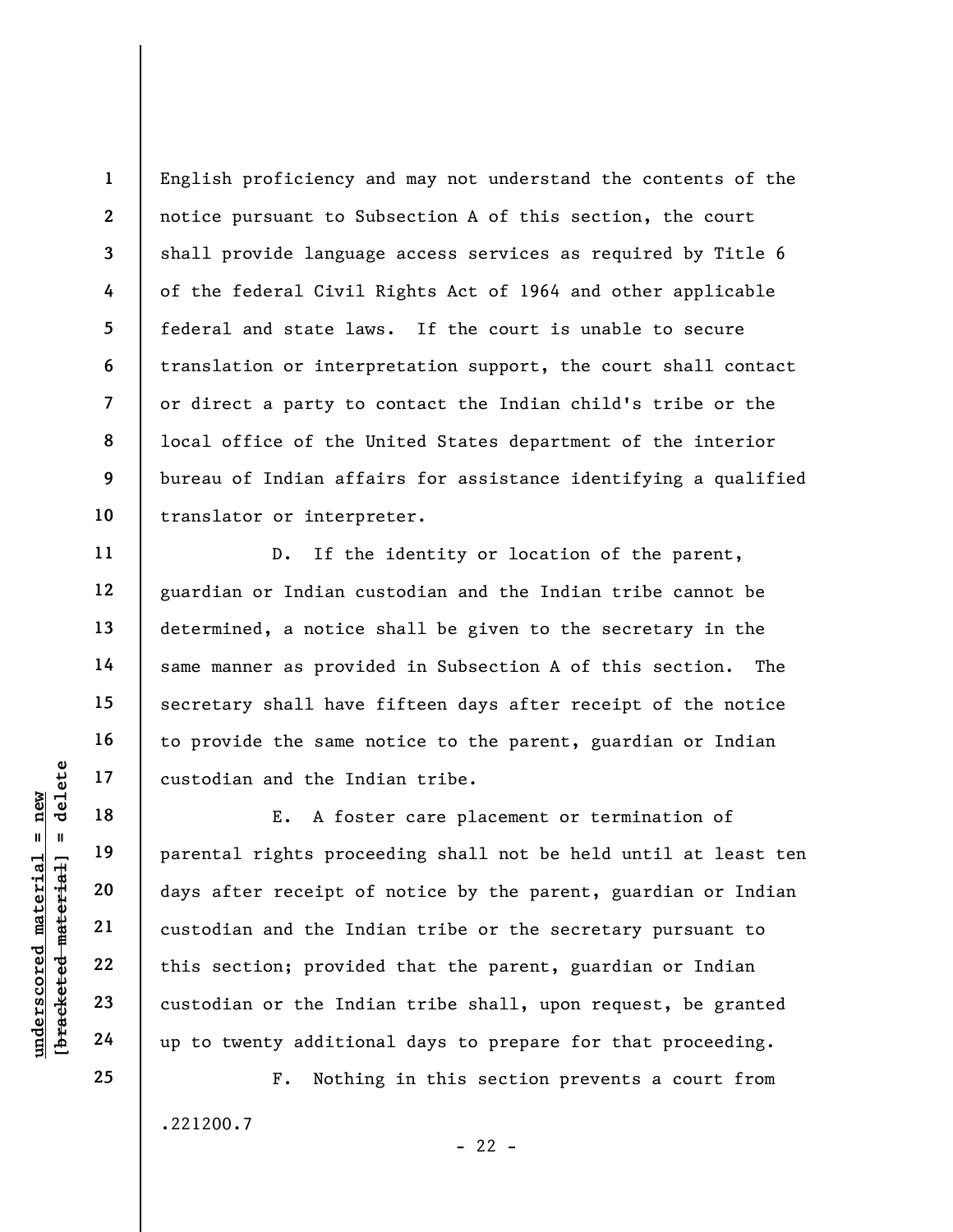understand material material subsection B of this<br>  $\begin{array}{c|c|c|c} \n\text{u} & \text{u} & \text{u} & \text{u} & \text{u} & \text{u} & \text{u} & \text{u} & \text{u} & \text{u} & \text{u} & \text{u} & \text{u} & \text{u} & \text{u} & \text{u} & \text{u} & \text{u} & \text{u} & \text{u} & \text{u} & \text{u} & \text{u} & \text{u} & \text{u} & \text{u}$ 1 2 3 4 5 6 7 8 9 10 11 12 13 14 15 16 17 18 19 20 21 22 23 24 25 reviewing a removal of an Indian child from the child's parent, guardian or Indian custodian at an emergency custody proceeding before the expiration of the waiting periods provided in Subsections D and E of this section to determine the appropriateness of the removal and potential return of the child." SECTION 14. A new section of the Children's Code is enacted to read: "[NEW MATERIAL] INTERVENTION.-- A. An Indian child's tribe has the right to intervene at any point in a child custody proceeding. B. In a court proceeding for the foster care placement, guardianship placement, adoptive placement of or termination of parental rights to an Indian child, the Indian child's relative or extended family member, the guardian or the Indian custodian may intervene at any point in the proceeding. C. When determining whether a person described in Subsection B of this section should be permitted to intervene, the court shall consider: (1) the person's rationale for the proposed intervention; and (2) whether intervention is in the best interest of the Indian child." SECTION 15. A new section of the Children's Code is enacted to read: .221200.7  $- 23 -$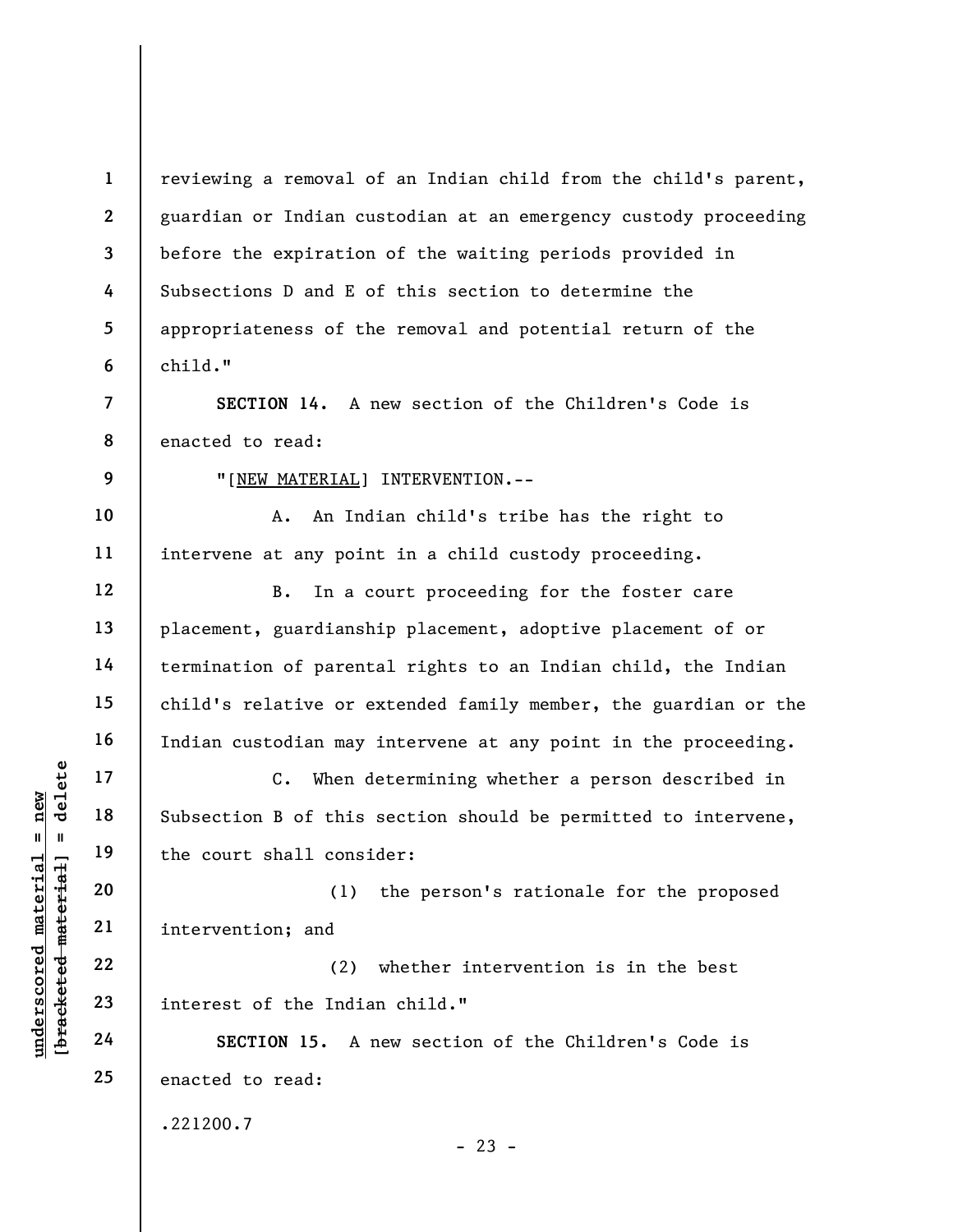understand the services and rehabili<br>
and the services and rehabili<br>
breakup of the Indian<br>
unsuccessful and the<br>
if known;<br>
21<br>
22<br>
comply with the notic<br>
23<br>
Family Protection Act<br>
24<br>
names, addresses, tit 1 2 3 4 5 6 7 8 9 10 11 12 13 14 15 16 17 18 19 20 21 22 23 24 25 "[NEW MATERIAL] PETITION--FORM AND CONTENT.-- A. A petition initiating a child custody proceeding shall include a statement as to whether the child who is the subject of the child custody proceeding is an Indian child. B. A party that files a petition, motion or other document in a court that seeks to effect a child custody proceeding of an Indian child shall include in that petition, motion or document: (1) the Indian child's tribe; (2) the tribal affiliations of the Indian child's parents; (3) the active efforts made by the petitioner to notify the Indian child's tribe pursuant to the Indian Family Protection Act; (4) a statement of and clear and convincing evidence that active efforts have been made to provide remedial services and rehabilitative programs designed to prevent the breakup of the Indian family and that these efforts have proved unsuccessful and the reasons these efforts were unsuccessful, if known; (5) the active efforts that were made to comply with the notice requirements pursuant to the Indian Family Protection Act, including results of the contact and the names, addresses, titles and telephone numbers of the persons contacted. Copies of any correspondence with the Indian .221200.7  $- 24 -$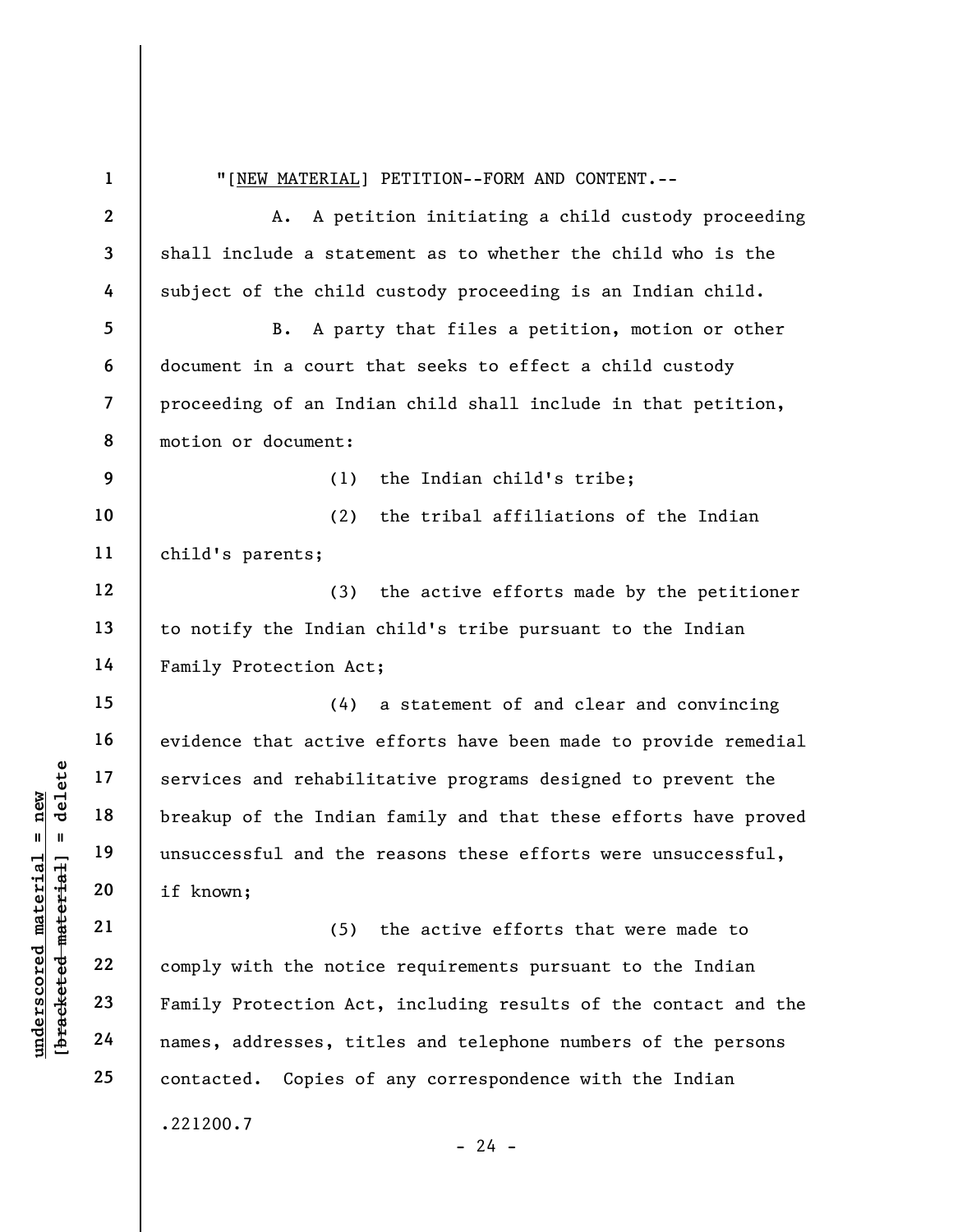1 2 3 child's tribe shall be attached as exhibits to the petition; and (6) the active efforts that were made to

4 5 6 comply with the placement preferences set forth in the Indian Family Protection Act or the placement preferences of the Indian child's tribe.

7 8 9 10 C. If the petition relates to an Indian child, aggravated circumstances shall not be considered by the court and shall not be recorded in the court's findings on the petition."

11 12 SECTION 16. A new section of the Children's Code is enacted to read:

"[NEW MATERIAL] COURT RECORD OF INDIAN CHILD'S TRIBE.--

A. Solely for the purposes of a child custody proceeding involving an Indian child, a court shall make a record of:

(1) an Indian tribe of which the Indian child is a member or eligible for membership, as determined by the Indian child's tribe;

underscored material = new [bracketed material] = delete (2) an Indian tribe of which an Indian child is a member if the Indian child is a member of one Indian tribe but is eligible for membership in one or more other Indian tribes;

(3) the Indian tribe designated by agreement between one or more Indian tribes if the Indian child is not a .221200.7  $- 25 -$ 

13

14

15

16

17

18

19

20

21

22

23

24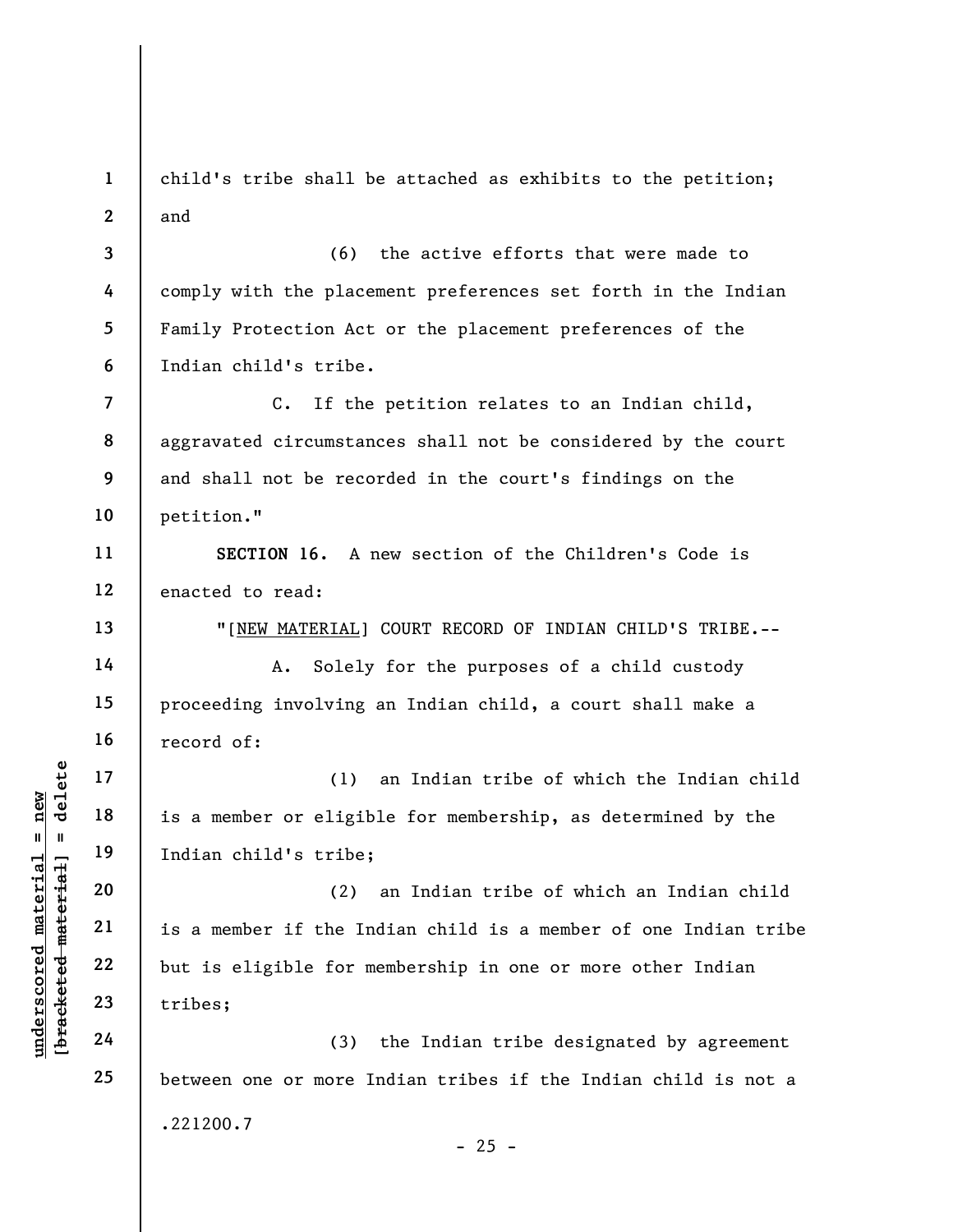underscore material material exception of the set of the set of the set of the set of the set of the set of the set of the set of the set of the set of the set of the set of the set of the set of the set of the set of the 1 2 3 4 5 6 7 8 9 10 11 12 13 14 15 16 17 18 19 20 21 22 23 24 25 member of each of those Indian tribes but is eligible for membership in each of those Indian tribes; or (4) the Indian tribe recorded by the court pursuant to Subsection B of this section if the Indian child is eligible for membership in each of those Indian tribes and the Indian tribes cannot agree on the designation of the Indian child's tribe. B. When recording an Indian child's tribe pursuant to Paragraph (4) of Subsection A of this section, a court shall, after a hearing, record the Indian tribe with which the Indian child has more significant contacts, taking into consideration: (1) the preference of each of the Indian child's parents; (2) the duration of the Indian child's current or prior domicile or residence on or near the reservation of each Indian tribe; (3) the tribal membership of the Indian child's custodial parent or Indian custodian; (4) the interests asserted by each Indian tribe; (5) whether the Indian tribe has previously adjudicated a case involving an Indian child; (6) the Indian tribe's custom and tradition; and .221200.7  $- 26 -$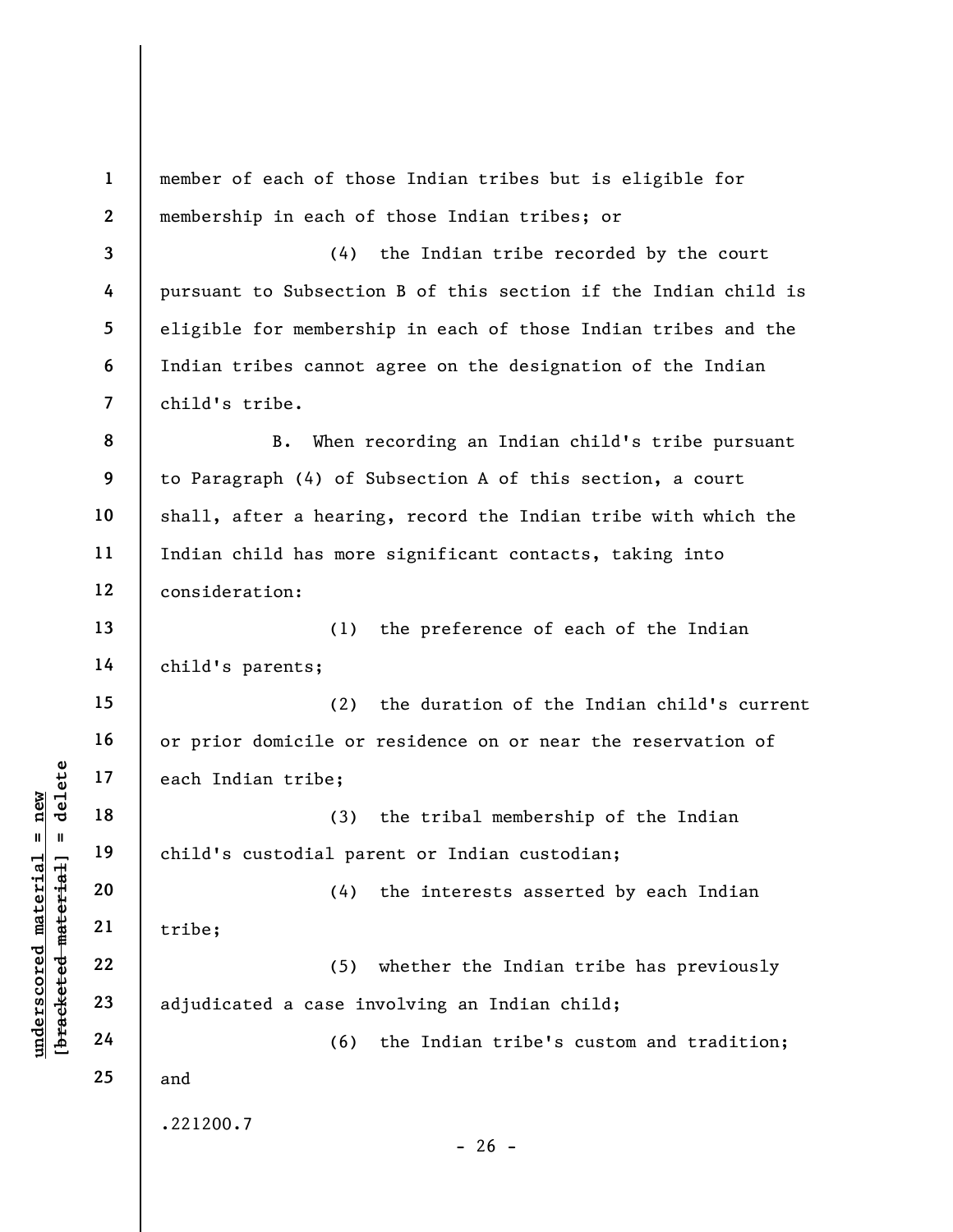(7) if the court determines that the Indian child is of sufficient age and capacity to meaningfully selfidentify the Indian child's tribe, the self-identification of the Indian child.

C. If an Indian child is a member of or is eligible for membership in more than one Indian tribe, the court shall permit an Indian tribe, in addition to the Indian child's tribe as determined pursuant to Subsection A of this section, to participate in the child custody proceeding in an advisory capacity or as a party."

SECTION 17. A new section of the Children's Code is enacted to read:

"[NEW MATERIAL] CHILD CUSTODY HEARINGS--REQUIREMENTS-- RIGHT TO COUNSEL.--

understand matter<br>  $\begin{array}{c|c|c|c} \mathbf{u} & \mathbf{u} & \mathbf{u} & \mathbf{v} & \mathbf{v} & \mathbf{v} & \mathbf{v} & \mathbf{v} & \mathbf{v} & \mathbf{v} & \mathbf{v} & \mathbf{v} & \mathbf{v} & \mathbf{v} & \mathbf{v} & \mathbf{v} & \mathbf{v} & \mathbf{v} & \mathbf{v} & \mathbf{v} & \mathbf{v} & \mathbf{v} & \mathbf{v} & \mathbf{v} & \mathbf{v} & \mathbf{v} & \mathbf{v} &$ A. At the commencement of any hearing in a child custody proceeding, the court shall determine whether the child is an Indian child by asking, on the record, each individual present on the matter whether the individual knows or has reason to know that the child is an Indian child. If no individual present at the hearing knows or has reason to know that the child is an Indian child, the court shall instruct each party to inform the court immediately if the individual later receives information that provides reason to know that the child is an Indian child.

> B. A court has reason to know that a child is an .221200.7 - 27 -

24 25

1

2

3

4

5

6

7

8

9

10

11

12

13

14

15

16

17

18

19

20

21

22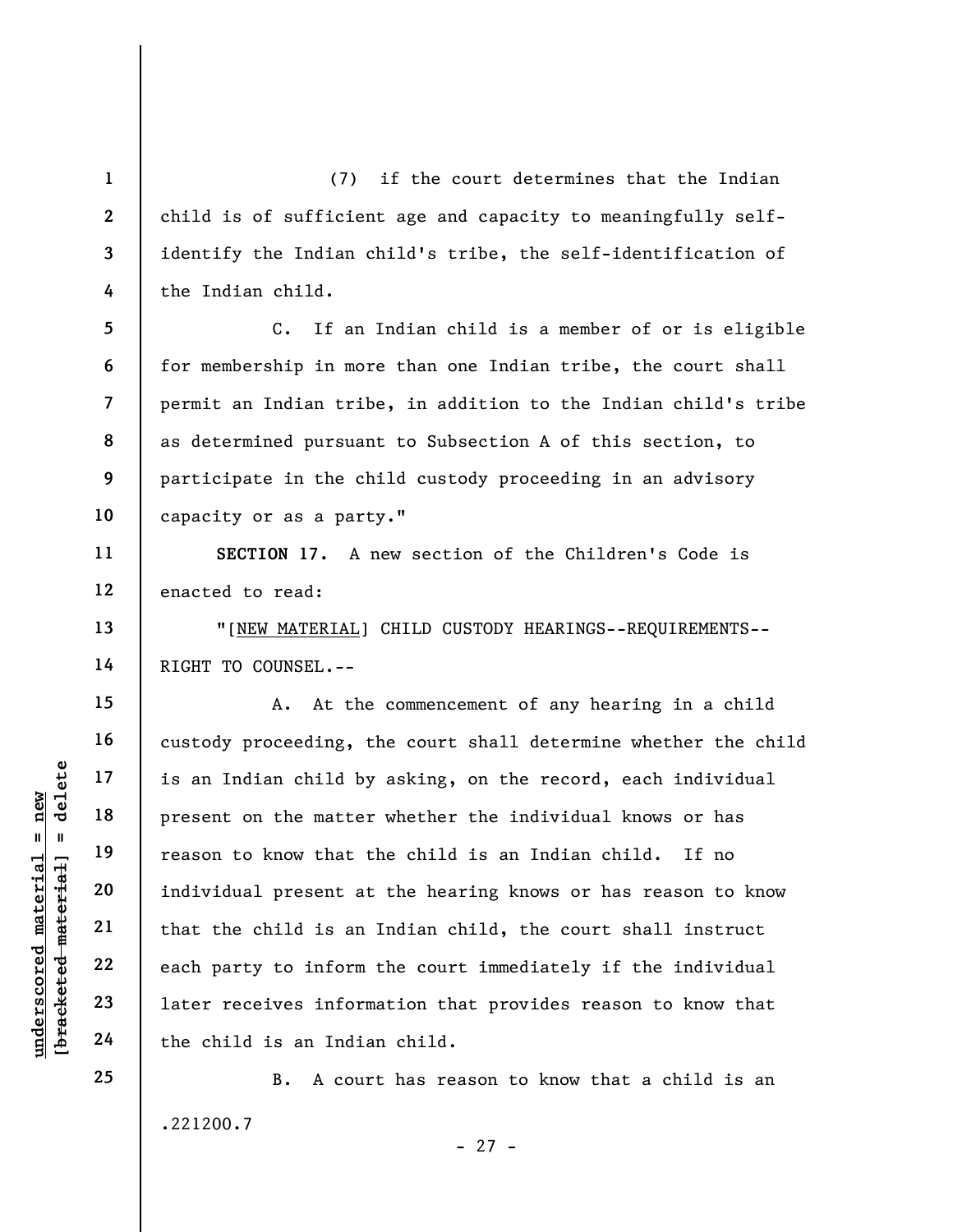1 Indian child if:

2 3 4 5 (1) an individual present in the proceeding, officer of the court involved in the proceeding, Indian tribe, Indian organization or agency informs the court that the child is an Indian child;

6 7 8 9 10 (2) an individual present at the hearing, officer of the court present at the hearing, Indian tribe or Indian organization or agency informs the court that information has been discovered indicating that the child is an Indian child;

(3) the child indicates to the court that the child is an Indian child;

(4) the court is informed that the domicile or residence of the child, the child's parent, the child's guardian or the child's Indian custodian is on a reservation or in an Alaska native village;

(5) the court is informed that the child is or has been a ward of a tribal court;

understand material material material end of a<br>
understand material material material material material count indicating memory<br>
understand material material material count indicate that the<br>
definition of a<br>
count indica (6) the court is informed that the child or the child's parent possesses an identification card or other record indicating membership in an Indian tribe;

(7) testimony or documents presented to the court indicate that the child may be an Indian child; or

(8) any other indicia provided to the court or within the court's knowledge indicate that the child is an .221200.7

- 28 -

11

12

13

14

15

16

17

18

19

20

21

22

23

24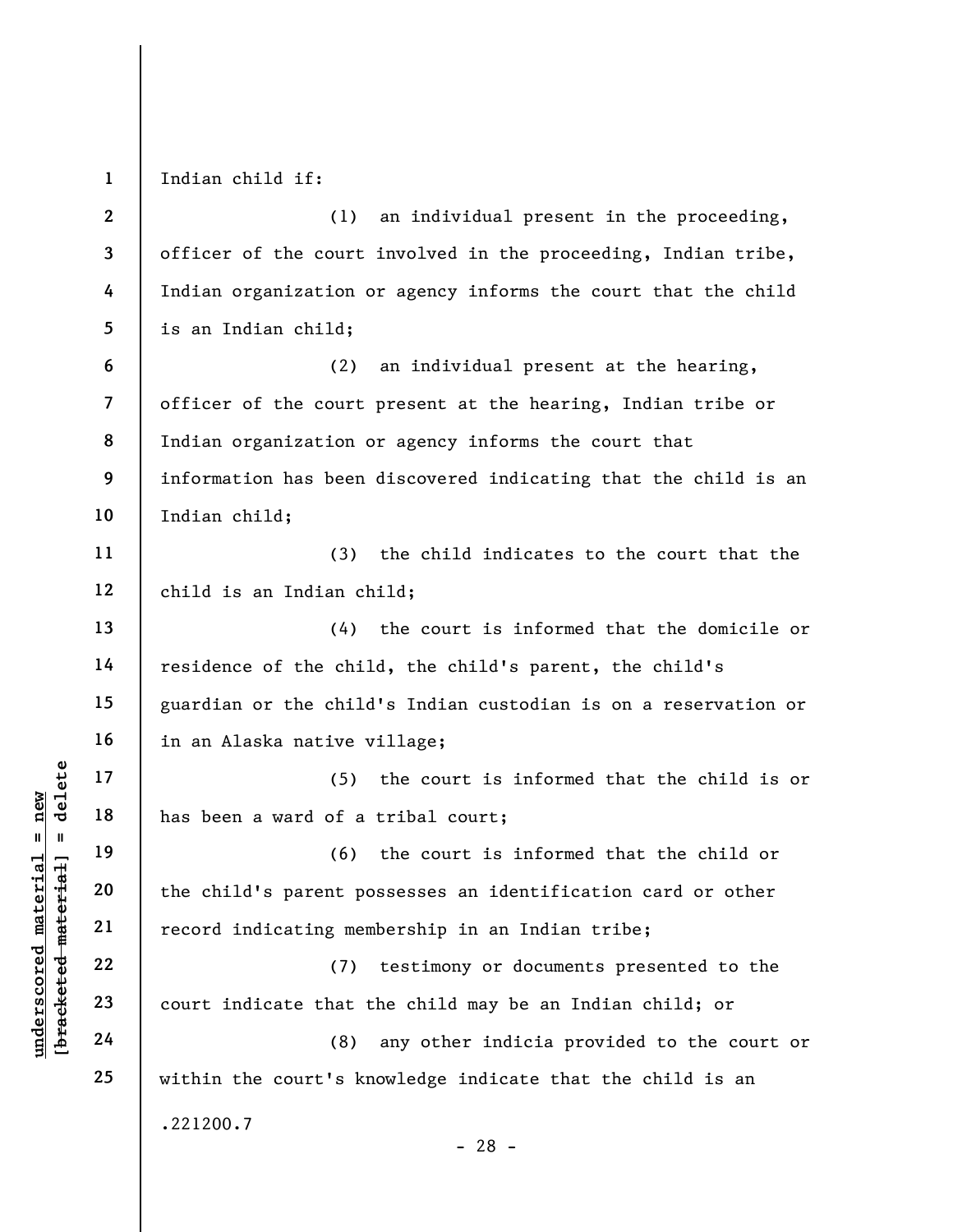1 Indian child.

5

6

7

8

9

10

11

12

13

14

15

16

17

18

19

20

21

22

23

24

25

2 3 4 C. If a court has reason to know that a child is an Indian child but does not have sufficient evidence to determine whether the child is an Indian child, the court shall:

(1) treat the child as an Indian child until the court determines, on the record, that the child is not an Indian child; and

(2) require the department or another party to submit a report, declaration or testimony on the record that the department or other party made active efforts to identify and work with all of the Indian tribes of which there is reason to know the child may be a member or be eligible for membership to verify whether the child is an Indian child.

underscored material = new [bracketed material] = delete D. In a case in which a court determines indigency, the parent, guardian or Indian custodian shall have the right to court-appointed counsel in any removal, placement or termination proceeding. The court may appoint counsel for the child upon a finding that the appointment is in the best interest of the child. To the extent appropriations from the state are insufficient to provide for the appointment of counsel in the proceeding, the court shall promptly notify the secretary upon appointment of counsel so that the secretary may pay for reasonable fees and expenses as provided pursuant to 25 U.S.C. Section 1912 upon certification of the presiding judge.

> E. Each party, including the Indian child's tribe, .221200.7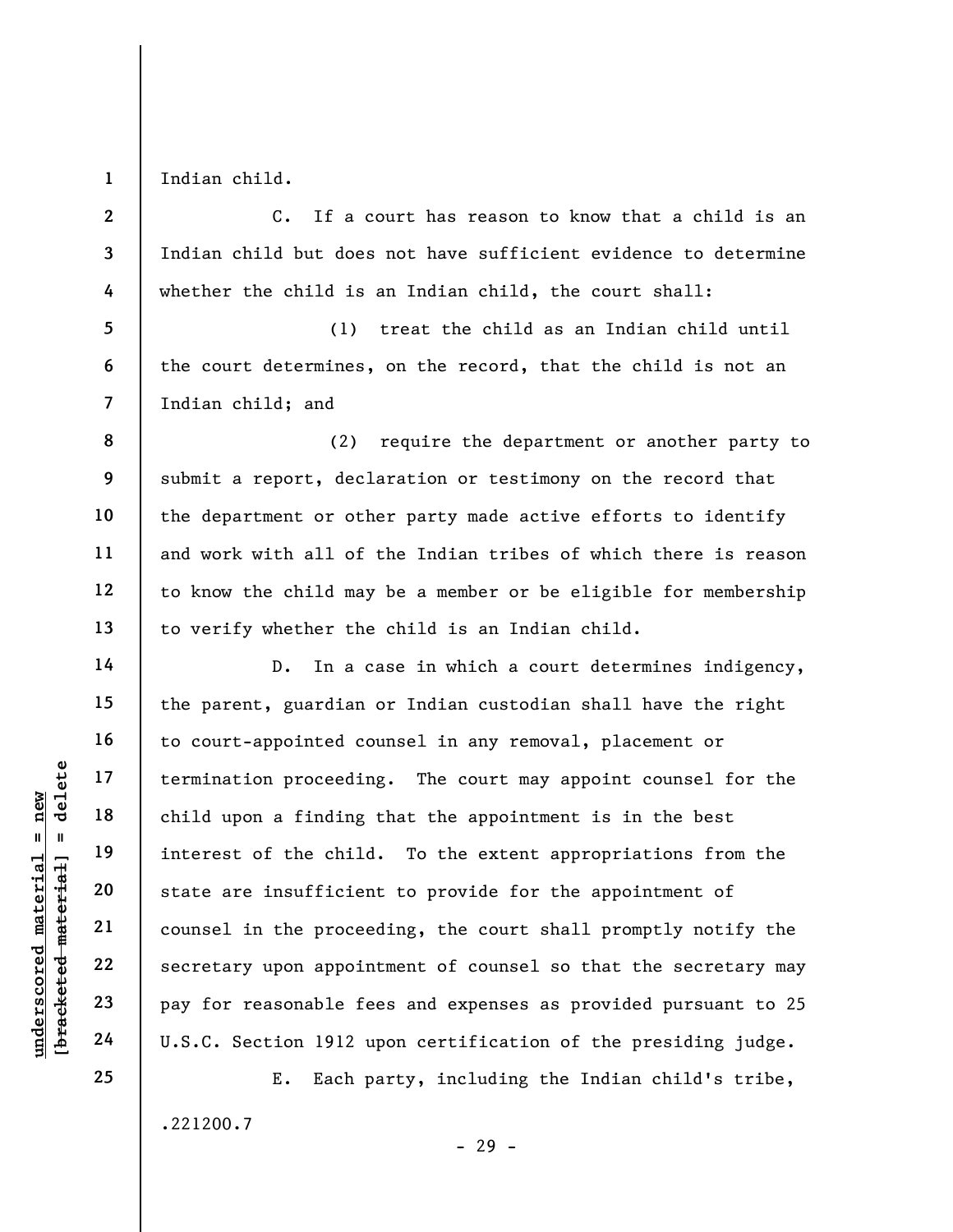whether or not the Indian child's tribe has intervened, in a foster care placement or termination of parental rights proceeding pursuant to the Abuse and Neglect Act or the Adoption Act involving an Indian child shall have the right to examine all reports or other documents filed with the court upon which a decision with respect to the action may be based.

F. In a child custody proceeding involving an Indian child, the Indian child's tribe may be present and may participate at a closed hearing, regardless of whether the Indian child's tribe has intervened."

SECTION 18. A new section of the Children's Code is enacted to read:

"[NEW MATERIAL] QUALIFIED EXPERT WITNESS.--

understand material material material material material material material material material from a qualified experience or neglect.<br>
B. A person is:<br>
23 as a qualified expert person is:<br>
24 as a qualified expert person is: A. The court shall receive testimony from one or more qualified expert witnesses in all adjudicatory hearings pursuant to the Abuse and Neglect Act and all hearings to terminate parental rights. The court shall receive testimony from a qualified expert witness regardless of whether the parties to the proceeding have stipulated to a finding of abuse or neglect.

B. A person may be qualified by the court to serve as a qualified expert witness if the court finds that the person is:

(1) knowledgeable about the prevailing social and cultural standards of the tribe and is familiar with the .221200.7  $-30 -$ 

1

2

3

4

5

6

7

8

9

10

11

12

13

14

15

16

17

18

19

20

21

22

23

24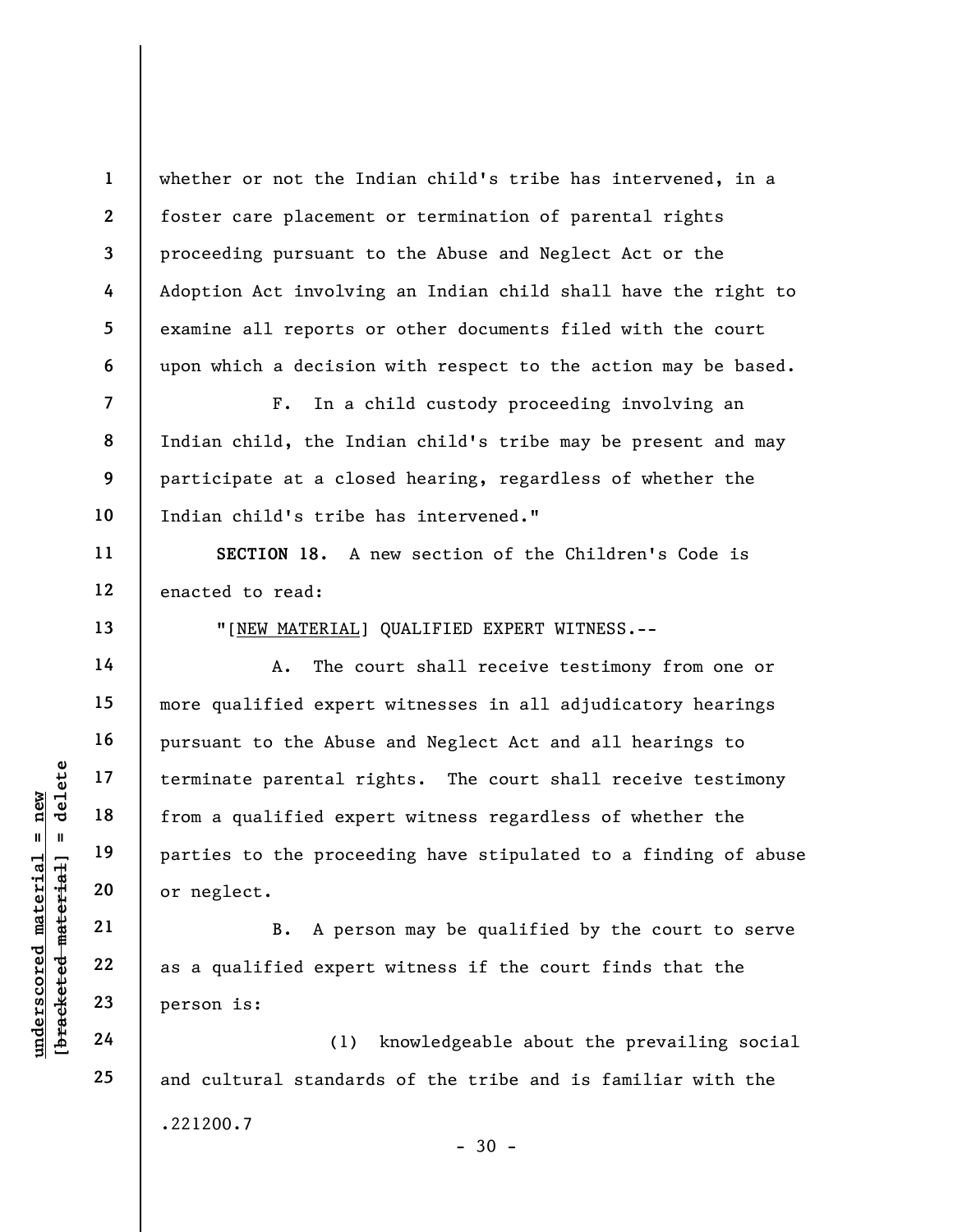family and child-rearing practices of the Indian child's tribe; and

3 4

5

tribe.

6

7

8

9

10

11

12

13

14

15

16

17

18

19

20

21

22

23

24

25

1

2

(2) a member of the Indian child's tribe; or (3) a person recommended by the Indian child's

C. When the department notifies an Indian child's tribe of the pendency of an investigation involving an Indian child from that Indian tribe, the department shall request in writing that the Indian child's tribe designate a qualified expert witness to testify in any child custody or termination proceedings that result from the investigation. The department shall make active efforts to collaborate with the Indian tribe to identify a person to serve as a qualified expert witness.

underscored material = new [bracketed material] = delete D. If, after active efforts and in no case later than forty-five days after requesting a designation in writing from the Indian child's tribe, the department does not receive a designation from the Indian tribe or if the department, after good faith efforts, is unable to retain the Indian tribe's designated qualified expert witness, the department may identify a qualified expert witness who meets the requirements provided in Paragraph (1) of Subsection B of this section from a list of qualified expert witnesses compiled through cooperation among the Indian tribes in the state and the department.

> E. If, sixty days following the initiation of an .221200.7

> > - 31 -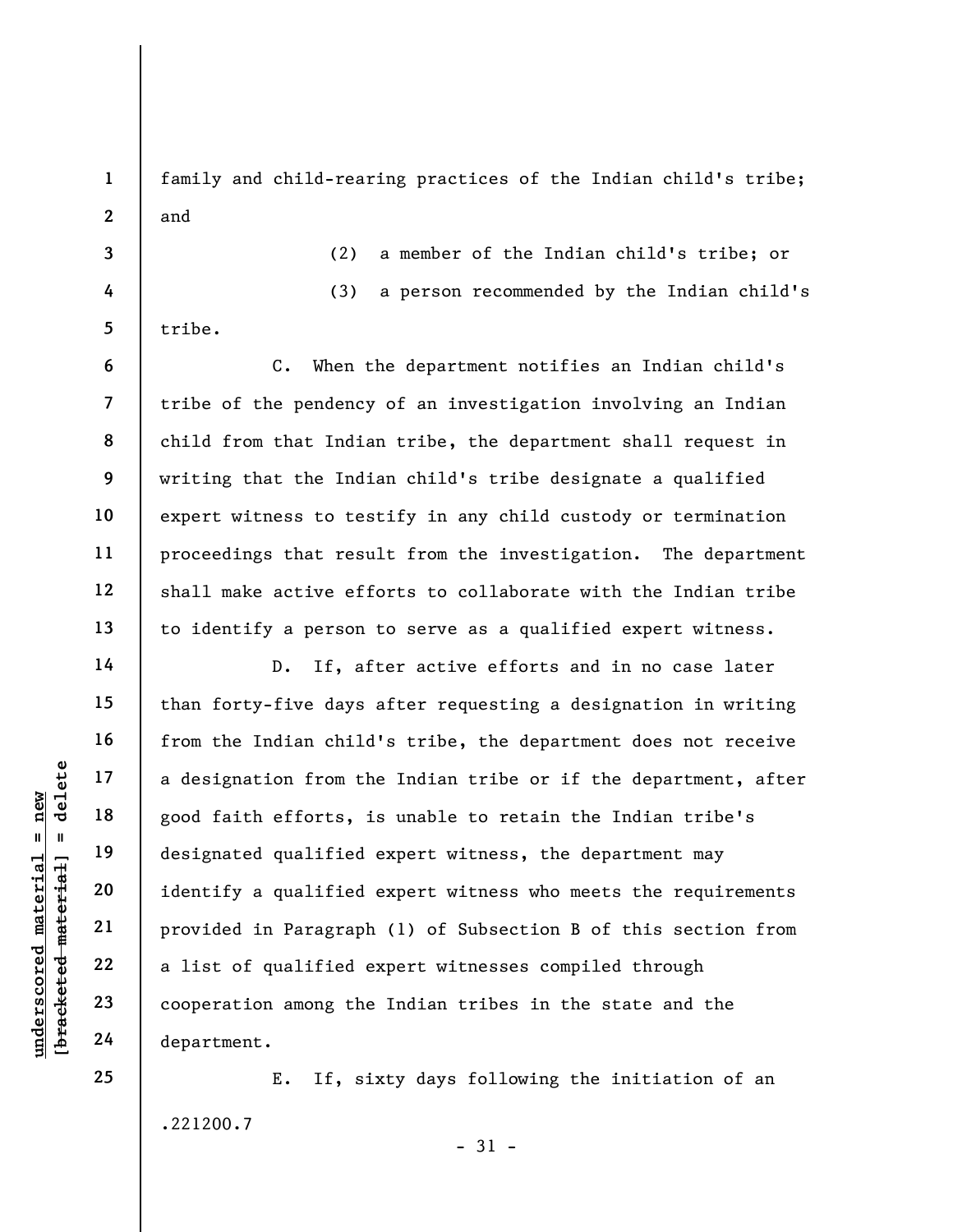investigation, the department has not identified a qualified expert witness to testify as required by the Indian Family Protection Act, in considering a motion by the department for a continuance, the court shall consider whether it is in the best interest of the Indian child to remain in the department's custody for additional time.

F. At least thirty days prior to an adjudicatory hearing pursuant to the Abuse and Neglect Act and a hearing to terminate parental rights, the department shall disclose to the Indian child's tribe the name of the qualified expert witness designated by the department to testify at the hearing.

G. An Indian child's tribe shall have the opportunity to question a qualified expert witness in all hearings involving an Indian child in which the qualified expert witness testifies, regardless of whether the Indian child's tribe has intervened. An Indian child's tribe may designate a qualified expert witness to testify in addition to any qualified expert witness designated by the department.

understand material and the set of the comments on the case<br>understand material material material material material material material comments on the case<br>understand a qualified expert with the set of the case<br>in the case<br> H. Once designated to a case, a qualified expert witness shall become familiar with the case and provide comments on the case to the court.

I. An employee of the department shall not serve as a qualified expert witness pursuant to this section."

- 32 -

SECTION 19. A new section of the Children's Code is enacted to read:

.221200.7

1

2

3

4

5

6

7

8

9

10

11

12

13

14

15

16

17

18

19

20

21

22

23

24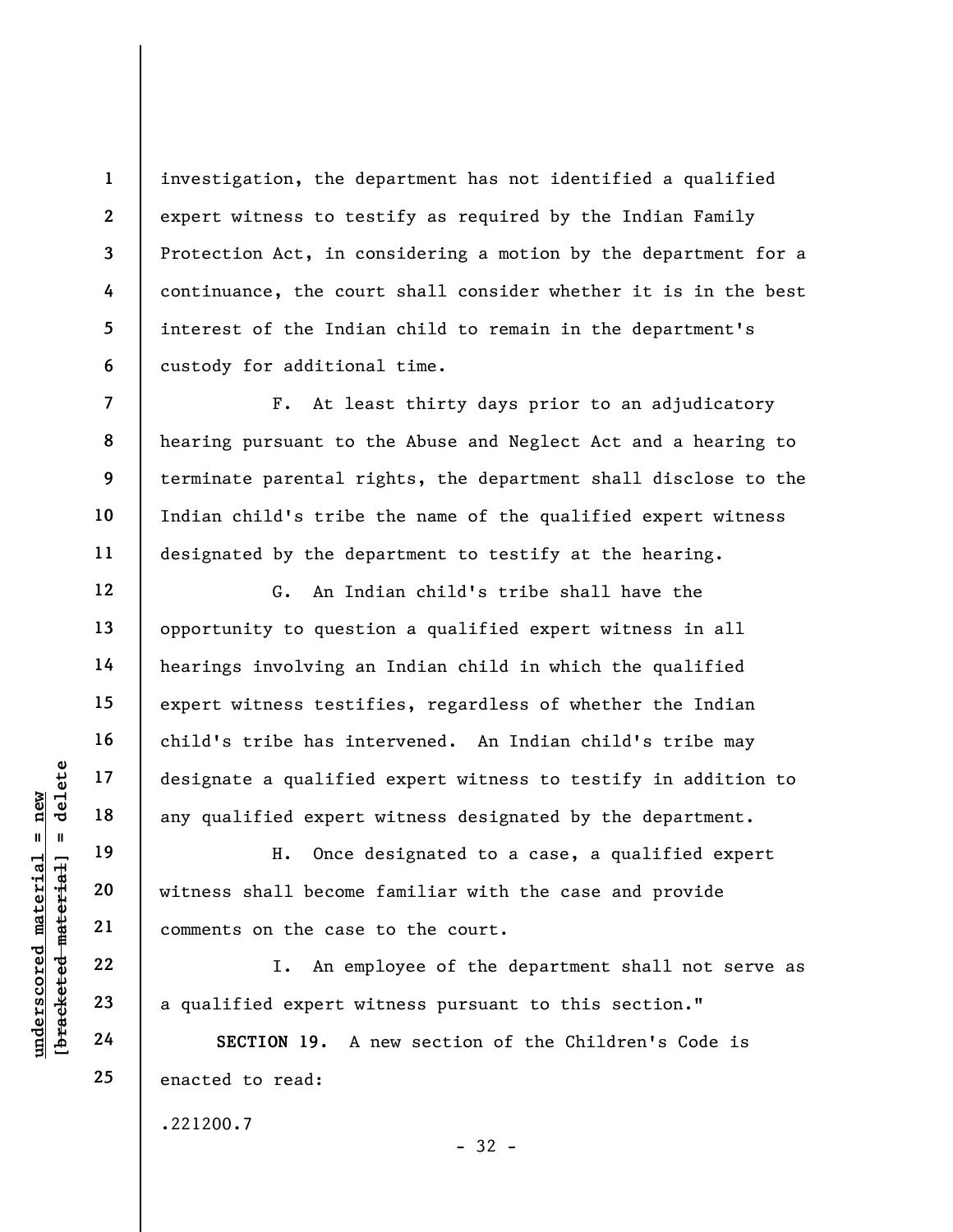"[NEW MATERIAL] PARENTAL RIGHTS--VOLUNTARY TERMINATION-- CONSENT--WITHDRAWAL--FRAUD OR DURESS.--

3 4 5 6 7 8 9 10 11 12 13 14 15 16 17 A. When a parent, guardian or Indian custodian voluntarily consents to a foster care placement or to termination of parental rights, that consent is not valid unless executed in writing and recorded before a judge of competent jurisdiction and accompanied by the presiding judge's certificate that the terms and consequences of the consent were fully explained in detail and were fully understood by the parent, guardian or Indian custodian. The court shall also certify either that the parent, the guardian or the Indian custodian fully understood the explanation in English or that it was interpreted into a language that the parent, guardian or Indian custodian understood. Any consent to a foster care placement or termination of parental rights that is given prior to or within ten days after birth of an Indian child is not valid.

underscored material = new [bracketed material] = delete B. A parent, guardian or Indian custodian may withdraw consent to a voluntary foster care placement of an Indian child pursuant to the Children's Code at any time and, upon receipt of the request to withdraw, the Indian child shall be immediately returned to the parent, guardian or Indian custodian.

C. In a voluntary proceeding for termination of parental rights or adoptive placement of an Indian child .221200.7 - 33 -

18

19

20

21

22

23

24

25

1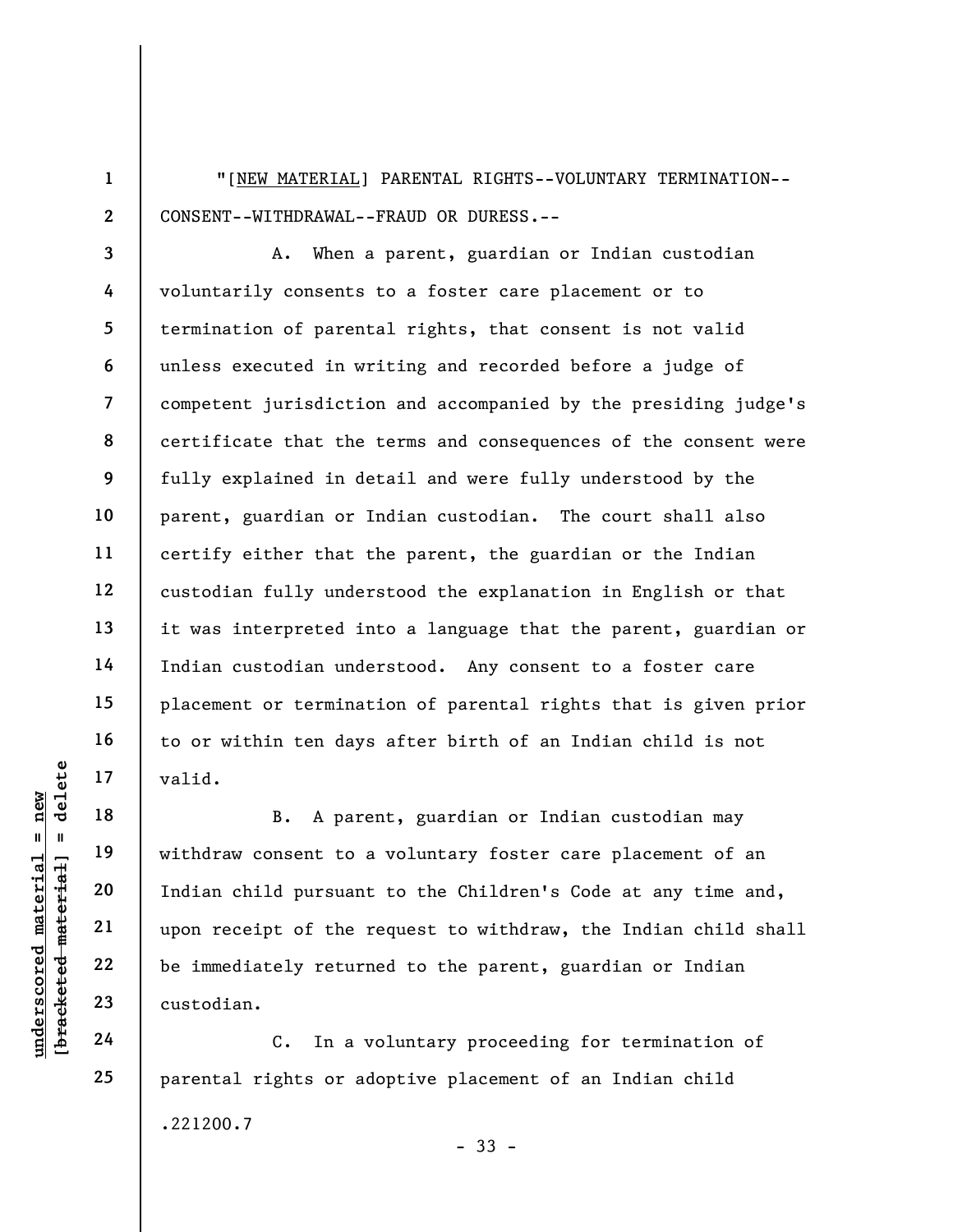pursuant to the Children's Code, the consent of the parent may be withdrawn for any reason at any time prior to the entry of a final decree of termination or adoption as the case may be, and the Indian child shall be returned to the parent.

D. After the entry of a final decree of adoption of an Indian child in a court that is made pursuant to the Adoption Act, the parent may withdraw consent to the adoption upon the grounds that consent was obtained through fraud or duress and may petition the court to vacate the decree. Upon a finding that the consent was obtained through fraud or duress, the court shall vacate the decree and return the child to the parent. An adoption that has been in effect for at least two years shall not be invalidated except as otherwise provided by law.

understand material material end of the party of the party of the party of the party of the party of the party of the party of the party of the period of the period of the period of the period of the period of the period o E. In any voluntary foster care placement or termination of parental rights proceeding in court, when the court knows or has reason to know that an Indian child is involved, the party seeking to effectuate the foster care placement or termination of parental rights shall notify the Indian child's tribe, by certified mail, with return receipt requested, of the pending proceedings and of its right of intervention.

F. In a termination of parental rights proceeding, bonding between the Indian child and the Indian child's foster parent shall not be considered as a factor in terminating .221200.7

1

2

3

4

5

6

7

8

9

10

11

12

13

14

15

16

17

18

19

20

21

22

23

24

25

- 34 -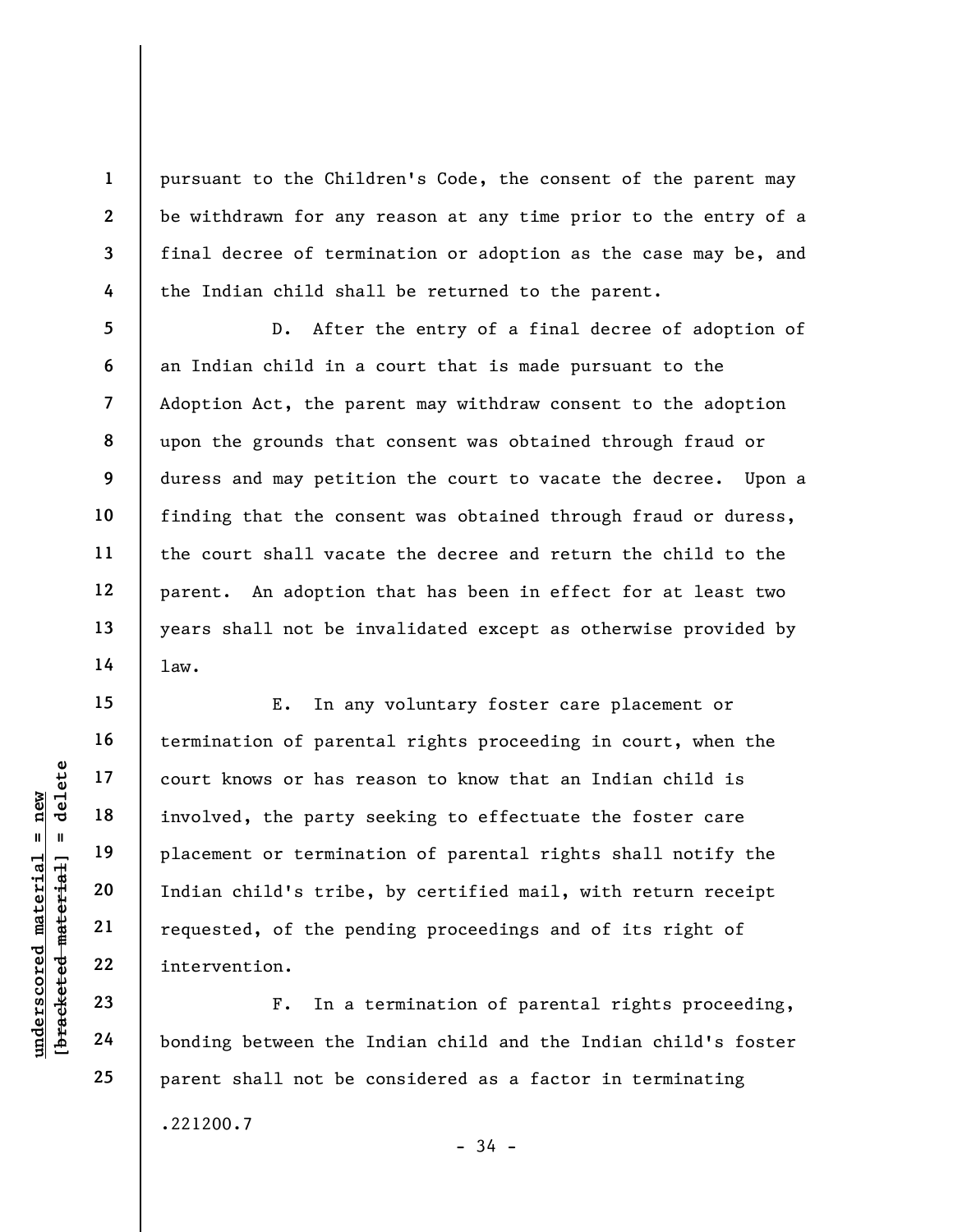1 parental rights.

7

8

9

10

11

12

13

14

15

16

17

18

19

20

21

22

23

24

25

2 3 4 5 6 G. In a termination of parental rights proceeding, with respect to an Indian child, the court shall consider in its determination whether an alternative to termination of parental rights, including permanent guardianship of the child, would best support the Indian child.

H. In a termination of parental rights proceeding, a termination shall not be ordered unless:

(1) the Indian child's tribe was provided timely notice of the proceeding in accordance with the Indian Family Protection Act and provided an opportunity to state whether it opposes the termination; and

(2) the Indian child's tribe proposes an alternate permanency plan, unless the department can show good cause supported by clear and convincing evidence why the alternate permanency plan should not be ordered.

understand material material space of the second material space of the second in the space of the second competent jurisdictic certification that:<br>
22 (1)<br>
23 (2) vere fully explained I. In a voluntary foster placement involving an Indian child, a parent or guardian's consent is voidable unless it is executed in writing and recorded before a court of competent jurisdiction and accompanied by the court's certification that:

(1) the child is an Indian child;

(2) the terms and consequences of the consent were fully explained in detail in a manner that was fully understood by the parents or guardian;

 $-35 -$ 

.221200.7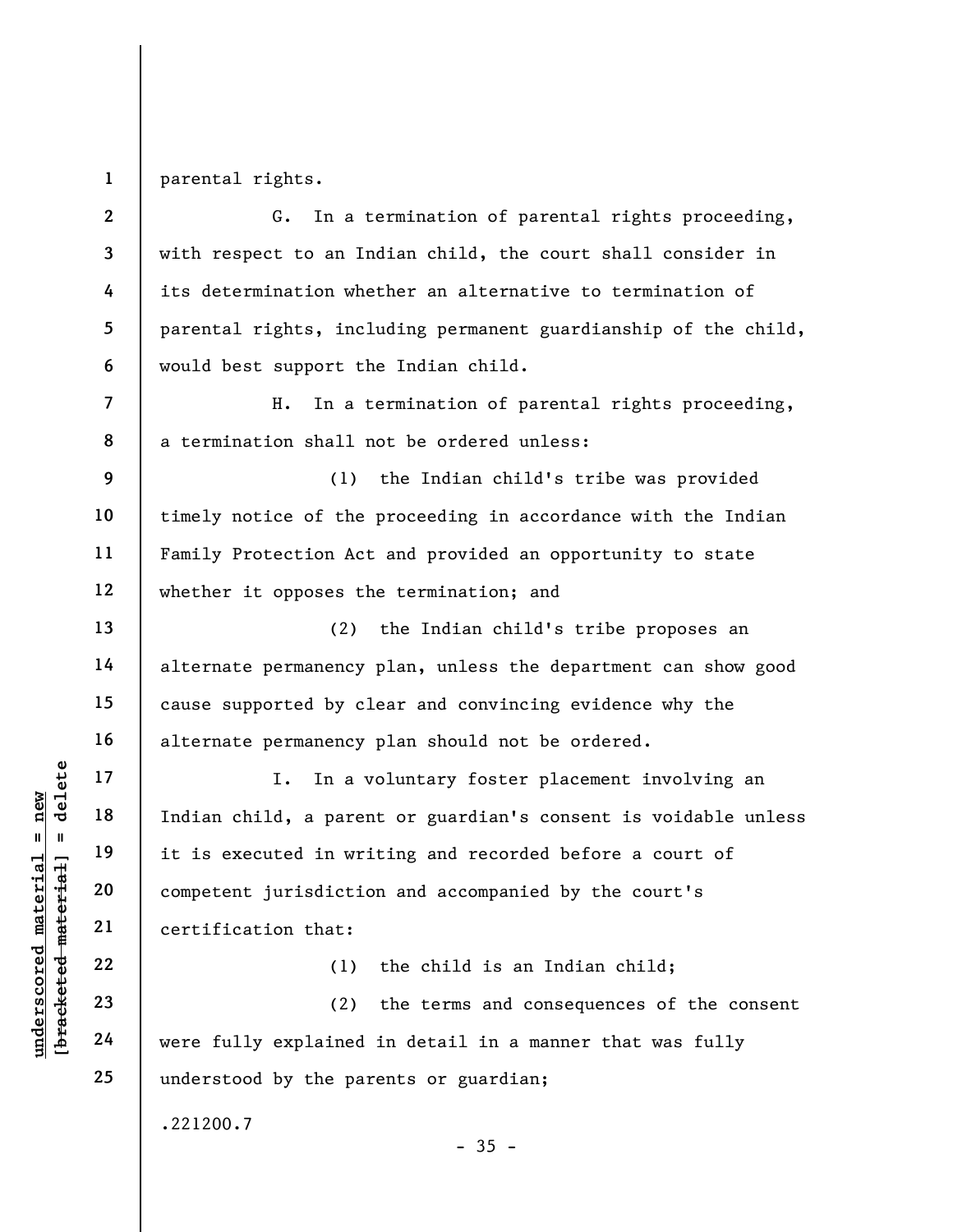understand material material end of the same of the same of the same of the same of the same of the same of the same of the same of the same of the same of the same of the same of the same of the same of the same of the sa 1 2 3 4 5 6 7 8 9 10 11 12 13 14 15 16 17 18 19 20 21 22 23 24 25 (3) the parent or guardian fully understood the explanation in English or that it was interpreted into the primary language of the parent or guardian; (4) any consent to a foster care placement that is given prior to or within ten days after birth of an Indian child is voidable; (5) no investigation has been initiated and there is no pending child abuse or neglect investigation involving the Indian child and the parent or guardian is entering into the voluntary placement voluntarily without any threat or removal of the child by the department; (6) the department provided notice to the Indian child's tribe by certified or registered mail with return receipt requested; (7) confidentiality has been requested or indicated and execution of consent was made in a closed court proceeding not open to the public; (8) the parent is proceeding without an attorney, if not represented, and the parent has the right to consult with an attorney of the parent's own choosing; and (9) the parent or guardian is of sound mind and judgment. J. The request shall be initiated in writing by the Indian child's parent or guardian and, if good cause is shown, the department may accept temporary custody. .221200.7  $-36 -$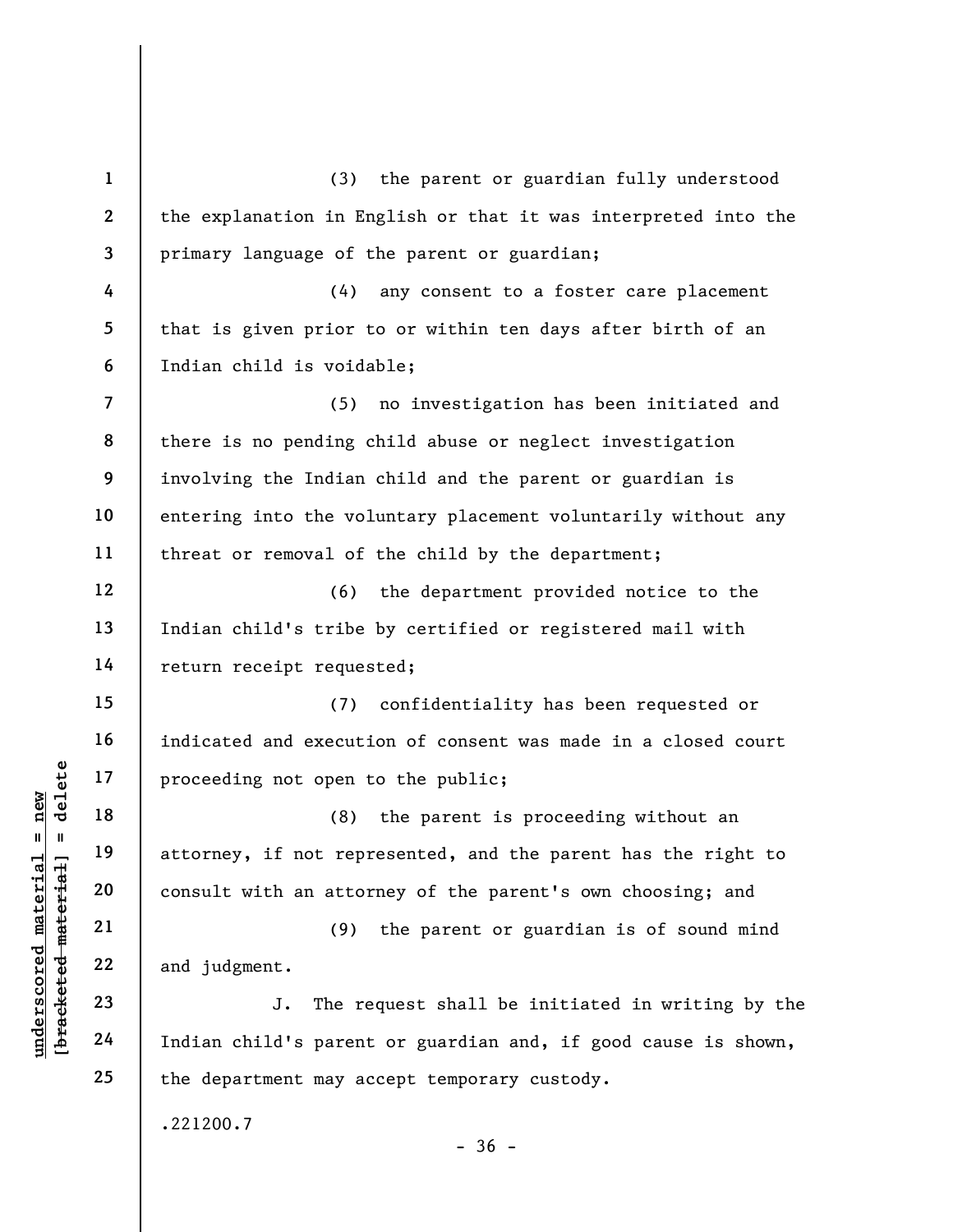K. A parent or guardian may withdraw consent to a voluntary foster care placement of an Indian child pursuant to the Children's Code at any time. Upon receipt of the request to withdraw, the Indian child shall be returned to the parent or guardian within forty-eight hours.

L. An Indian child shall not remain in voluntary placement for longer than one hundred eighty consecutive days or for more than one hundred eighty days in any calendar year; provided that a child may remain in voluntary placement up to an additional one hundred eighty consecutive days upon order of the court after the filing of a petition by the department for extension of voluntary placement, a hearing and a finding that additional voluntary placement is in the best interests of the Indian child.

M. In no event shall an Indian child remain in voluntary placement for a period in excess of three hundred sixty-five days in any two-year period.

understand material material sixty-five days in an and the days in an and the days in an and the material of the material of the consider parent or guardian or  $21$  and  $22$  voluntary placement population of the parent of N. Any voluntary placement pursuant to this section shall not be considered abandonment, neglect or abuse by a parent or guardian or other family member.

O. The parent or guardian whose Indian child is a voluntary placement pursuant to this section shall have the following rights with respect to the Indian child:

(1) the right of reasonable visitation with the Indian child;

.221200.7

25

1

2

3

4

5

6

7

8

9

10

11

12

13

14

15

16

17

18

19

20

- 37 -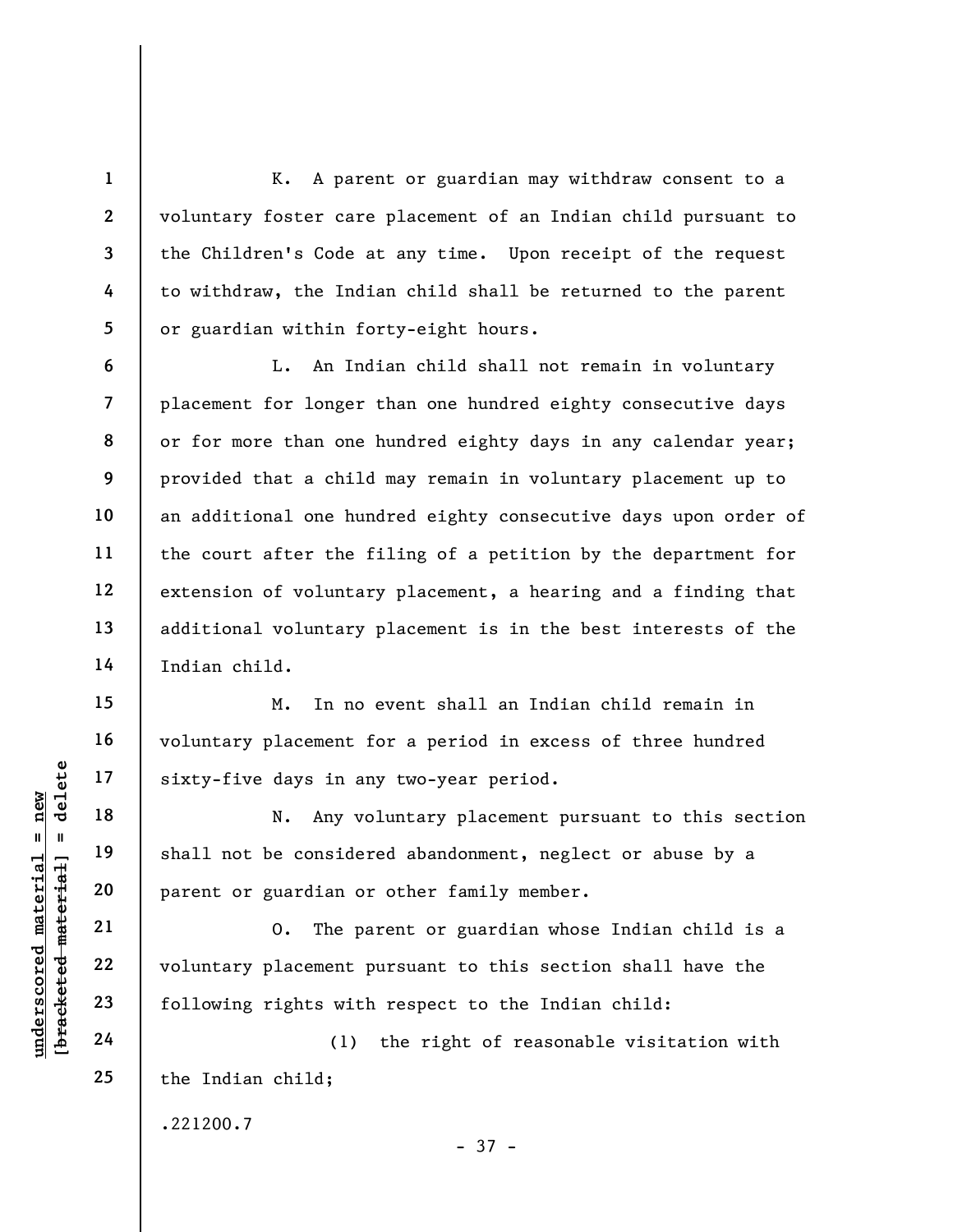understand<br>
understand material including traditional<br>
exception and att<br>
including traditional<br>
exception and att<br>
including traditional<br>
child's tribe;<br>
22<br>
23<br>
armed forces; and<br>
24 (8) 1 2 3 4 5 6 7 8 9 10 11 12 13 14 15 16 17 18 19 20 21 22 23 24 25 (2) the right to be informed of changes in the Indian child's school or of changes in the Indian child's placement by the department; (3) the right to authorize decisions regarding medical and dental care and behavioral health services, including decisions that affect the daily care, support, safety and well-being of the Indian child; (4) the right to permit the department to consent to emergency services to ensure the safety and well-being of the Indian child, including medical, dental or behavioral health treatment, if the department is unable to make immediate prior contact with the parent or guardian. The department shall notify the parent or guardian within two hours of making emergency decisions due to inability to make prior contact; (5) the right to consent to all nonemergency and nonroutine medical care provided for the Indian child; (6) the right to make decisions regarding participation and attendance in cultural and religious events, including traditional and cultural events offered by the Indian child's tribe; (7) the right to authorize enlistment in the armed forces; and (8) the right to make decisions of substantial legal significance.

.221200.7

- 38 -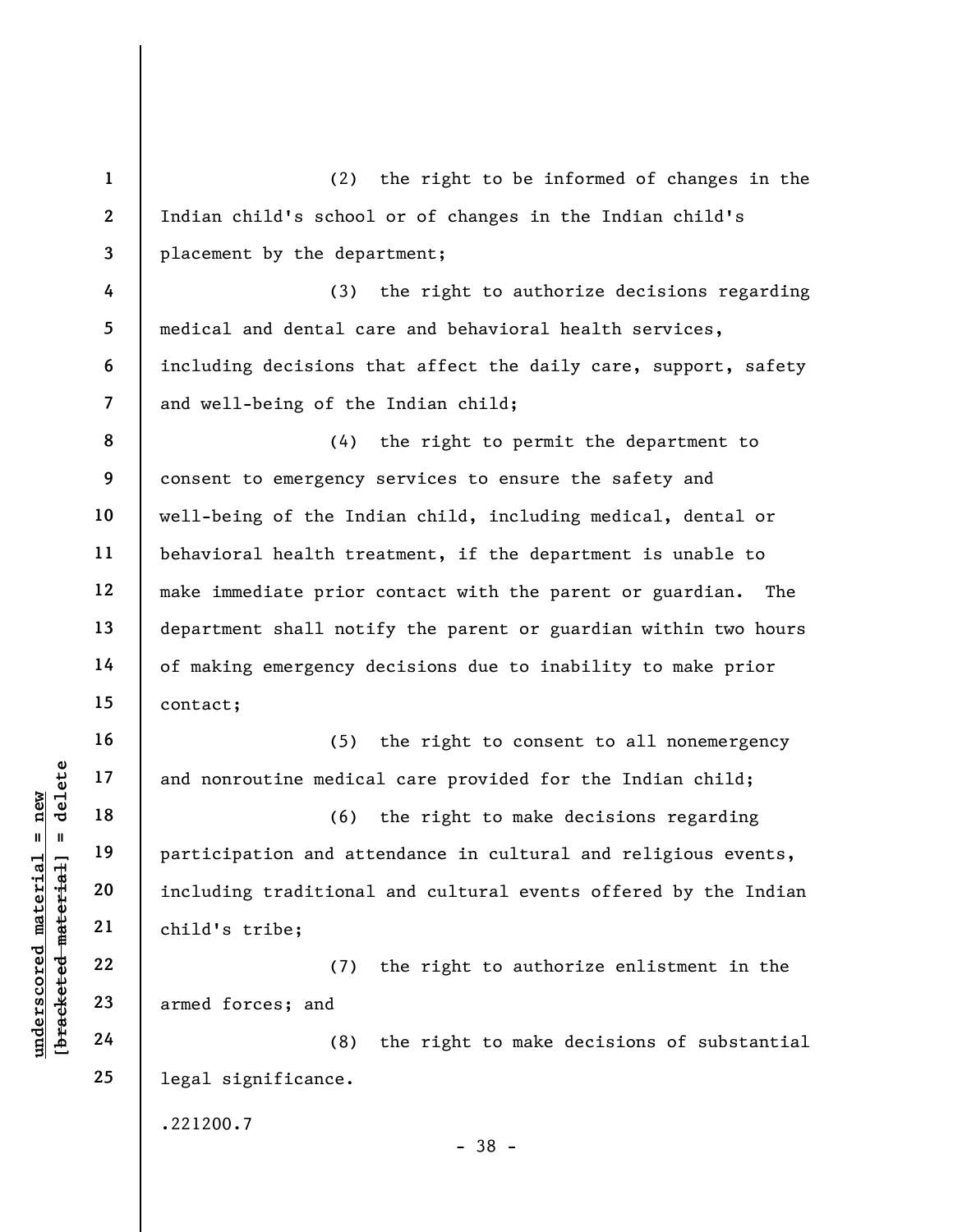2 3 P. The voluntary placement shall adhere and be in accordance with the placement preferences set forth in the Indian Family Protection Act.

Q. All records or information concerning the voluntary placement shall be confidential in accordance with the confidentiality provision of the Children's Code."

8 SECTION 20. A new section of the Children's Code is enacted to read:

"[NEW MATERIAL] PETITION TO COURT TO INVALIDATE ACTION.-- An Indian child who is the subject a child custody proceeding, a parent, guardian or Indian custodian from whose custody the child was removed or the Indian child's tribe may petition the court to invalidate that action upon a showing that the action violated any provision of Section 7, 12, 14, 17, 18, 19, 21 or 28 of the Indian Family Protection Act."

SECTION 21. A new section of the Children's Code is enacted to read:

"[NEW MATERIAL] PLACEMENT PREFERENCES--FOSTER CARE PLACEMENT--ADOPTION--GUARDIANSHIP--PLACEMENT OF INDIAN CHILDREN.--

UNDERTALL PROPTION---<br>
WEREALL PROPTION---<br>
WEREALL PLACEMENT--ADOPTION---<br>
WEREALL PLACEMENT--ADOPTION---<br>
CHILDREN.---<br>
21<br>
22<br>
Indian child, except<br>
23<br>
24<br>
Section, the child sh<br>
setting that: A. In the case of a foster care placement of an Indian child, except as provided in Subsection C of this section, the child shall be placed in the least restrictive setting that:

> (1) most closely approximates a family, taking .221200.7

1

4

5

6

7

9

10

11

12

13

14

15

16

17

18

19

20

21

22

23

24

25

- 39 -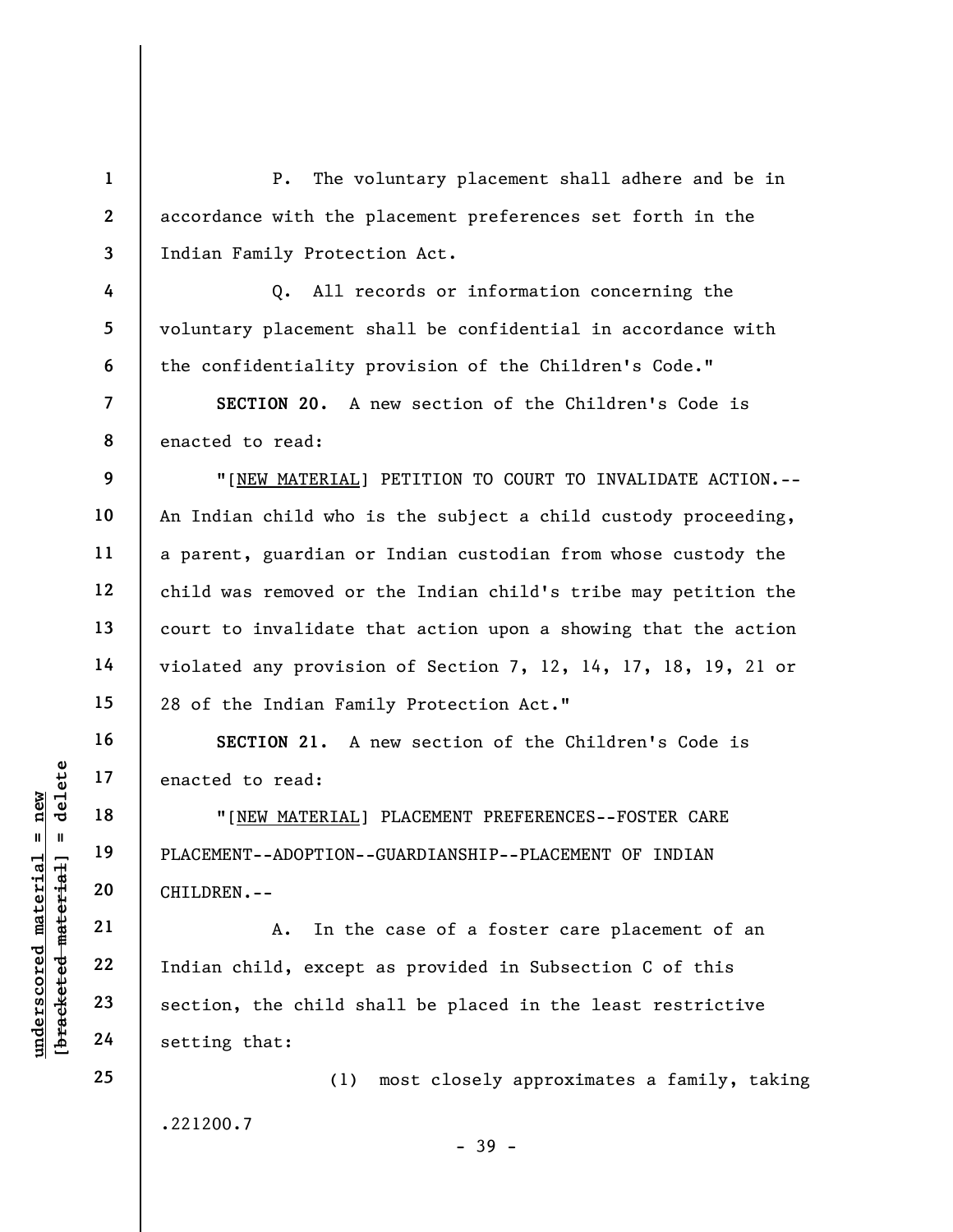UN EXERCISE THE REVENUES OF THE MATHEM 19<br>
UN EXERCISE OF THE MATHEM 19<br>
UN EXERCISE OF THE MATHEM 19<br>
UN EXERCISE TO THE MATHEM 19<br>
UN EXERCISE THE MATHEM 19<br>
UN EXERCISE TO THE MATHEM 19<br>
UN EXERCISE TO THE MATHEM 19<br>
UN 1 2 3 4 5 6 7 8 9 10 11 12 13 14 15 16 17 18 19 20 21 22 23 24 25 into consideration the Indian child's sibling attachment; (2) allows the Indian child's special needs, if any, to be met; (3) is in reasonable geographic proximity to the Indian child's home, extended family members or siblings; and (4) is in accordance with the order of preference established by the Indian child's tribe by any means, or, if that Indian tribe has not established placement preferences, preference shall be given in accordance with the following order of preference: (a) an extended family member of the Indian child; (b) a foster home licensed, approved or specified by the Indian child's tribe; or (c) a foster home licensed or approved by a licensing authority in New Mexico and in which one or more of the licensed or approved foster parents is an Indian. B. Under no circumstances shall an Indian child under three months of age be placed outside of the placement preferences provided in this section. C. If an Indian child is placed in a foster care placement that is contrary to the placement preferences provided in this section, a secondary permanency plan shall not be simultaneously permitted, and before the child's placement .221200.7  $- 40 -$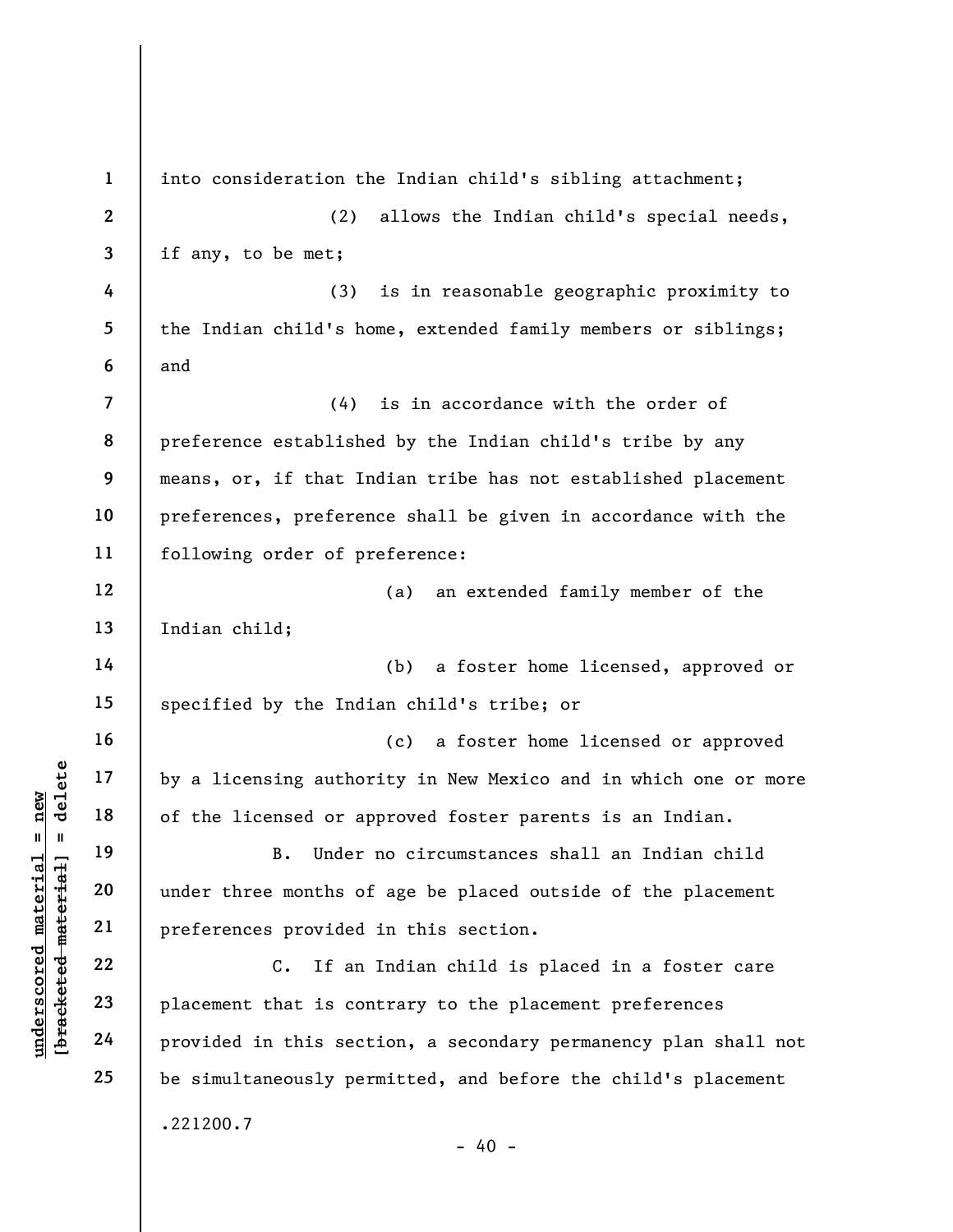understand throughout the case;<br>  $\begin{array}{c|c|c|c} \n\text{u} & \text{u} & \text{u} & \text{u} \text{u} & \text{u} & \text{u} \text{u} & \text{u} & \text{u} \text{u} & \text{u} \text{u} & \text{u} & \text{u} \text{u} & \text{u} & \text{u} \text{u} & \text{u} & \text{u} \text{u} & \text{u} & \text{u} \text{u} & \text{u} & \text{u} & \text{u} \text{u} & \text{u} & \text$ 1 2 3 4 5 6 7 8 9 10 11 12 13 14 15 16 17 18 19 20 21 22 23 24 25 may be changed to an adoptive or other permanent placement, the department shall: (1) conduct monitoring at least every thirty days to determine whether a placement that comports with the placement preferences provided in this section is available; (2) make active efforts to identify a placement that aligns with the placement preferences as soon as practicable; and (3) document all active efforts made to identify a placement that aligns with the placement preferences. At minimum, this shall include: (a) contacting the Indian child's tribe; (b) conducting a relative search; (c) interviewing relatives throughout the case; (d) making ongoing active efforts to search for and identify relatives to the Indian child throughout the case; (e) providing the Indian child's tribe with all information regarding family members; (f) offering relatives an expedited foster care license; (g) assisting relatives with practical supports through the licensing process and actively supporting relatives in overcoming barriers for licensure; .221200.7  $- 41 -$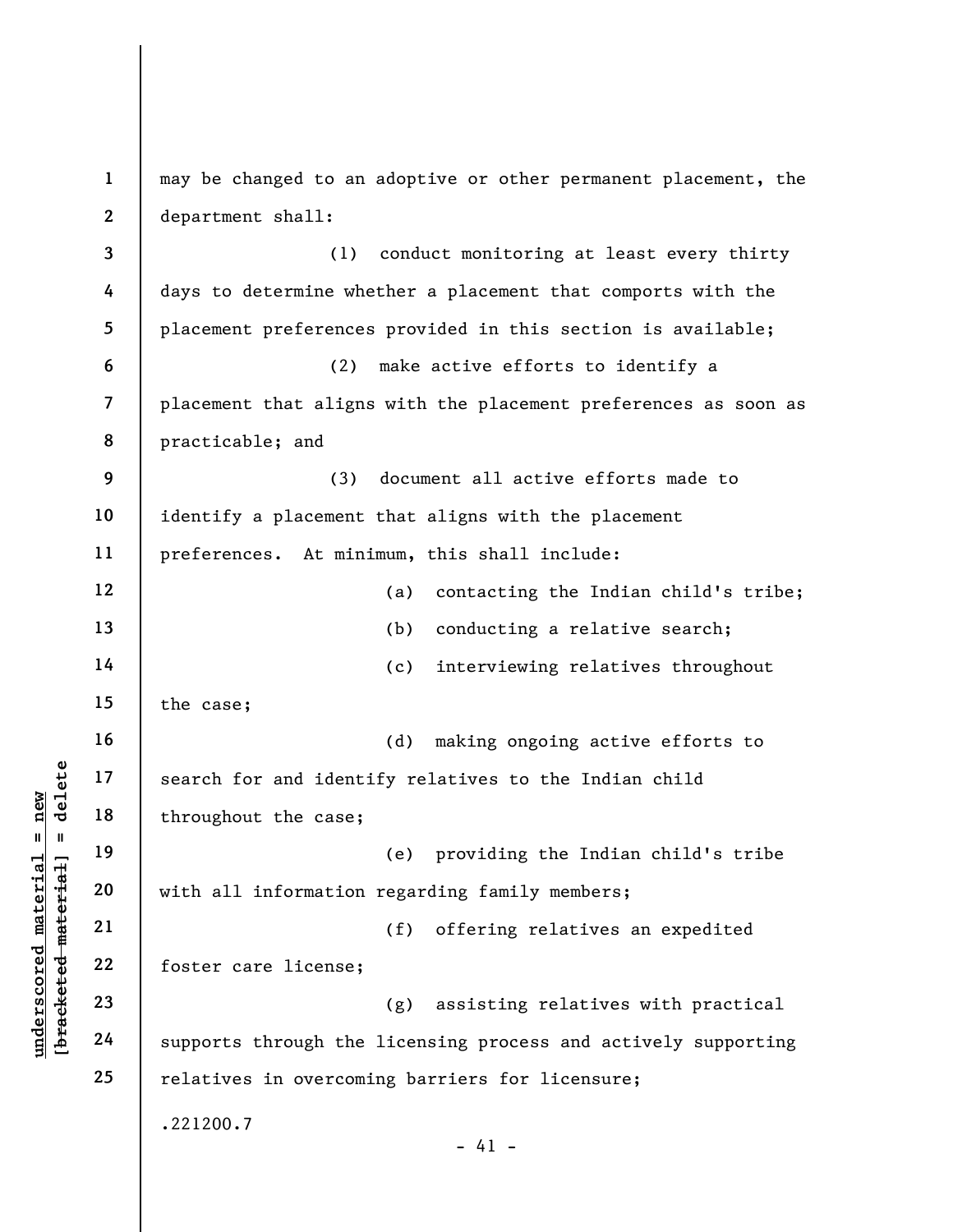understand material and shall<br>  $\begin{array}{c|c|c|c} \hline \text{u} & \text{u} & \text{u} & \text{u} \\ \hline \text{u} & \text{u} & \text{u} & \text{u} \\ \hline \text{u} & \text{u} & \text{u} & \text{u} \\ \hline \text{u} & \text{u} & \text{u} & \text{u} \\ \hline \text{u} & \text{u} & \text{u} & \text{u} \\ \hline \text{u} & \text{u} & \text{u} & \text{u} \\ \hline \text{u} & \text{u} &$ 1 2 3 4 5 6 7 8 9 10 11 12 13 14 15 16 17 18 19 20 21 22 23 24 25 (h) conducting timely home studies when identifying a placement that aligns with the placement preference; (i) providing continued contact, including visitation; and (j) providing access to culturally appropriate interventions. D. If the Indian child is in a foster care placement that is not a preferred placement, the court shall hold hearings no less than every six months. The department shall continue to bear the burden of establishing why good cause continues to exist for the current placement or why the Indian child is not in a preferred placement. E. If there is a voluntary placement agreement in which the Indian child at first was not determined to be an Indian child and was later determined to be an Indian child, the department shall file a petition with the court to void the agreement and shall follow the preferred placement preferences. F. If the Indian child's tribe has established by resolution a different order of preference than that specified in the Indian Family Protection Act, the Indian child's tribe's placement preferences shall apply. G. In determining whether good cause exists, the court shall not permit departure from the placement preferences based on: .221200.7

 $- 42 -$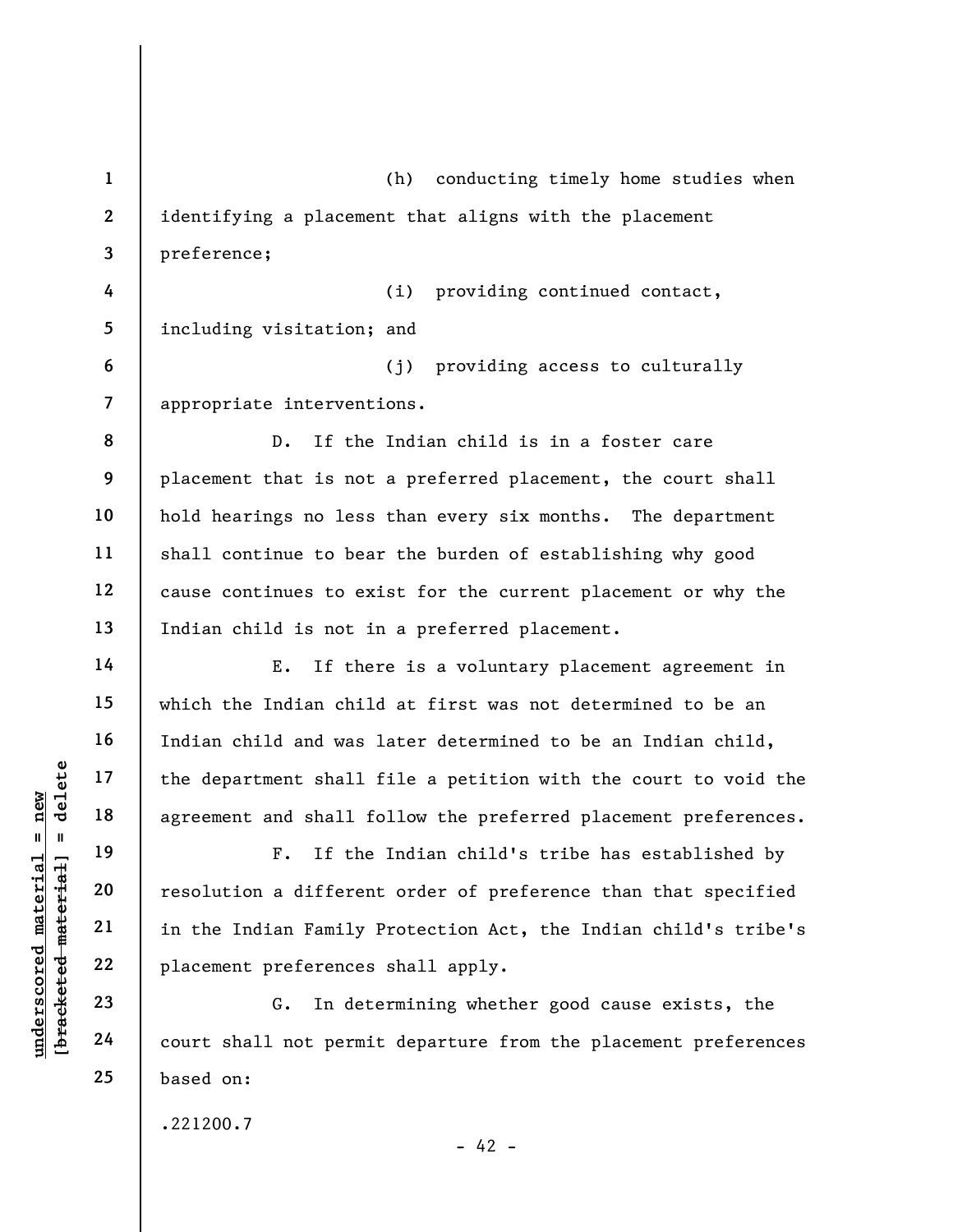|                            | $\mathbf{1}$            | (1)<br>the socioeconomic status of the placement;              |
|----------------------------|-------------------------|----------------------------------------------------------------|
|                            | $\overline{2}$          | (2)<br>a home environment that does not impact                 |
|                            | $\overline{\mathbf{3}}$ | the safety and well-being of the Indian child;                 |
|                            | 4                       | (3)<br>ordinary bonding or attachment that                     |
|                            | 5                       | occurred from time spent in a non-preferred placement that was |
|                            | 6                       | made in violation of the Indian Family Protection Act; or      |
|                            | $\overline{7}$          | (4)<br>the extent of the participation of the                  |
|                            | 8                       | parents or the Indian child in tribal, cultural, social,       |
|                            | 9                       | religious or political activities.                             |
|                            | 10                      | In the case of a foster care placement, adoptive<br>Η.         |
|                            | 11                      | placement or guardianship of an Indian child pursuant to the   |
|                            | 12                      | Children's Code, if the Indian child's tribe establishes a     |
|                            | 13                      | different order of preference, the adoption agency or court    |
|                            | 14                      | effecting the placement shall follow the order of preference   |
|                            | 15                      | established by the Indian child's tribe. When appropriate, the |
|                            | 16                      | preference of the Indian child or parent may be considered;    |
| delete                     | 17                      | provided that the court has not terminated the parental rights |
| $n$ ew                     | 18                      | of the Indian child's parent.                                  |
| II                         | 19                      | The department shall support and not delay the<br>I.           |
| materia                    | 20                      | placement of the Indian child with the Indian child's extended |
| material                   | 21                      | family members and adult relatives regardless of the stage of  |
|                            | 22                      | the case in the child custody proceedings.                     |
| $underscore$<br>[bracketed | 23                      | Whenever there is any change in the placement of<br>J.         |
|                            | 24                      | an Indian child, the department shall file notice of the       |
|                            | 25                      | placement change with the court.                               |

.221200.7

- 43 -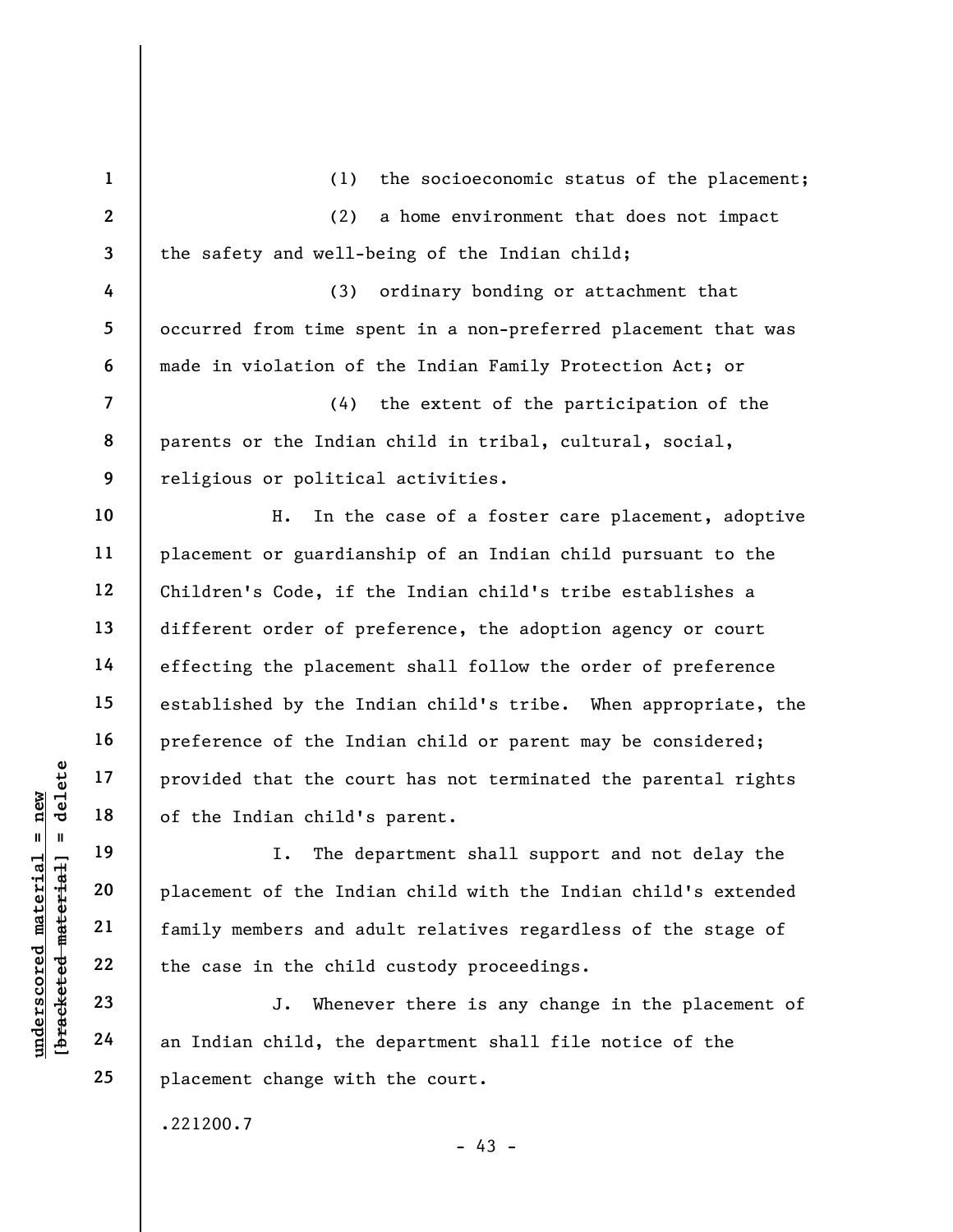understand<br>
understand<br>
understand<br>
20<br>
understand<br>
21<br>
understand<br>
22<br>
23<br>
Pamily Protection Act<br>
24<br>
24<br>
Pamily Protection Act<br>
M. In an 1 2 3 4 5 6 7 8 9 10 11 12 13 14 15 16 17 18 19 20 21 22 23 24 25 K. If the court finds there was a delay in placement with the Indian child's extended family members or adult relatives pursuant to Paragraph (3) of Subsection C of Section 4 of the Indian Family Protection Act, this factor shall not be used in a finding for good cause to deviate from the placement preferences of this section or the placement preferences of the Indian child's tribe. L. An Indian child shall be placed in accordance with the placement preferences unless there is good cause to depart from the placement preferences as determined by the court after a hearing; provided that: (1) the party asserts that good cause not to follow the placement preferences exists and the reasons for this belief or assertion shall be provided in writing to the parties to the child custody proceeding and the court; (2) the party seeking the departure from the placement preferences has the burden of proving by clear and convincing evidence that there is good cause to depart from the preferences; and (3) a court's determination of good cause to depart from the placement preferences shall be made in writing and be based on the considerations set forth by the Indian Family Protection Act. M. In an adoption proceeding involving a child who is an Indian child, the court-ordered mediation pursuant to .221200.7

- 44 -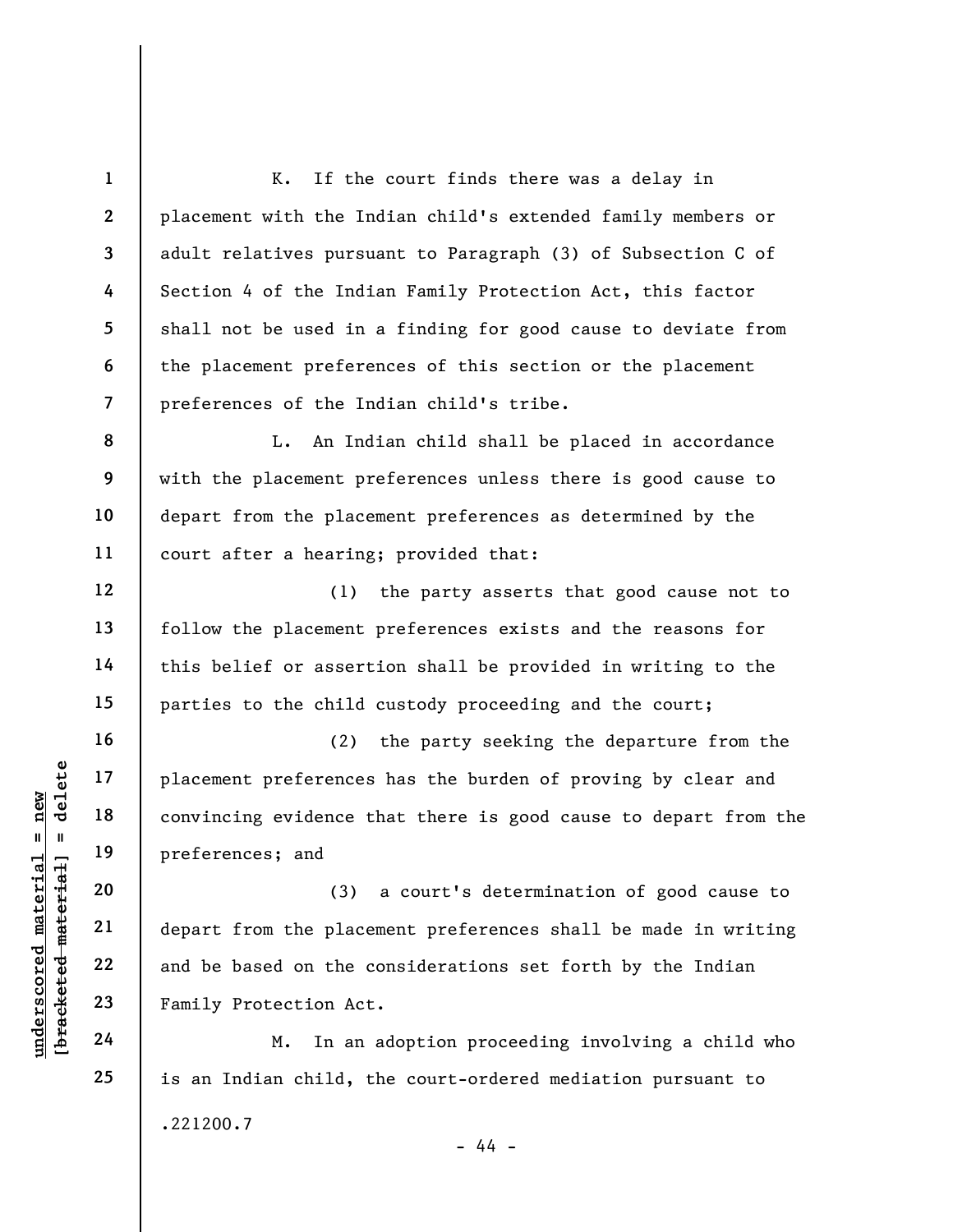underscored material = new [bracketed material] = delete 1 2 3 4 5 6 7 8 9 10 11 12 13 14 15 16 17 18 19 20 21 22 23 24 25 Section 32A-4-29 NMSA 1978 shall not be waived and the Indian child's tribe shall be allowed to participate, whether or not the Indian child's tribe intervenes." SECTION 22. A new section of the Children's Code is enacted to read: "[NEW MATERIAL] INDIAN FAMILY PROTECTION ACT RESPONSIVENESS TRAINING.-- A. The administrative office of the courts in collaboration with the department shall develop and deliver annual mandatory training to all children's court judges, district court judges, attorneys, guardians ad litem and youth attorneys who are court appointed. The training shall include information on: (1) the Indian Family Protection Act, including cultural compacts; and (2) the Indian tribes geographically located within the state. B. The training required in this section shall be required at least annually or no less than every fifteen months. The training shall be open for attorneys or other professionals to attend. C. If an Indian child is placed in a household that does not include a parent or guardian who is a member of the Indian child's tribe, upon placement and at least annually thereafter, the department shall provide mandatory training to .221200.7

 $- 45 -$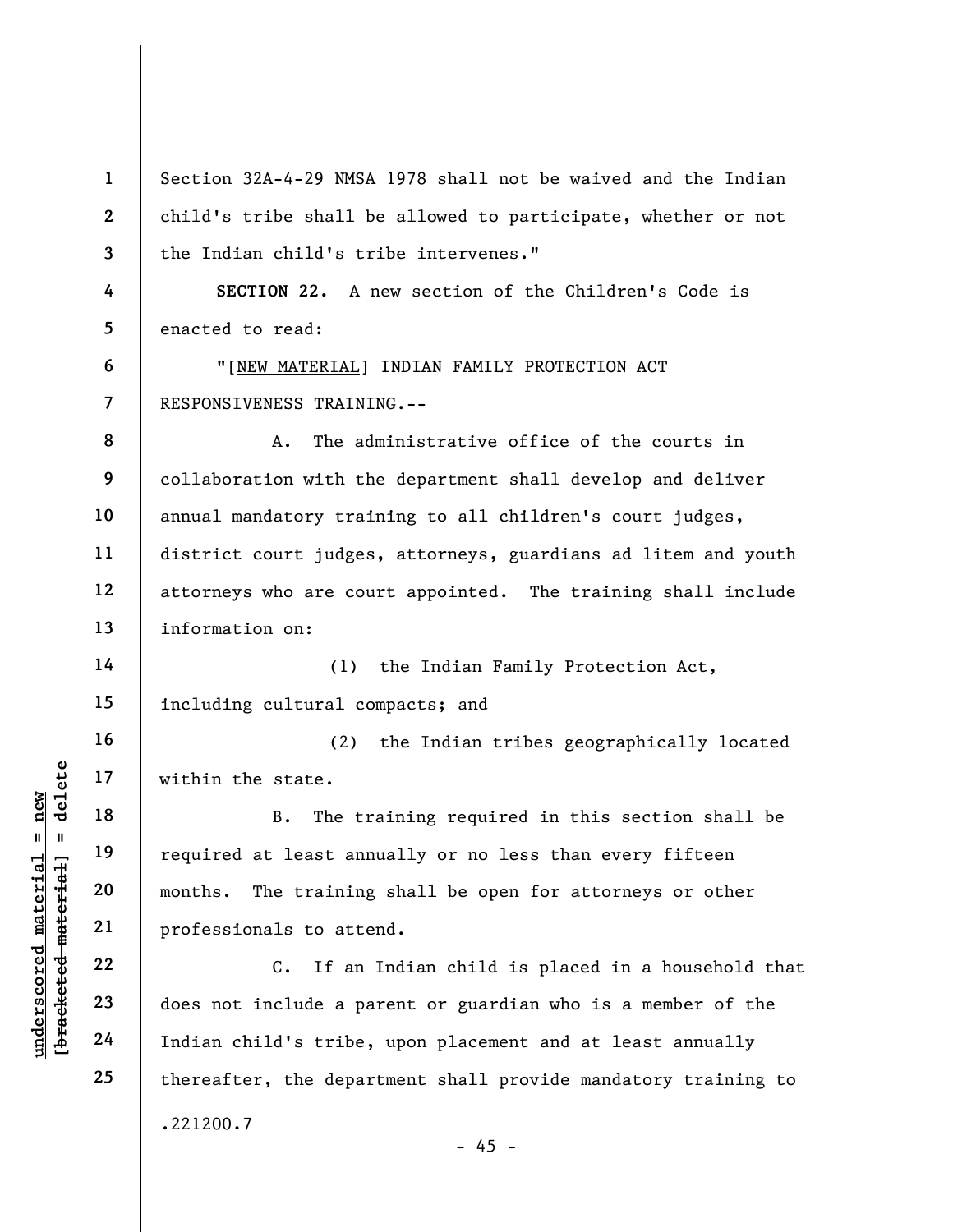the foster parent. Training shall address conditions on foster care placements under federal, state and tribal law. The department shall work with each Indian tribe in New Mexico to develop the training required in this section."

5 6 SECTION 23. A new section of the Children's Code is enacted to read:

understand material material end activities and engage<br>
understand material participate in the Indian activities and engage<br>
engage<br>
21 articulate the Indian grows and matures. Indian 23 the court record, shall<br>
24 include "[NEW MATERIAL] ADOPTIVE AND GUARDIANSHIP PLACEMENTS-- MAINTENANCE OF CULTURE--CULTURAL COMPACTS.--To ensure that the Indian Family Protection Act is fully implemented and that all Indian children have the opportunity to maintain strong connections to their culture, if the household into which an Indian child is placed for adoption, pre-adoption or guardianship does not include a parent who is a member of the Indian child's tribe, the court shall require the parties to the adoption to enter a cultural compact, at the discretion of the Indian child's tribe, that documents the parties' agreement regarding how the Indian child will continue to actively participate in the Indian child's cultural learning and activities and engagement with family members. Each cultural compact shall be specific to the Indian child and shall articulate the Indian child's understanding as the Indian child grows and matures. The cultural compact shall become part of the court record, shall be enforced by the court and shall be included in the adoption decree."

> SECTION 24. A new section of the Children's Code is .221200.7 - 46 -

25

1

2

3

4

7

8

9

10

11

12

13

14

15

16

17

18

19

20

21

22

23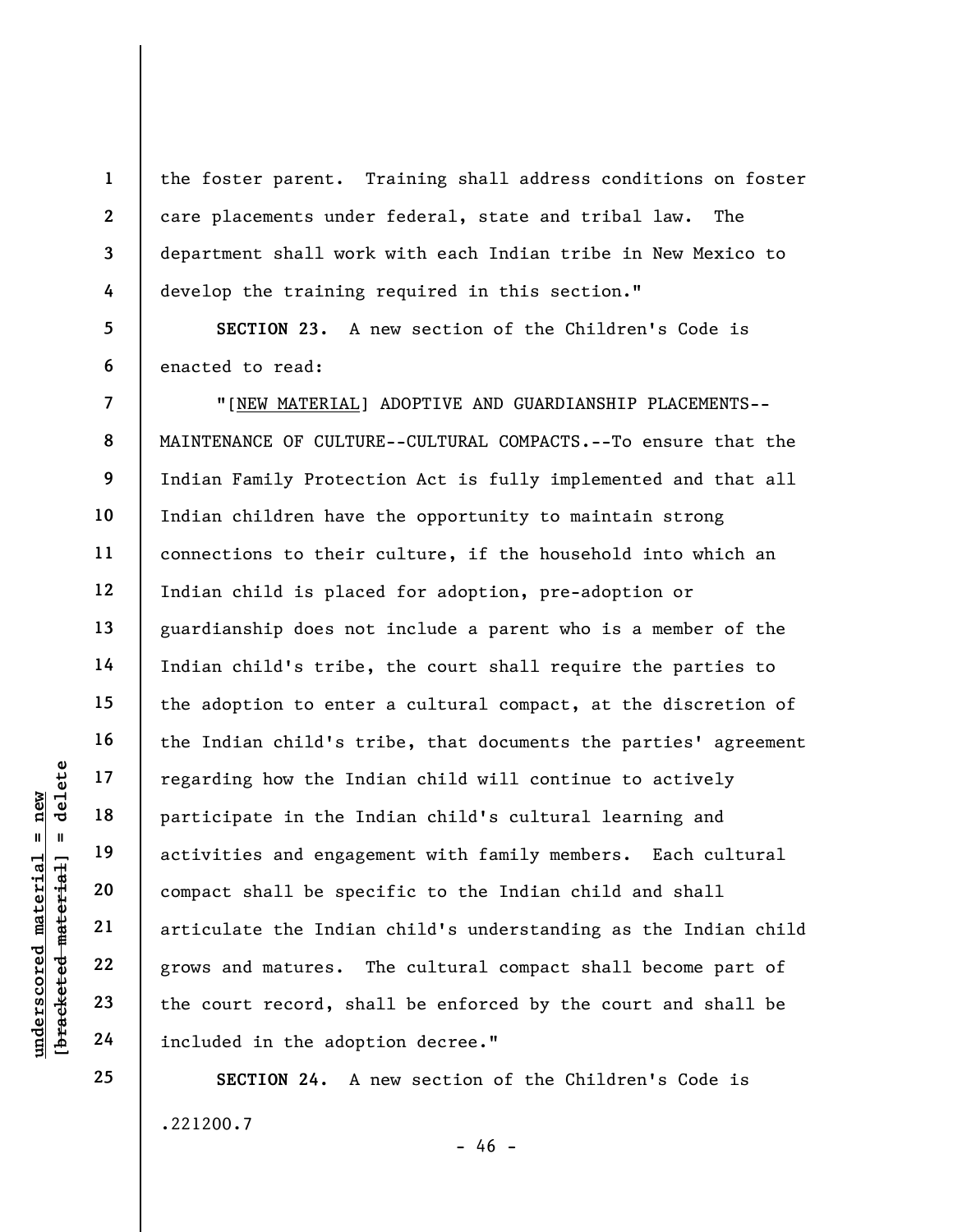1 enacted to read:

2

14

15

16

17

18

19

20

21

22

23

24

25

"[NEW MATERIAL] TRANSITION SERVICES.--

3 4 5 6 7 8 9 10 11 12 13 A. Prior to an Indian child's reaching seventeen years of age, the department shall meet with the Indian child, the Indian child's tribe, the Indian child's attorney and others of the Indian child's choosing, including biological family members, to develop a transition plan. The department shall assist the Indian child in identifying and planning to meet the Indian child's needs after the Indian child's eighteenth birthday, including maintenance of culture, housing, education, employment or income, health and mental health, local opportunities for mentors and continuing support services.

B. The Indian child's tribe shall be included in developing the transition plan and shall be provided a copy of the transition plan prior to the presentation of the plan to the court pursuant to the Indian Family Protection Act."

SECTION 25. A new section of the Children's Code is enacted to read:

"[NEW MATERIAL] DISCHARGE HEARING.--

underscored material = new [bracketed material] = delete A. At the last review or permanency hearing held prior to the Indian child's eighteenth birthday, the court shall determine whether documentation of the Indian child's tribal membership and any information regarding the Indian child's tribal affiliation have been provided to the Indian .221200.7 - 47 -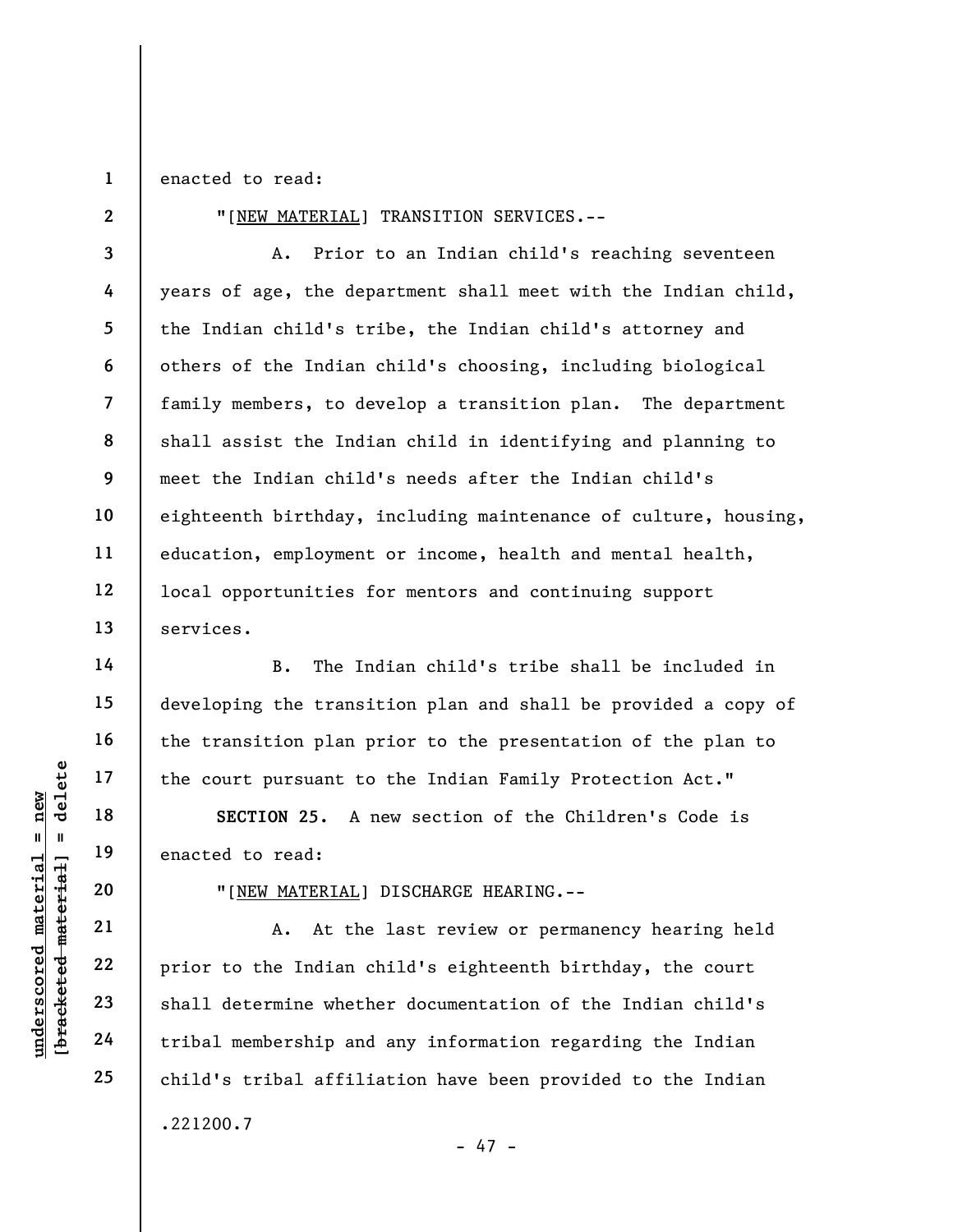child.

1

11

12

13

14

15

16

17

18

19

20

21

22

23

24

25

2 3 4 5 6 7 8 B. If the court finds that the department has not made active efforts to meet all of the requirements of Section 32A-4-25.3 NMSA 1978 and of Subsection A of this section and that termination of jurisdiction would be harmful to the young adult, the court may continue to exercise its jurisdiction. The court may dismiss the case at any time after the Indian child's eighteenth birthday for good cause."

9 10 SECTION 26. A new section of the Children's Code is enacted to read:

"[NEW MATERIAL] ABUSE OR NEGLECT PREDISPOSITION STUDIES-- REPORTS AND EXAMINATIONS.--If the child is an Indian child, all predispositional studies and reports shall follow the requirements listed in Section 32A-4-21 NMSA 1978 and shall also document:

A. whether the placement preferences set forth in the Indian Family Protection Act or the placement preferences of the Indian child's tribe were followed;

underscored material = new [bracketed material] = delete B. whether the Indian child's case plan provides for maintaining the Indian child's cultural ties as well as the plan detailing how the department shall establish and maintain the Indian child's cultural connections, in conjunction with the Indian child's tribe and family;

C. whether active efforts were made by the department to prevent removal of the Indian child from the home .221200.7 - 48 -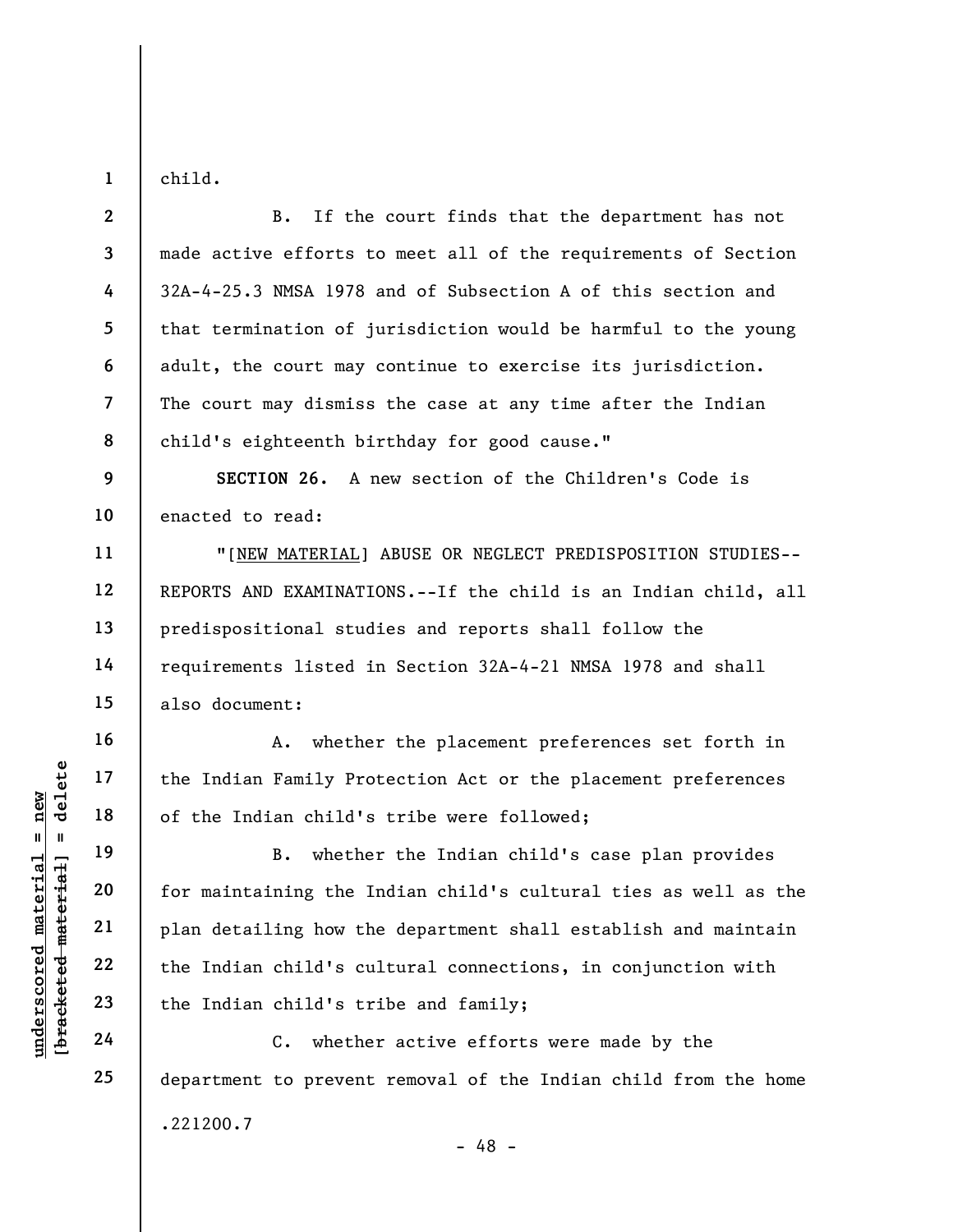prior to placement in substitute care and whether active efforts were made to attempt reunification of the Indian child with the natural parent;

D. whether active efforts were made by the department to place siblings in custody together, unless such joint placement would be contrary to the safety or well-being of any of the siblings in custody, and whether any siblings not jointly placed have been provided reasonable visitation or other ongoing interaction, unless visitation or other ongoing interaction would be contrary to the safety or well-being of any of the siblings; and

E. whether the department has provided notification to the Indian child's tribe consistent with the requirements of the Indian Family Protection Act."

SECTION 27. A new section of the Children's Code is enacted to read:

"[NEW MATERIAL] PERMANENCY HEARINGS--PERMANENCY REVIEW HEARINGS.--

UNDERTALL TO THE MATERIAL POSTAL THE REARINGS.--<br>
WEARINGS.--<br>
20<br>
DESCRIPS 22<br>
THE POSTALL POSTTERIAL PREARINGS.--<br>
21<br>
DESCRIPS 22<br>
23<br>
Protection Act.<br>
24<br>
B. The de A. The department shall submit a copy of any continuation of the dispositional order and notice of any permanency and permanency review hearings to the Indian child's tribe pursuant to notice requirements of the Indian Family Protection Act.

B. The department shall submit a progress report that documents:

.221200.7

- 49 -

1

2

3

4

5

6

7

8

9

10

11

12

13

14

15

16

17

18

19

20

21

22

23

24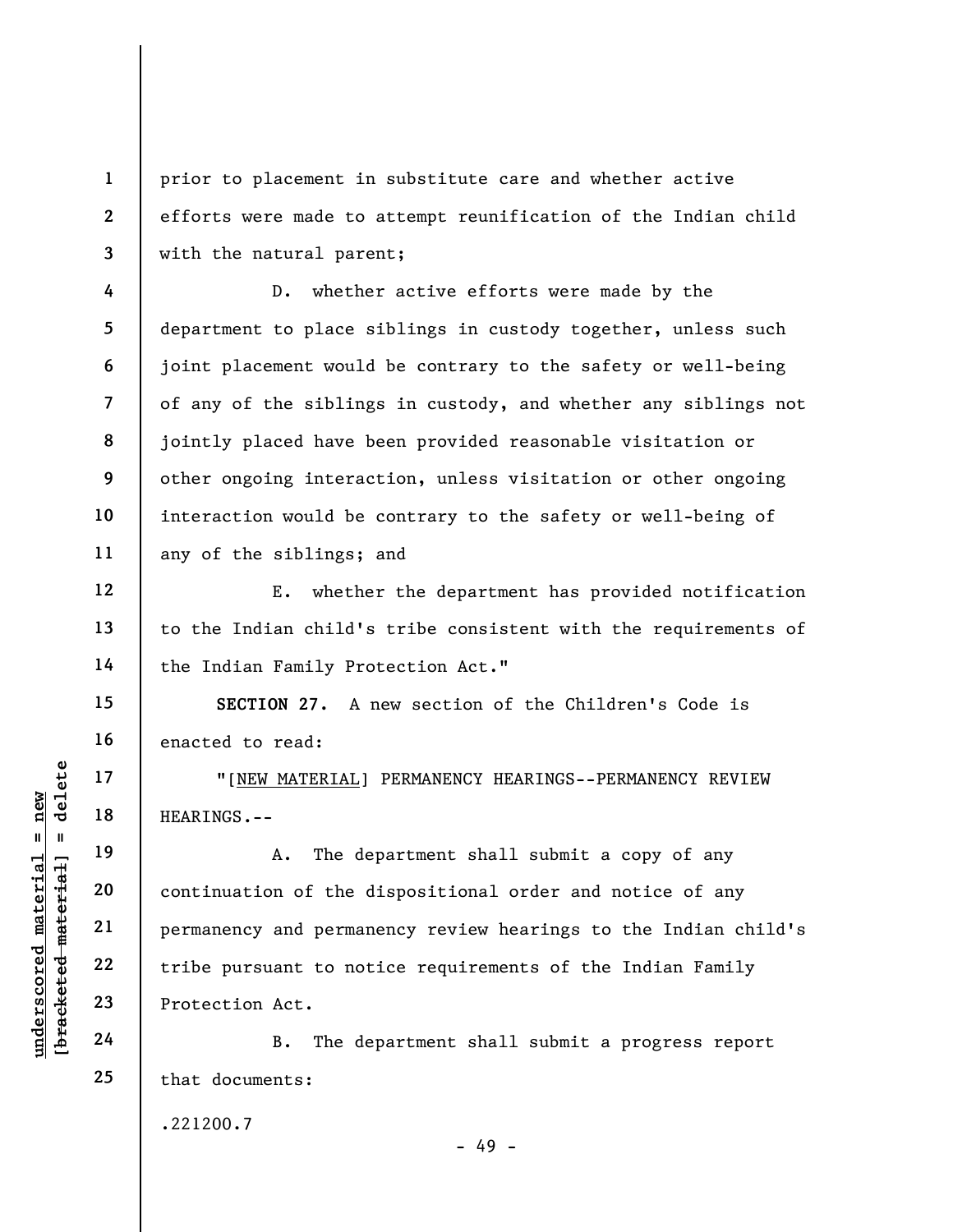underscored material = new [bracketed material] = delete 1 2 3 4 5 6 7 8 9 10 11 12 13 14 15 16 17 18 19 20 21 22 23 24 25 (1) that the Indian child's tribe has been invited to attend the pre-permanency meeting and is included in any attempt to settle issues attendant to the permanency hearing and has the opportunity to participate in developing a proposed treatment plan that serves the Indian child's best interest; (2) that active efforts were conducted to prevent the breakup of the Indian family or to reunify the Indian family; (3) that the placement preferences set forth in the Indian Family Protection Act or the placement preferences of the Indian child's tribe were followed. When placement preferences have not been followed, good cause for noncompliance shall be clearly stated and supported by clear and convincing evidence; (4) the active efforts made pursuant to the Indian Family Protection Act to implement the Indian child's cultural maintenance plan in conjunction with the Indian child's tribe and family; (5) the inclusion of the Indian child's tribe in the department's active efforts for case planning and documentation of the Indian tribe's input; and (6) that all requirements pursuant to the Indian Family Protection Act were followed." SECTION 28. A new section of the Children's Code is .221200.7  $-50 -$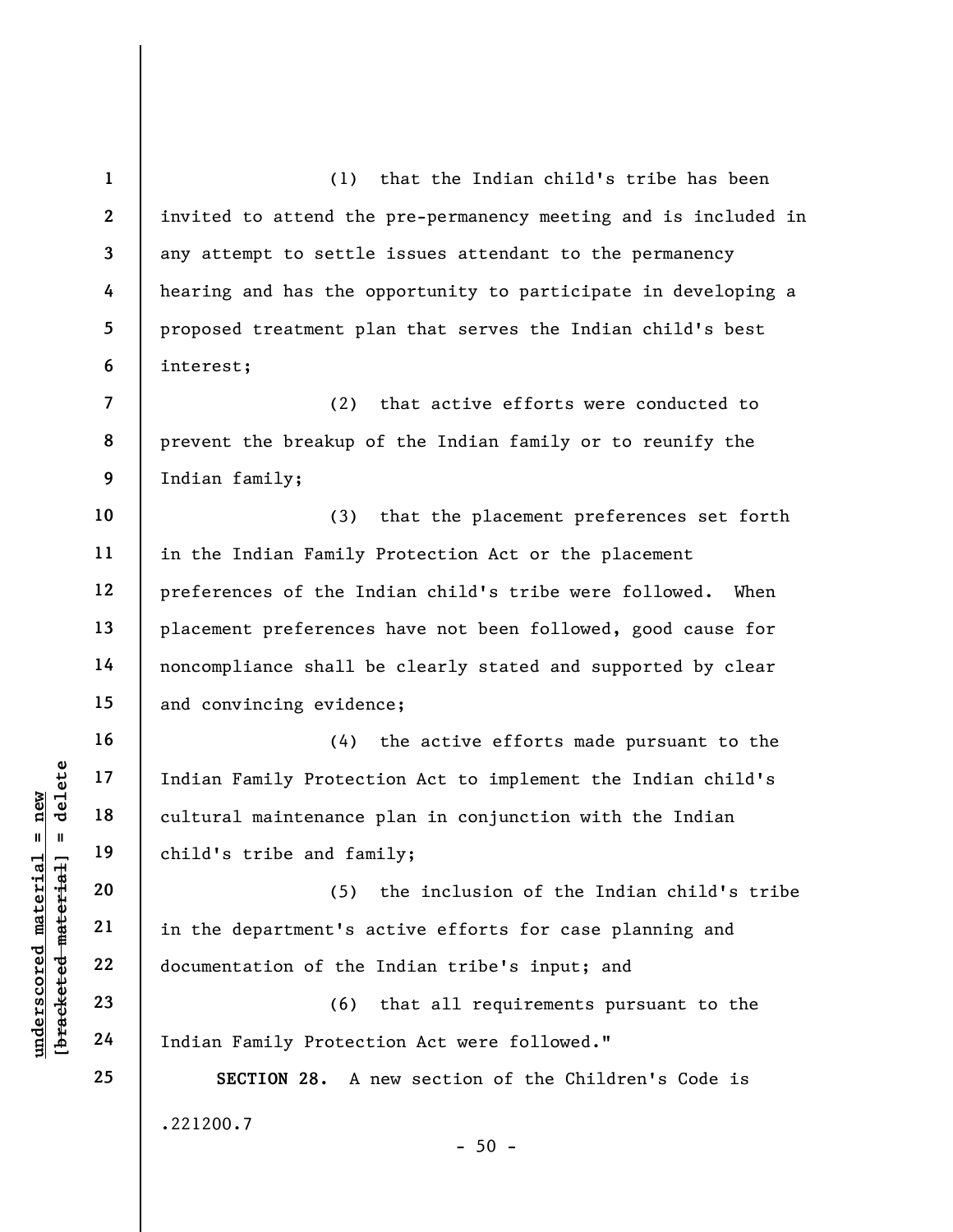1 enacted to read:

understand material services or the case<br>  $\begin{array}{c|c|c|c} \n \text{u} & \text{u} & \text{u} & \text{u} & \text{u} & \text{u} & \text{u} & \text{u} & \text{u} & \text{u} & \text{u} & \text{u} & \text{u} & \text{u} & \text{u} & \text{u} & \text{u} & \text{u} & \text{u} & \text{u} & \text{u} & \text{u} & \text{u} & \text{u} & \text{u} & \text{u} & \text{u} & \text$ 2 3 4 5 6 7 8 9 10 11 12 13 14 15 16 17 18 19 20 21 22 23 24 25 "[NEW MATERIAL] DISPOSITIONAL JUDGMENTS--COURT FINDINGS.-- A. At the conclusion of a dispositional hearing in a child custody proceeding involving an Indian child, in addition to other requirements for a court's findings pursuant to the Children's Code, a court shall include: (1) when the judgment is made in a child custody proceeding held pursuant to the Family in Need of Court-Ordered Services Act or the Abuse and Neglect Act, findings of: (a) whether the placement preferences set forth in the Indian Family Protection Act have been incorporated into a plan for family services made pursuant to Section 32A-3B-15 NMSA 1978 or in a case plan as described in Section 32A-4-21 NMSA 1978; provided that if those placement preferences are not incorporated into the plan for family services or the case plan, good cause for noncompliance shall be clearly stated and supported by clear and convincing evidence; (b) whether the plan for family services or the case plan provides for maintenance of the Indian child's cultural ties; (c) how the Indian child's cultural needs are considered and how, when reasonable, access to cultural practices and traditional treatment will be provided .221200.7

 $-51 -$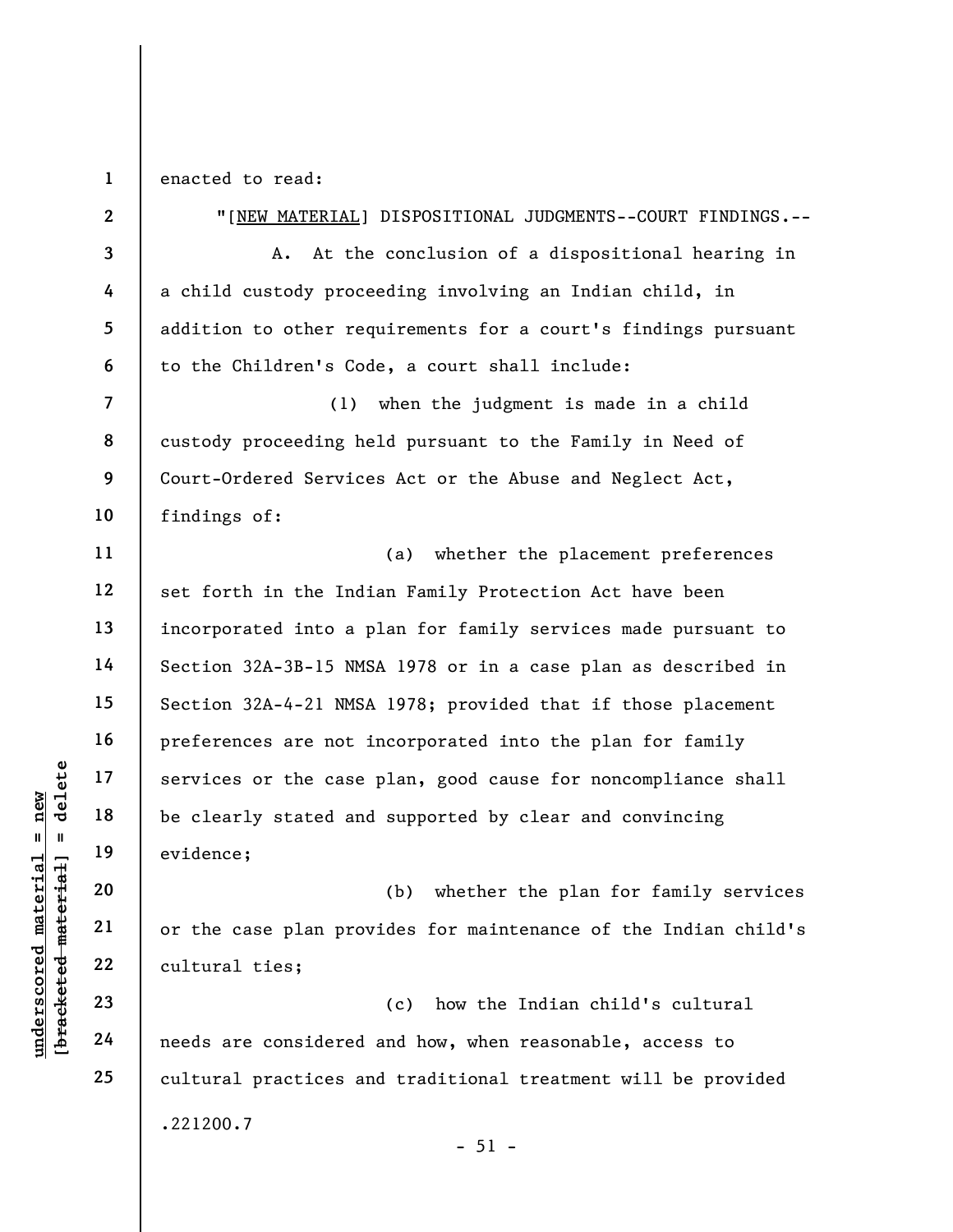1 to the child; and

2

3

4

5

6

7

8

9

10

11

12

13

14

15

16

17

18

19

20

21

22

23

24

25

(d) whether the Indian child's tribe was included in developing the transition plan for the Indian child and was provided a copy of the transition plan prior to the presentation of the plan to the court; and

(2) in a termination of parental rights proceeding pursuant to the Abuse and Neglect Act or the Adoption Act, findings that the requirements of the Indian Family Protection Act have been met.

underscored material = new [bracketed material] = delete B. The court shall determine during a review of a dispositional judgment involving an Indian child pursuant to Section 32A-4-25 NMSA 1978 whether the judgment complies with the placement preferences set forth in the Indian Family Protection Act or the placement preferences of the Indian child's tribe and whether the child's case plan as described in Section 32A-4-21 NMSA 1978 provides for maintaining the Indian child's cultural ties. When placement preferences are not followed, good cause for noncompliance shall be clearly stated and supported by clear and convincing evidence. A court's determination of good cause shall be made on the record or in writing and shall be based on the considerations set forth in the federal regulations or other factors authorized by federal and state law.

C. The court shall make findings determining that the department made active efforts pursuant to the Indian .221200.7  $-52 -$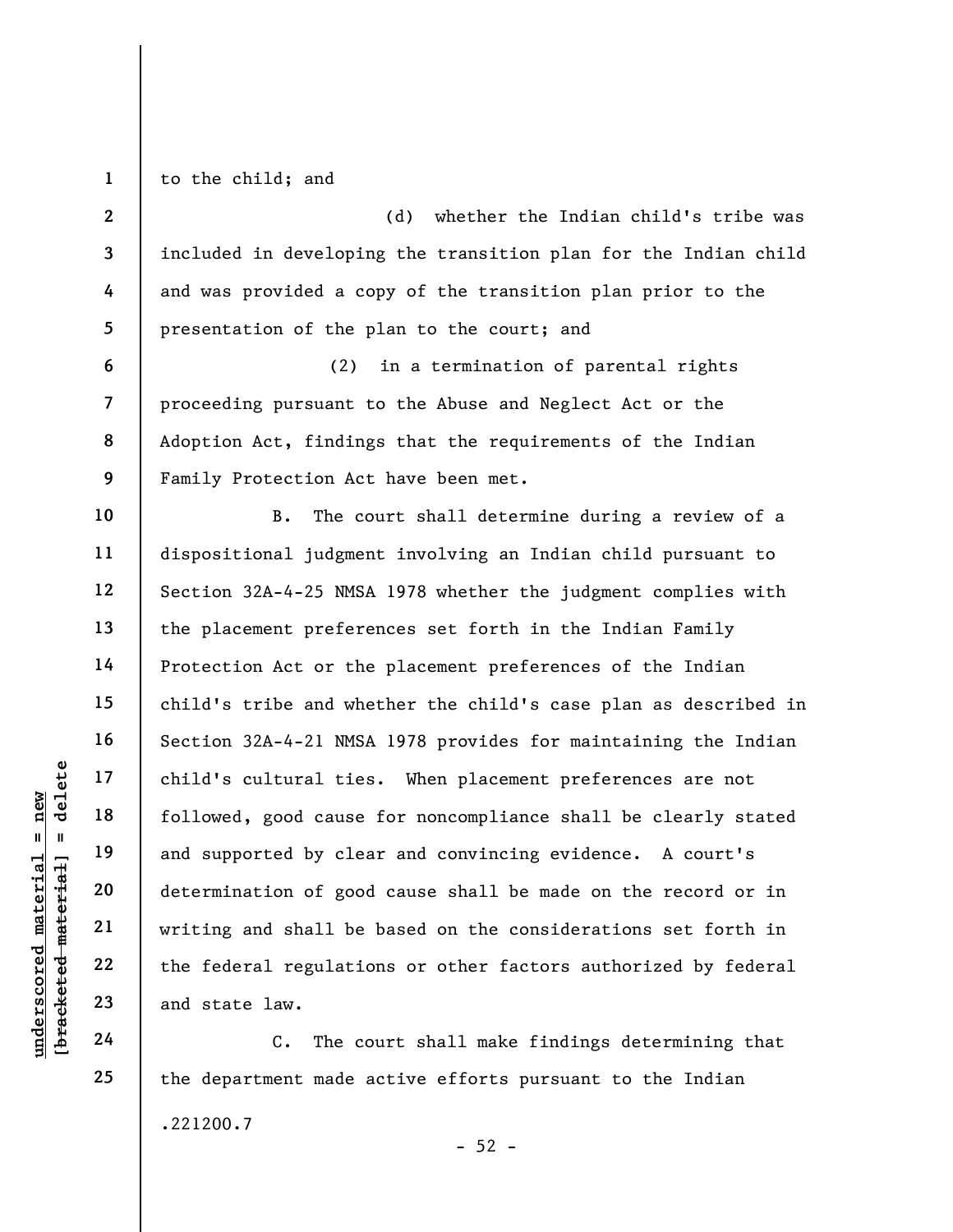Family Protection Act to meet the requirements of this section and may continue to exercise its jurisdiction for a period not to exceed one year from the Indian child's eighteenth birthday. The young adult must consent to continued jurisdiction of the court. Additionally, the Indian child may volunteer to participate in the fostering connections program through the department. The court may dismiss the case at any time after the Indian child's eighteenth birthday for good cause.

D. When the child is an Indian child, the court shall determine during review of a dispositional order whether all requirements pursuant to the Indian Family Protection Act were followed, including that:

(1) active efforts were conducted to prevent the breakup of the Indian family or to reunify the Indian family;

underscored material material engineers are not<br>defined as a preferences have not<br>preferences have not<br>noncompliance shall be<br>determined and the material material<br>derivative contract child's tribe and family and the<br>determ (2) the placement preferences set forth in the Indian Family Protection Act or the placement preferences of the Indian child's tribe were followed. When placement preferences have not been followed, good cause for noncompliance shall be clearly stated and supported;

(3) active efforts were made pursuant to the Indian Family Protection Act to implement the Indian child's cultural maintenance plan in conjunction with the Indian child's tribe and family;

(4) the Indian child's tribe was included in .221200.7  $-53 -$ 

25

24

1

2

3

4

5

6

7

8

9

10

11

12

13

14

15

16

17

18

19

20

21

22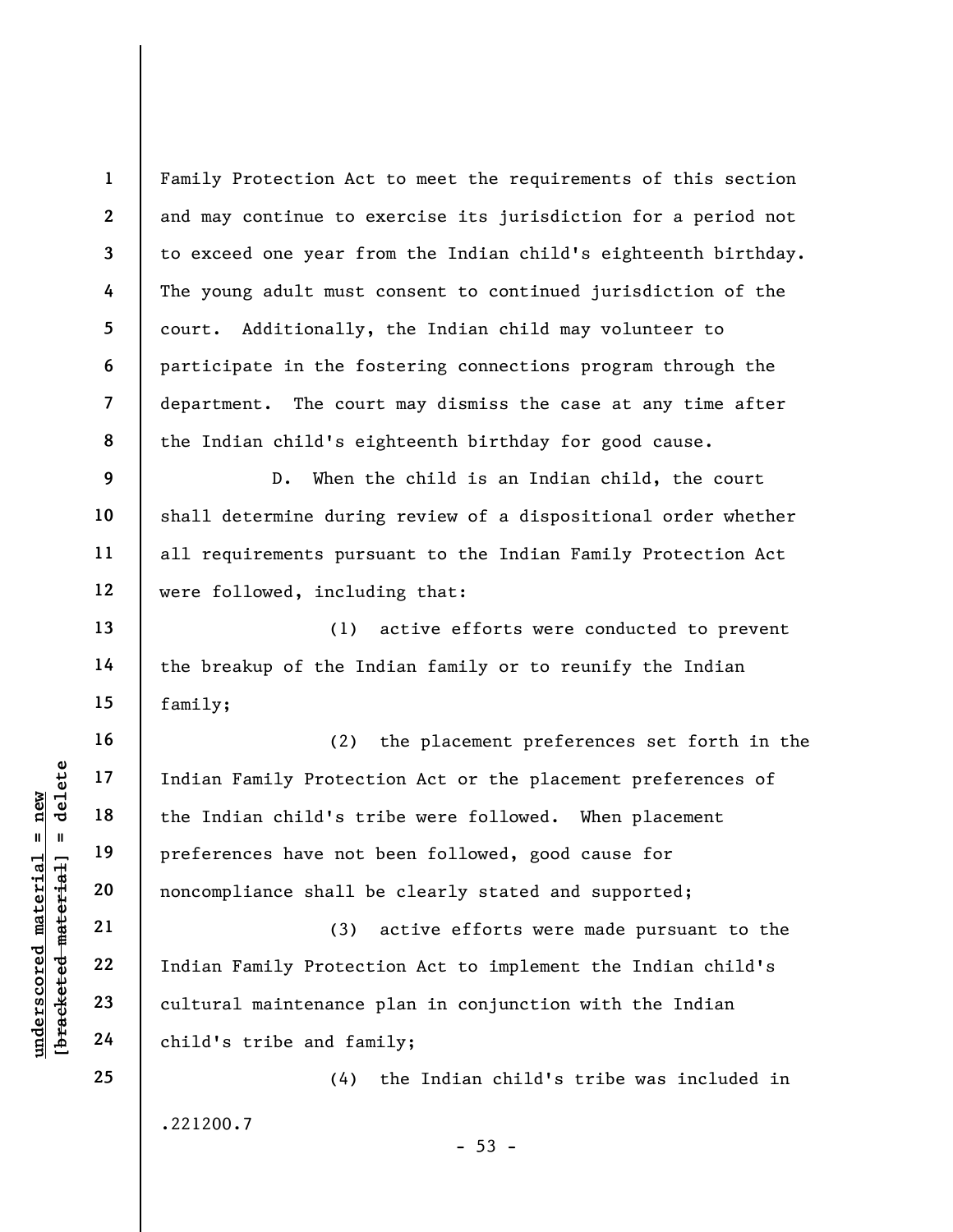underscored material = new [bracketed material] = delete 1 2 3 4 5 6 7 8 9 10 11 12 13 14 15 16 17 18 19 20 21 22 23 24 25 the department's active efforts for case planning and documentation of the tribe's input; and (5) all requirements pursuant to the Indian Family Protection Act were followed." SECTION 29. A new section of the Children's Code is enacted to read: "[NEW MATERIAL] PERIODIC REVIEW OF DISPOSITIONAL JUDGMENTS.-- A. The initial judicial review shall be held within sixty days of the disposition. At the initial judicial review: (1) the parties shall demonstrate to the court the active efforts made to implement the treatment plan approved by the court in its dispositional order; and (2) the court shall determine the extent to which the treatment plan has been implemented and make supplemental orders as necessary to ensure compliance with the treatment plan and the safety of the Indian child. B. The court shall determine during review of a dispositional order whether the placement preferences set forth in the Indian Family Protection Act or the placement preferences of the Indian child's tribe were followed and whether the department has made active efforts pursuant to the Indian Family Protection Act to implement the Indian child's treatment plan and reunify the Indian family. C. The children's court attorney shall give notice

.221200.7

 $-54 -$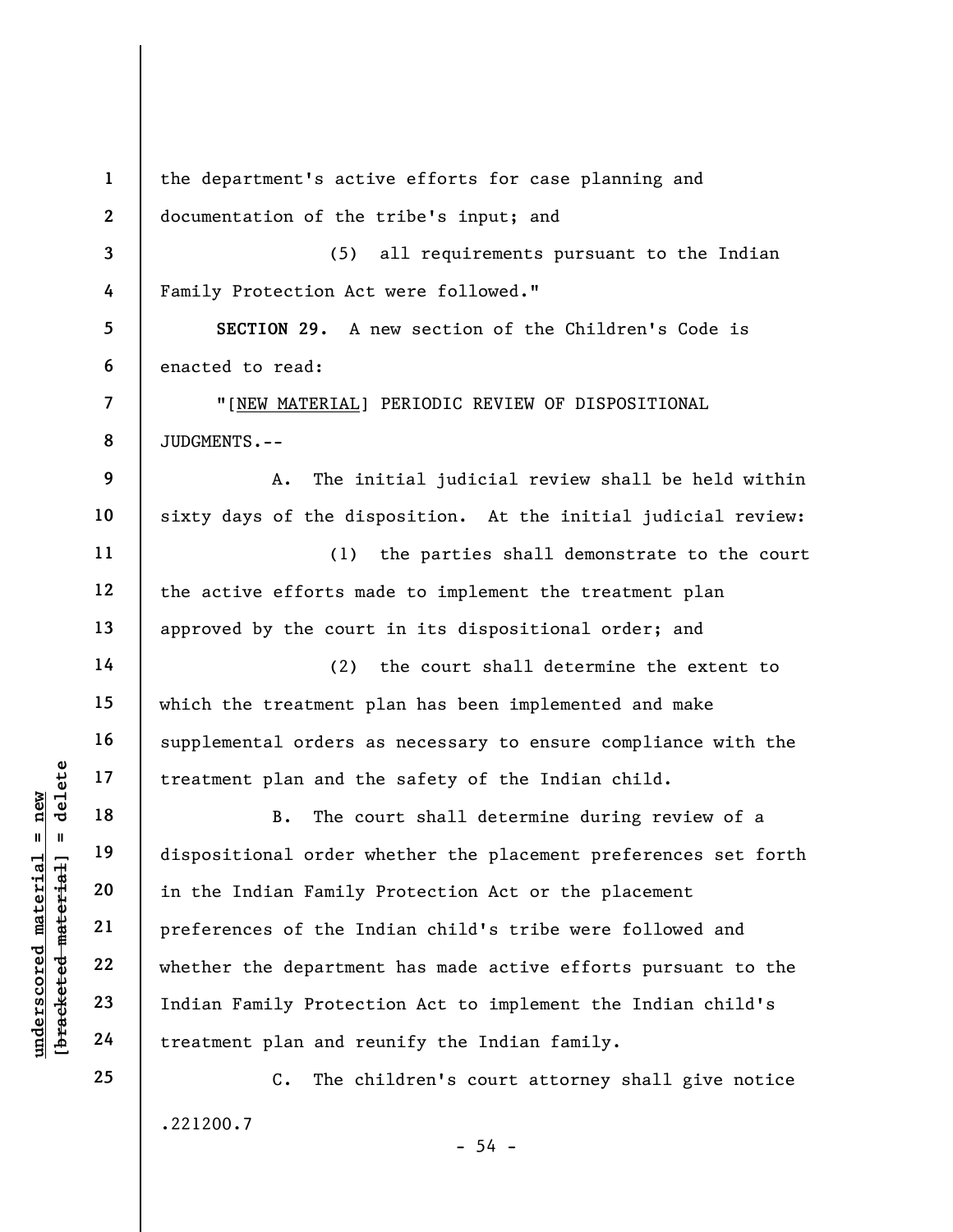to the Indian child's tribe of the time, place and purpose of any judicial review hearing held pursuant to the Indian Family Protection Act.

4 5 6 7 8 9 10 D. At any subsequent judicial review hearing held pursuant to Section 32A-4-25 NMSA 1978, the department shall show that it has made active efforts to implement any treatment plan approved by the court in its dispositional order and shall present a treatment plan consistent with the purposes of the Children's Code for any period of extension of the dispositional order."

11 12 SECTION 30. A new section of the Children's Code is enacted to read:

"[NEW MATERIAL] PERMANENT GUARDIANSHIP.--

A. A motion for permanent guardianship shall set forth:

16 17 (1) the tribal affiliations of the Indian child's parents;

understand material exhibits to the petition<br>gradient material of the contacts, incl<br>understand telephone numbers of<br>22<br>understand material exhibits to the petit<br>deleter 23<br>24 (3) (2) the specific actions taken by the petitioner to notify the parents' Indian tribe and the results of the contacts, including the names, addresses, titles and telephone numbers of the persons contacted. Copies of any correspondence with the Indian tribes shall be attached as exhibits to the petition;

(3) the specific active efforts made to comply with the placement preferences set forth in the Indian Family .221200.7  $- 55 -$ 

1

2

3

13

14

15

18

19

20

21

22

23

24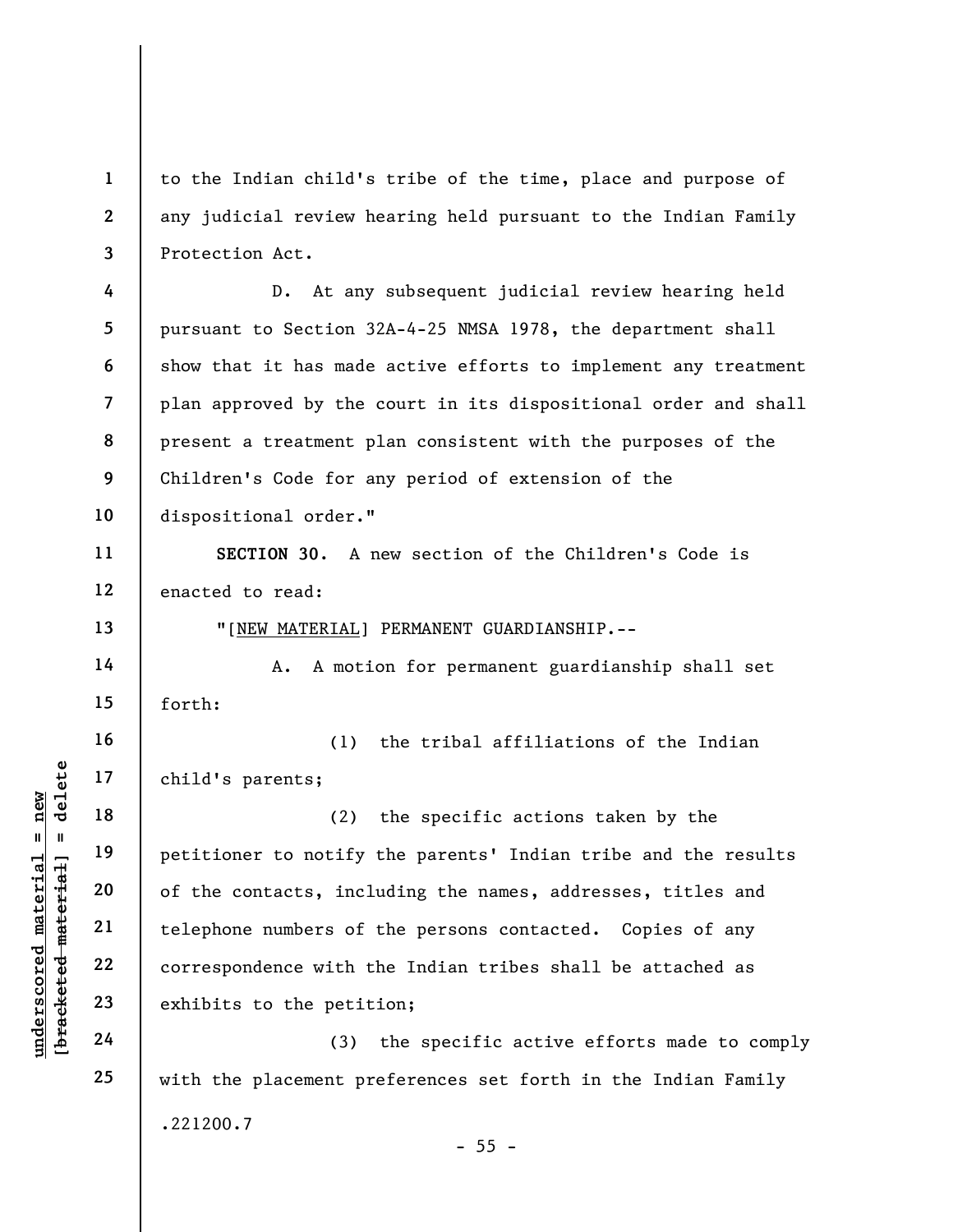UN SECTION 32. A<br>
17<br>
18<br>
19<br>
19<br>
19<br>
19<br>
19<br>
19<br>
19<br>
19<br>
10<br>
20<br>
20<br>
20<br>
20<br>
20<br>
FINDINGS.--<br>
22<br>
A. In add<br>
23<br>
24<br>
Indian child shall se<br>
24<br>
Indian child shall se 1 2 3 4 5 6 7 8 9 10 11 12 13 14 15 16 17 18 19 20 21 22 23 24 25 Protection Act or the placement preferences of the appropriate Indian tribes and any additional requirements for that motion as provided pursuant to the Indian Family Protection Act; and (4) that notice has been sent by certified mail, with return receipt requested, to the Indian child's tribe and to any Indian custodian pursuant to the Indian Family Protection Act. B. The grounds for permanent guardianship shall be proved beyond a reasonable doubt and meet the requirements of the Indian Family Protection Act." SECTION 31. A new section of the Children's Code is enacted to read: "[NEW MATERIAL] INDEPENDENT ADOPTIONS--PRE-PLACEMENT STUDIES.--To be certified to conduct pre-placement studies for the adoption of an Indian child, a person shall meet the standards adopted by the department." SECTION 32. A new section of the Children's Code is enacted to read: "[NEW MATERIAL] TERMINATION PROCEDURES IN INDEPENDENT ADOPTIONS--NOTICE OF PETITION--BURDEN OF PROOF--REQUIRED FINDINGS.-- A. In addition to the requirements of the Adoption Act, a petition for termination of parental rights involving an Indian child shall set forth: (1) the tribal affiliations of the Indian .221200.7  $-56 -$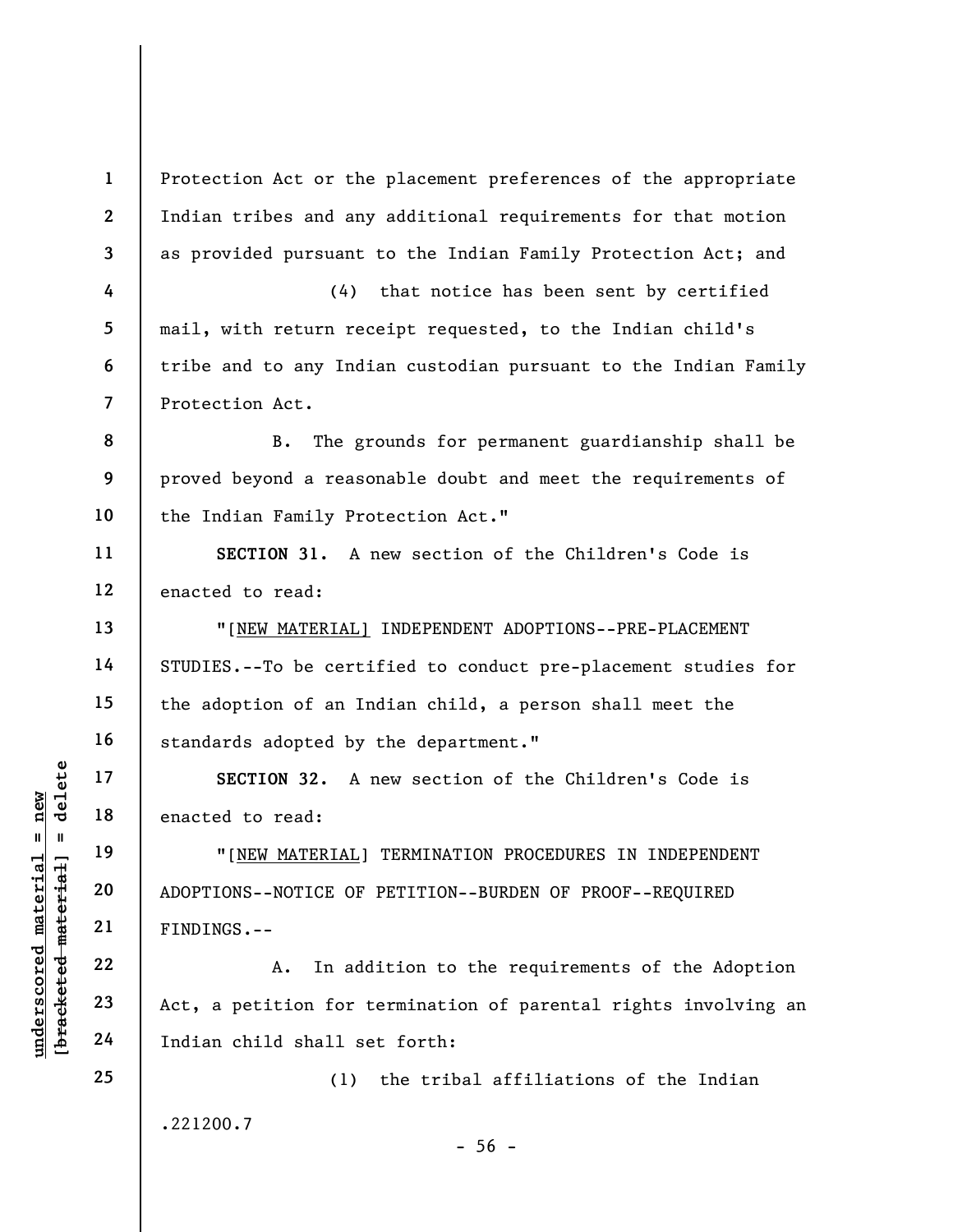1 child's parents;

2 3 4 5 6 7 (2) the specific actions taken by the moving party to notify the parents' Indian tribe and the results of the contacts, including the names, addresses, titles and telephone numbers of the persons contacted. Copies of any correspondence with the Indian tribe shall be attached as exhibits to the petition; and

8 9 10 (3) the specific active efforts made to comply with the placement preferences of the Indian Family Protection Act.

B. Notice of the filing of the petition, accompanied by a copy of the petition, shall be served by the petitioner by certified or registered mail with return receipt requested on the Indian child's tribe and on the Indian child's parent or guardian.

C. The grounds for any attempted termination shall be proved beyond a reasonable doubt.

UN DE Proved beyond a re<br>
17 and 18 D. A judg<br>
19 rights shall include<br>
requirement of the In<br>
21 sECTION 33. A 1<br>
22 enacted to read:<br>
23 "[NEW MATERIAL]<br>
24 ARE REQUIRED IN AN IN D. A judgment of the court terminating parental rights shall include findings establishing that each requirement of the Indian Family Protection Act was met."

SECTION 33. A new section of the Children's Code is enacted to read:

"[NEW MATERIAL] PERSONS WHOSE CONSENTS OR RELINQUISHMENTS ARE REQUIRED IN AN INDEPENDENT ADOPTION.--In an independent adoption, consent from the parent or guardian of an Indian .221200.7  $- 57 -$ 

11

12

13

14

15

16

17

18

19

20

21

22

23

24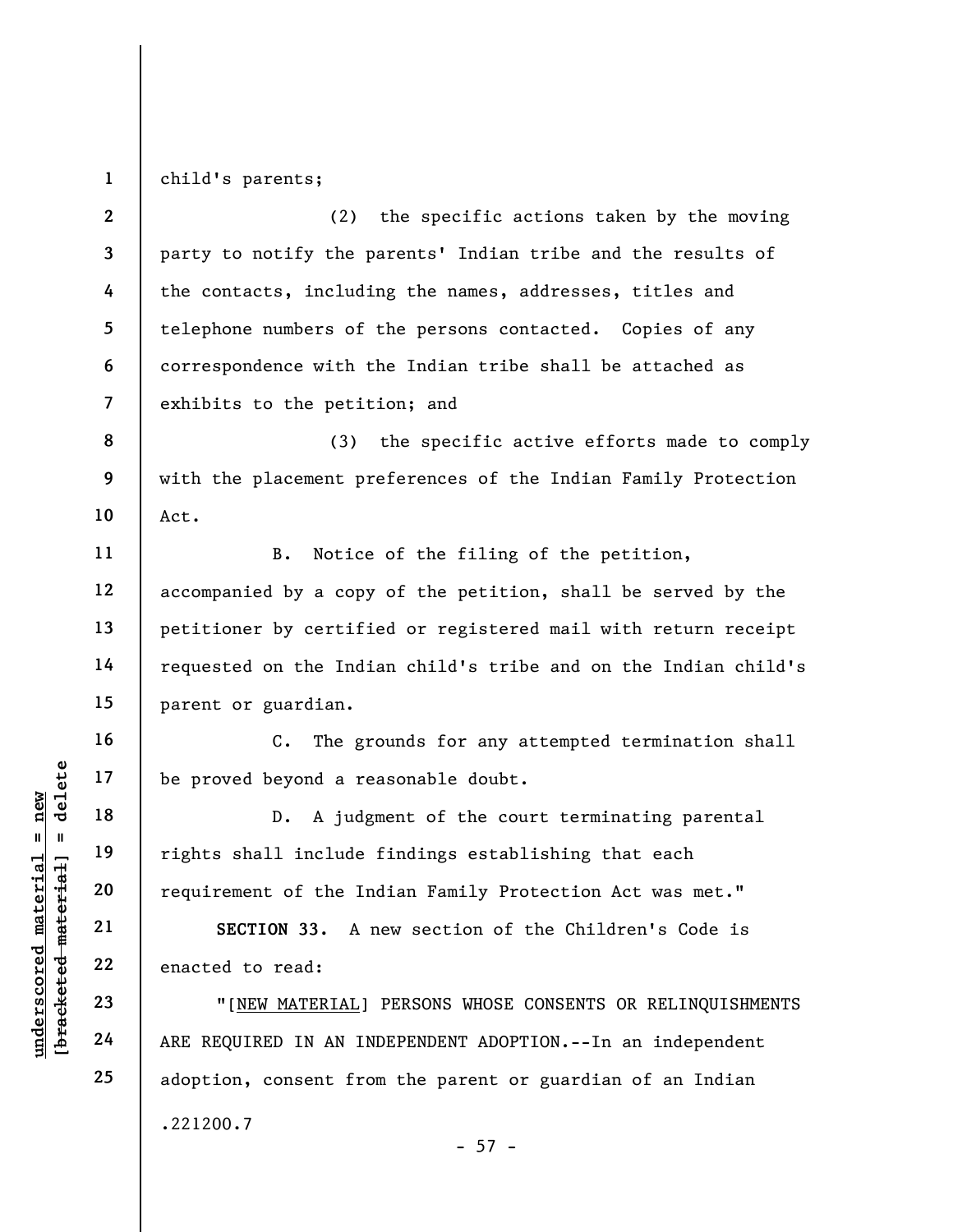underscored material = new [bracketed material] = delete 1 2 3 4 5 6 7 8 9 10 11 12 13 14 15 16 17 18 19 20 21 22 23 24 25 child to adoption by the petitioner or relinquishment of parental rights shall be obtained in the manner required by the Indian Family Protection Act." SECTION 34. A new section of the Children's Code is enacted to read: "[NEW MATERIAL] ADJUDICATION--DISPOSITION--DECREE OF ADOPTION--INVALIDATION.-- A. The court shall grant a decree of adoption if it finds that: (1) the petitioner has proved by clear and convincing evidence that the placement preferences set forth in the Indian Family Protection Act, or the placement preferences established by the Indian child's tribe, have been followed or, if not followed, good cause for noncompliance has been proved by clear and convincing evidence; and (2) provision has been made to ensure that the Indian child's cultural ties to the Indian child's tribe are protected and fostered. B. In any adoption, the clerk of the court shall provide the secretary with a copy of the final decree of adoption or adoptive placement order. C. A parent may withdraw consent to a voluntary adoption at any time before entry of the final decree of adoption. D. Within two years after a final decree of .221200.7 - 58 -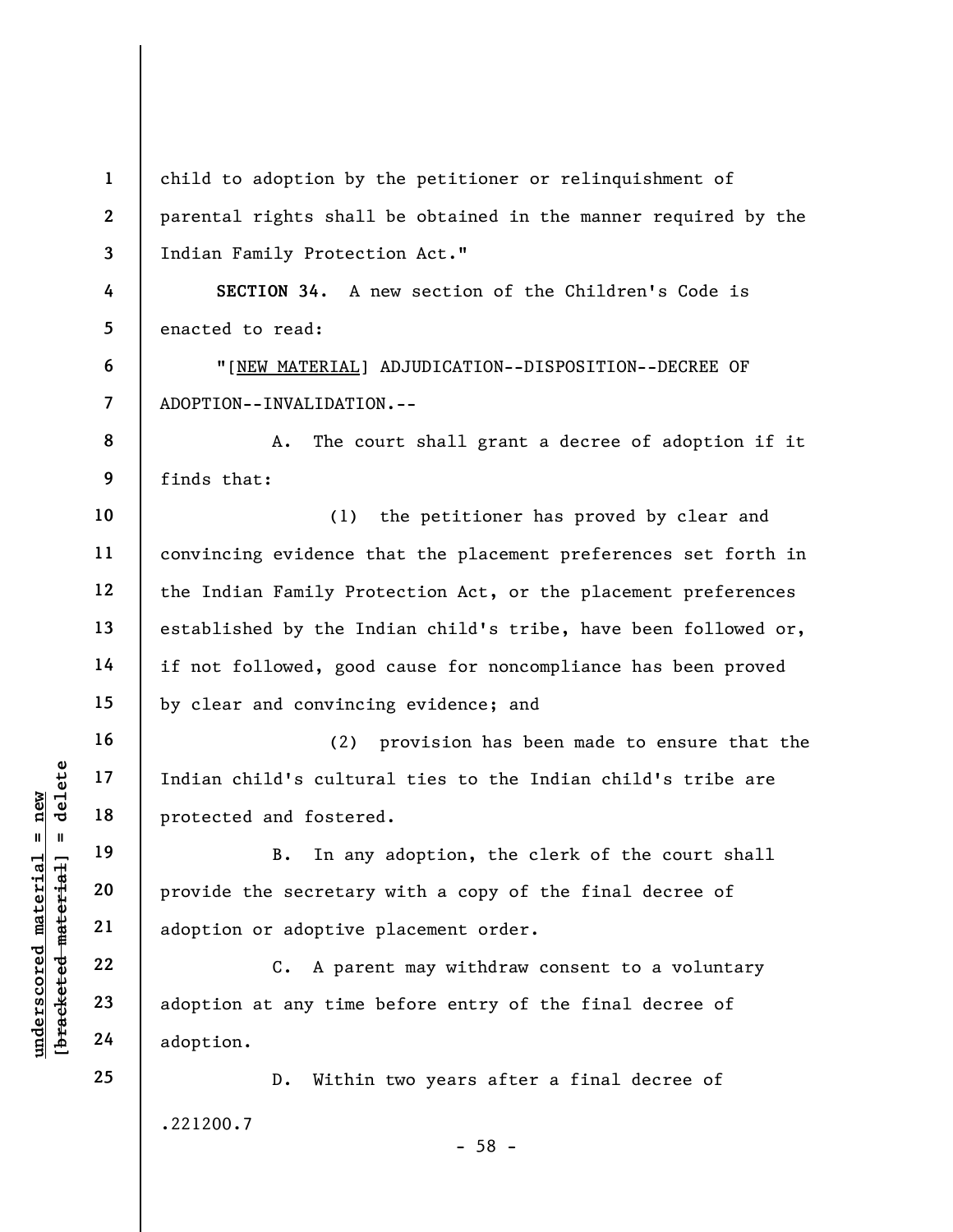adoption of an Indian child, the court may invalidate a voluntary adoption upon finding that the parent's consent was obtained by fraud or duress.

E. Upon filing of a petition to vacate the final decree of adoption of the parent's Indian child, the petitioner shall give notice to all parties to the adoption proceedings and the Indian child's tribe, and the court shall hold a hearing on the petition.

F. Where the court finds that the parent's consent was obtained through fraud or duress, the court shall vacate the final decree of adoption, order the consent revoked and order that the child be returned to the parent."

SECTION 35. A new section of the Children's Code is enacted to read:

underscored material and the Indian child<br>  $\begin{array}{c|c|c|c} \hline \text{u} & \text{u} & \text{u} & \text{u} \\ \hline \text{u} & \text{u} & \text{u} & \text{u} \\ \hline \text{u} & \text{u} & \text{u} & \text{u} \\ \hline \text{u} & \text{u} & \text{u} & \text{u} \\ \hline \text{u} & \text{u} & \text{u} & \text{u} \\ \hline \text{u} & \text{u} & \text{u} & \text{u} \\ \hline$ "[NEW MATERIAL] RETURN OF CUSTODY.--Whenever an Indian child has been adopted and the relationship between the parent and the Indian child has been severed for any reason, a biological parent, guardian or prior Indian custodian may petition for return of custody, and there shall be a presumption that the Indian child shall be returned to the biological parent, guardian or prior Indian custodian, unless the return of custody is not in the best interests of the Indian child."

SECTION 36. A new section of the Children's Code is enacted to read:

.221200.7

- 59 -

1

2

3

4

5

6

7

8

9

10

11

12

13

14

15

16

17

18

19

20

21

22

23

24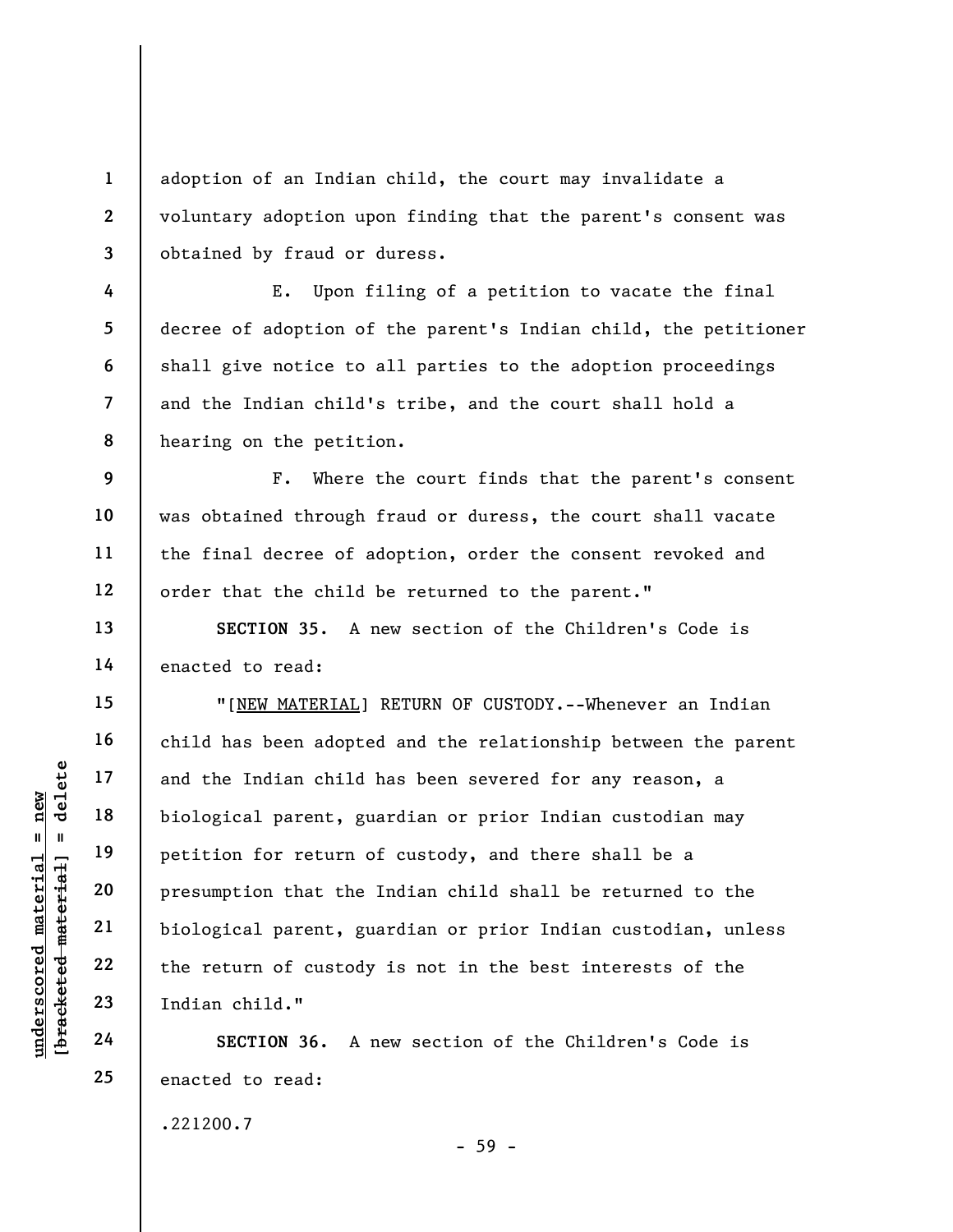understand material and integrity in promptom and f<br>
and integrity in promptom<br>
and integrity in promptom<br>  $\begin{array}{ccc}\n\text{Equation: } & \text{Equation: } & \text{Equation: } & \text{Equation: } & \text{Equation: } & \text{Equation: } & \text{Equation: } & \text{Equation: } & \text{Equation: } & \text{Equation: } & \text{Equation: } & \text{Equation: } & \text{Equation: } & \text$ 1 2 3 4 5 6 7 8 9 10 11 12 13 14 15 16 17 18 19 20 21 22 23 24 25 "[NEW MATERIAL] BEST INTERESTS OF INDIAN CHILD.--When making a determination regarding the best interests of an Indian child pursuant to the Indian Family Protection Act, a court shall, in discussion with the Indian child's tribe, consider the following relevant factors: A. the prioritization of placement of the Indian child in accordance with the placement preferences provided by the Indian Family Protection Act; B. the prevention of unnecessary out-of-home placement of the Indian child; C. the critical importance to the Indian child of establishing, developing or maintaining a political, cultural, social and spiritual relationship with the Indian child's tribe and tribal community and with familial ties such as clanship and family with unique cultural characteristics; D. the importance to the Indian child of the ability of the Indian child's tribe to maintain its existence and integrity in promotion of the stability and security of Indian children and families; and E. the protection, safety and well-being of the Indian child." SECTION 37. A new section of the Children's Code is enacted to read: "[NEW MATERIAL] ACCESS TO POST-DECREE ADOPTION RECORDS-- TRIBAL AFFILIATION AND OTHER INFORMATION.-- .221200.7  $- 60 -$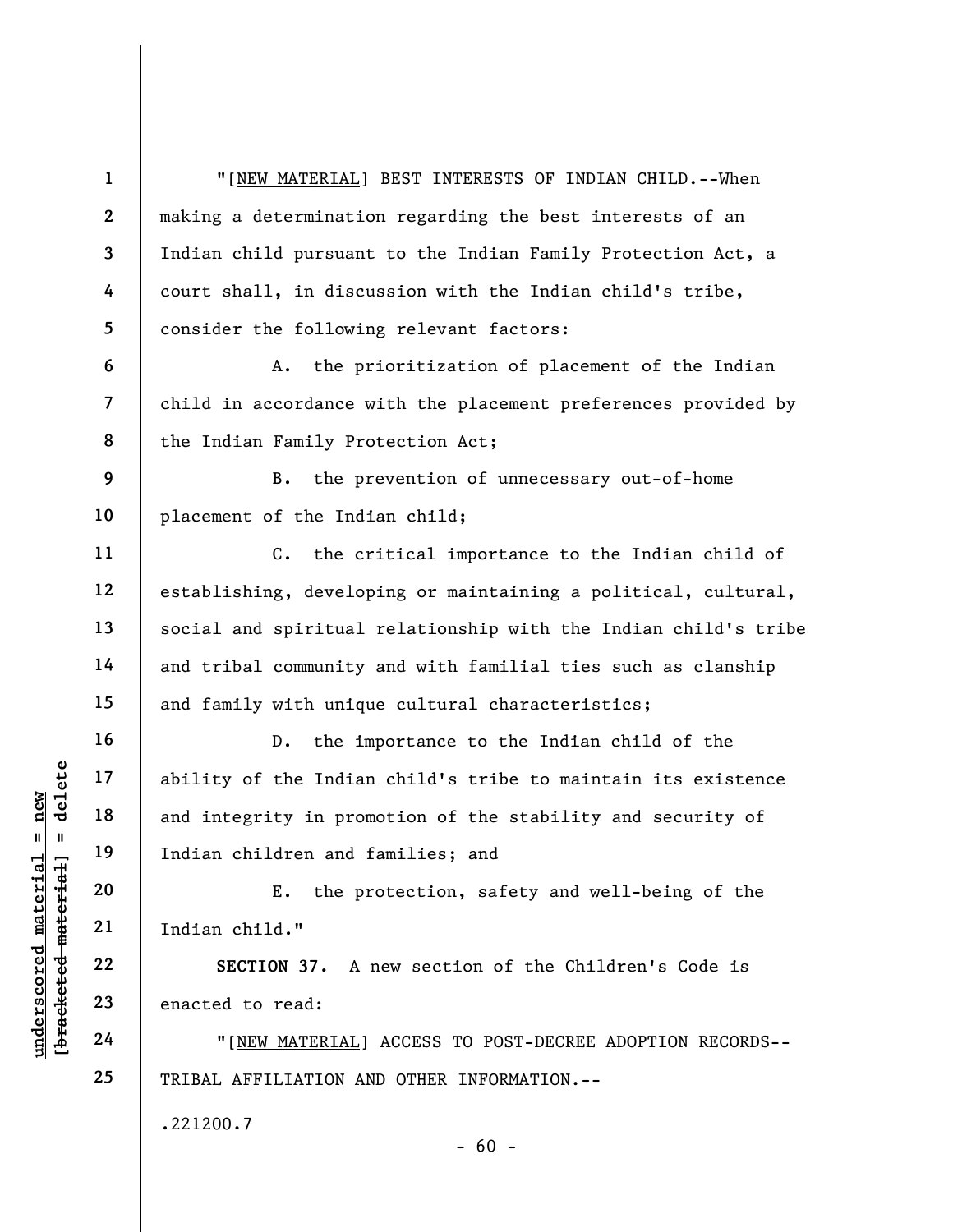A. Pursuant to the Indian Family Protection Act, an Indian tribe shall have access to the post-decree adoption records that involve an Indian child who is a member or eligible for membership in the Indian tribe.

B. Upon application by an Indian person who has reached the age of eighteen and who was the subject of an adoptive placement in this state prior to the enactment of the Indian Family Protection Act, the court that entered the final decree shall inform that Indian person of the tribal affiliation, if any, of the Indian person's biological parents and provide any other information necessary to protect any rights flowing from the Indian person's tribal relationship.

under 17<br>
and 18<br>
united States departm<br>
19<br>
united States departm<br>
information regarding<br>
21<br>
united States departm<br>
22<br>
united States departm<br>
22<br>
united States departm<br>
22<br>
united States departm<br>
24<br>
D. If an C. If the adoption predated enactment of the federal Indian Child Welfare Act of 1978, the court shall attempt to find information related to the adoption and may order the department to assist. If the adoption of an Indian person was completed after enactment of the federal Indian Child Welfare Act of 1978, the Indian person may contact the United States department of the interior for necessary information regarding the Indian person's adoption. If the United States department of the interior certifies that it does not have that information, the state court shall attempt to find the information and may order the department to assist.

D. If an Indian person does not know the court that issued the adoption decree, the Indian person may apply to the .221200.7

1

2

3

4

5

6

7

8

9

10

11

12

13

14

15

16

17

18

19

20

21

22

23

24

25

 $- 61 -$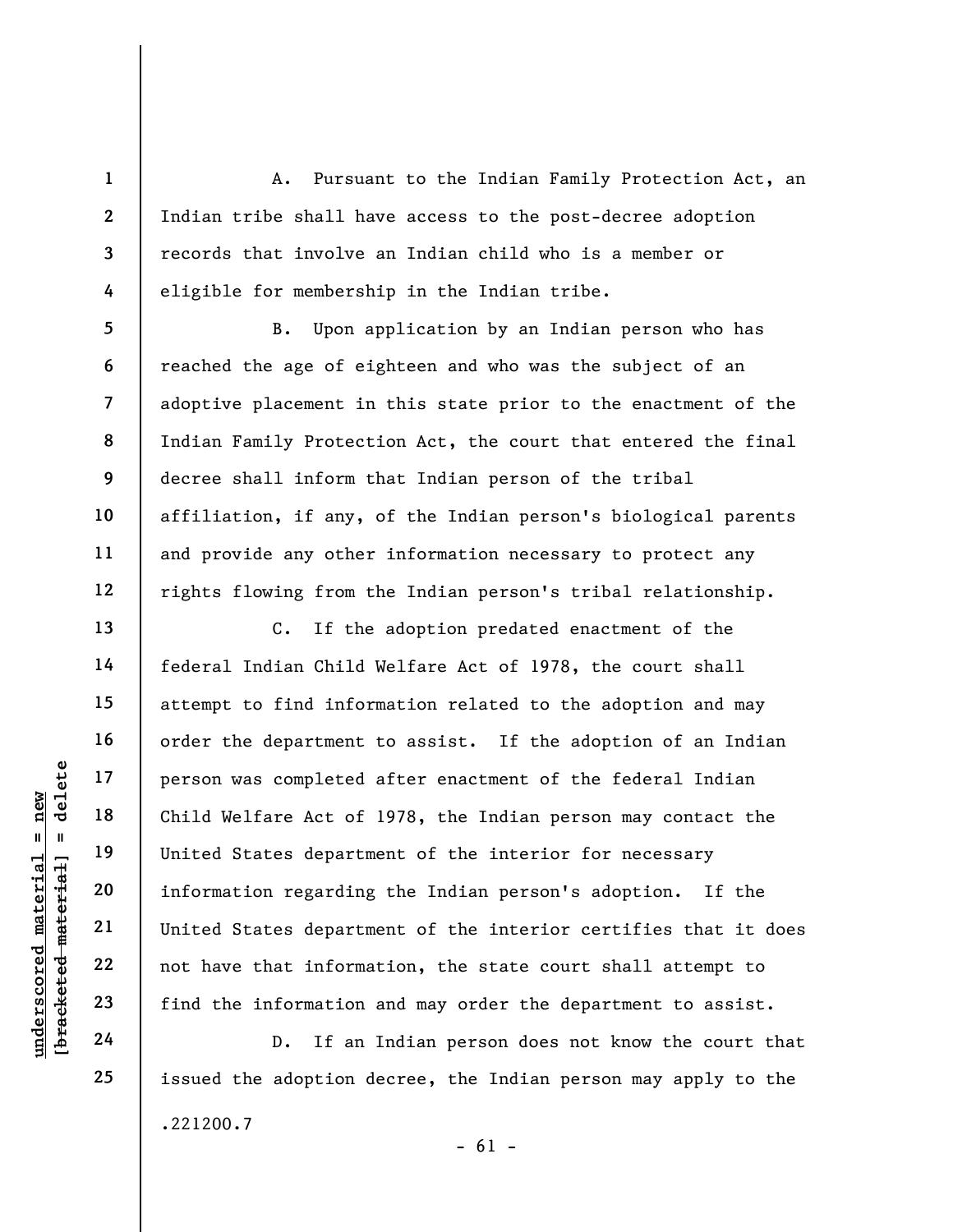|                                   | $\mathbf{1}$            | department. The department shall provide to the Indian person   |
|-----------------------------------|-------------------------|-----------------------------------------------------------------|
|                                   | $\boldsymbol{2}$        | the name and location of the court that entered the final       |
|                                   | 3                       | decree, if known."                                              |
|                                   | 4                       | SECTION 38. A new section of the Children's Code is             |
|                                   | 5                       | enacted to read:                                                |
|                                   | 6                       | "[NEW MATERIAL] ADOPTION DECREES--INFORMATION                   |
|                                   | $\overline{\mathbf{z}}$ | AVAILABILITY.--                                                 |
|                                   | 8                       | The clerk of a court entering a final decree or<br>Α.           |
|                                   | 9                       | order in an adoptive placement of an Indian child shall provide |
|                                   | 10                      | the secretary with a copy of that decree, adoptive placement    |
|                                   | 11                      | order and any other information necessary to show:              |
|                                   | 12                      | the birth name and birthdate of the Indian<br>(1)               |
|                                   | 13                      | child;                                                          |
|                                   | 14                      | (2)<br>any information relating to tribal                       |
|                                   | 15                      | membership or eligibility for membership of the adopted Indian  |
|                                   | 16                      | child;                                                          |
| delete                            | 17                      | (3)<br>the tribal affiliation and name of the                   |
| $n$ ew                            | 18                      | Indian child after adoption;                                    |
| Ш<br>H                            | 19                      | (4) the names and addresses of the biological                   |
|                                   | 20                      | parents;                                                        |
|                                   | 21                      | the names and addresses of the adoptive<br>(5)                  |
| [ <del>bracketed material</del> ] | 22                      | parents;                                                        |
|                                   | 23                      | (6)<br>the name and contact information of any                  |
| underscored material              | 24                      | agency having files or information relating to the adoption;    |
|                                   | 25                      | and                                                             |
|                                   |                         | .221200.7                                                       |
|                                   |                         | $-62 -$                                                         |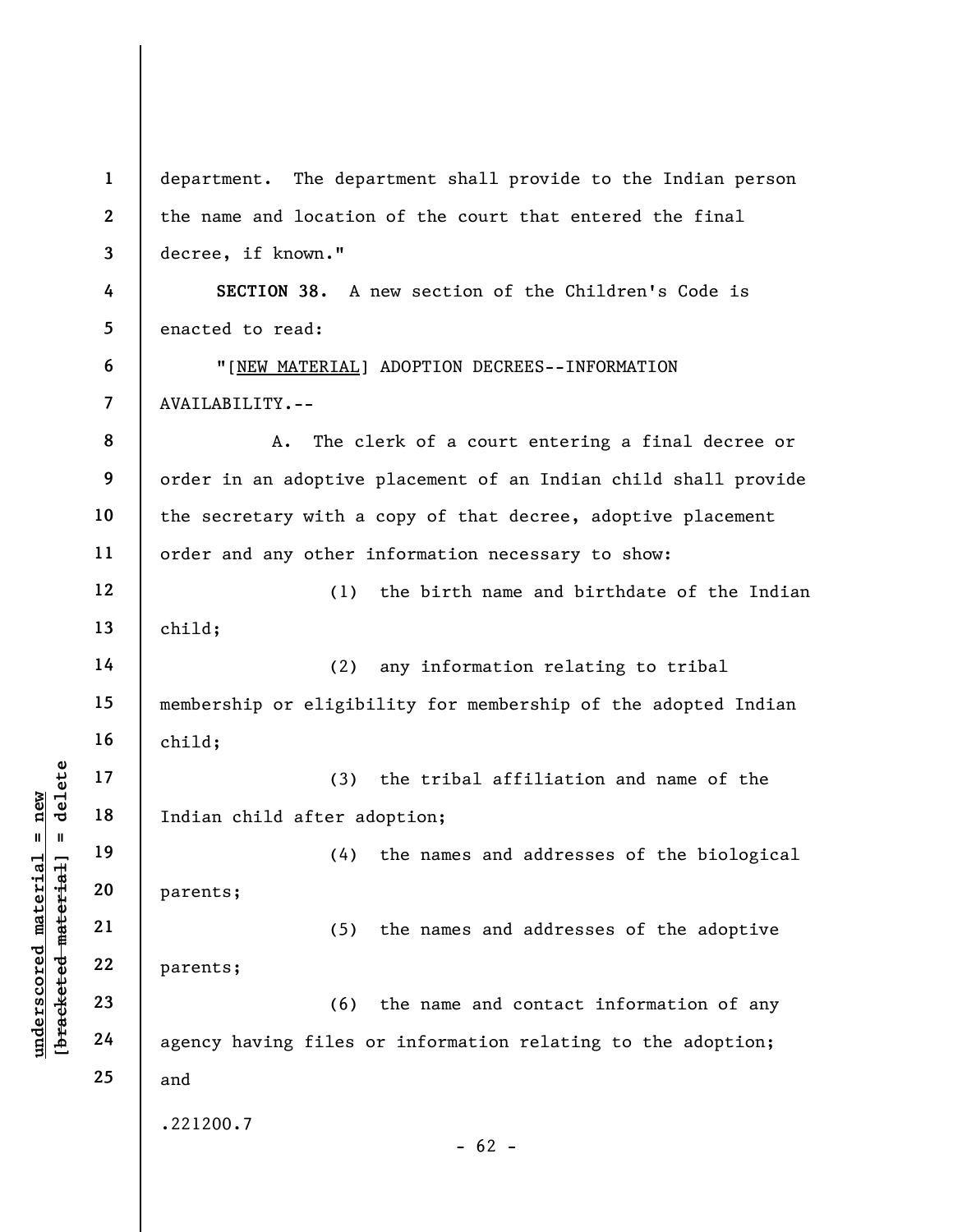1 2 3 (7) any affidavit signed by the biological parent or parents asking that their identity remain confidential.

B. The attorney for the petitioner shall provide to the clerk of the court a copy of the decree of adoption, an adoptive placement order or any other information required by the Indian Family Protection Act and a stamped envelope addressed to the secretary marked "Confidential"."

9 10 SECTION 39. A new section of the Children's Code is enacted to read:

11

12

13

14

15

16

17

18

19

20

21

22

23

24

25

4

5

6

7

8

"[NEW MATERIAL] CONFIDENTIALITY--RECORDS--PENALTY.--

understand material expedience of an Indian experience of an Indian experience of an Indian experience of an Indian experience of an Indian Emily Protect to the public. A. All records or information, whether on file with the court, an agency, the department, an attorney or other provider of professional services, concerning a party to any proceedings pursuant to the Indian Family Protection Act, including social records, diagnostic evaluations, psychiatric or psychological reports, videotapes, transcripts and audio recordings of an Indian child's statement of abuse or medical reports incident to or obtained as a result of an investigation or proceeding pursuant to the Indian Family Protection Act or that were produced or obtained during an investigation in anticipation of or incident to any proceeding pursuant to the Indian Family Protection Act, shall be confidential and closed to the public.

> B. The records described in Subsection A of this .221200.7

 $- 63 -$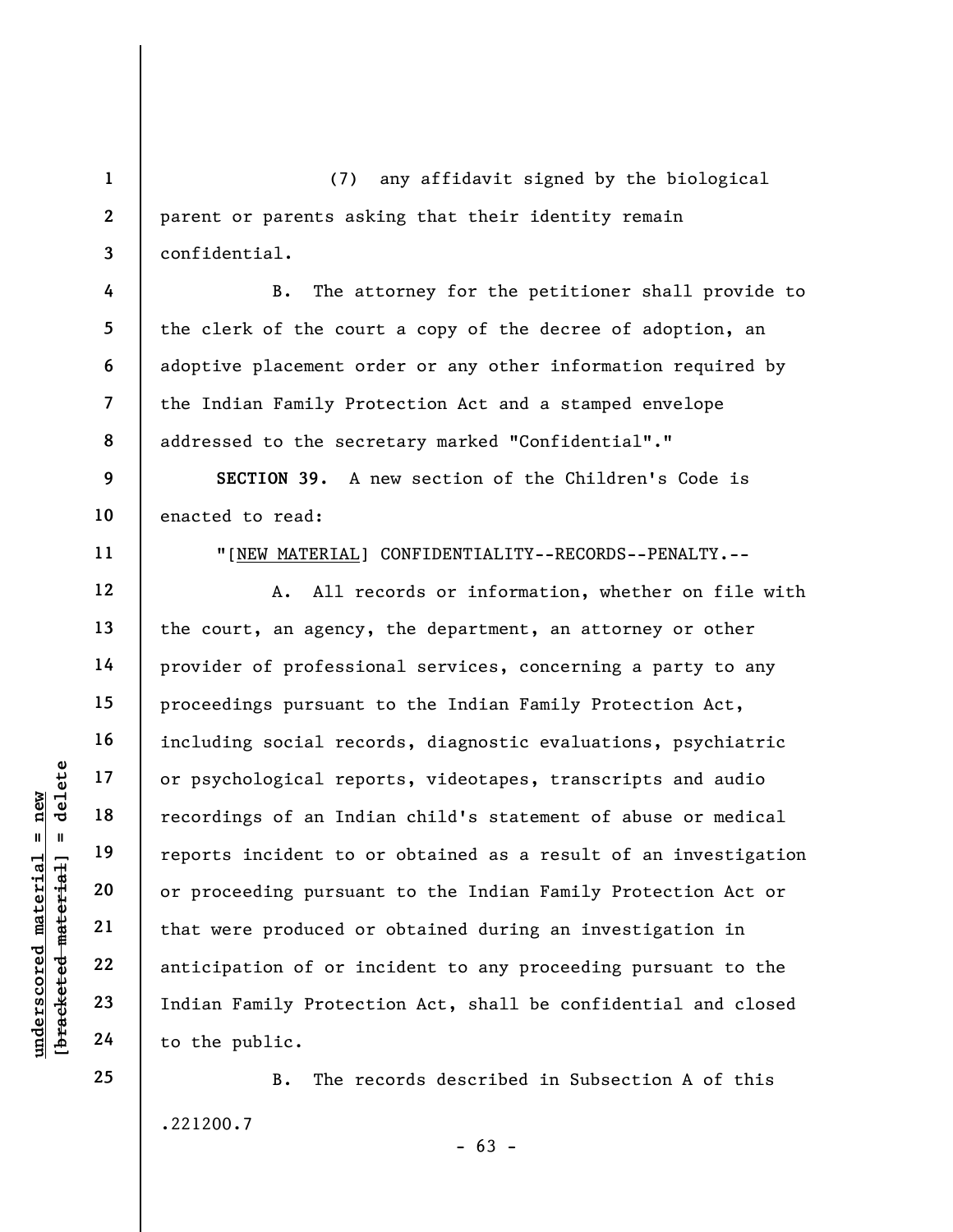underscontinued and the set of the set of the set of the set of the set of the set of the set of the set of the<br>diagonal set of the set of the set of the set of the set of the set of the set of the set of the set of the se 1 2 3 4 5 6 7 8 9 10 11 12 13 14 15 16 17 18 19 20 21 22 23 24 25 section shall be disclosed only to the parties and: (1) court personnel and persons or entities authorized by contract with the court to review, inspect or otherwise have access to records or information in the court's possession; (2) court-appointed special advocates appointed to the Indian child in a child custody proceeding; (3) the Indian child's guardian ad litem; (4) the attorney, including a public defender, representing the Indian child in any child custody proceeding pursuant to the Indian Family Protection Act; (5) department personnel and persons or entities authorized by contract with the department to review, inspect or otherwise have access to records or information in the department's possession; (6) any local substitute care review board or any agency contracted to implement local substitute care review boards; (7) law enforcement officials, except when use immunity is granted pursuant to Section 32A-4-11 NMSA 1978; (8) district attorneys, except when use immunity is granted pursuant to Section 32A-4-11 NMSA 1978; (9) any state or tribal government social services agency in any state or when, in the opinion of the department it is in the best interest of the Indian child, a .221200.7 - 64 -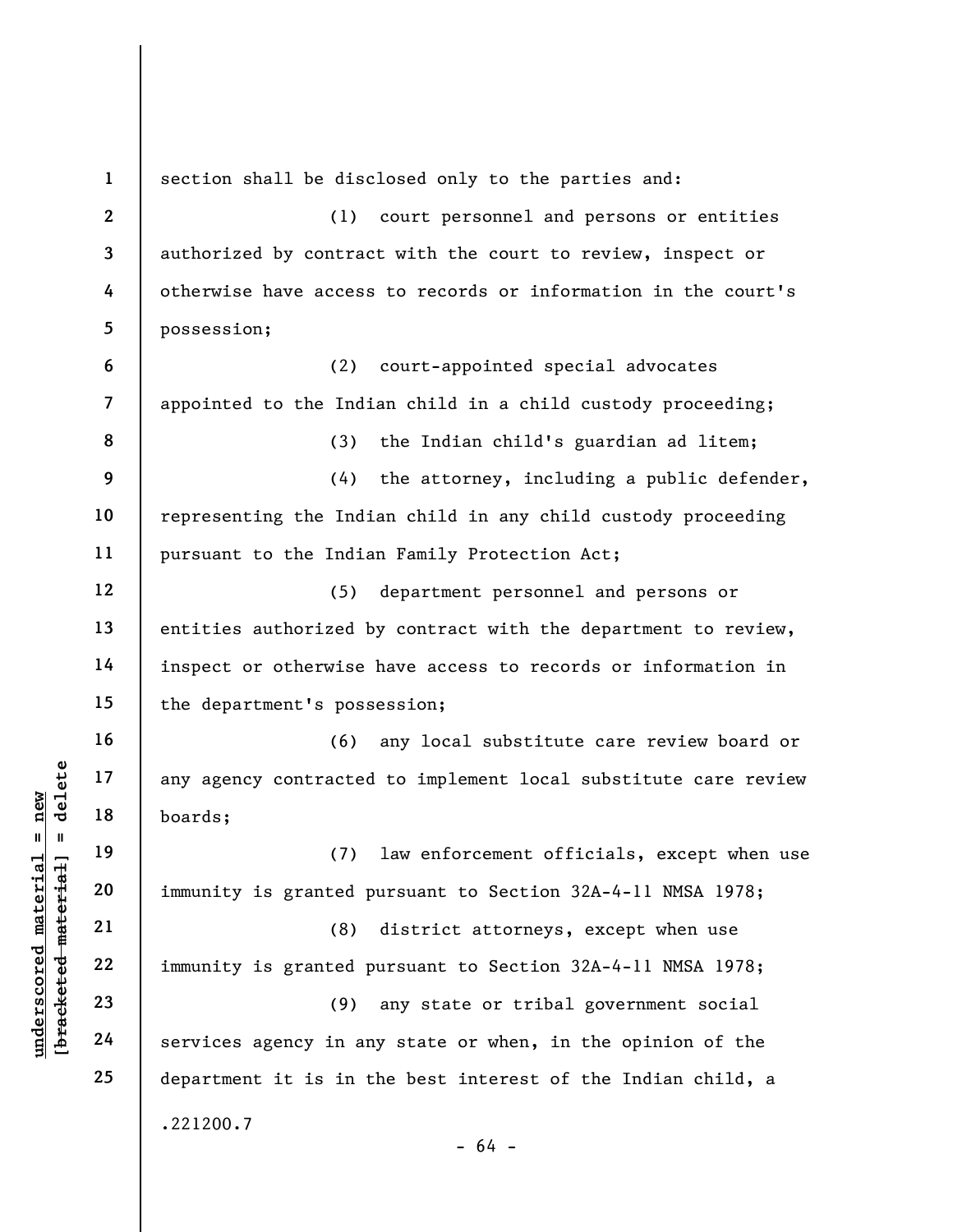underscored material medical, psychologica<br>
and deleted material of the child;<br>
which is a child;<br>
and deleted materials involve<br>
21<br>
22<br>
23<br>
24<br>
24<br>
24<br>
22<br>
24<br>
22<br>
24<br>
22<br>
24<br>
22<br>
24<br>
22<br>
24<br>
22<br>
24<br>
22<br>
24<br>
22<br>
24<br>
22<br> 1 2 3 4 5 6 7 8 9 10 11 12 13 14 15 16 17 18 19 20 21 22 23 24 25 governmental social services agency of another country; (10) an Indian child's tribe; (11) a foster parent, if the records are those of an Indian child currently placed with that foster parent or of an Indian child being considered for placement with that foster parent and the records concern the cultural, social, medical, psychological or educational needs of the Indian child; (12) school personnel involved with the Indian child if the records concern the Indian child's cultural, social or educational needs; (13) a grandparent, parent of a sibling, relative or fictive kin, if the records or information pertain to an Indian child being considered for placement with that grandparent, parent of a sibling, relative or fictive kin and the records or information concern the cultural, social, medical, psychological or educational needs of the Indian child; (14) health care or mental health professionals involved in the evaluation or treatment of the Indian child or of the Indian child's parents or guardian, or other family members; (15) protection and advocacy representatives pursuant to the federal Developmental Disabilities Assistance and Bill of Rights Act and the federal Protection and Advocacy .221200.7  $- 65 -$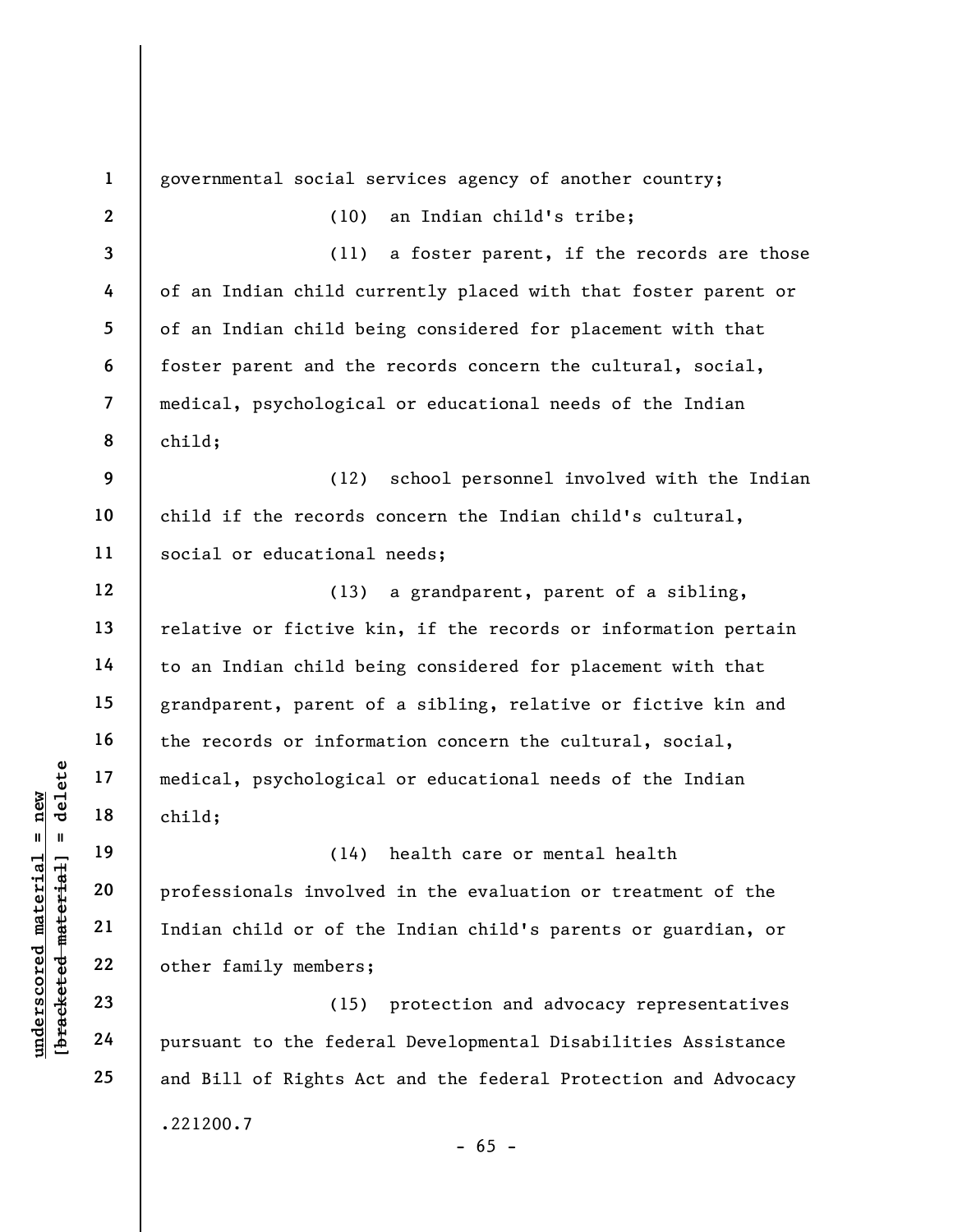underscored material material end of the court.<br>
The material of the court.<br>
C. A pare<br>  $\begin{array}{ccc} 0 & \text{if } 19 \\ -20 & \text{if } 20 \\ -21 & \text{and } 22 \\ -22 & \text{if } 23 \\ -23 & \text{if } 24 \end{array}$  and ical report, psychology<br>  $\begin{array}{ccc} 23 & \text{if } 24 \\ -24 & \text$ 1 2 3 4 5 6 7 8 9 10 11 12 13 14 15 16 17 18 19 20 21 22 23 24 25 for Mentally Ill Individuals Amendments Act of 1991; (16) children's safehouse organizations conducting investigatory interviews of children on behalf of a law enforcement agency or the department; (17) representatives of the federal government or their contractors authorized by federal statute or regulation to review, inspect, audit or otherwise have access to records and information pertaining to neglect or abuse proceedings; (18) any person or entity attending a meeting arranged by the department to discuss the safety, well-being and permanency of an Indian child, when the parent or child, or parent or guardian on behalf of a child younger than fourteen years of age, has consented to the disclosure; and (19) any other person or entity, by order of the court, having a legitimate interest in the case or the work of the court. C. A parent or guardian whose Indian child has been the subject of an investigation of abuse or neglect where no petition has been filed shall have the right to inspect any medical report, psychological evaluation, law enforcement reports or other investigative or diagnostic evaluation; provided that any identifying information related to the reporting party or any other party providing information shall be deleted. The parent or guardian shall also have the right .221200.7

- 66 -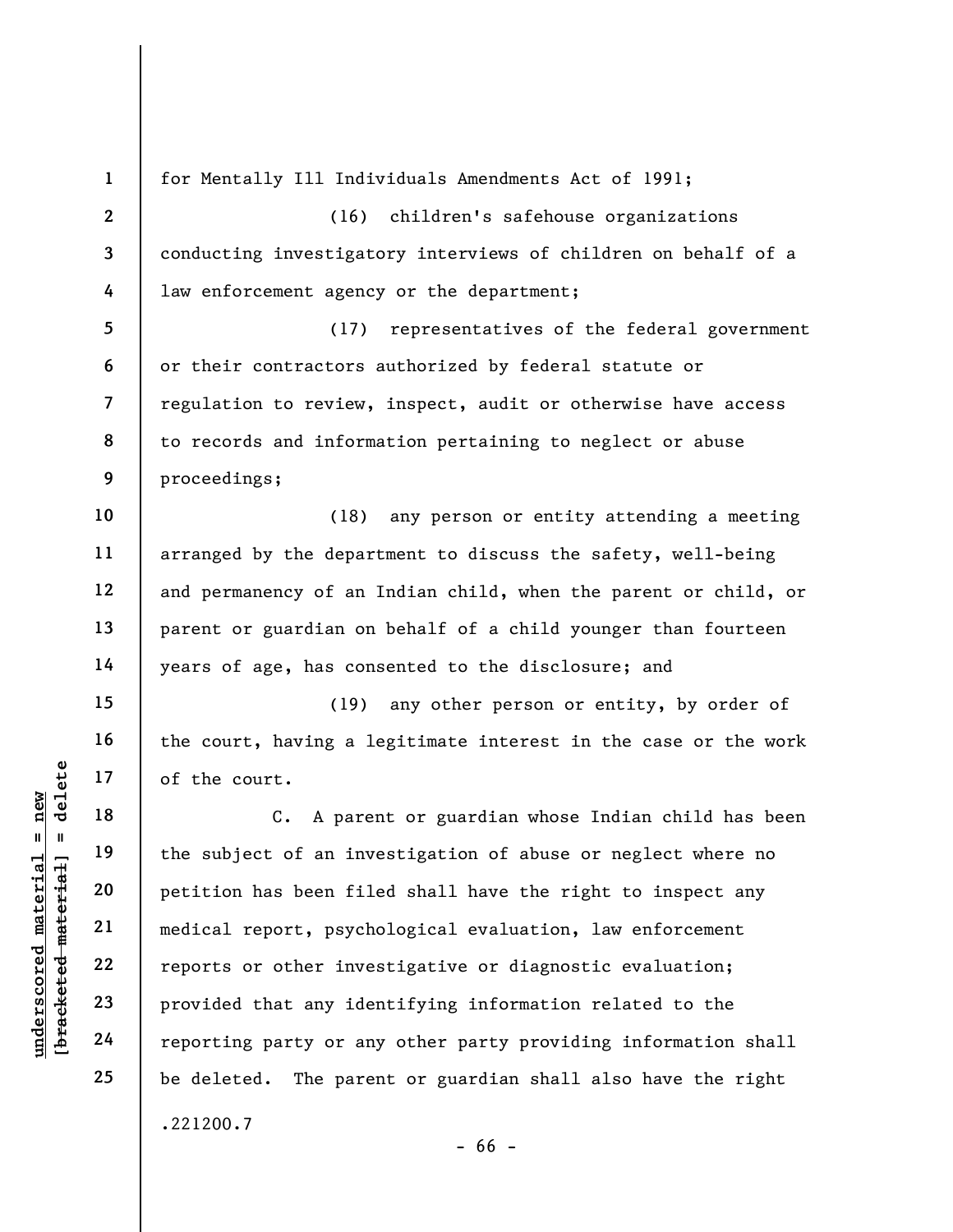to the results of the investigation and the right to petition the court for full access to all department records and information except those records and information the department finds would be likely to endanger the life or safety of any person providing information to the department.

D. In an adoption proceeding, all hearings held pursuant to the Indian Family Protection Act shall be confidential and shall be held in closed court without admittance of any person other than parties and their counsel and the Indian child's tribe.

understand material external paints.<br>
We also the parties, unles<br>  $\begin{array}{ccc} \mathbf{u} & \mathbf{u} & \mathbf{u} \\ \mathbf{u} & \mathbf{u} & \mathbf{u} \\ \mathbf{u} & \mathbf{u} & \mathbf{u} \\ \mathbf{u} & \mathbf{u} & \mathbf{u} \\ \mathbf{u} & \mathbf{u} & \mathbf{u} \\ \mathbf{u} & \mathbf{u} & \mathbf{u} \\ \mathbf{u} & \mathbf{u} & \mathbf{u} \\ \$ E. In an adoption proceeding, unless the petitioner agrees to be contacted or agrees to the release of the petitioner's identity to the parent and the parent agrees to be contacted or agrees to the release of the parent's identity to the petitioner, the attorneys, the court, the agency and the department shall maintain confidentiality regarding the names of the parties, unless the information is already otherwise known. After the petition is filed and prior to the entry of the decree, the records in adoption proceedings shall be open to inspection only by the attorney for the petitioner, the department or the agency, any attorney appointed as a guardian ad litem or attorney for the adoptee, the Indian child's tribe, any attorney retained by the adoptee or other persons upon order of the court for good cause shown.

.221200.7

F. In an adoption proceeding, all information and

- 67 -

1

2

3

4

5

6

7

8

9

10

11

12

13

14

15

16

17

18

19

20

21

22

23

24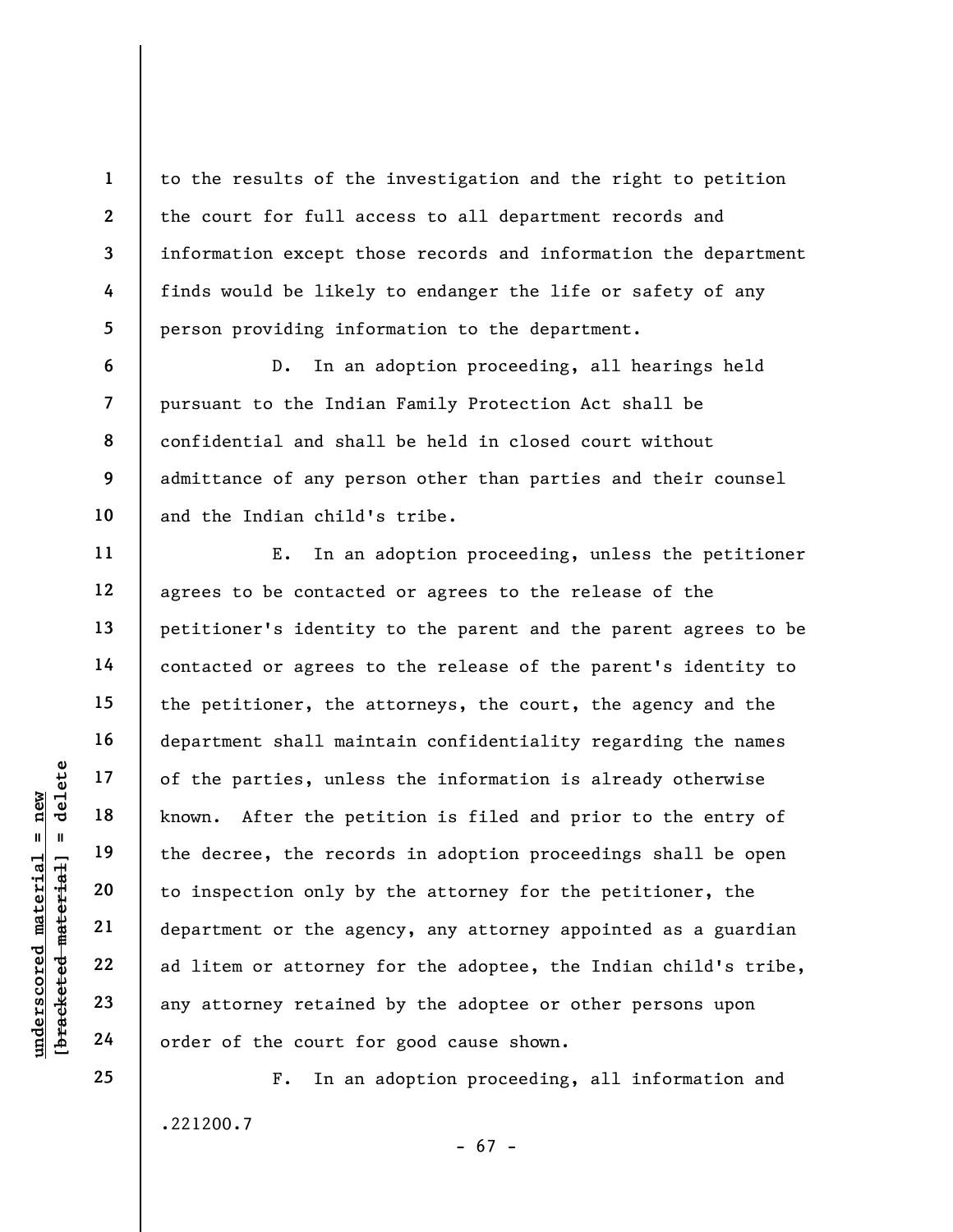documentation provided for the purpose of full disclosure is confidential. Documentation provided for the purpose of full disclosure shall remain the property of the person making full disclosure when a prospective adoptive parent decides not to accept a placement. Immediately upon refusal of the placement, the prospective adoptive parent shall return all full disclosure documentation to the person providing full disclosure. A prospective adoptive parent shall not disclose any confidential information received during the full disclosure process, except as necessary to make a placement decision or to provide information to an Indian child's guardian ad litem or attorney or the court.

G. In an adoption proceeding, prior to the entry of the decree of adoption, the parent consenting to the adoption or relinquishing parental rights to an agency or the department shall execute an affidavit stating whether the parent will permit contact or the disclosure of the parent's identity to the adoptee or the adoptee's prospective adoptive parents.

understand material external provisions of Section<br>
with the adoptee or the adoptee or the adoptee or the adoptee or the adoptee or the adoptee or the adoptee or the adoptee or the adoptee or the adoptee or the adoptee or H. Whoever intentionally and unlawfully releases any information or records closed to the public pursuant to the Indian Family Protection Act or releases or makes other unlawful use of records in violation of that act is guilty of a petty misdemeanor and shall be sentenced pursuant to the provisions of Section 31-19-1 NMSA 1978.

> I. The department shall promulgate rules for .221200.7 - 68 -

1

2

3

4

5

6

7

8

9

10

11

12

13

14

15

16

17

18

19

20

21

22

23

24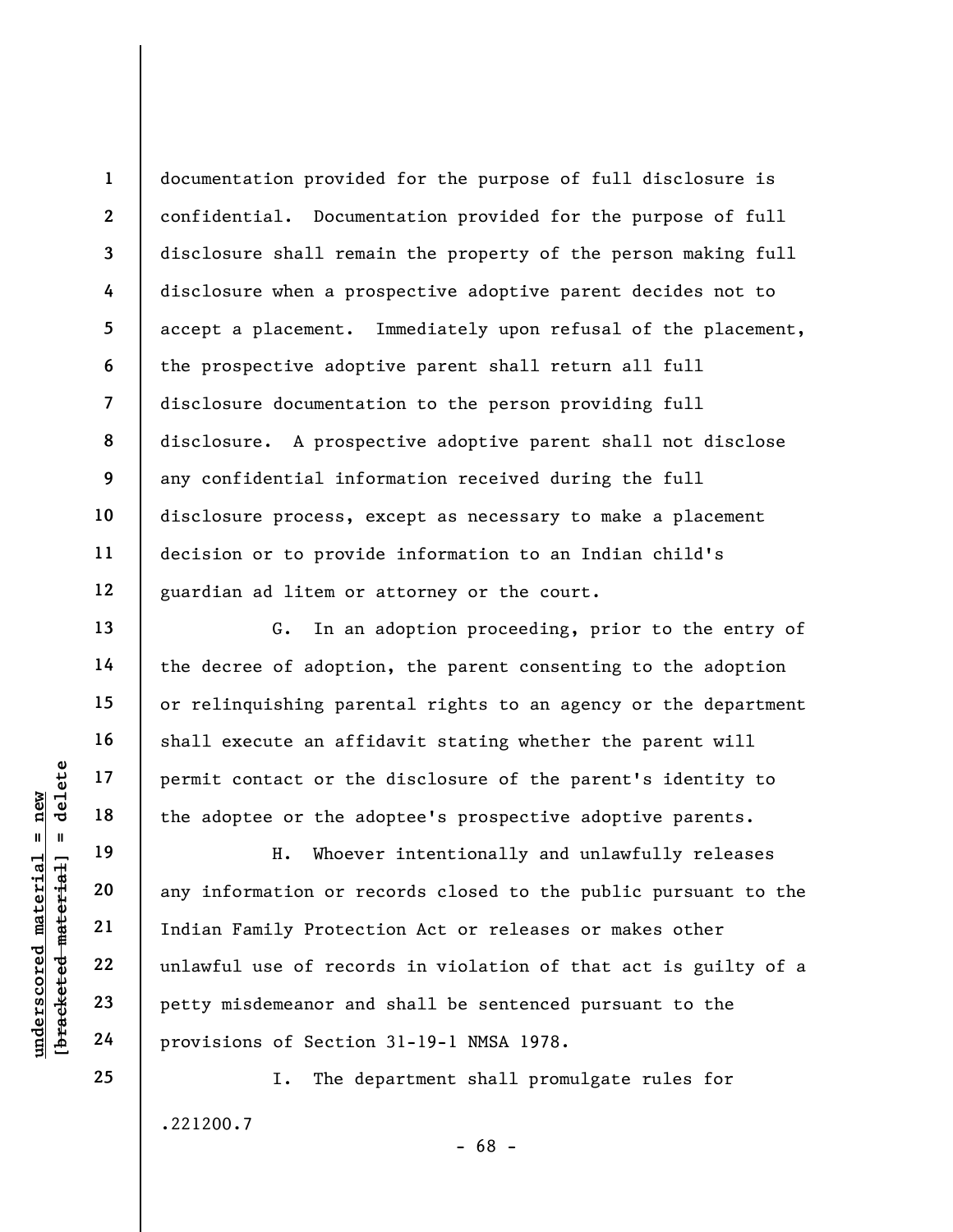implementing disclosure of records pursuant to the Indian Family Protection Act and in compliance with state and federal law and the Children's Court Rules."

SECTION 40. A new section of the Children's Code is enacted to read:

"[NEW MATERIAL] INDIAN FAMILY PROTECTION ACT SUPPLEMENTAL TO OTHER PROVISIONS OF LAW--CONFLICT OF LAWS.--

A. To the greatest extent possible, the Indian Family Protection Act shall be read as in harmony with the federal Indian Child Welfare Act of 1978.

B. The provisions of the Children's Code and the Kinship Guardianship Act are supplemental to and in harmony with the Indian Family Protection Act. The provisions of the Indian Family Protection Act govern child custody proceedings involving Indian children. To the extent the provisions of those acts or any provision of New Mexico state law conflicts with the provisions of the Indian Family Protection Act, the provisions of the Indian Family Protection Act shall apply."

SECTION 41. A new section of the Children's Code is enacted to read:

understand material material spinors of the Independent of the Independent of the Independent of the Independent of the Independent of the Independent of the Independent of the Independent of the Independent of the Indepen "[NEW MATERIAL] OFFICE OF TRIBAL AFFAIRS--CREATION.--The "office of tribal affairs" is created in the department. The office shall be dedicated to ensuring the department's compliance with and full implementation of the Indian Family Protection Act."

- 69 -

.221200.7

1

2

3

4

5

6

7

8

9

10

11

12

13

14

15

16

17

18

19

20

21

22

23

24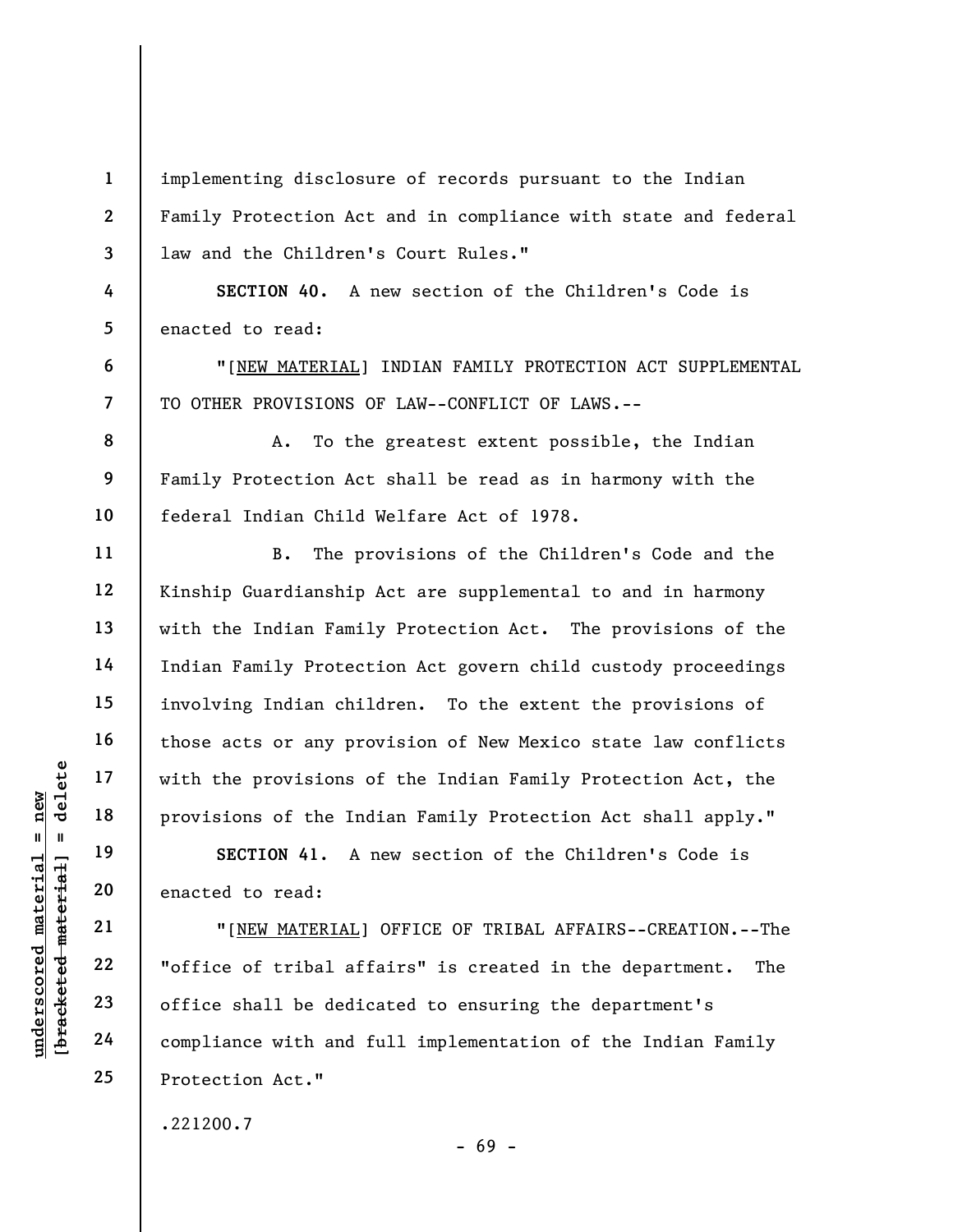1 2 SECTION 42. A new section of the Children's Code is enacted to read:

3 4 5 6 7 8 9 10 "[NEW MATERIAL] INDIAN CHILD WELFARE RULES.--The department, through discussion with the Indian nations, tribes and pueblos of the state, shall promulgate rules to implement the provisions of the Indian Family Protection Act. The administrative office of the courts shall also discuss with the Indian nations, tribes and pueblos of the state the recommendation of court rules for potential adoption by the courts of the state."

SECTION 43. Section 32A-1-4 NMSA 1978 (being Laws 1993, Chapter 77, Section 13, as amended) is amended to read:

"32A-1-4. DEFINITIONS.--As used in the Children's Code:

A. "active efforts" means efforts that are affirmative, active, thorough and timely and that represent a higher standard of conduct than reasonable efforts;

 $[A<sub>1</sub>]$   $\underline{B.}$  "adult" means a person who is eighteen years of age or older;

 $[B<sub>r</sub>]$   $C<sub>r</sub>$  "child" means a person who is less than eighteen years old;

underscore in the later of the later of the later of the later of the later of the later of the later of the later of the later of the later of the later of the later of the later of the later of the later of the later of  $[G<sub>r</sub>]$   $\underline{D.}$  "council" means the substitute care advisory council established pursuant to Section 32A-8-4 NMSA 1978;

[D.] E. "court", when used without further qualification, means the children's court division of the .221200.7  $- 70 -$ 

11

12

13

14

15

16

17

18

19

20

21

22

23

24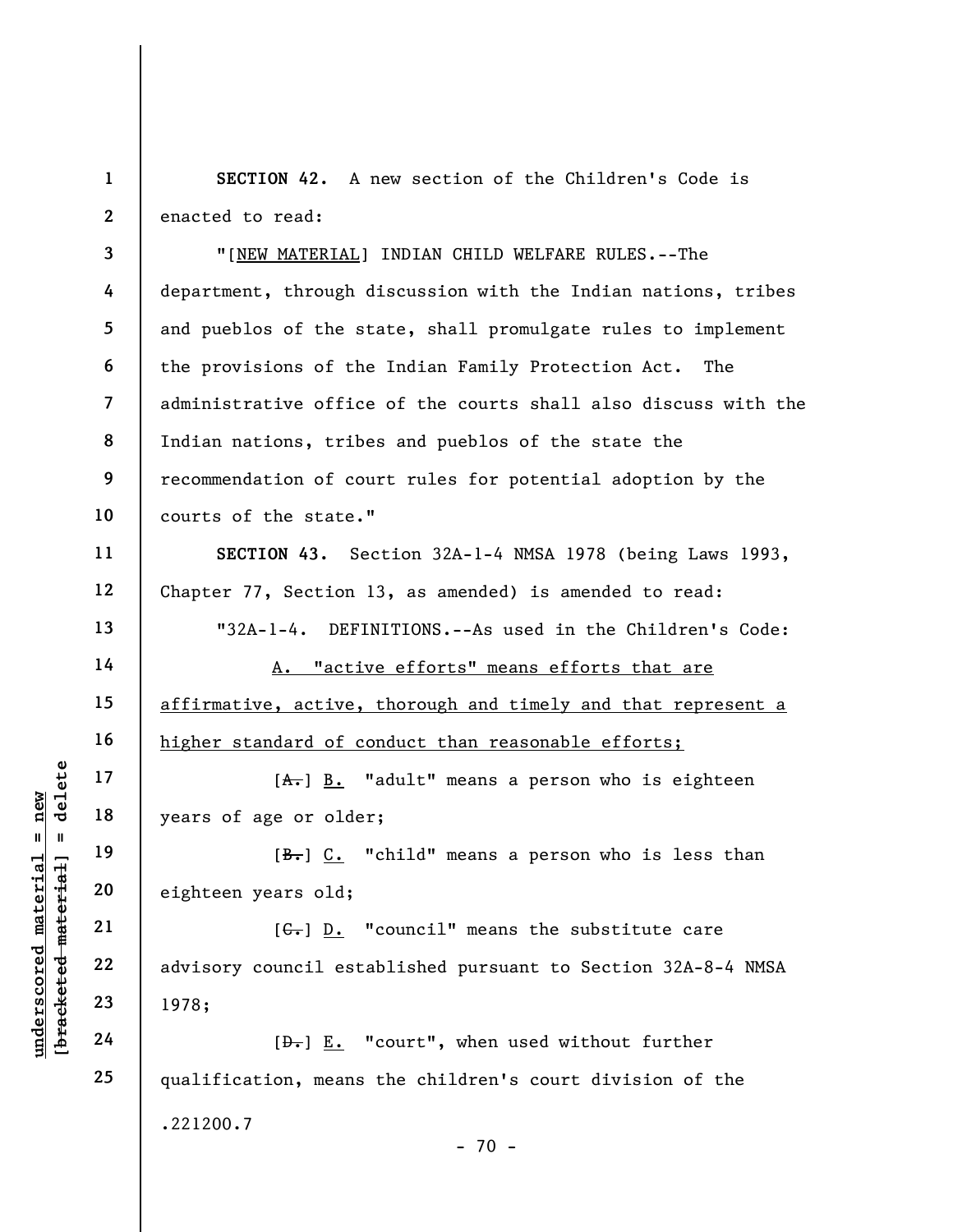1 2 3 4 5 district court and includes the judge, special master or commissioner appointed pursuant to the provisions of the Children's Code or supreme court rule;  $[E-] F.$  "court-appointed special advocate" means a person appointed pursuant to the provisions of the Children's

Court Rules to assist the court in determining the best interests of the child by investigating the case and submitting a report to the court;

 $[F<sub>1</sub>]$  G. "custodian" means an adult with whom the child lives who is not a parent or guardian of the child;

[G.] H. "department" means the children, youth and families department, unless otherwise specified;

 $[H<sub>1</sub>]$  I. "disproportionate minority contact" means the involvement of a racial or ethnic group with the criminal or juvenile justice system at a proportion either higher or lower than that group's proportion in the general population;

underscored material = new [bracketed material] = delete J. "extended family member" means a person who is defined to be an extended family member by law or custom of an Indian child's tribe or, in the absence of such law or custom, means a person who is eighteen years of age or older and who is an Indian child's grandparent, aunt or uncle, brother or sister, brother-in-law or sister-in-law, niece or nephew, first or second cousin, stepparent or godparent;

K. "federal Indian Child Welfare Act of 1978" means the federal Indian Child Welfare Act of 1978, as that act may .221200.7 - 71 -

6

7

8

9

10

11

12

13

14

15

16

17

18

19

20

21

22

23

24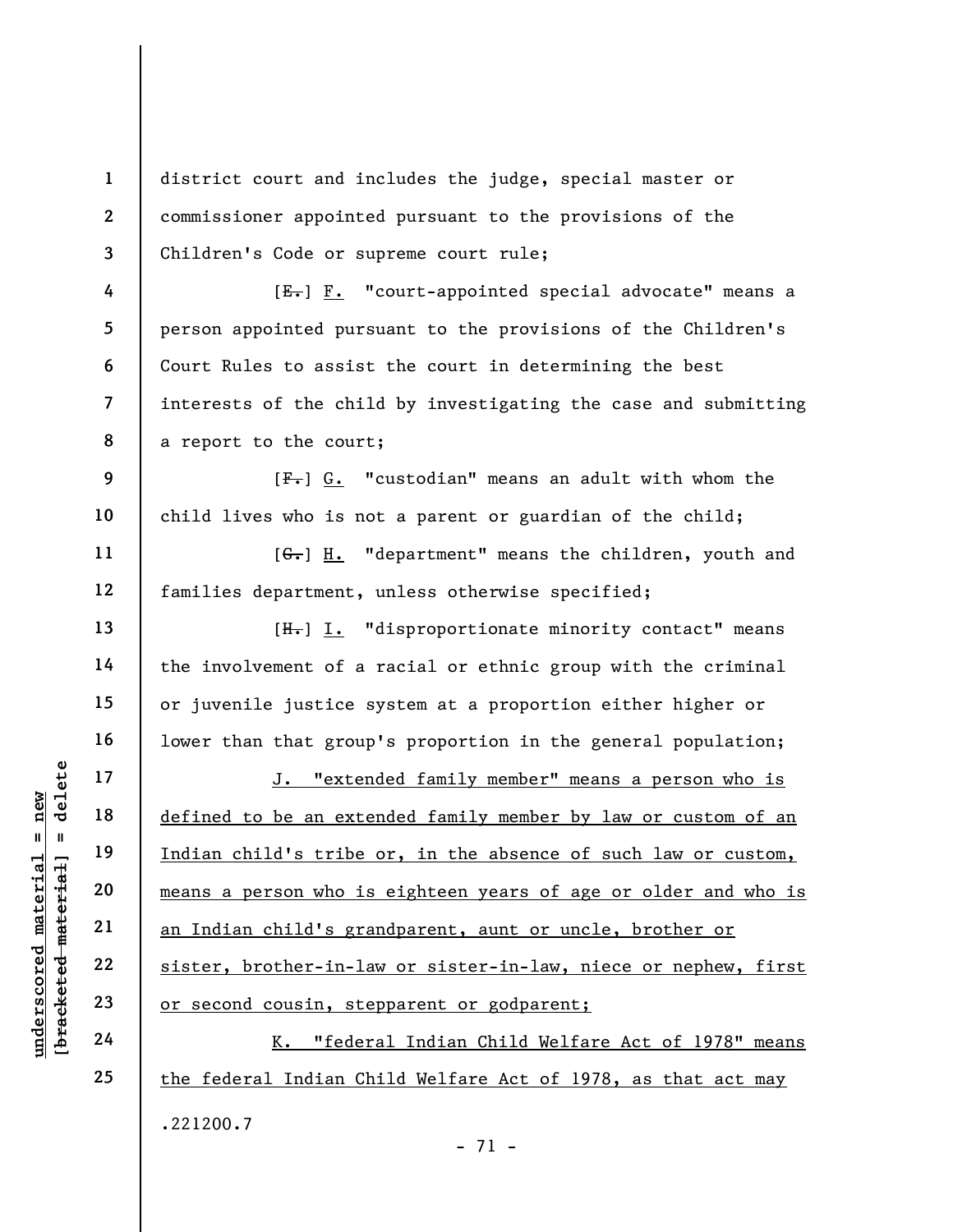1 be amended or its sections renumbered;

|                                                   | $\overline{2}$ | [ <del>I.</del> ] L. "foster parent" means a person, including a          |
|---------------------------------------------------|----------------|---------------------------------------------------------------------------|
|                                                   | $\mathbf{3}$   | relative of the child, licensed or certified by the department            |
|                                                   | 4              | or a child placement agency to provide care for children in the           |
|                                                   | 5              | custody of the department or agency;                                      |
|                                                   | 6              | $[\frac{1}{\sqrt{1}}]$ M. "guardian" means a person appointed as a        |
|                                                   | $\overline{7}$ | guardian by a court or Indian tribal authority or a person                |
|                                                   | 8              | authorized to care for the child by a parental power of                   |
|                                                   | 9              | attorney as permitted by law;                                             |
|                                                   | 10             | $K-$ ] N. "guardian ad litem" means an attorney                           |
|                                                   | 11             | appointed by the children's court to represent and protect the            |
|                                                   | 12             | best interests of the child in a case; provided that no party             |
|                                                   | 13             | or employee or representative of a party to the case shall be             |
|                                                   | 14             | appointed to serve as a guardian ad litem;                                |
|                                                   | 15             | "Indian" means, whether an adult or child, a<br>0.                        |
|                                                   | 16             | person who is:                                                            |
| delete                                            | 17             | a member of an Indian tribe; or<br>(1)                                    |
| new<br>Ш<br>- II                                  | 18             | (2)<br>eligible for membership in an Indian                               |
| rial                                              | 19             | tribe;                                                                    |
| $\pm$ a $\pm$                                     | 20             | "Indian child" means an [unmarried person<br>$[\frac{L}{L}$ $\frac{P}{L}$ |
| mate<br>mater                                     | 21             | <del>who is</del>                                                         |
|                                                   | 22             | (1) less than eighteen years old;                                         |
| $\bm{{\rm underscore}}$<br>[ <del>bracketed</del> | 23             | (2) a member of an Indian tribe or is eligible                            |
|                                                   | 24             | for membership in an Indian tribe; and                                    |
|                                                   | 25             | (3) the biological child of a member of an                                |
|                                                   |                | .221200.7                                                                 |
|                                                   |                | $-72 -$                                                                   |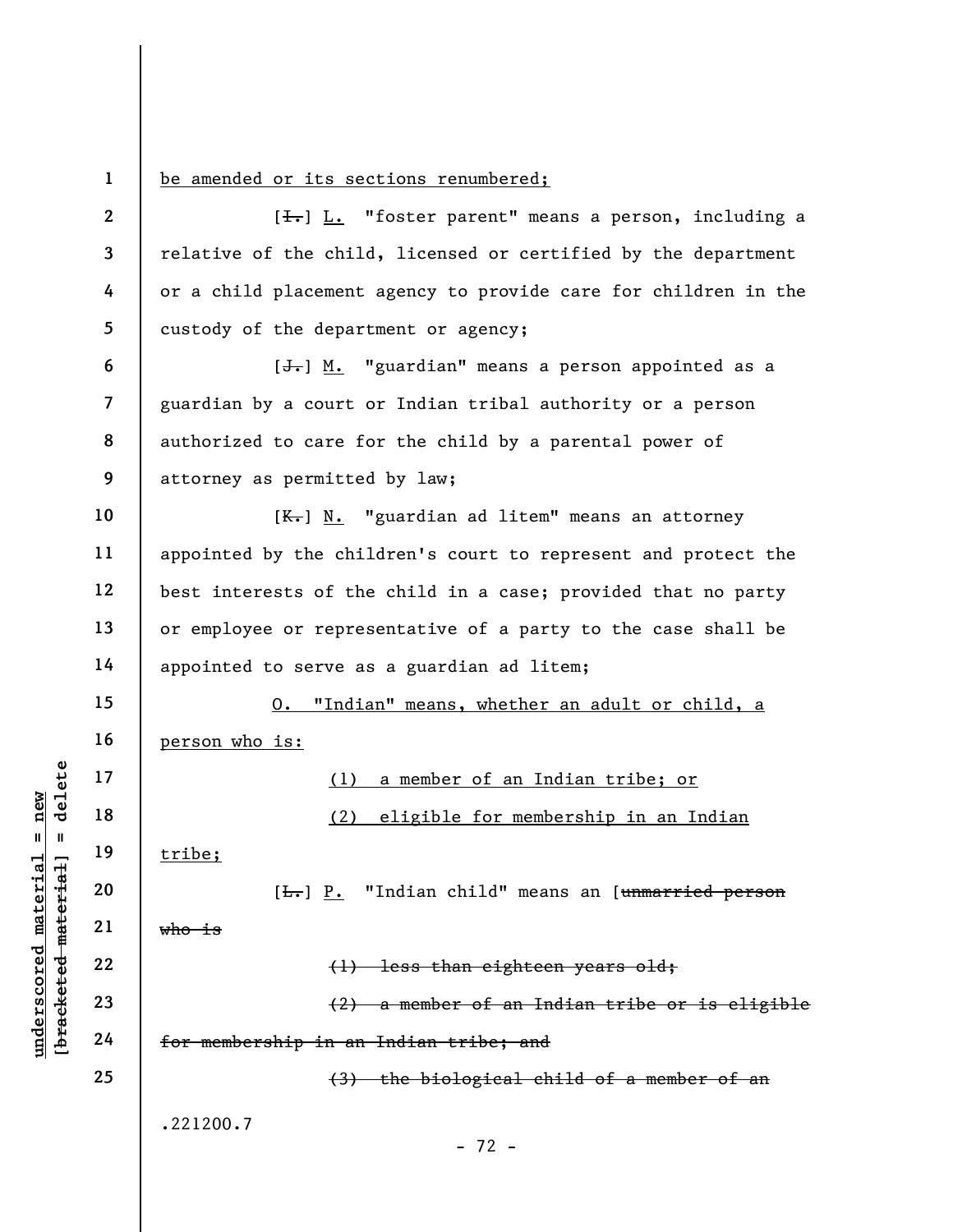underscored material material of the search of the search of the search of the search of the search of the search of the search of the search of the search of the search of the search of the search of the search of the sea 1 2 3 4 5 6 7 8 9 10 11 12 13 14 15 16 17 18 19 20 21 22 23 24 25 Indian tribe] Indian child, or a child whom there is reason to know is an Indian child, under eighteen years of age, who is neither: (1) married; or (2) emancipated; [M.] Q. "Indian child's tribe" means: (1) the Indian tribe in which an Indian child is a member or eligible for membership; or (2) in the case of an Indian child who is a member or eligible for membership in more than one tribe, the Indian tribe with which the Indian child has more significant contacts; R. "Indian custodian" means an Indian who, pursuant to tribal law or custom or pursuant to state law: (1) is an adult with legal custody of an Indian child; or (2) to whom temporary physical care, custody and control has been transferred by the parent of the Indian child;  $[N_r]$  S. "Indian tribe" means  $[a-federally]$ recognized Indian tribe, community or group pursuant to 25 U.S.C. Section 1903(1)] an Indian nation, tribe, pueblo or other band, organized group or community of Indians recognized as eligible for the services provided to Indians by the secretary because of their status as Indians, including an .221200.7 - 73 -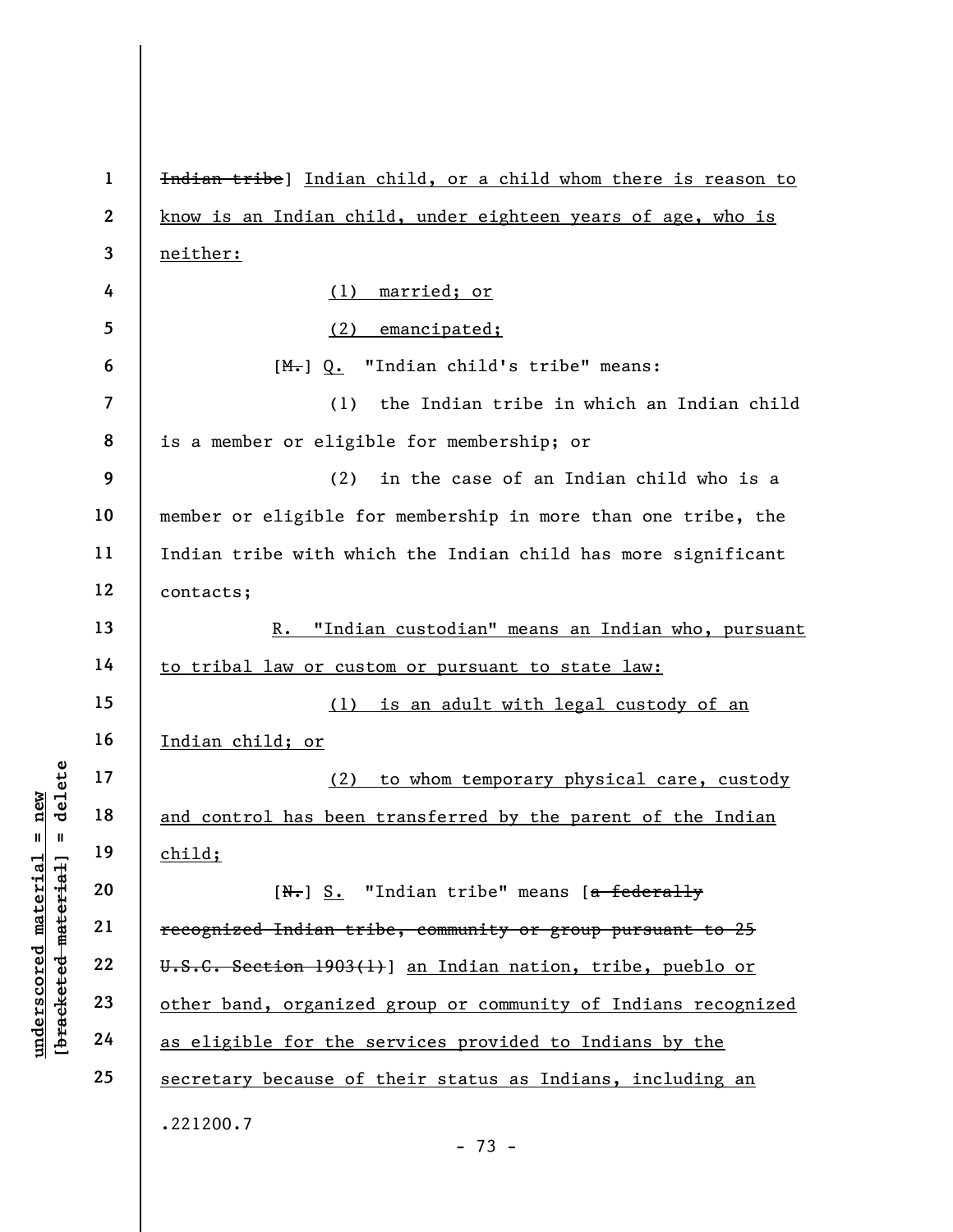|                                                | $\mathbf{1}$   | Alaska native village as defined in 43 U.S.C. Section 1602(c).  |
|------------------------------------------------|----------------|-----------------------------------------------------------------|
|                                                | $\mathbf{2}$   | A member of or eligible for membership in a regional            |
|                                                | $\mathbf{3}$   | corporation as defined in 43 U.S.C. Section 1606. For the       |
|                                                | 4              | purposes of notification to and communication with a tribe as   |
|                                                | 5              | required in the Indian Family Protection Act, "Indian tribe"    |
|                                                | 6              | also includes those tribal officials and staff who are          |
|                                                | $\overline{7}$ | responsible for child welfare and social services matters;      |
|                                                | 8              | $[\theta_{\tau}]$ T. "judge", when used without further         |
|                                                | 9              | qualification, means the judge of the court;                    |
|                                                | 10             | [P.] U. "legal custody" means a legal status                    |
|                                                | 11             | created by order of the court or other court of competent       |
|                                                | 12             | jurisdiction or by operation of statute that vests in a person, |
|                                                | 13             | department or agency the right to determine where and with whom |
|                                                | 14             | a child shall live; the right and duty to protect, train and    |
|                                                | 15             | discipline the child and to provide the child with food,        |
|                                                | 16             | shelter, personal care, education and ordinary and emergency    |
| delete                                         | 17             | medical care; the right to consent to major medical,            |
| new                                            | 18             | psychiatric, psychological and surgical treatment and to the    |
| $\sf II$                                       | 19             | administration of legally prescribed psychotropic medications   |
| materia                                        | 20             | pursuant to the Children's Mental Health and Developmental      |
|                                                | 21             | Disabilities Act; and the right to consent to the child's       |
|                                                | 22             | enlistment in the armed forces of the United States;            |
| [bracketed material<br>$\bm{{\rm underscore}}$ | 23             | "member" or "membership" means a determination<br>V.            |
|                                                | 24             | made by an Indian tribe that a person is a member of or         |

made by an Indian tribe that a person is a member of or eligible for membership in that Indian tribe;

- 74 -

.221200.7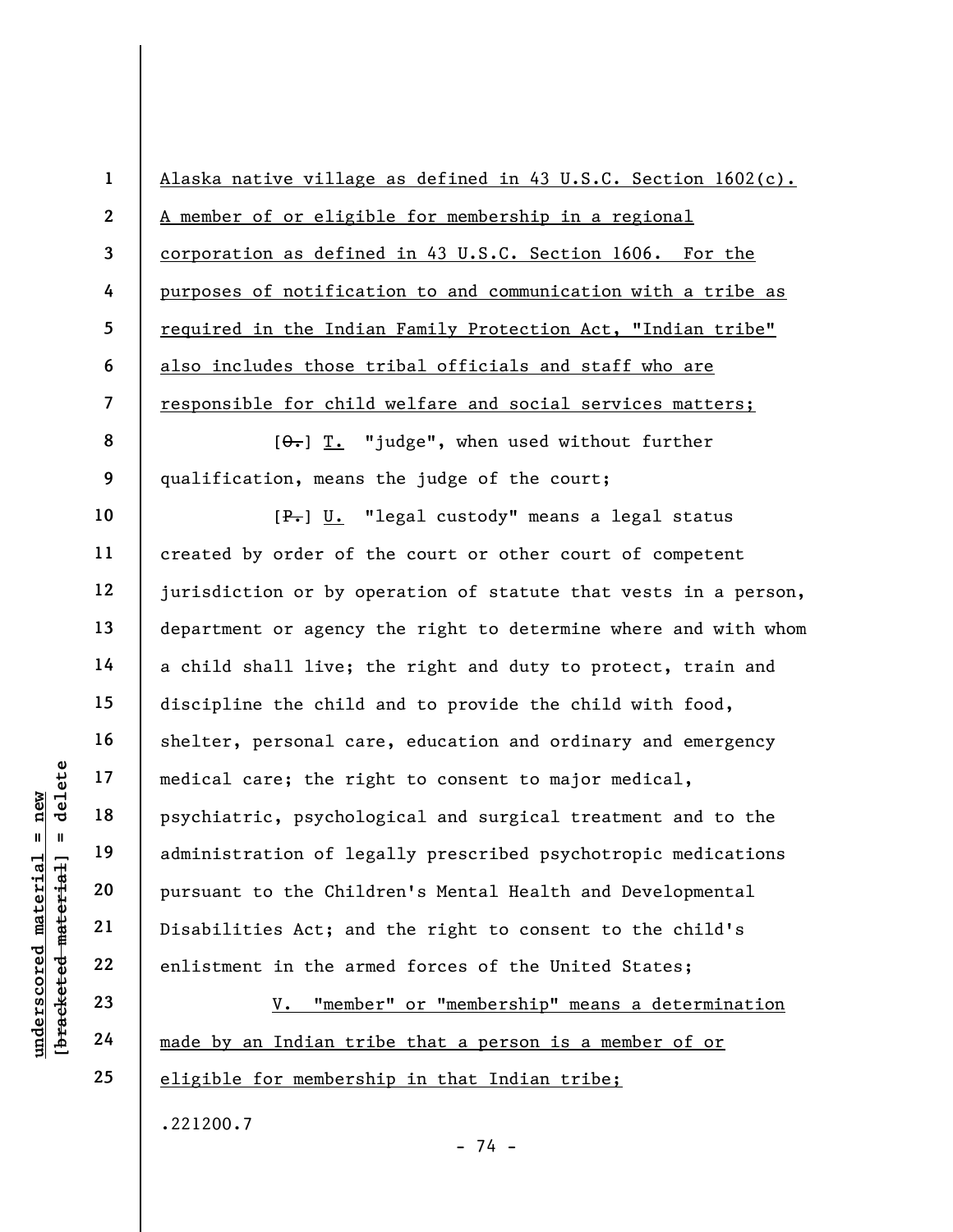|                     | $\mathbf{1}$             | [Q.] W. "parent" or "parents" [includes] means a                |
|---------------------|--------------------------|-----------------------------------------------------------------|
|                     | $\mathbf{2}$             | biological or adoptive parent if the biological or adoptive     |
|                     | 3                        | parent has a constitutionally protected liberty interest in the |
|                     | 4                        | care and custody of the child or a person who has lawfully      |
|                     | 5                        | adopted an Indian child pursuant to state law or tribal law or  |
|                     | 6                        | tribal custom;                                                  |
|                     | $\overline{\mathcal{L}}$ | $[R-]$ X. "permanency plan" means a determination by            |
|                     | 8                        | the court that the child's interest will be served best by:     |
|                     | 9                        | (1)<br>reunification;                                           |
|                     | 10                       | (2)<br>placement for adoption after the parents'                |
|                     | 11                       | rights have been relinquished or terminated or after a motion   |
|                     | 12                       | has been filed to terminate parental rights;                    |
|                     | 13                       | placement with a person who will be the<br>(3)                  |
|                     | 14                       | child's permanent guardian;                                     |
|                     | 15                       | (4) placement in the legal custody of the                       |
|                     | 16                       | department with the child placed in the home of a fit and       |
| delete              | 17                       | willing relative; or                                            |
| $n$ ew              | 18                       | placement in the legal custody of the<br>(5)                    |
| II<br>H             | 19                       | department under a planned permanent living arrangement;        |
| material            | 20                       | $[S$ . "person" means an individual or any other                |
| [bracketed material | 21                       | form of entity recognized by law;                               |
|                     | 22                       | [ <del>T.</del> ] Z. "plan of care" means a plan created by a   |
| underscored         | 23                       | health care professional intended to ensure the safety and      |
|                     | 24                       | well-being of a substance-exposed newborn by addressing the     |
|                     | 25                       | treatment needs of the child and any of the child's parents,    |
|                     |                          | .221200.7                                                       |
|                     |                          | $-75 -$                                                         |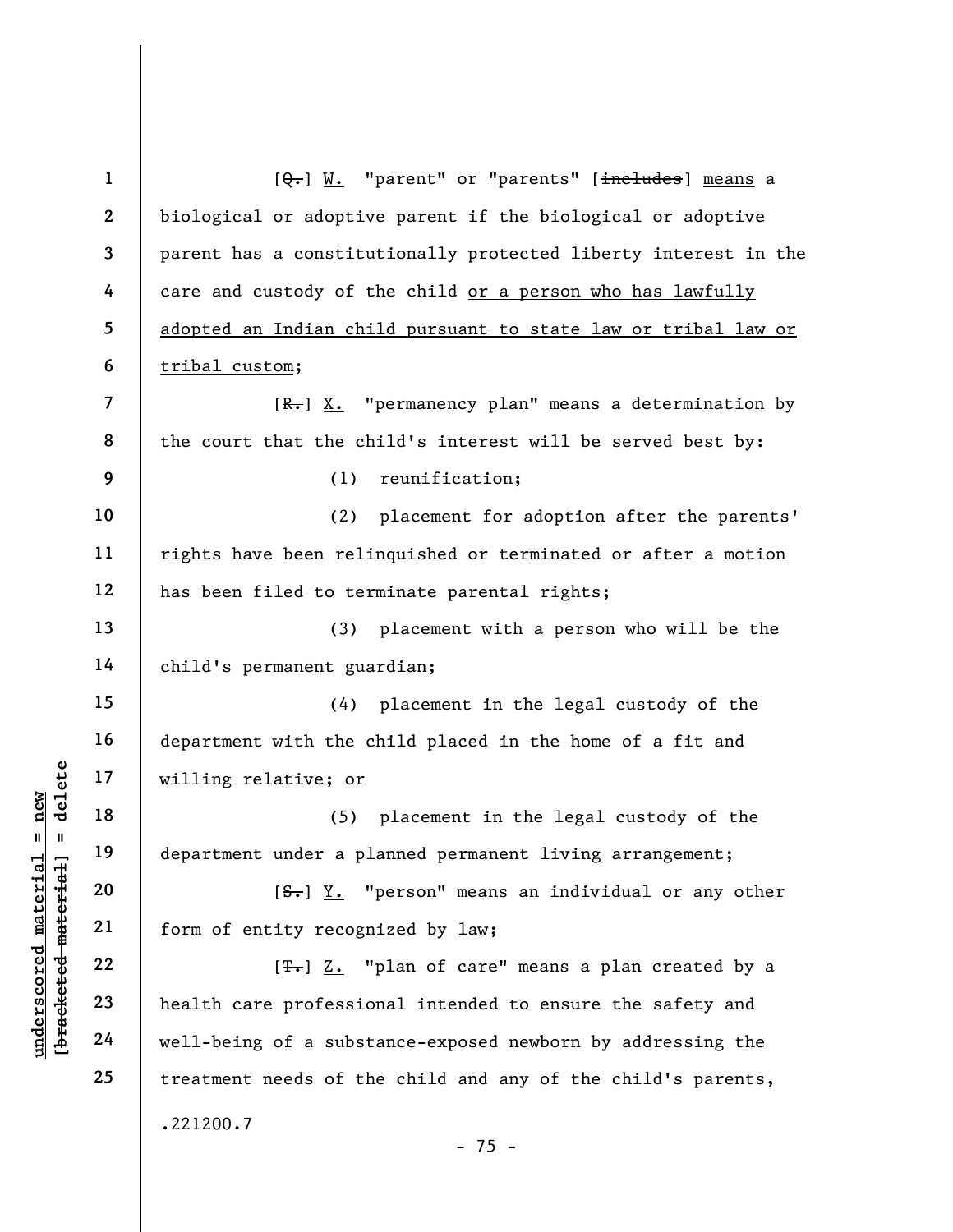understand material material material material material material material material material material material material material material material material material material material material material material material mate 1 2 3 4 5 6 7 8 9 10 11 12 13 14 15 16 17 18 19 20 21 22 23 24 25 relatives, guardians, family members or caregivers to the extent those treatment needs are relevant to the safety of the child;  $[\overline{\mathbf{U}_{\tau}}]$  AA. "preadoptive parent" means a person with whom a child has been placed for adoption;  $[\overline{\mathsf{v}}_r]$  BB. "protective supervision" means the right to visit the child in the home where the child is residing, inspect the home, transport the child to court-ordered diagnostic examinations and evaluations and obtain information and records concerning the child; [W.] CC. "relative" means a person related to another person: (1) by blood within the fifth degree of consanguinity or through marriage by the fifth degree of affinity; or (2) with respect to an Indian child, as established or defined by the Indian child's tribe's custom or law;  $[X<sub>1</sub>]$  DD. "reunification" means either a return of the child to the parent or to the home from which the child was removed or a return to the noncustodial parent;  $[\frac{\mathsf{Y}_{\bullet}}{\mathsf{E}}]$  EE. "tribal court" means  $(1)$  a court established and operated pursuant to a code or custom of an Indian tribe; or (2) any administrative body of an Indian tribe .221200.7 - 76 -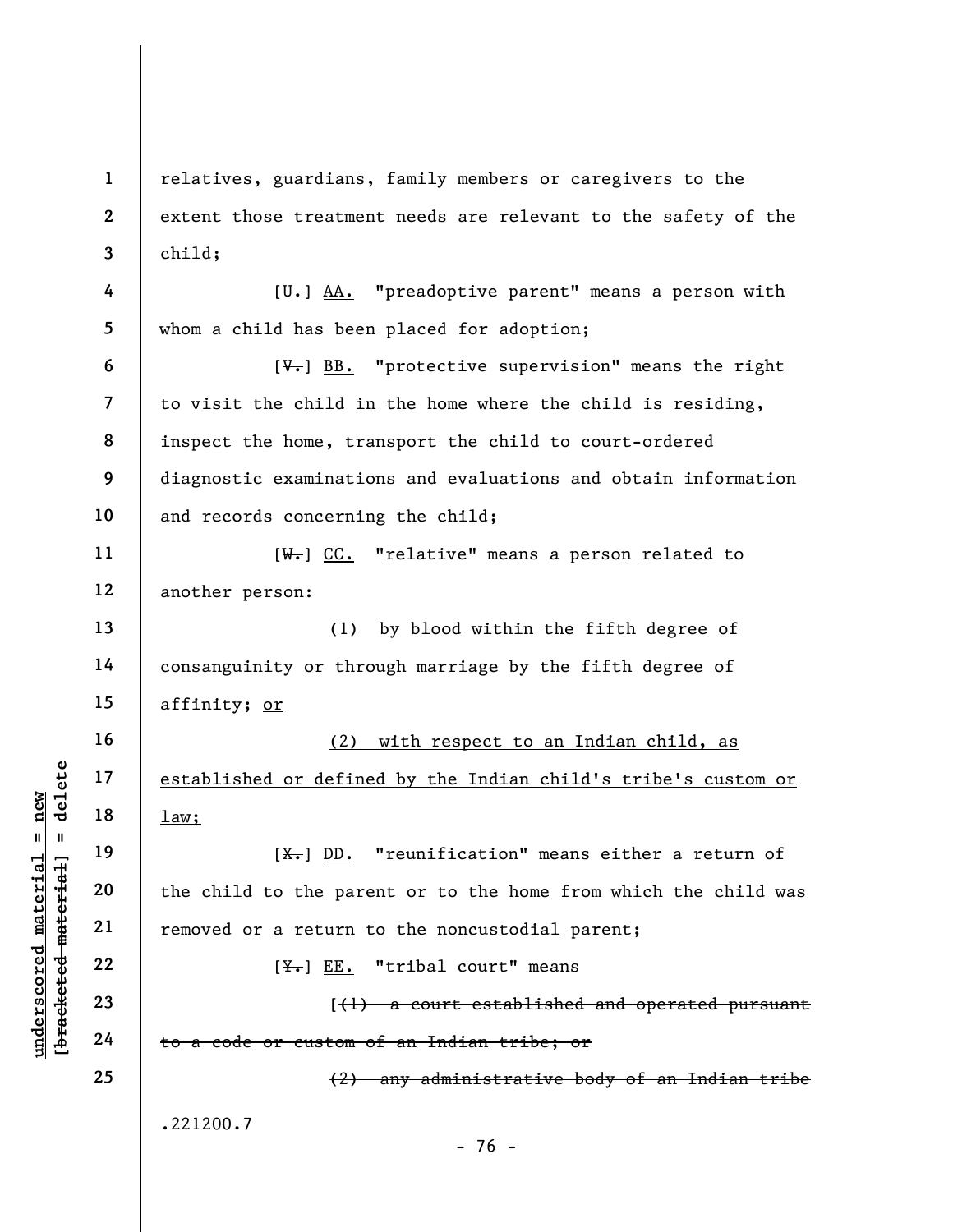1 2 3 4 5 6 that is vested with judicial authority] a court with jurisdiction over child custody proceedings that is either a court of Indian offenses, a court established and operated under the law or custom of an Indian tribe or any other administrative body that is vested by an Indian tribe with authority over child custody proceedings;

7 8 9 10 11  $[**Z**]**r**$  FF. "tribal court order" means a document issued by a tribal court that is signed by an appropriate authority, including a judge, governor or tribal council member, and that orders an action that is within the tribal court's jurisdiction; and

12 13 [AA.] GG. "tribunal" means any judicial forum other than the court."

SECTION 44. Section 32A-1-8 NMSA 1978 (being Laws 1993, Chapter 77, Section 17, as amended) is amended to read:

"32A-1-8. JURISDICTION OF THE COURT--TRIBAL COURT JURISDICTION--EXCEPTION.--

underscored material material experience is all proceedings under<br>
eighteen years of age<br>
all proceedings under<br>
eighteen years of age<br>
alleged act in questi<br>
22<br>
23<br>
24<br>
24<br>
24<br>
22<br>
24<br>
22<br>
24 A. The court has exclusive original jurisdiction of all proceedings under the Children's Code in which a person is eighteen years of age or older and was a child at the time the alleged act in question was committed or is a child alleged to be:

(1) a delinquent child;

(2) a child of a family in need of court-ordered services or a child in need of services pursuant .221200.7 - 77 -

14

15

16

17

18

19

20

21

22

23

24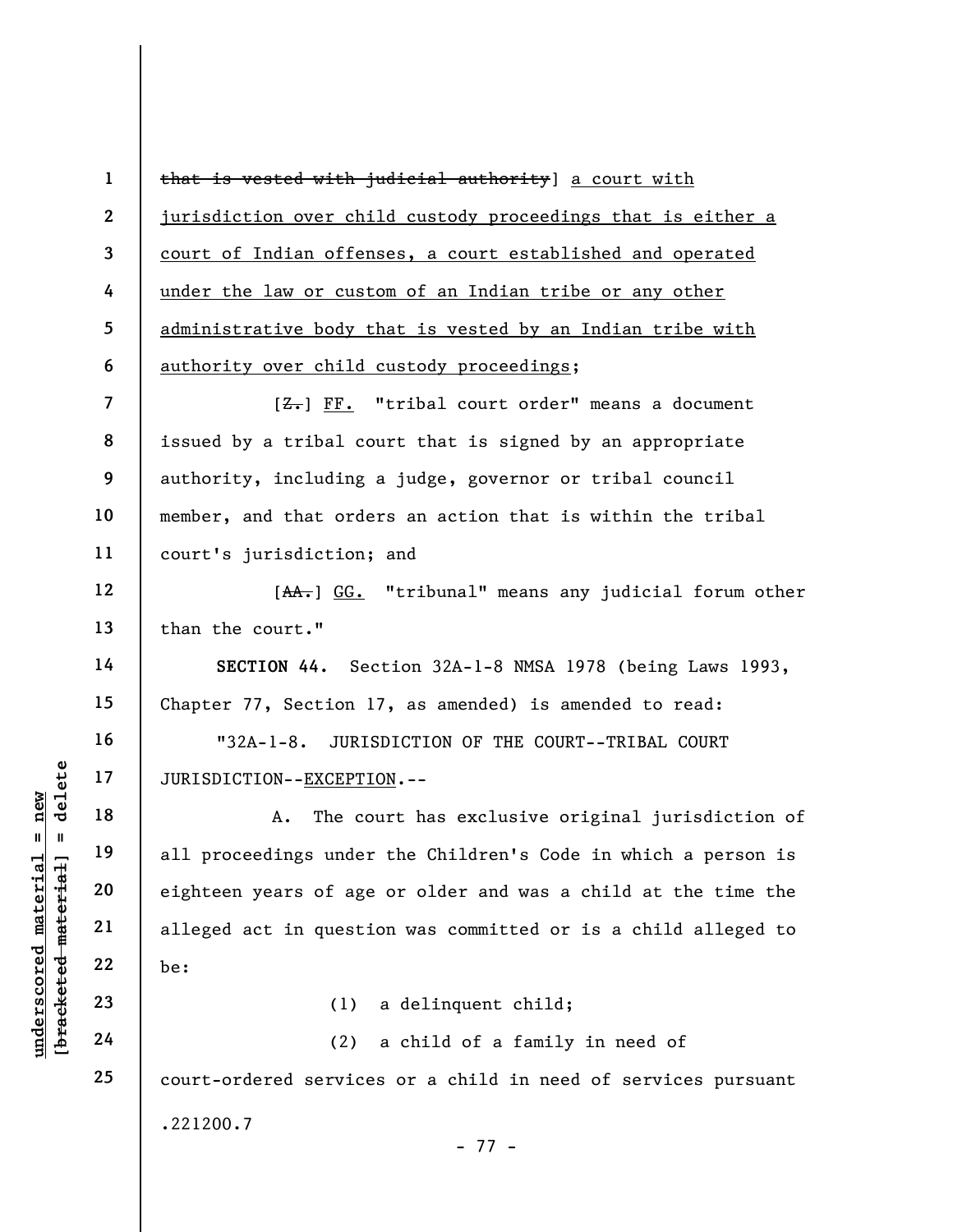|                     | $\mathbf{1}$             | to the Family in Need of Court-Ordered Services Act;               |
|---------------------|--------------------------|--------------------------------------------------------------------|
|                     | $\mathbf{2}$             | a neglected child;<br>(3)                                          |
|                     | 3                        | an abused child;<br>(4)                                            |
|                     | 4                        | (5)<br>a child subject to adoption; or                             |
|                     | 5                        | (6)<br>a child subject to placement for a                          |
|                     | 6                        | developmental disability or a mental disorder.                     |
|                     | $\overline{\mathcal{L}}$ | B.<br>The court has exclusive original jurisdiction to             |
|                     | 8                        | emancipate a minor.                                                |
|                     | 9                        | The provisions of the Indian Family Protection<br>$c_{\bullet}$    |
|                     | 10                       | Act govern child custody proceedings involving Indian children.    |
|                     | 11                       | To the extent the provisions of the Indian Family Protection       |
|                     | 12                       | Act conflict with the Children's Code, the provisions of the       |
|                     | 13                       | Indian Family Protection Act shall apply.                          |
|                     | 14                       | $[\leftarrow,] \mathbb{D}. During abuse or neglect proceedings in$ |
|                     | 15                       | which New Mexico is the home state, pursuant to the provisions     |
|                     | 16                       | of the Uniform Child-Custody Jurisdiction and Enforcement Act,     |
| delete              | 17                       | the court shall have jurisdiction over both parents to             |
| new                 | 18                       | determine the best interest of the child and to decide all         |
| $\mathbf{II}$<br>Ш  | 19                       | matters incident to the court proceedings.                         |
| materia<br>material | 20                       | [D. Nothing in this section shall be construed to                  |
|                     | 21                       | in any way abridge the rights of any Indian tribe to exercise      |
| underscored         | 22                       | jurisdiction over child custody matters as defined by and in       |
| [bracketed          | 23                       | accordance with the federal Indian Child Welfare Act of 1978.      |
|                     | 24                       | E. A tribal court order pertaining to an Indian                    |
|                     | 25                       | child in an action under the Children's Code shall be              |
|                     |                          | .221200.7                                                          |
|                     |                          | $-78 -$                                                            |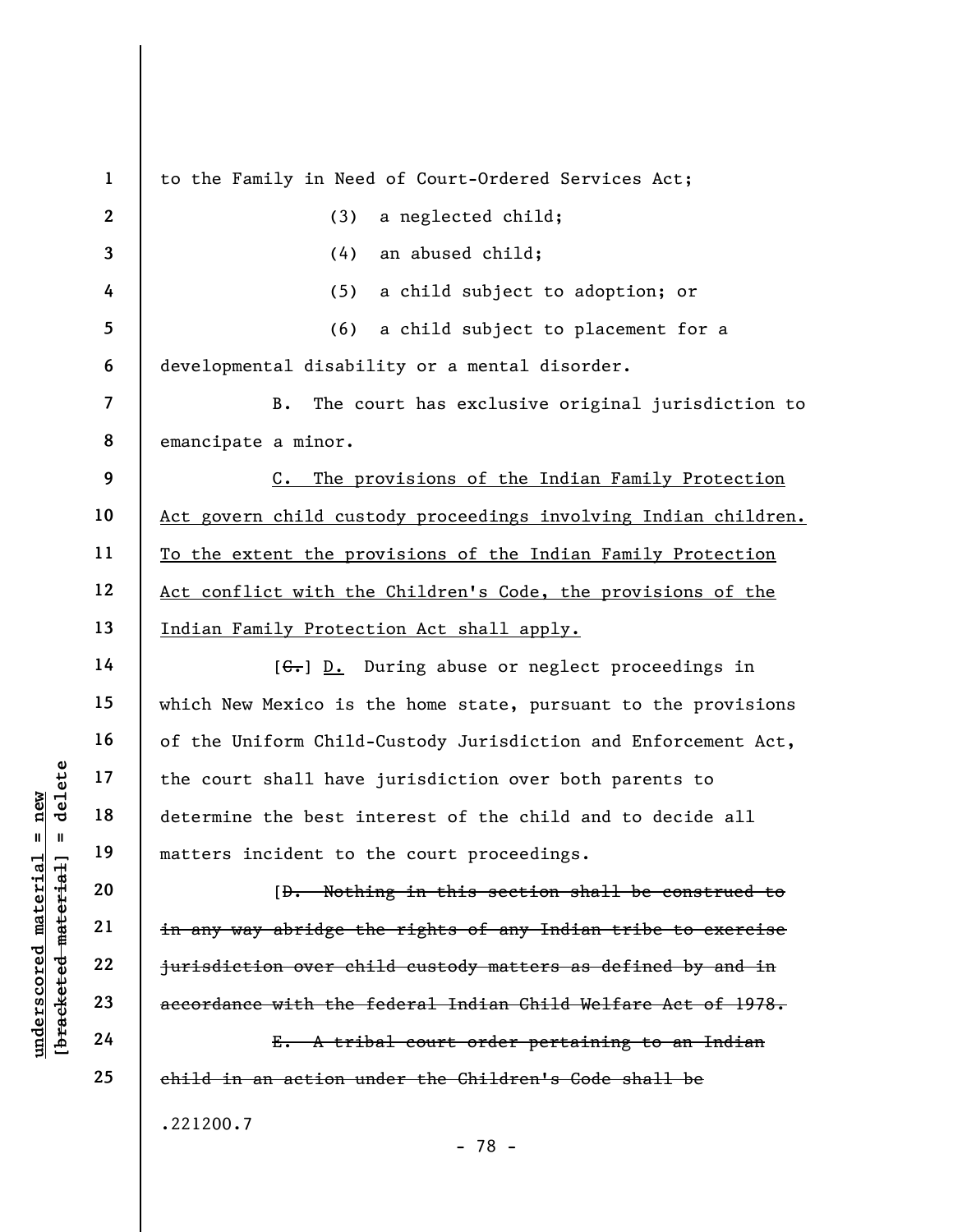1 2 3 4 5 6 7 8 9 10 11 12 13 14 15 16 recognized and enforced by the district court for the judicial district in which the tribal court is located. A tribal court order pertaining to an Indian child that accesses state resources shall be recognized and enforced pursuant to the provisions of intergovernmental agreements entered into by the Indian child's tribe and the department or another state agency. An Indian child residing on or off a reservation, as a citizen of this state, shall have the same right to services that are available to other children of the state, pursuant to intergovernmental agreements. The cost of the services provided to an Indian child shall be determined and provided for in the same manner as services are made available to other children of the state, utilizing tribal, state and federal funds and pursuant to intergovernmental agreements. The tribal court, as the court of original jurisdiction, shall retain jurisdiction and authority over the Indian child.

 $F_{\tau}$ ] E. The court may acquire jurisdiction over a Motor Vehicle Code or municipal traffic code violation as set forth in Section 32A-2-29 NMSA 1978."

SECTION 45. Section 32A-1-11 NMSA 1978 (being Laws 1993, Chapter 77, Section 20, as amended) is amended to read:

UNDER THE THE THE THE THE THE PRINCIP IS NOTOR Vehicle Code or<br>
The Teletion 32A-1-11<br>
UNITED 22<br>
UNDER 22<br>
UNDER 22<br>
UNDER 22<br>
UNITED 22<br>
Chapter 77, Section 2<br>
Chapter 77, Section 2<br>
TES 32A-1-11. PET:<br>
THE 24<br>
24<br>
24<br>
2 "32A-1-11. PETITION--FORM AND CONTENT.--A petition initiating proceedings pursuant to the provisions of Chapter 32A, Article 2, 3B, 4 or 6 NMSA 1978 shall be entitled, "In the Matter of ..........., a child", and shall set forth with .221200.7

17

18

19

20

21

22

23

24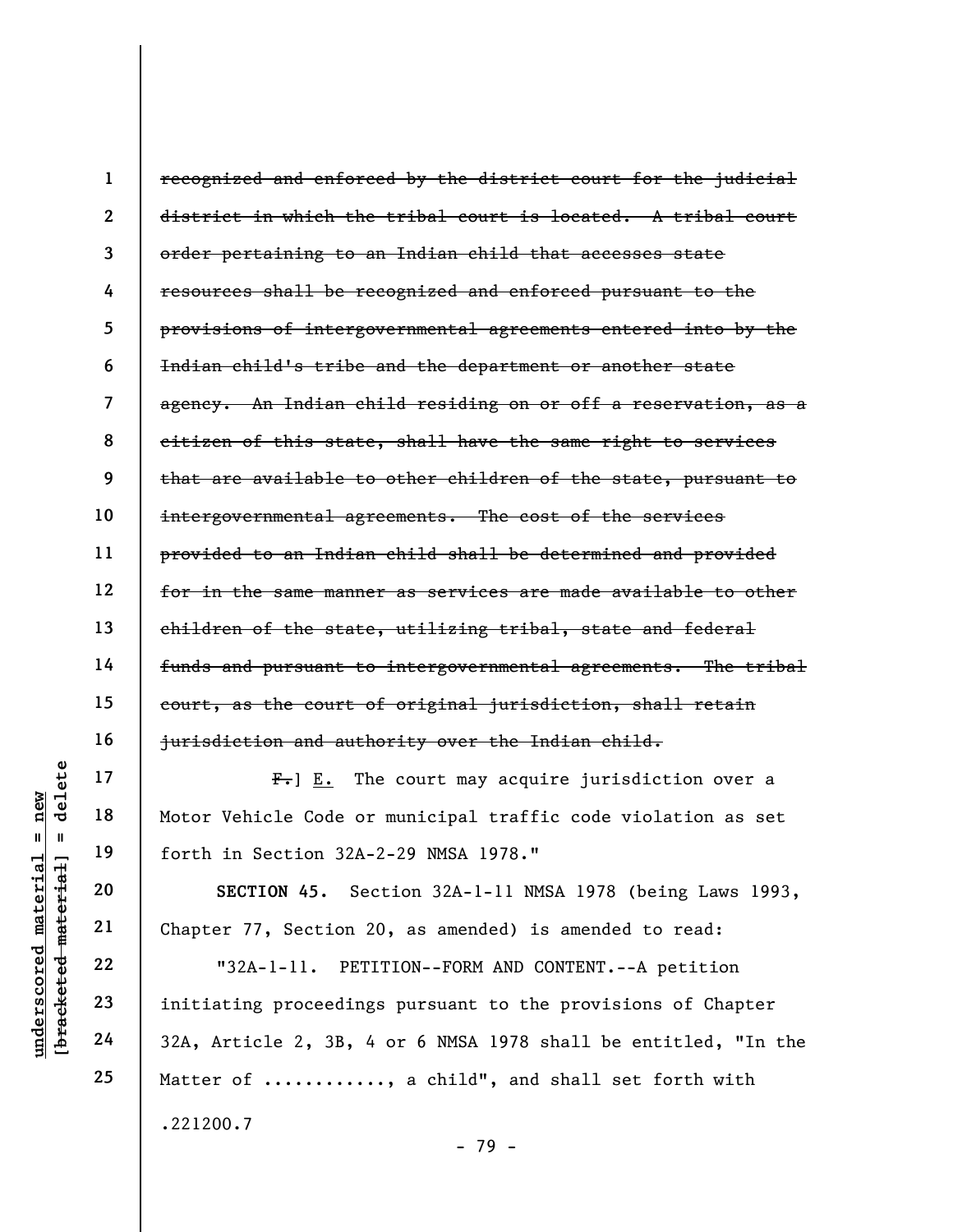1 specificity:

2

3

4

5

6

7

8

9

10

11

12

13

14

15

16

17

18

19

20

21

22

23

24

25

A. the facts necessary to invoke the jurisdiction of the court;

B. if violation of a criminal statute or other law or ordinance is alleged, the citation to the appropriate law;

C. the name, birth date and residence address of the child;

D. the name and residence address of the parents, guardian, custodian or spouse, if any, of the child; and if no parent, guardian, custodian or spouse, if any, resides or can be found within the state or if a residence address is unknown, the name of any known adult relative residing within the state or, if there be none, the known adult relative residing nearest to the court;

E. whether the child is in custody or detention pursuant to the Delinquency Act and, if so, the place of custody or detention and the time the child was taken into custody;

understand material material custody;<br>  $\begin{array}{c|c|c|c|c} \hline \text{u} & \text{u} & \text{u} & \text{u} & \text{u} & \text{u} & \text{u} & \text{u} & \text{u} & \text{u} & \text{u} & \text{u} & \text{u} & \text{u} & \text{u} & \text{u} & \text{u} & \text{u} & \text{u} & \text{u} & \text{u} & \text{u} & \text{u} & \text{u} & \text{u} & \text{u} & \text{u} & \text$ F. whether the child is an Indian child and, if so, any additional information required pursuant to the Indian Family Protection Act; and

G. if any of the matters required to be set forth by this section are not known, a statement of those matters and the fact that they are not known."

SECTION 46. Section 32A-3B-16 NMSA 1978 (being Laws 1993, .221200.7 - 80 -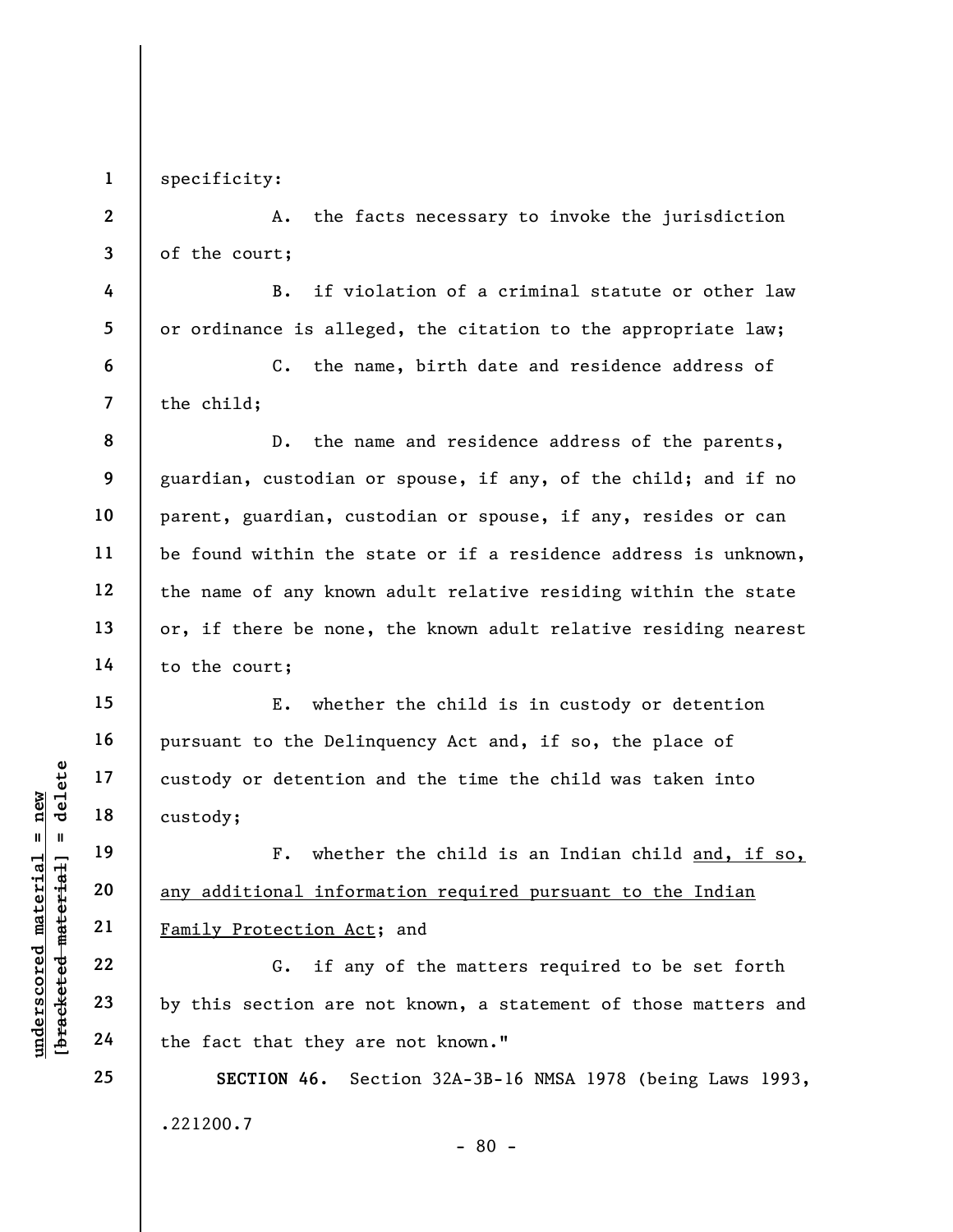underscore of the custodian;<br>  $\begin{bmatrix}\n1 & 1 & 19 \\
0 & 1 & 19 \\
0 & 0 & 21 \\
0 & 0 & 22 \\
0 & 0 & 22 \\
0 & 0 & 23 \\
0 & 0 & 24\n\end{bmatrix}$  (3)<br>
Child or any other in department, is found<br>
the child; 1 2 3 4 5 6 7 8 9 10 11 12 13 14 15 16 17 18 19 20 21 22 23 24 25 Chapter 77, Section 88, as amended) is amended to read: "32A-3B-16. DISPOSITIONAL JUDGMENT.-- A. At the conclusion of the dispositional hearing, the court shall set forth its findings on the following issues in the dispositional judgment: (1) the ability of the parent and child to share a residence; (2) the interaction and interrelationship of the child with the child's parent, siblings and any other person who may significantly affect the child's best interest; (3) the child's adjustment to home, school and community; (4) whether the child's educational needs are being met; (5) the mental and physical health of all individuals involved; (6) the wishes of the child as to the child's custodian; (7) the wishes of the child's parent, guardian or custodian as to the child's custody; (8) whether there exists a relative of the child or any other individual who, after study by the department, is found to be qualified to receive and care for the child; (9) the availability of services recommended .221200.7 - 81 -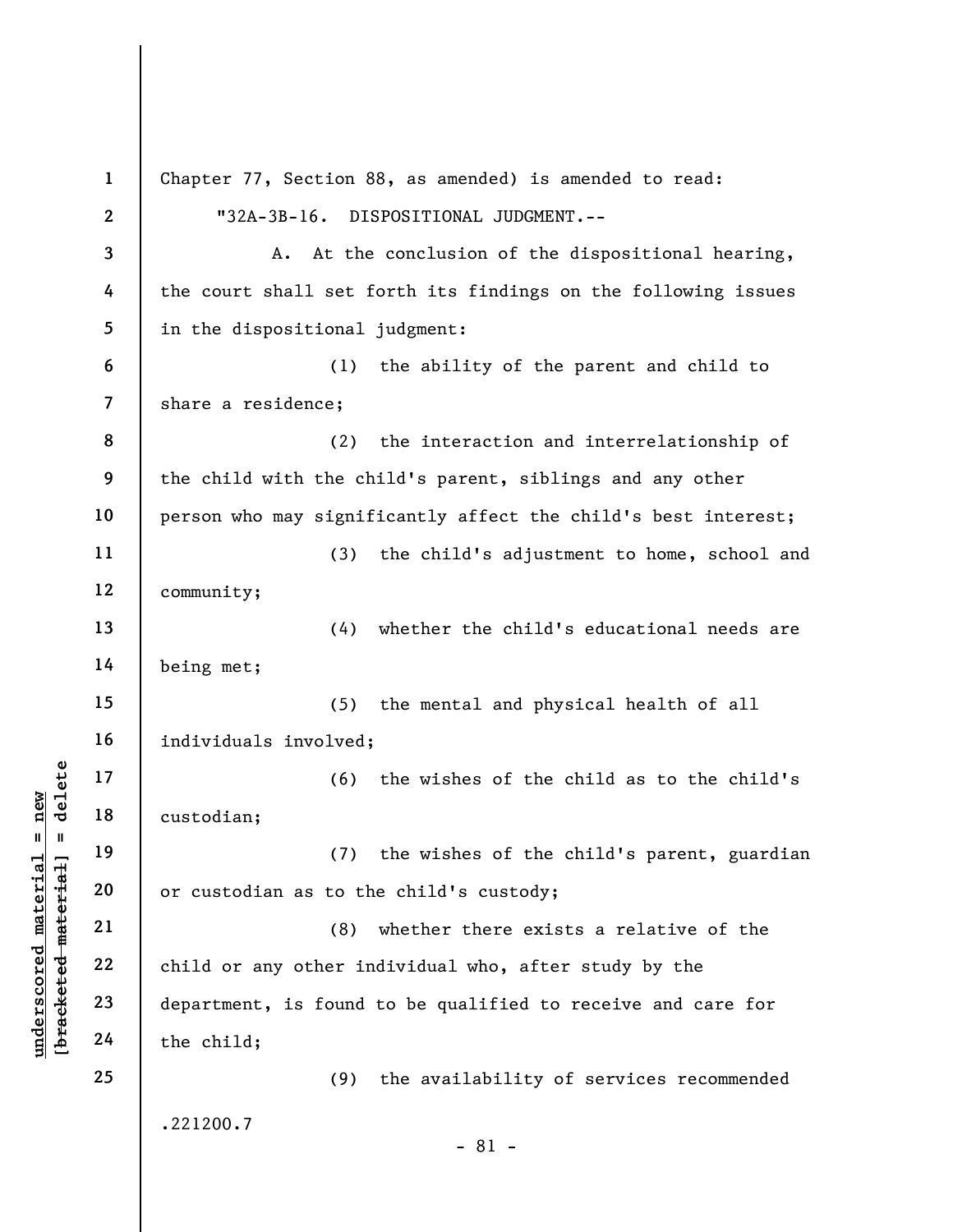under 17<br>
under 18<br>
under 19<br>
under 19<br>
immigration status.<br>
20<br>
under 21<br>
in need of court-orde<br>
22<br>
judgment and make any<br>
23<br>
24<br>
child's parent, guard 1 2 3 4 5 6 7 8 9 10 11 12 13 14 15 16 17 18 19 20 21 22 23 24 25 in the treatment plan; (10) the department's efforts to work with the parent and child in the home and a description of the in-home treatment programs that the department has considered and rejected; and [(11) whether the placement preferences set forth in the federal Indian Child Welfare Act of 1978 or the placement preferences of the child's Indian tribe have been incorporated into the plan. When placement preferences have not been incorporated into the plan, an explanation shall be clearly stated and supported; (12) when the child is an Indian child, whether the plan provides for maintaining the Indian child's cultural ties; and (13)] (11) when the child is an undocumented immigrant child, whether the family services plan included referral to nongovernmental agencies that may be able to assist the child, and family when appropriate, in addressing immigration status. B. When there is an adjudication regarding a family in need of court-ordered services, the court shall enter judgment and make any of the following dispositions: (1) permit the child to remain with the child's parent, guardian or custodian, subject to conditions and limitations the court may prescribe; .221200.7 - 82 -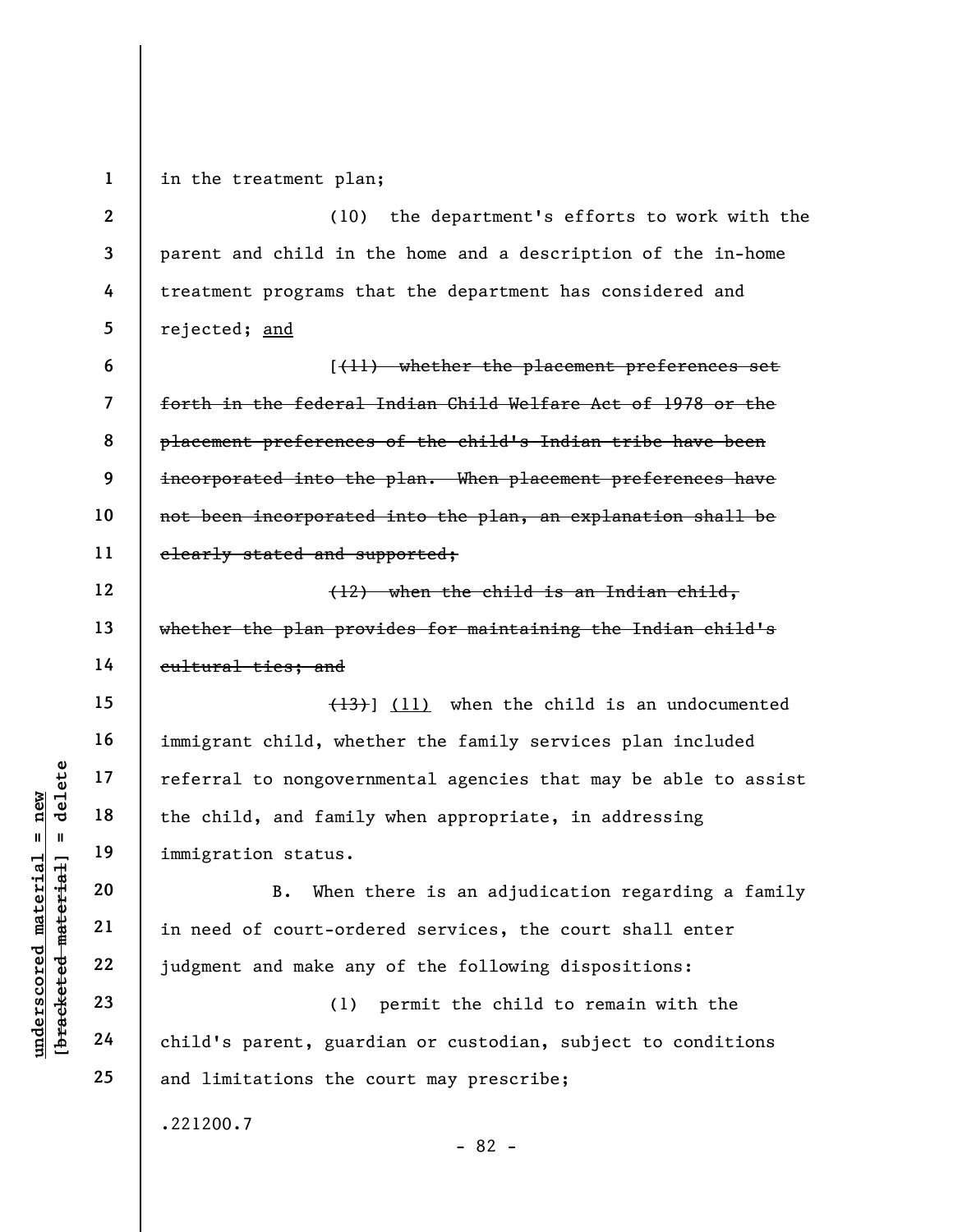|                                 | $\mathbf{1}$             | (2) place the child under the protective                          |
|---------------------------------|--------------------------|-------------------------------------------------------------------|
|                                 | $\mathbf{2}$             | supervision of the department;                                    |
|                                 | 3                        | (3)<br>transfer legal custody of the child to:                    |
|                                 | 4                        | (a)<br>the department;                                            |
|                                 | 5                        | an agency responsible for the care<br>(b)                         |
|                                 | 6                        | of neglected or abused children; or                               |
|                                 | $\overline{\mathcal{L}}$ | (c)<br>the child's noncustodial parent, if                        |
|                                 | 8                        | that is found to be in the child's best interests; or             |
|                                 | 9                        | if the evidence indicates that the child's<br>(4)                 |
|                                 | 10                       | educational needs are not being met, the local education agency   |
|                                 | 11                       | may be joined as a party and directed to assess the child's       |
|                                 | 12                       | needs within forty-five days, attempt to meet the child's         |
|                                 | 13                       | educational needs and document its efforts to meet the child's    |
|                                 | 14                       | educational needs.                                                |
|                                 | 15                       | Unless a child of an adjudicated family in need<br>$\mathsf{C}$ . |
|                                 | 16                       | of court-ordered services is also found to be a delinquent        |
| delete                          | 17                       | child, the child shall not be confined in an institution          |
| new                             | 18                       | established for the long-term care and rehabilitation of          |
| $\mathsf{II}^-$<br>$\mathbf{I}$ | 19                       | delinquent children or in a facility for the detention of         |
| materia<br>[bracketed material  | 20                       | alleged delinquent children.                                      |
|                                 | 21                       | [D. When the child is an Indian child, the child's                |
| $\bm{{\rm underscore}}$         | 22                       | cultural needs shall be considered during dispositional           |
|                                 | 23                       | judgment and, when reasonable, access to cultural practices and   |
|                                 | 24                       | traditional treatment shall be provided to the Indian child.]"    |
|                                 | 25                       | SECTION 47.<br>Section 32A-4-6 NMSA 1978 (being Laws 1993,        |
|                                 |                          | .221200.7                                                         |

- 83 -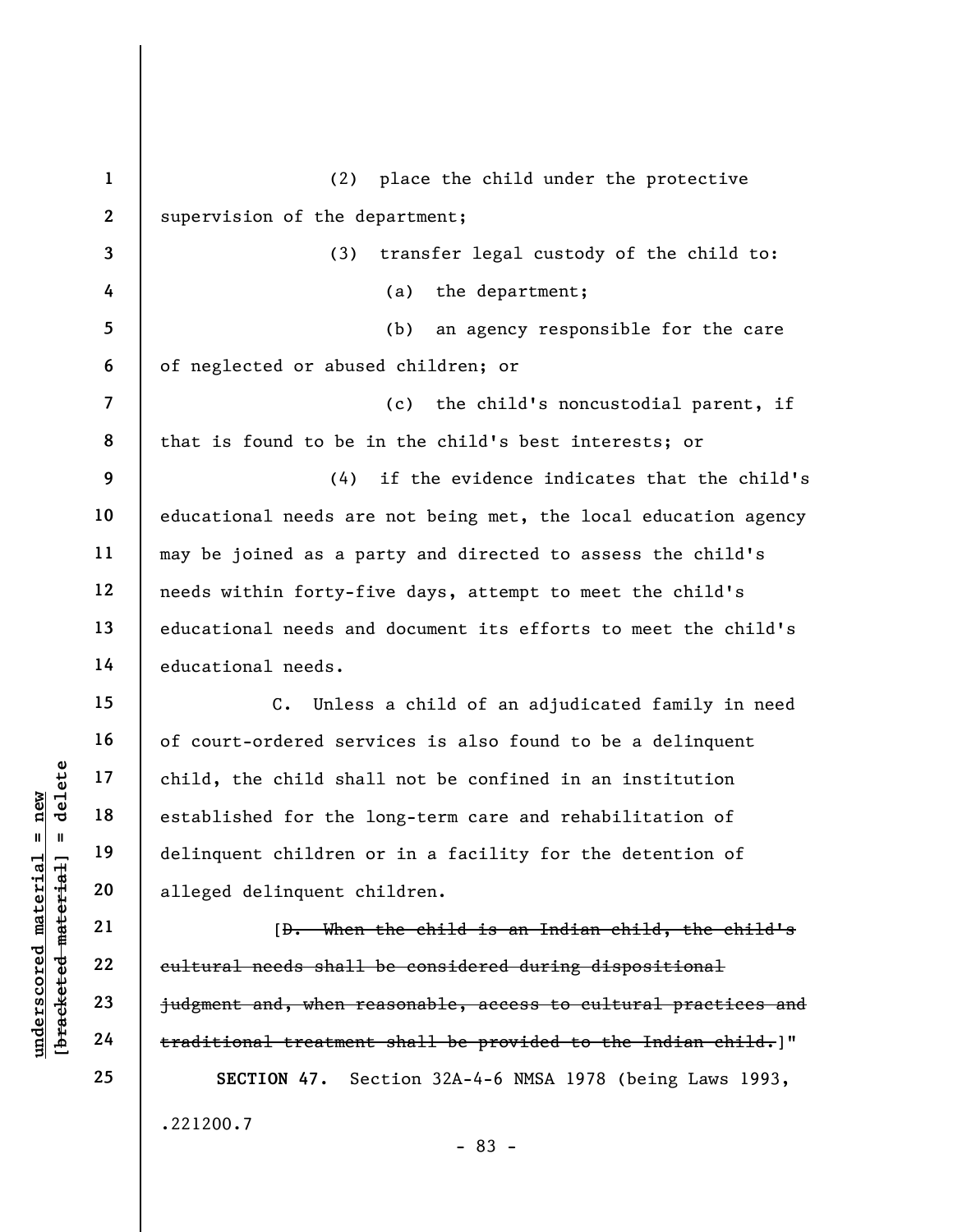underscored material = new [bracketed material] = delete 1 2 3 4 5 6 7 8 9 10 11 12 13 14 15 16 17 18 19 20 21 22 23 24 25 Chapter 77, Section 100, as amended) is amended to read: "32A-4-6. TAKING INTO CUSTODY--PENALTY.-- A. A child may be held or taken into custody: (1) by a law enforcement officer when the officer has evidence giving rise to reasonable grounds to believe that the child is abused or neglected and that there is an immediate threat to the child's safety; provided that the law enforcement officer contacts the department to enable the department to conduct an on-site safety assessment to determine whether it is appropriate to take the child into immediate custody, except that a child may be taken into custody by a law enforcement officer without a protective services assessment being conducted if: (a) the child's parent, guardian or custodian has attempted, conspired to cause or caused great bodily harm to the child or great bodily harm or death to the child's sibling; (b) the child's parent, guardian or custodian has attempted, conspired to cause or caused great bodily harm or death to another parent, guardian or custodian of the child; (c) the child has been abandoned; (d) the child is in need of emergency medical care; (e) the department is not available to .221200.7 - 84 -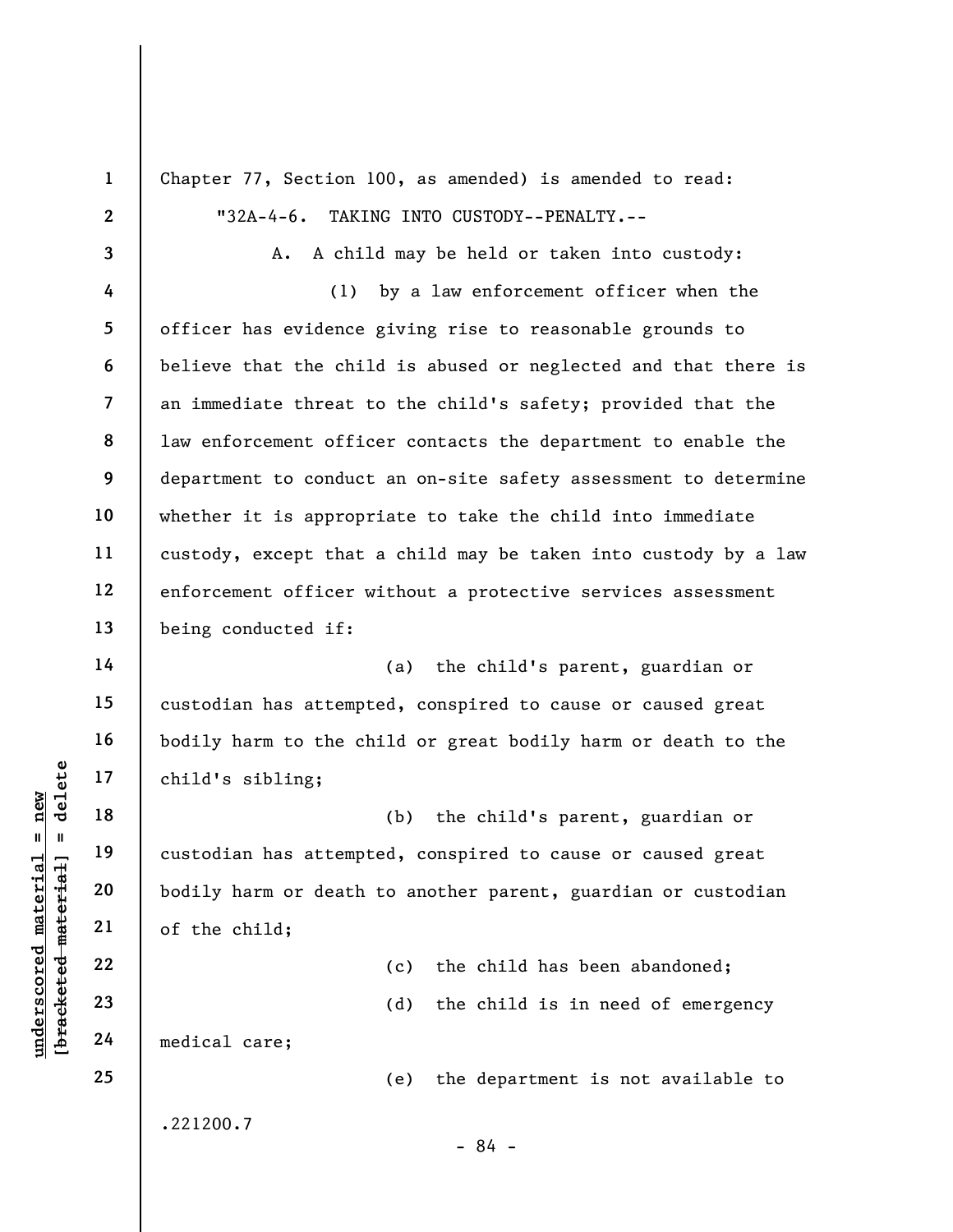1 2

3

4

5

6

7

8

9

10

11

12

13

14

15

16

17

18

19

20

21

22

23

24

25

conduct a safety assessment in a timely manner; or

(f) the child is in imminent risk of abuse; or

(2) by medical personnel when there are reasonable grounds to believe that the child has been injured as a result of abuse or neglect and that the child may be at risk of further injury if returned to the child's parent, guardian or custodian. The medical personnel shall hold the child until a law enforcement officer is available to take custody of the child pursuant to Paragraph (1) of this subsection.

B. A child shall not be taken into protective custody solely on the grounds that the child's parent, guardian or custodian refuses to consent to the administration of a psychotropic medication to the child.

C. When a child is taken into custody by law enforcement, the department is not compelled to place the child in an out-of-home placement and may release the child to the child's parent, guardian or custodian.

understand material material entire the depay of the depay of the depay of the depay of the new control of the material child is the Indian Family Properties 24 [E. If a D. When a child is taken into custody, the department shall make [reasonable] active efforts to determine whether the child is an Indian child as required pursuant to the Indian Family Protection Act.

[E. If a child taken into custody is an Indian child and is alleged to be neglected or abused, the department .221200.7 - 85 -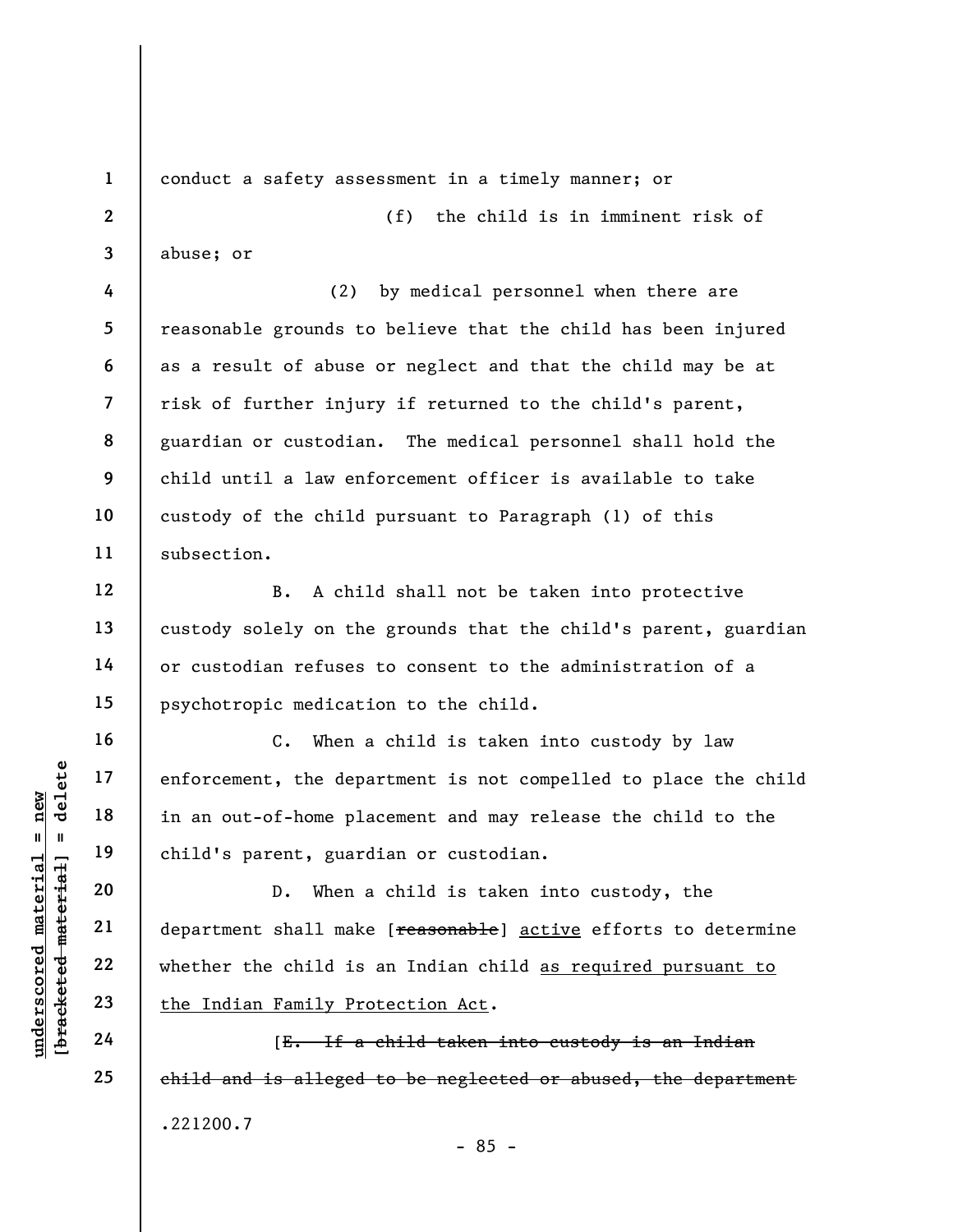shall give notice to the agent of the Indian child's tribe in accordance with the federal Indian Child Welfare Act of 1978.

 $F_{\tau}$ ] E. Any person who intentionally interferes with protection of a child, as provided by Subsection A of this section, is guilty of a petty misdemeanor."

SECTION 48. Section 32A-4-18 NMSA 1978 (being Laws 1993, Chapter 77, Section 112, as amended) is amended to read:

"32A-4-18. CUSTODY HEARINGS--TIME LIMITATIONS--NOTICE-- PROBABLE CAUSE.--

A. When a child alleged to be neglected or abused has been placed in the legal custody of the department or the department has petitioned the court for temporary custody, a custody hearing shall be held within ten days from the date the petition is filed to determine if the child should remain in or be placed in the department's custody pending adjudication. Upon written request of the respondent, the hearing may be held earlier, but in no event shall the hearing be held sooner than two days after the date the petition was filed.

underscored material = new [bracketed material] = delete B. The parent, guardian or custodian of the child alleged to be abused or neglected shall be given reasonable notice of the time and place of the custody hearing.

C. At the custody hearing, the court shall return legal custody of the child to the child's parent, guardian or custodian unless probable cause exists to believe that:

(1) the child is suffering from an illness or .221200.7

- 86 -

25

1

2

3

4

5

6

7

8

9

10

11

12

13

14

15

16

17

18

19

20

21

22

23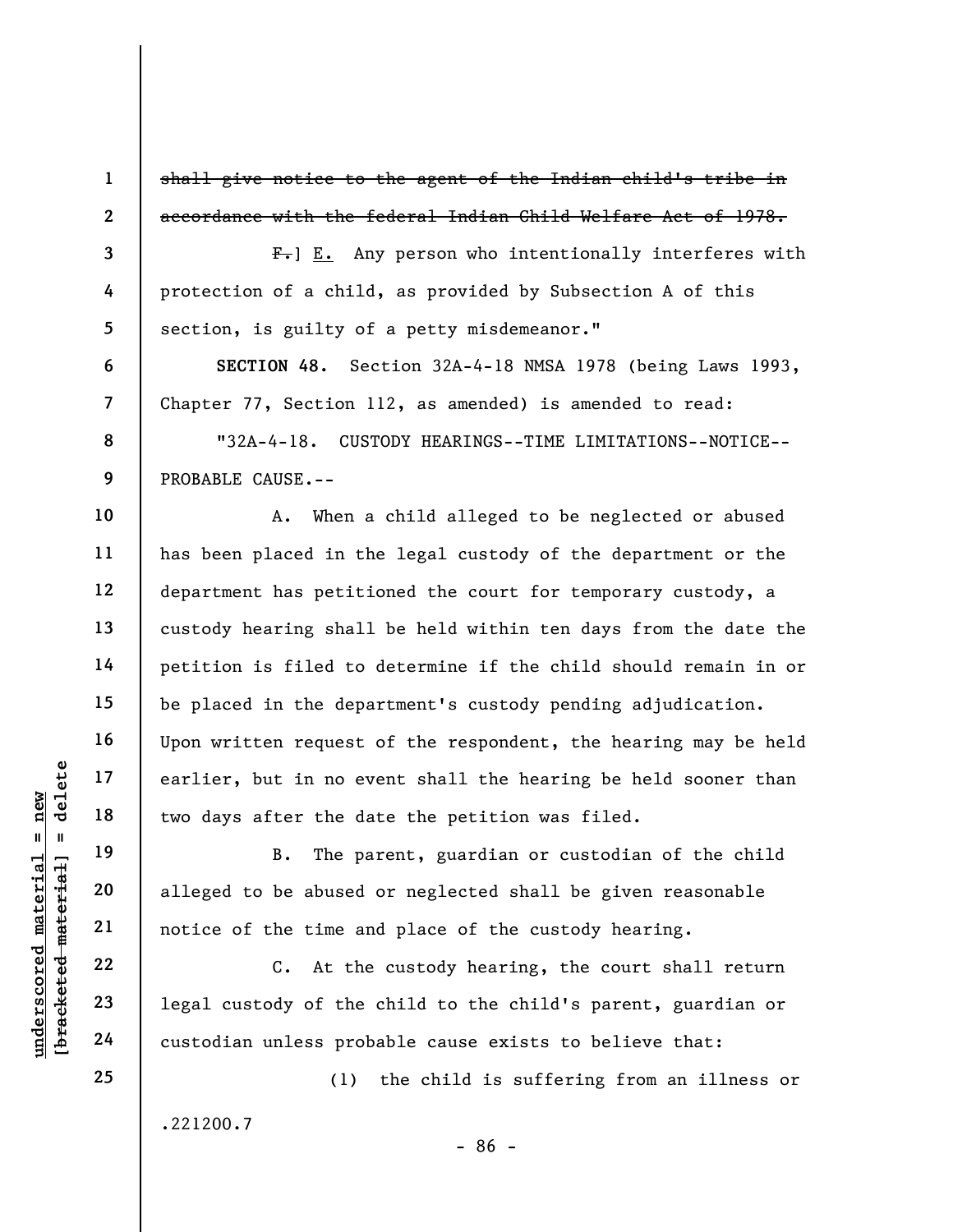under 17<br>
and 18<br>
under 18<br>
under 19<br>
including protective<br>
department or partici<br>
21<br>
under 22<br>
23<br>
24<br>
department.<br>
24<br>
department.<br>
24<br>
department. 1 2 3 4 5 6 7 8 9 10 11 12 13 14 15 16 17 18 19 20 21 22 23 24 25 injury, and the parent, guardian or custodian is not providing adequate care for the child; (2) the child is in immediate danger from the child's surroundings and removal from those surroundings is necessary for the child's safety or well-being; (3) the child will be subject to injury by others if not placed in the custody of the department; (4) there has been an abandonment of the child by the child's parent, guardian or custodian; or (5) the parent, guardian or custodian is not able or willing to provide adequate supervision and care for the child. D. At the conclusion of the custody hearing, if the court determines that probable cause exists pursuant to Subsection C of this section, the court may: (1) return legal custody of the child to the child's parent, guardian or custodian upon such conditions as will reasonably ensure the safety and well-being of the child, including protective supervision or maintenance at home by the department or participation in programs or services aimed at addressing the underlying causative factors that impact the safety or well-being of the child; or (2) award legal custody of the child to the department. E. Reasonable efforts shall be made to preserve and .221200.7

- 87 -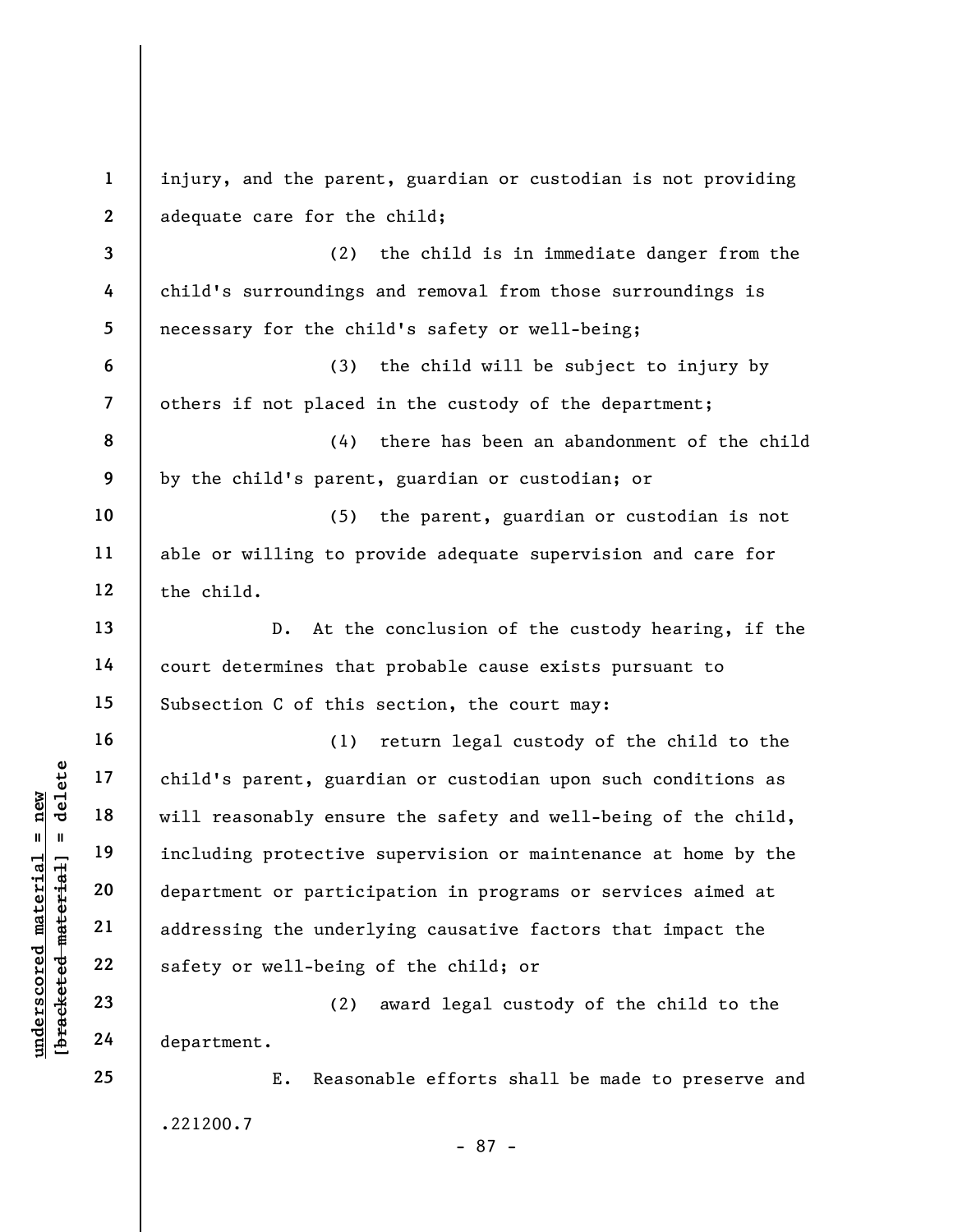1 2 3 4 5 6 7 8 9 reunify the family, with the paramount concern being the child's health and safety. When the department determines that the home of an adult relative of the child meets all relevant child protection and licensing standards and placement in the home would be in the best interest of the child, the department shall give a preference to placement of the child in that home. The department shall make reasonable efforts to conduct home studies on appropriate relatives who express an interest in providing placement for the child.

F. At the conclusion of the custody hearing, if the court determines that probable cause does not exist pursuant to Subsection C of this section, the court shall:

(1) retain jurisdiction and, unless the court permits otherwise, order that the respondent and child remain in the jurisdiction of the court pending the adjudication;

(2) return legal custody of the child to the child's parent, guardian or custodian with conditions to provide for the safety and well-being of the child; and

(3) order that the child's parent, guardian or custodian allow the child necessary contact with the child's guardian ad litem or attorney.

underscored material = new [bracketed material] = delete G. At the conclusion of the custody hearing, the court may order the respondent or the child alleged to be neglected or abused, or both, to undergo appropriate diagnostic examinations or evaluations. If the court determines that .221200.7

- 88 -

10

11

12

13

14

15

16

17

18

19

20

21

22

23

24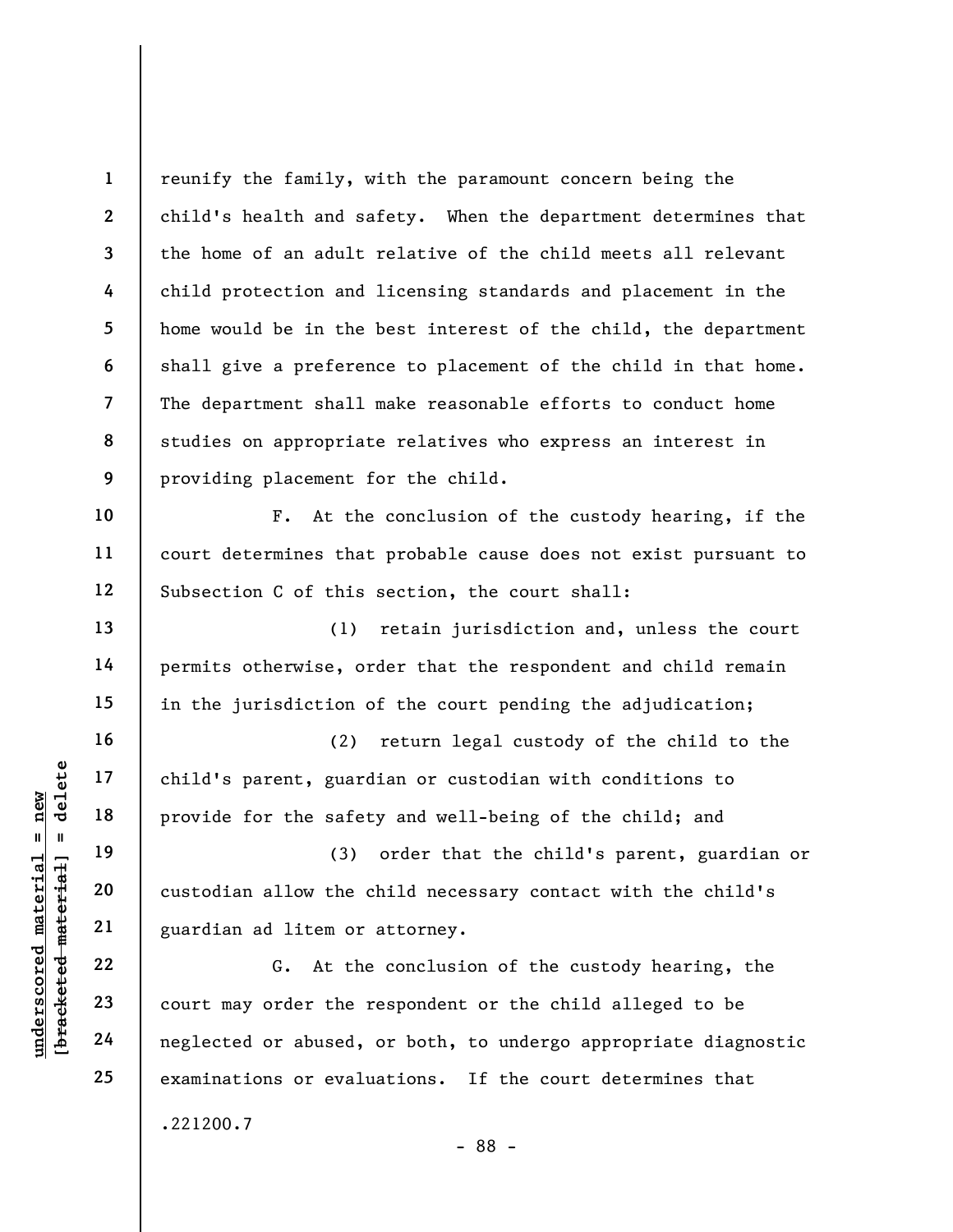1 2 3 4 5 6 7 8 9 probable cause does not exist, the court may order the respondent or the child alleged to be neglected or abused, or both, to undergo appropriate diagnostic examinations or evaluations as necessary to protect the child's best interests, based upon the allegations in the petition and the evidence presented at the custody hearing. Copies of any diagnostic or evaluation reports ordered by the court shall be provided to the parties at least five days before the adjudicatory hearing is scheduled. The reports shall not be sent to the court.

H. The Rules of Evidence shall not apply to custody hearings.

under 17<br>
= 18<br>
= 18<br>
= 19<br>
= 19<br>
= 19<br>
= 19<br>
= 19<br>
= 19<br>
= 19<br>
= 19<br>
= 19<br>
= 19<br>
= 19<br>
= 19<br>
= 19<br>
= 19<br>
= 19<br>
= 19<br>
= 19<br>
= 19<br>
= 19<br>
= 19<br>
= 19<br>
= 19<br>
= 19<br>
= 19<br>
= 19<br>
= 19<br>
= 19<br>
= 19<br>
= 19<br>
= 19<br>
= 19<br>
= 19<br>
= 19<br>
= I. Notwithstanding any other provision of law, a party aggrieved by an order entered pursuant to this section shall be permitted to file an immediate appeal as a matter of right. If the order appealed from grants the legal custody of the child to or withholds it from one or more of the parties to the appeal, the appeal shall be expedited and shall be heard at the earliest practicable time. While an appeal pursuant to this section is pending, the court shall have jurisdiction to take further action in the case pursuant to Subsection B of Section 32A-1-17 NMSA 1978.

[J. Nothing in this section shall be construed to abridge the rights of Indian children pursuant to the federal Indian Child Welfare Act of 1978.]"

SECTION 49. Section 32A-4-21 NMSA 1978 (being Laws 1993, .221200.7 - 89 -

10

11

12

13

14

15

16

17

18

19

20

21

22

23

24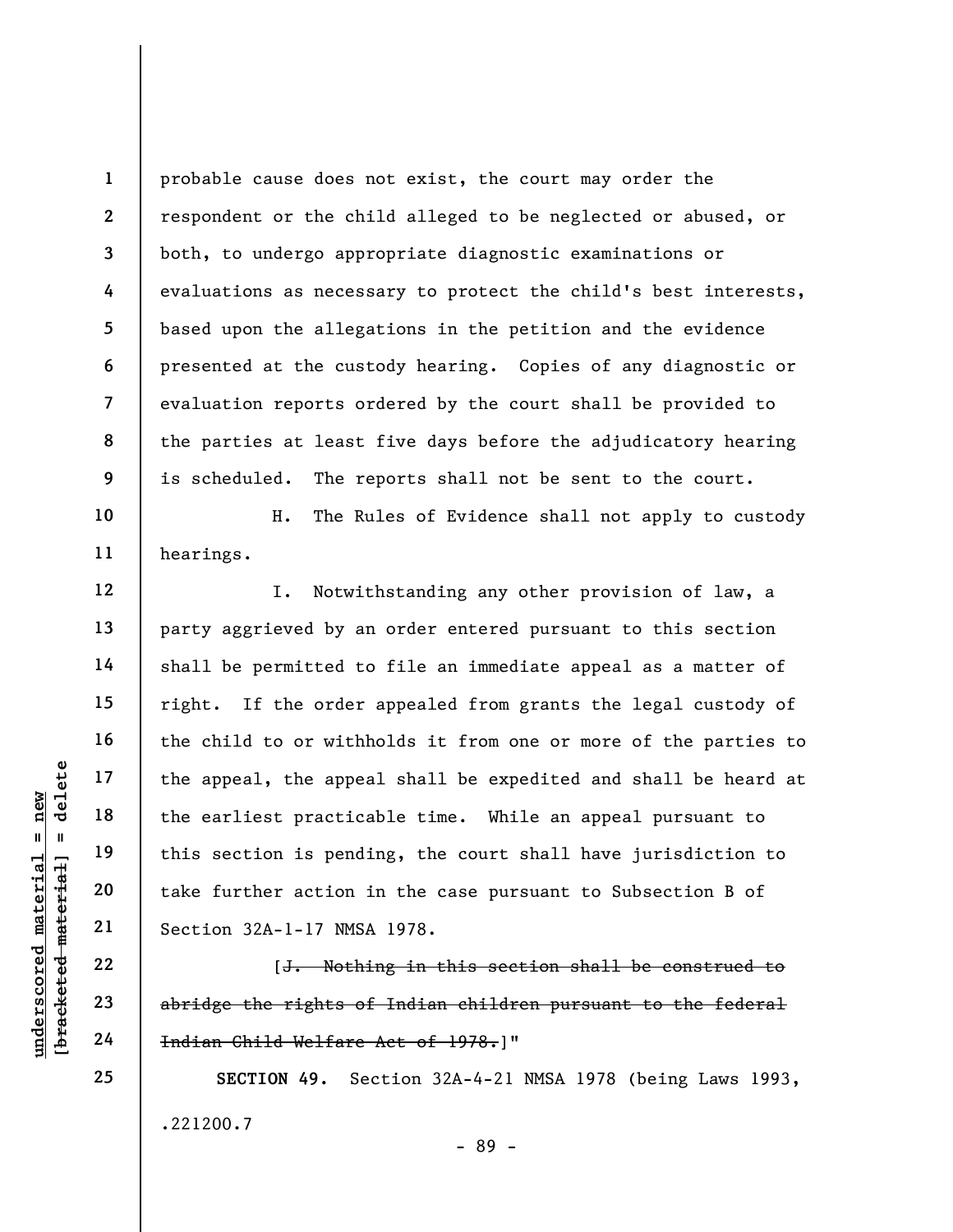underscored material = new [bracketed material] = delete 1 2 3 4 5 6 7 8 9 10 11 12 13 14 15 16 17 18 19 20 21 22 23 24 25 Chapter 77, Section 115, as amended) is amended to read: "32A-4-21. NEGLECT OR ABUSE PREDISPOSITION STUDIES, REPORTS AND EXAMINATIONS.-- A. Prior to holding a dispositional hearing, the court shall direct that a predisposition study and report be submitted in writing to the court by the department. B. The predisposition study required pursuant to Subsection A of this section shall contain the following information: (1) a statement of the specific reasons for intervention by the department or for placing the child in the department's custody and a statement of the parent's ability to care for the child in the parent's home without causing harm to the child; (2) a statement of how an intervention plan is designed to achieve placement of the child in the least restrictive setting available, consistent with the best interests and special needs of the child, including a statement of the likely harm the child may suffer as a result of being removed from the parent's home, including emotional harm that may result due to separation from the child's parents, and a statement of how the intervention plan is designed to place the child in close proximity to the parent's home without causing harm to the child due to separation from parents, siblings or any other person who may significantly affect the child's best .221200.7

 $-90 -$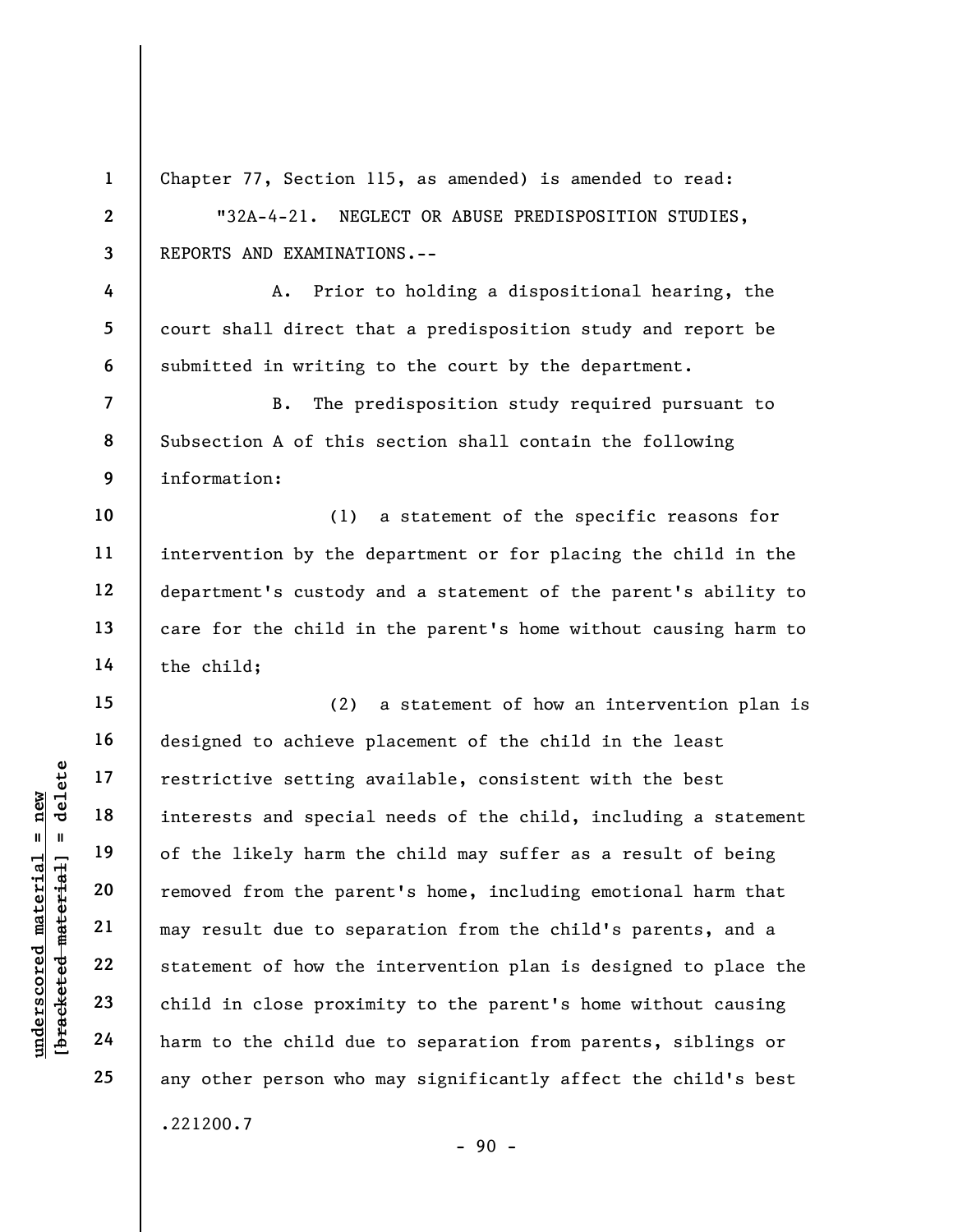interest;

1

2

3

11

12

13

14

15

16

17

18

19

20

21

22

23

24

25

(3) the wishes of the child as to the child's custodian;

4 5 6 7 8 9 10 (4) a statement of the efforts the department has made to identify and locate all grandparents and other relatives and to conduct home studies on any appropriate relative expressing an interest in providing care for the child, and a statement as to whether the child has a family member who, subsequent to study by the department, is determined to be qualified to care for the child;

(5) a description of services offered to the child, the child's family and the child's foster care family and a summary of reasonable efforts made to prevent removal of the child from the child's family or reasonable efforts made to reunite the child with the child's family;

understand material material spin and the child is placement;<br>  $\begin{array}{c|c|c|c} \n\text{u} & \text{u} & \text{u} & \text{u} & \text{u} & \text{u} & \text{u} & \text{u} & \text{u} & \text{u} & \text{u} & \text{u} & \text{u} & \text{u} & \text{u} & \text{u} & \text{u} & \text{u} & \text{u} & \text{u} & \text{u} & \text{u} & \text{u} & \text{u}$ (6) a description of the home or facility in which the child is placed and the appropriateness of the child's placement;

(7) the results of any diagnostic examination or evaluation ordered at the custody hearing;

(8) a statement of the child's medical and educational background;

[(9) if the child is an Indian child, whether the placement preferences set forth in the federal Indian Child Welfare Act of 1978 or the placement preferences of the child's .221200.7

- 91 -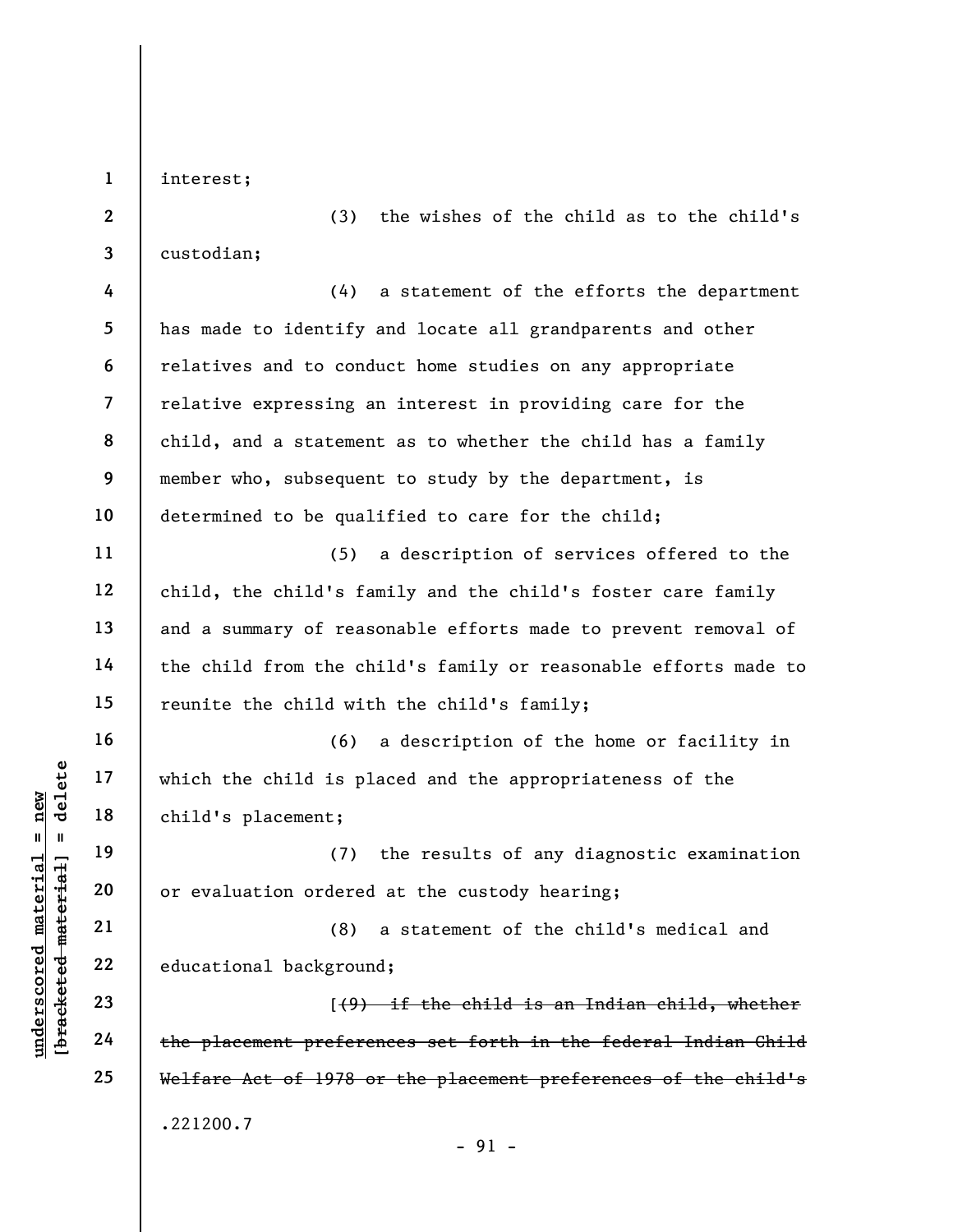understand<br>
understand<br>
understand<br>
understand<br>
20<br>
understand<br>
21<br>
understand<br>
22<br>
understand<br>
23<br>
ounderstand<br>
24<br>
child was enrolled in at the<br>
24<br>
child was enrolled at<br>
child was enrolled at 1 2 3 4 5 6 7 8 9 10 11 12 13 14 15 16 17 18 19 20 21 Indian tribe were followed, and whether the child's case plan provides for maintaining the child's cultural ties;  $(10)$ ] (9) a case plan that sets forth steps to ensure that the child's physical, medical, cultural, psychological and educational needs are met and that sets forth services to be provided to the child and the child's parents to facilitate permanent placement of the child in the parent's home;  $[\frac{11}{1}]$  (10) for children sixteen years of age and older, a plan for developing the specific skills the child requires for successful transition into independent living as an adult, regardless of whether the child is returned to the child's parent's home;  $[\frac{12}{12}]$  (11) a case plan that sets forth steps to ensure that the child's educational needs are met and, for a child fourteen years of age or older, a case plan that specifically sets forth the child's educational and postsecondary goals; and  $[\frac{13}{13}]$  (12) a description of the child's foster care placement and whether it is appropriate in terms of the educational setting and proximity to the school the child

22 23 24 25 was enrolled in at the time of the placement, including plans for travel for the child to remain in the school in which the child was enrolled at the time of placement, if reasonable and in the child's best interest.

.221200.7

- 92 -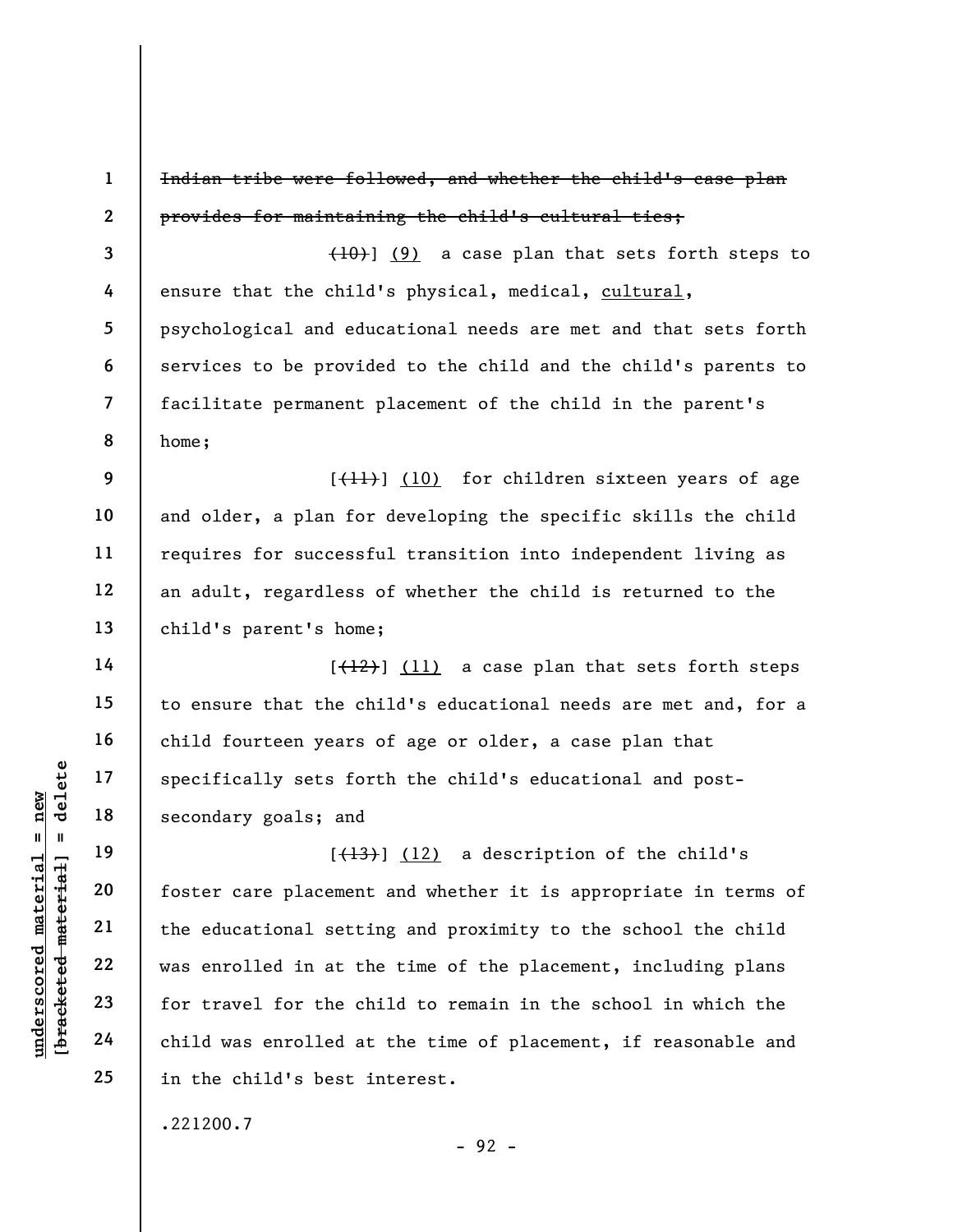3 C. A copy of the predisposition report shall be provided by the department to counsel for all parties five days before the dispositional hearing.

D. If the child is an adjudicated abused child, any temporary custody orders shall remain in effect until the court has received and considered the predispositional study at the dispositional hearing."

SECTION 50. Section 32A-4-22 NMSA 1978 (being Laws 1993, Chapter 77, Section 116, as amended) is amended to read:

"32A-4-22. DISPOSITION OF ADJUDICATED ABUSED OR NEGLECTED CHILD.--

A. If not held in conjunction with the adjudicatory hearing, the dispositional hearing shall be commenced within thirty days after the conclusion of the adjudicatory hearing. At the conclusion of the dispositional hearing, the court shall make and include in the dispositional judgment its findings on the following:

understand material material of the following:<br>  $\begin{array}{c|c|c|c} \n\text{u} & \text{u} & \text{u} & \text{u} & \text{u} & \text{u} & \text{u} & \text{u} & \text{u} & \text{u} & \text{u} & \text{u} & \text{u} & \text{u} & \text{u} & \text{u} & \text{u} & \text{u} & \text{u} & \text{u} & \text{u} & \text{u} & \text{u} & \text{u} & \text{u} & \text{u} & \text$ (1) the interaction and interrelationship of the child with the child's parent, siblings and any other person who may significantly affect the child's best interest;

(2) the child's adjustment to the child's home, school and community;

(3) the mental and physical health of all individuals involved;

(4) the wishes of the child as to the child's .221200.7

25

1

2

4

5

6

7

8

9

10

11

12

13

14

15

16

17

18

19

20

21

22

23

24

- 93 -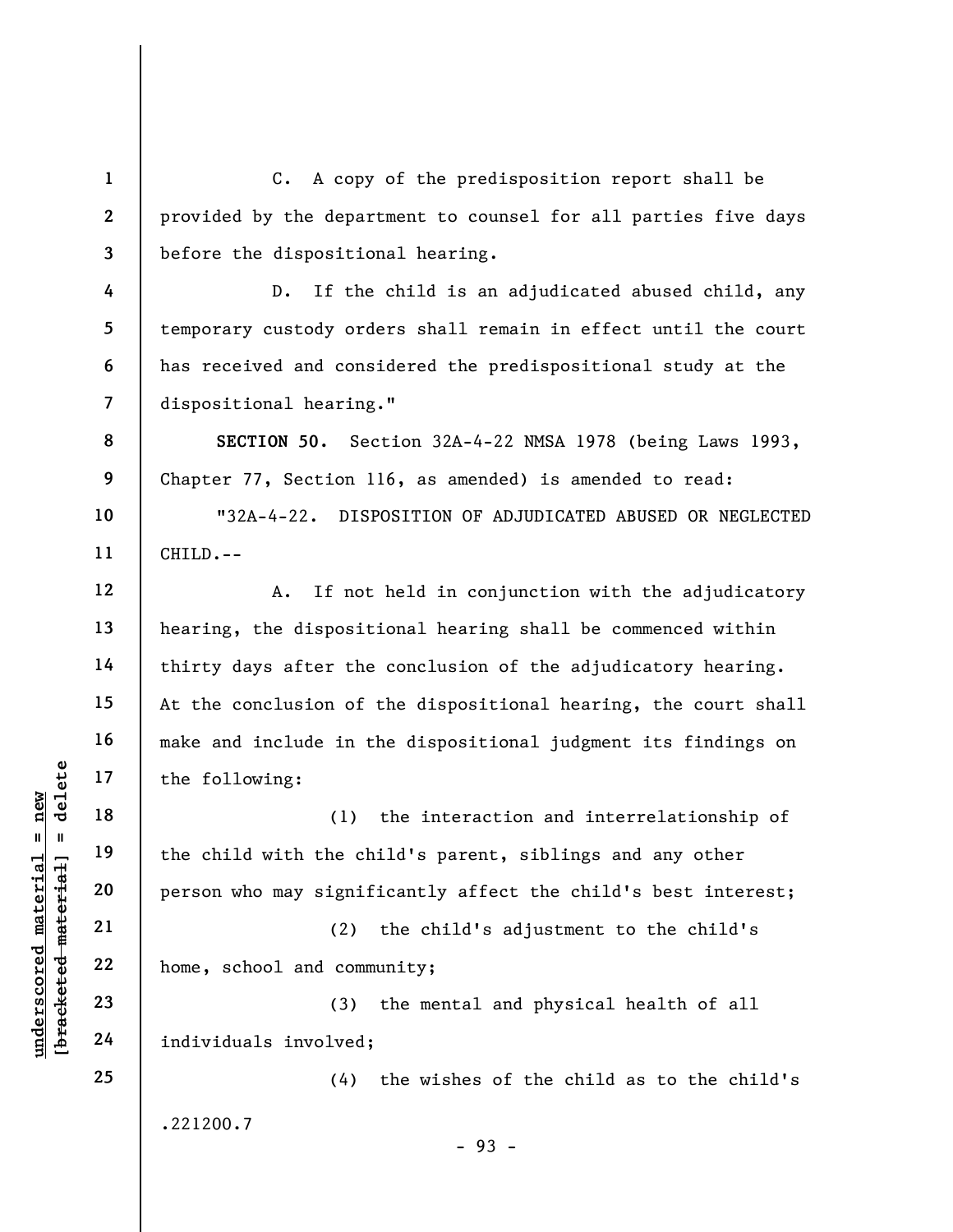1 placement;

2 3 (5) the wishes of the child's parent, guardian or custodian as to the child's custody;

4 5 6 7 8 9 10 11 12 (6) whether reasonable efforts have been made by the department to identify, locate and give notice to all grandparents and other relatives and to conduct home studies on any appropriate relative who expresses an interest in providing care for the child. If the court finds that reasonable efforts in these areas have not been made, the court may make supplemental orders as necessary and may reconsider the matter at the initial judicial review and subsequent periodic review hearings;

(7) whether consideration has been given to the child's familial identity and connections;

(8) whether there exists a relative of the child or other individual who, after study by the department, is found to be qualified to receive and care for the child;

 $\begin{array}{c|c|c|c|c} \mathbf{u} & \mathbf{u} & \mathbf{u} & \mathbf{v} & \mathbf{v} & \mathbf{v} & \mathbf{v} & \mathbf{v} & \mathbf{v} & \mathbf{v} & \mathbf{v} & \mathbf{v} & \mathbf{v} & \mathbf{v} & \mathbf{v} & \mathbf{v} & \mathbf{v} & \mathbf{v} & \mathbf{v} & \mathbf{v} & \mathbf{v} & \mathbf{v} & \mathbf{v} & \mathbf{v} & \mathbf{v} & \mathbf{v} & \mathbf{v} & \mathbf{v} & \mathbf{v} & \math$ (9) the availability of services recommended in the case plan prepared as a part of the predisposition study in accordance with the provisions of Section 32A-4-21 NMSA 1978;

(10) the ability of the parent to care for the child in the home so that no harm will result to the child;

(11) whether reasonable efforts were made by the department to prevent removal of the child from the home .221200.7 - 94 -

13

14

15

16

17

18

19

20

21

22

23

24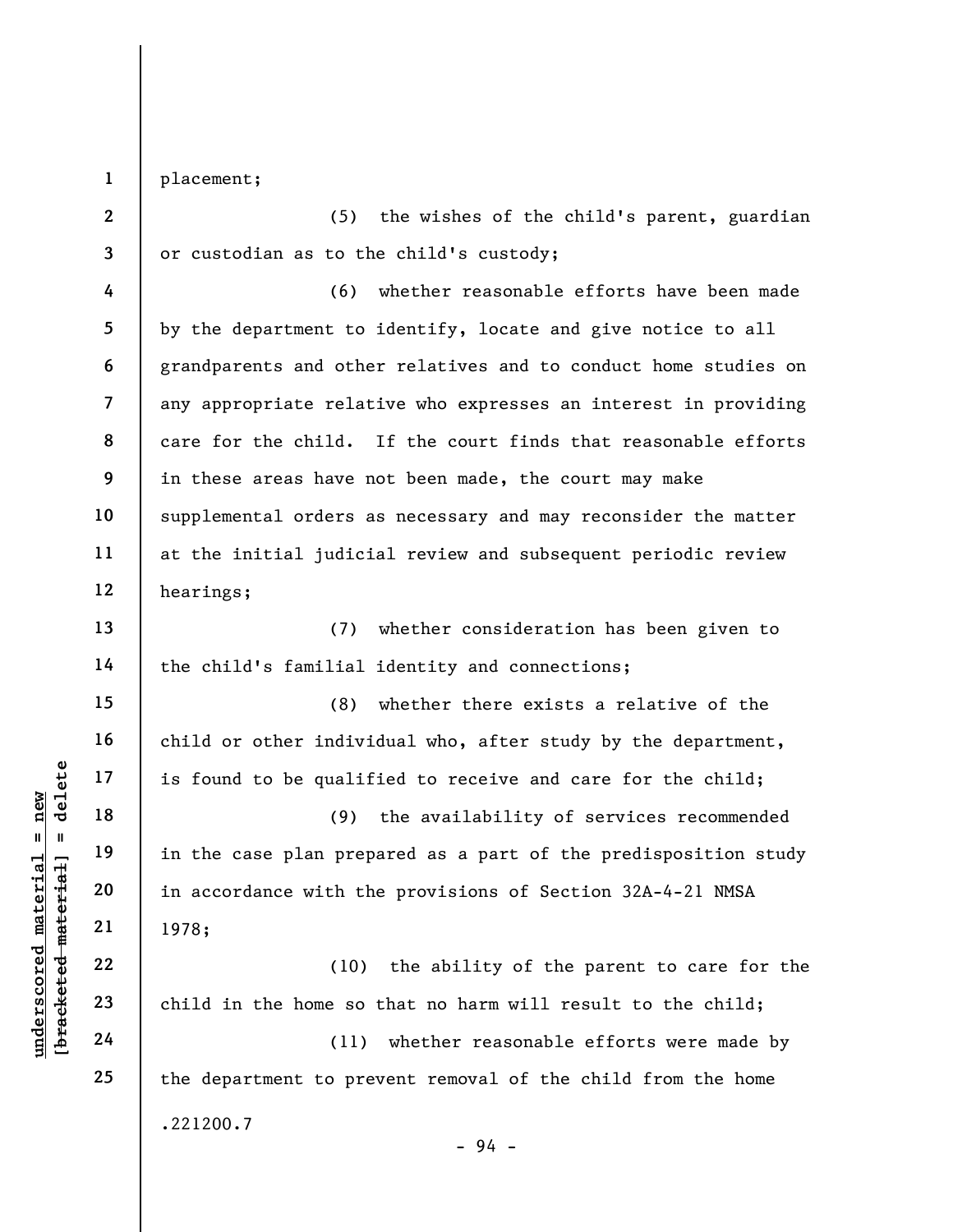prior to placement in substitute care and whether reasonable efforts were made to attempt reunification of the child with the natural parent; and

4 5 6 7 8 9 10 11 (12) whether reasonable efforts were made by the department to place siblings in custody together, unless such joint placement would be contrary to the safety or wellbeing of any of the siblings in custody, and whether any siblings not jointly placed have been provided reasonable visitation or other ongoing interaction, unless visitation or other ongoing interaction would be contrary to the safety or well-being of any of the siblings [and

(13) if the child is an Indian child, whether the placement preferences set forth in the federal Indian Child Welfare Act of 1978 or the placement preferences of the child's Indian tribe have been followed and whether the Indian child's case plan provides for maintaining the Indian child's cultural ties. When placement preferences have not been followed, good cause for noncompliance shall be clearly stated and supported].

B. If a child is found to be neglected or abused, the court may enter its judgment making any of the following dispositions to protect the welfare of the child:

understand material material equal ties. When placement<br>
equal 18<br>
equal ties. When placement<br>
equal ties. When placement<br>
equal ties. When placement<br>
equal ties. When placement<br>
equal ties. When placement<br>
examents on the (1) permit the child to remain with the child's parent, guardian or custodian, subject to those conditions and limitations the court may prescribe;

(2) place the child under protective

- 95 -

.221200.7

1

2

3

12

13

14

15

16

17

18

19

20

21

22

23

24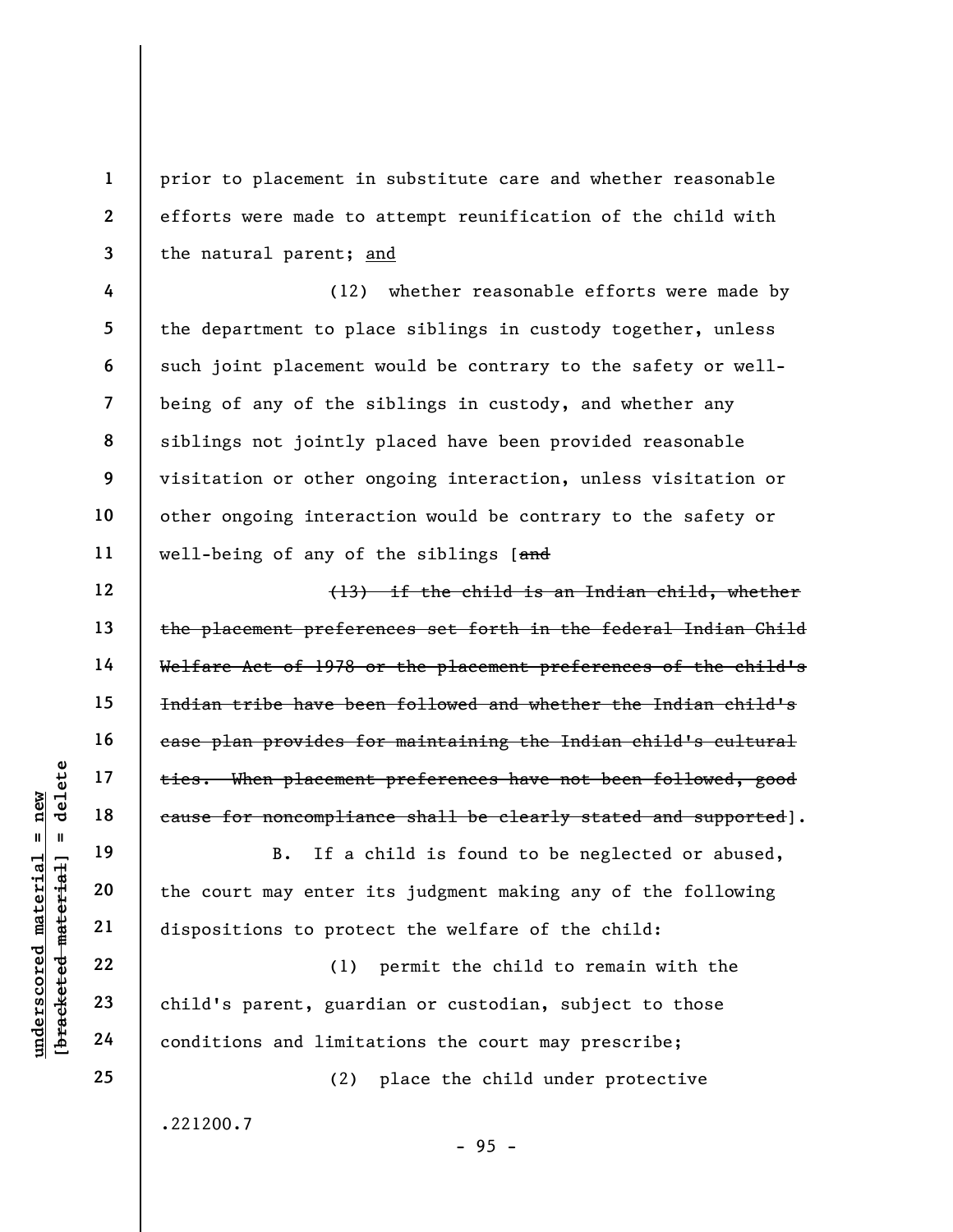underscored materials of<br>
underscored materials of<br>
underscored materials of<br>
the court, unless the<br>
underscored materials of<br>
the court, unless the<br>
the child preclude and<br>
the child preclude and<br>
the child preclude and<br> 1 2 3 4 5 6 7 8 9 10 11 12 13 14 15 16 17 18 19 20 21 22 23 24 25 supervision of the department; or (3) transfer legal custody of the child to one of the following: (a) the noncustodial parent, if it is found to be in the child's best interest; or (b) the department. C. If a child is found to be neglected or abused, in its dispositional judgment the court shall also order the department to implement and the child's parent, guardian or custodian to cooperate with any case plan approved by the court. Reasonable efforts shall be made to preserve and reunify the family, with the paramount concern being the child's health and safety. The court may determine that reasonable efforts are not required to be made when the court finds that: (1) the efforts would be futile; or (2) the parent, guardian or custodian has subjected the child to aggravated circumstances. D. Any parent, guardian or custodian of a child who is placed in the legal custody of the department or other person pursuant to Subsection B of this section shall have reasonable rights of visitation with the child as determined by the court, unless the court finds that the best interests of the child preclude any visitation. E. The court may order reasonable visitation .221200.7

- 96 -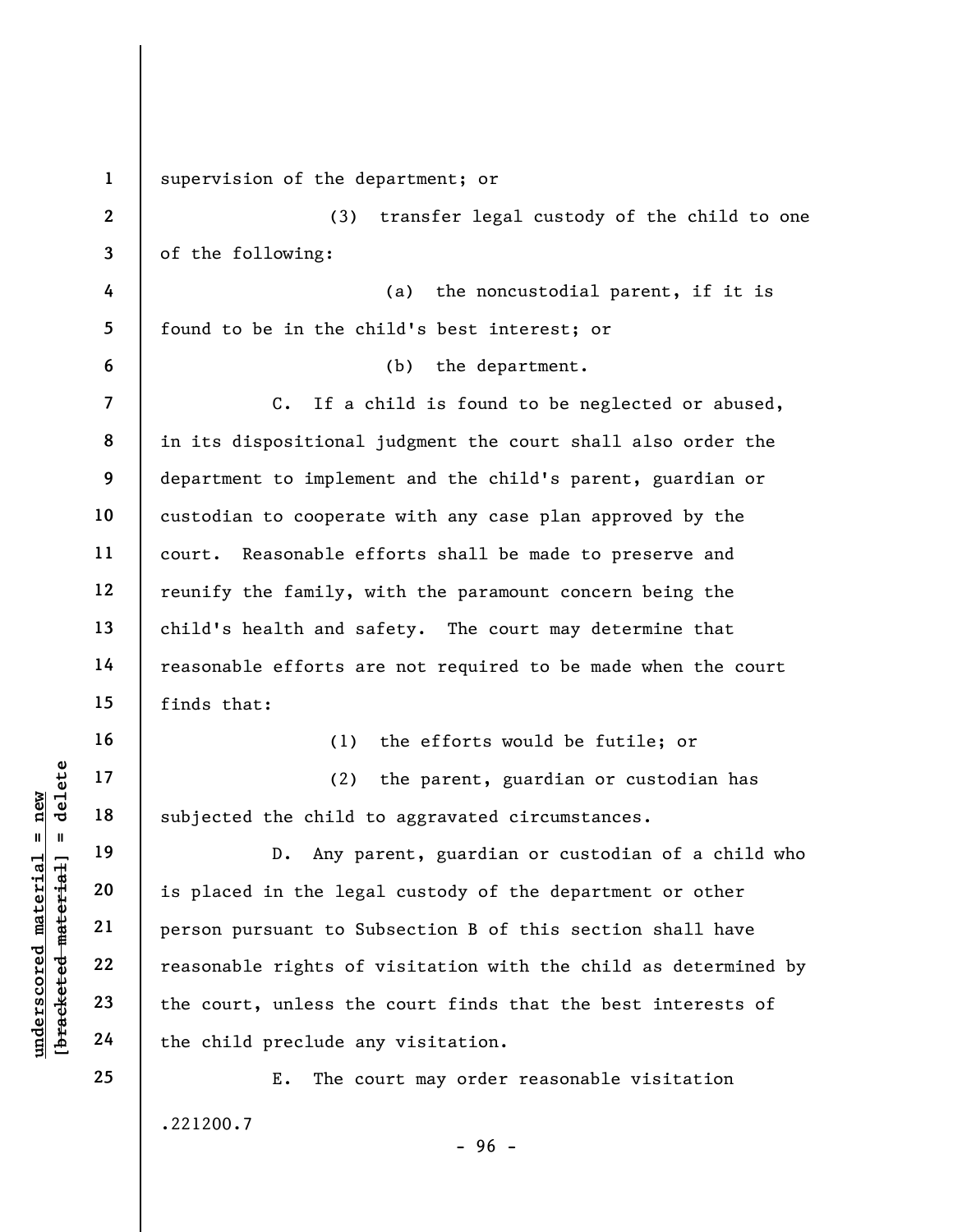1 2 3 4 between a child placed in the custody of the department and the child's siblings or any other person who may significantly affect the child's best interest, if the court finds the visitation to be in the child's best interest.

F. Unless a child found to be neglected or abused is also found to be delinquent, the child shall not be confined in an institution established for the long-term care and rehabilitation of delinquent children.

G. When the court vests legal custody in an agency, institution or department, the court shall transmit with the dispositional judgment copies of the clinical reports, the predisposition study and report and any other information it has pertinent to the care and treatment of the child.

H. Prior to a child being placed in the custody or protective supervision of the department, the department shall be provided with reasonable oral or written notification and an opportunity to be heard. At any hearing held pursuant to this subsection, the department may appear as a party.

under 17<br>
and 18<br>
under 18<br>
under 19<br>
under 19<br>
under 19<br>
under 19<br>
under 19<br>
is eligible for enrol<br>
is eligible for enrol<br>
is eligible for enrol<br>
is eligible for enrol<br>
is eligible for enrol<br>
is eligible for enrol<br>
is eli [I. When a child is placed in the custody of the department, the department shall investigate whether the child is eligible for enrollment as a member of an Indian tribe and, if so the department shall pursue the enrollment on the child's behalf.

J. I. When the court determines pursuant to Subsection C of this section that no reasonable efforts at .221200.7 - 97 -

5

6

7

8

9

10

11

12

13

14

15

16

17

18

19

20

21

22

23

24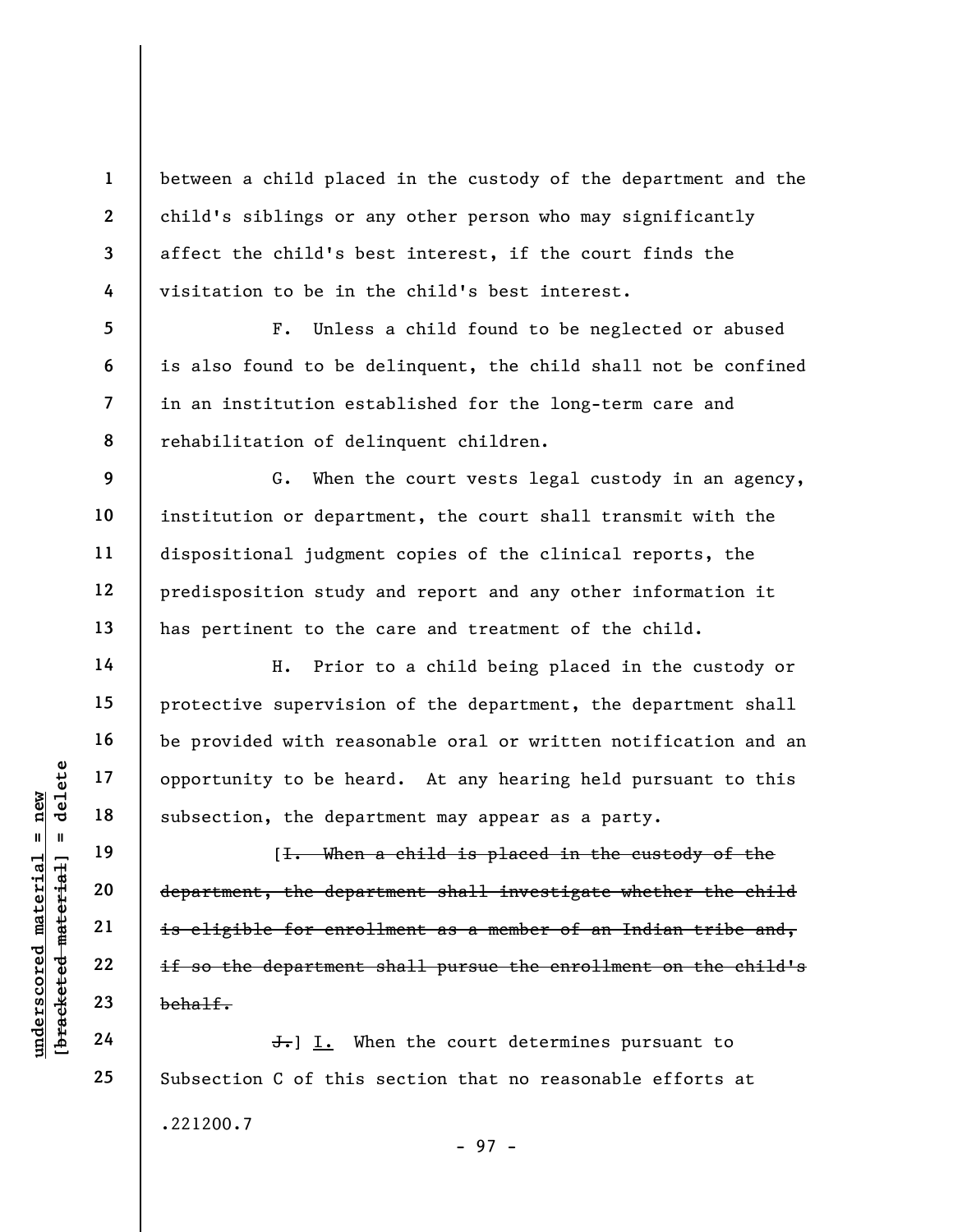reunification are required, the court shall conduct, within thirty days, a permanency hearing as described in Section 32A-4-25.1 NMSA 1978. Reasonable efforts shall be made to implement and finalize the permanency plan in a timely manner." SECTION 51. Section 32A-4-25 NMSA 1978 (being Laws 1993, Chapter 77, Section 119, as amended) is amended to read: "32A-4-25. PERIODIC JUDICIAL REVIEW OF DISPOSITIONAL

JUDGMENTS.--

understand material initial judicial revious of the adjudicatory order the adjudicatory order the adjudicatory order the initial judicial council, or an entity review the case. If that the case meets the staff or contract A. The initial judicial review shall be held within sixty days of the disposition. At the initial judicial review, the parties shall demonstrate to the court efforts made to implement the treatment plan approved by the court in its dispositional order. The court shall determine the extent to which the treatment plan has been implemented and make supplemental orders as necessary to ensure compliance with the treatment plan and the safety of the child. Prior to the initial judicial review, the department shall submit a copy of the adjudicatory order, the dispositional order and notice of the initial judicial review to the council. The staff of the council, or an entity contracting with the council, shall review the case. If the staff or contracting entity determines that the case meets the criteria established in council rules, the staff or contracting entity shall designate the case for review by a substitute care review board. A representative of the substitute care review board, if designated, shall be .221200.7

- 98 -

1

2

3

4

5

6

7

8

9

10

11

12

13

14

15

16

17

18

19

20

21

22

23

24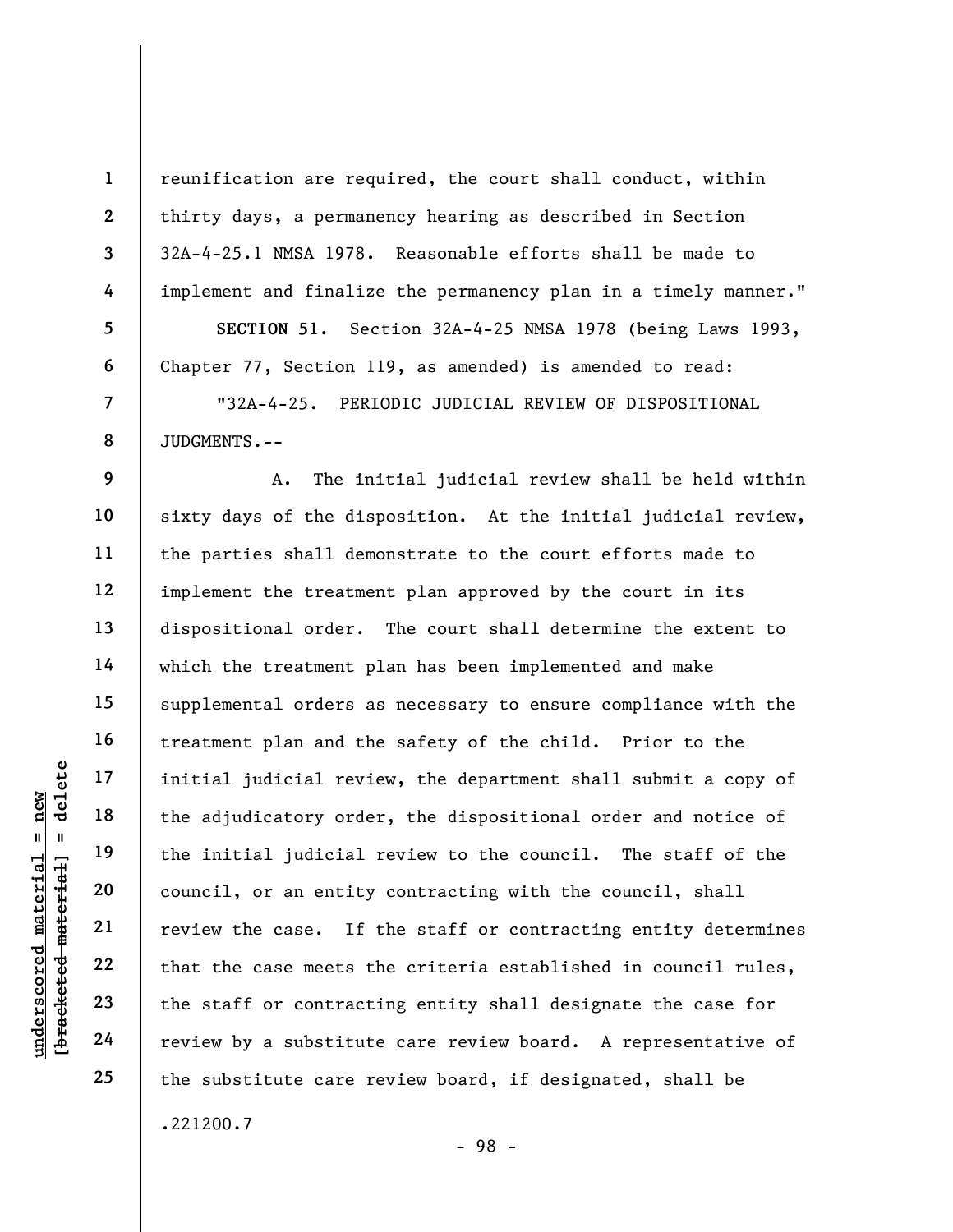1

2

3

4

5

6

7

8

9

10

11

12

13

14

15

16

17

18

19

20

21

22

23

24

25

permitted to attend and comment to the court.

B. The court shall conduct subsequent periodic judicial reviews of the dispositional order within six months of the conclusion of the permanency hearing or, if a motion has been filed for termination of parental rights or permanent guardianship, within six months of the decision on that motion and every six months thereafter. Prior to a subsequent periodic judicial review, the department shall submit a progress report to the council or any designated substitute care review board. Prior to any judicial review by the court pursuant to this section, the substitute care review board may review the dispositional order or the continuation of the order and the department's progress report and report its findings and recommendations to the court.

C. Judicial review pursuant to this section may be carried out by either of the following:

(1) a judicial review hearing conducted by the court; or

(2) a judicial review hearing conducted by a special master appointed by the court; provided, however, that the court approve any findings made by the special master.

underscored material material court; or<br>
and the court; or<br>
defined and the court approve any<br>
court approve any<br>
defined and the court approve any<br>
court approve any<br>
court approve any<br>
court approve any<br>
court approve an D. The children's court attorney shall give notice of the time, place and purpose of any judicial review hearing held pursuant to Subsection A, B or C of this section to:

(1) all parties, including:

- 99 -

.221200.7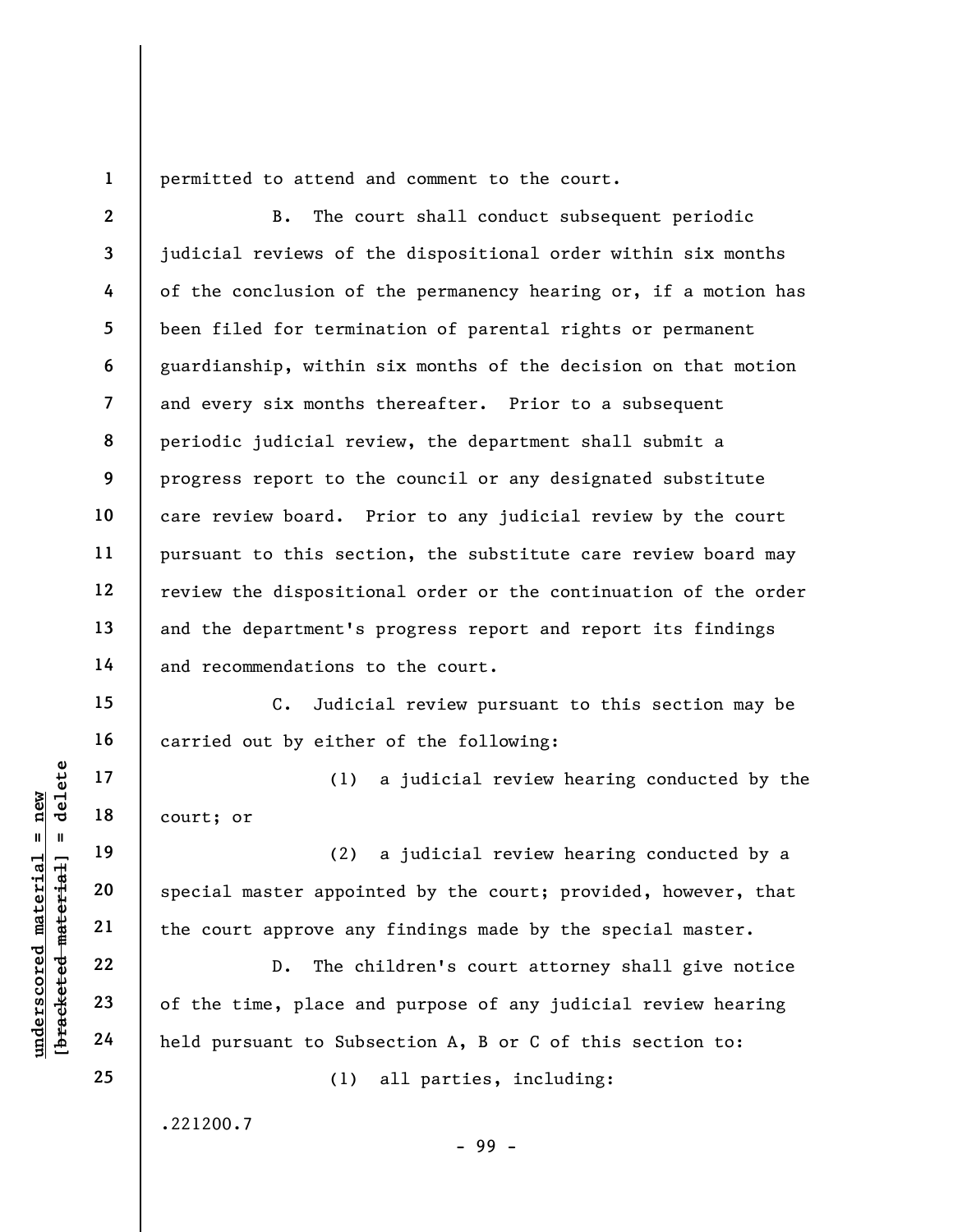understand material and section shall have the section shall have the section shall have the cross-examine witness<br>gradient material of the Children's Code<br>deleted material and shall present a the children's Code<br>dispositi 1 2 3 4 5 6 7 8 9 10 11 12 13 14 15 16 17 18 19 20 21 22 23 24 25 (a) the child alleged to be neglected or abused or in need of court-ordered services, by and through the child's guardian ad litem or attorney; (b) the child's parent, guardian or custodian, who has allegedly neglected or abused the child or is in need of court-ordered services; and (c) any other person made a party by the court; (2) the child's foster parent or substitute care provider; (3) the child's court-appointed special advocate; and (4) if designated by the council, the substitute care review board. E. At any subsequent judicial review hearing held pursuant to Subsection B of this section, the department and all parties given notice pursuant to Subsection D of this section shall have the opportunity to present evidence and to cross-examine witnesses. At the hearing, the department shall show that it has made reasonable effort to implement any treatment plan approved by the court in its dispositional order and shall present a treatment plan consistent with the purposes of the Children's Code for any period of extension of the dispositional order. The respondent shall demonstrate to the court that efforts to comply with the treatment plan approved .221200.7

 $- 100 -$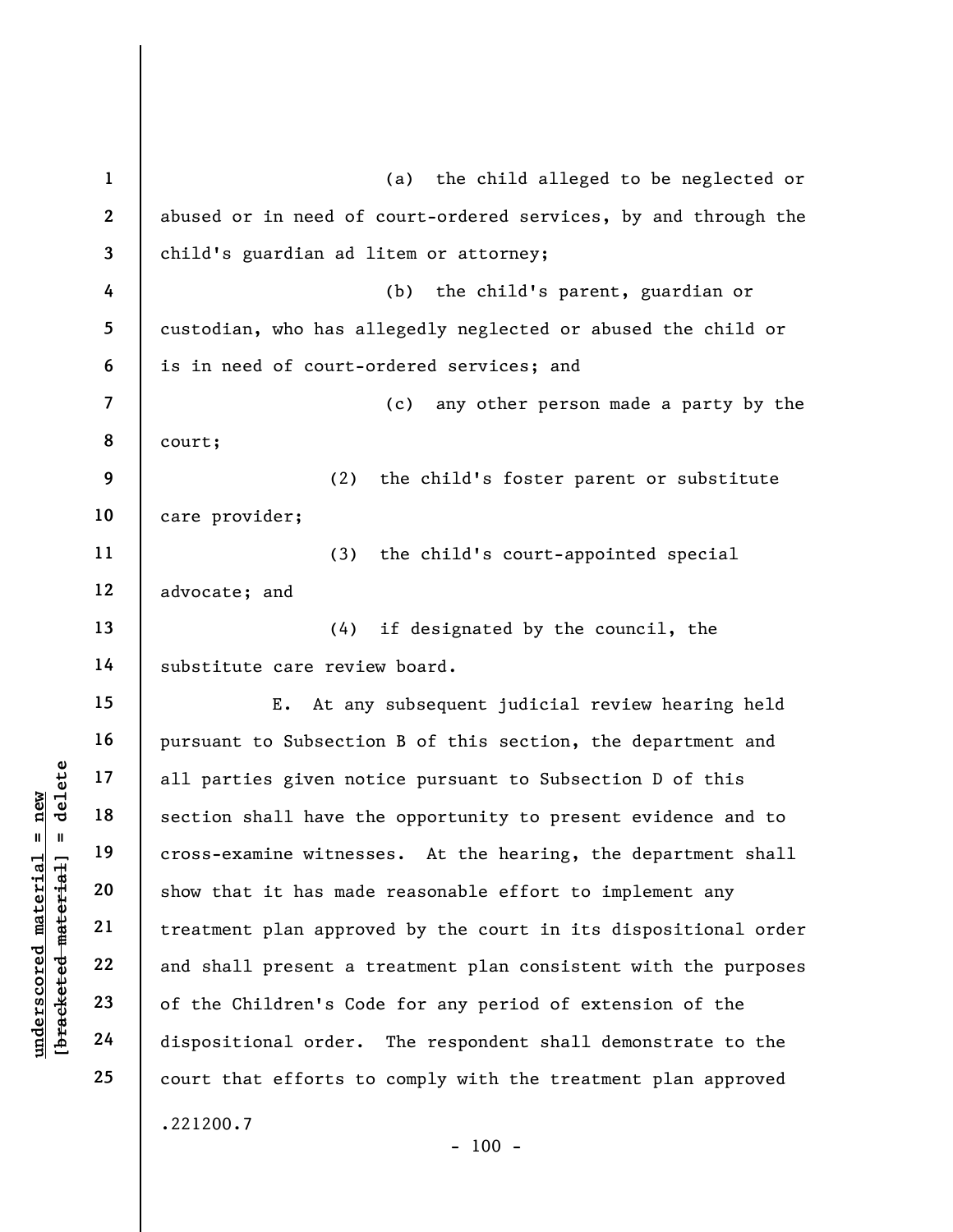by the court in its dispositional order and efforts to maintain contact with the child were diligent and made in good faith. The court shall determine the extent of compliance with the treatment plan and whether progress is being made toward establishing a stable and permanent placement for the child.

F. The Rules of Evidence shall not apply to hearings held pursuant to this section. The court may admit testimony by any person given notice of the hearing who has information about the status of the child or the status of the treatment plan.

G. At the conclusion of any hearing held pursuant to this section, the court shall make findings of fact and conclusions of law.

underscore material material ethnic is a more to the the series of the material plan provides for main plan provides for main plan provides for main plan provides for main plan provides for main plan provides for main plan [H. When the child is an Indian child, the court shall determine during review of a dispositional order whether the placement preferences set forth in the federal Indian Child Welfare Act of 1978 or the placement preferences of the child's Indian tribe were followed and whether the child's treatment plan provides for maintaining the child's cultural ties. When placement preferences have not been followed, good cause for noncompliance shall be clearly stated and supported.

H. Based on its findings at a judicial review hearing held pursuant to Subsection B of this section, the court shall order one of the following dispositions:

(1) dismiss the action and return the child to .221200.7 - 101 -

24 25

1

2

3

4

5

6

7

8

9

10

11

12

13

14

15

16

17

18

19

20

21

22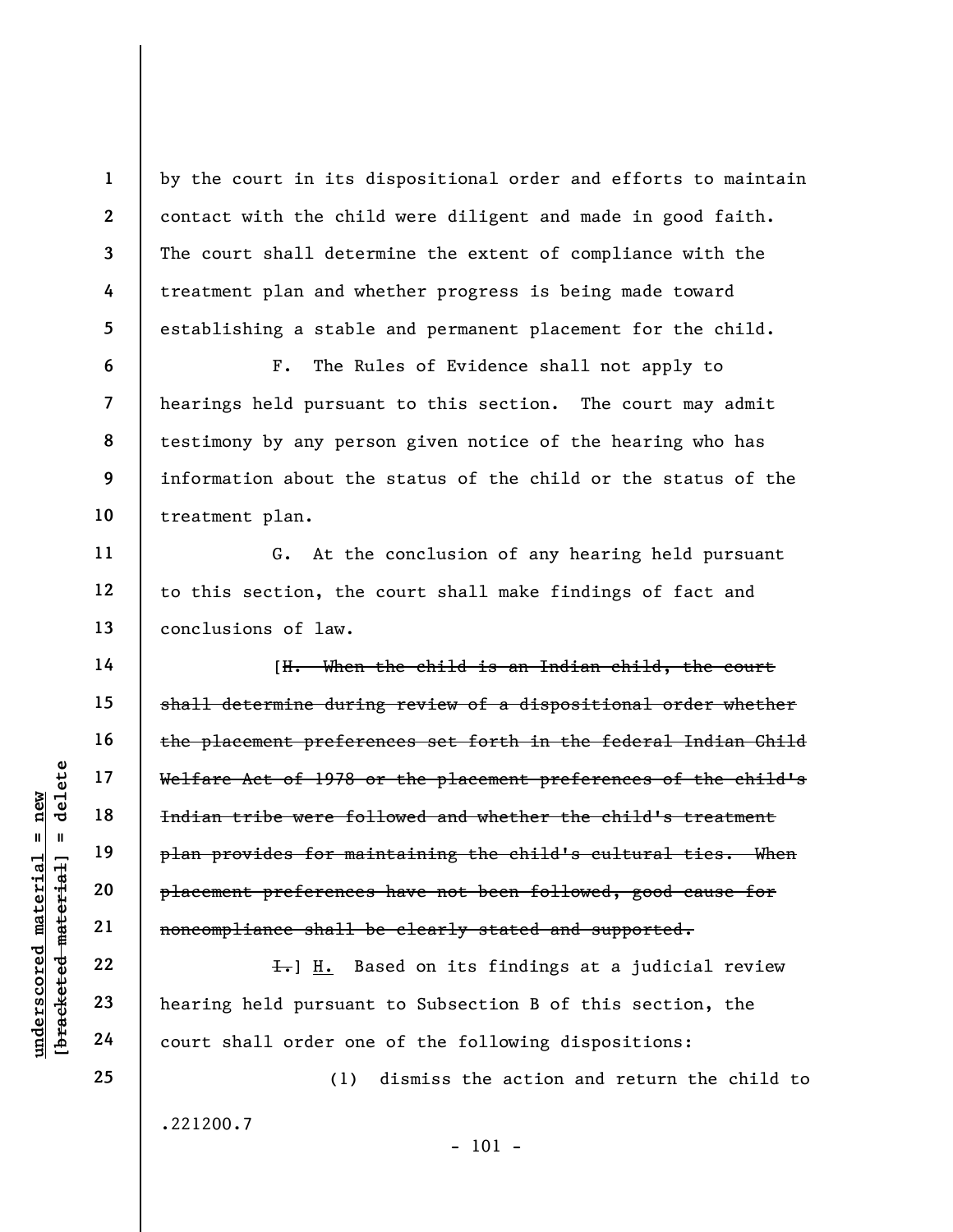understand material material end of the child and the child and the child and the child in the child in the child in the child served material and the child in the child served material control of  $\begin{array}{c|c} 20 & \text{if } 22 \\ \text$ 1 2 3 4 5 6 7 8 9 10 11 12 13 14 15 16 17 18 19 20 21 22 23 24 25 the child's parent without supervision if the court finds that conditions in the home that led to abuse have been corrected and it is now safe for the return of the abused child; (2) permit the child to remain with the child's parent, guardian or custodian subject to those conditions and limitations the court may prescribe, including protective supervision of the child by the department; (3) return the child to the child's parent and place the child under the protective supervision of the department; (4) transfer or continue legal custody of the child to: (a) the noncustodial parent, if that is found to be in the child's best interests; (b) a relative or other individual who, after study by the department or other agency designated by the court, is found by the court to be qualified to receive and care for the child and is appointed as a permanent guardian of the child; or (c) the department, subject to the provisions of Paragraph (6) of this subsection; (5) continue the child in the legal custody of the department with or without any required parental involvement in a treatment plan; provided that reasonable efforts shall be made to preserve and reunify the family, with .221200.7  $- 102 -$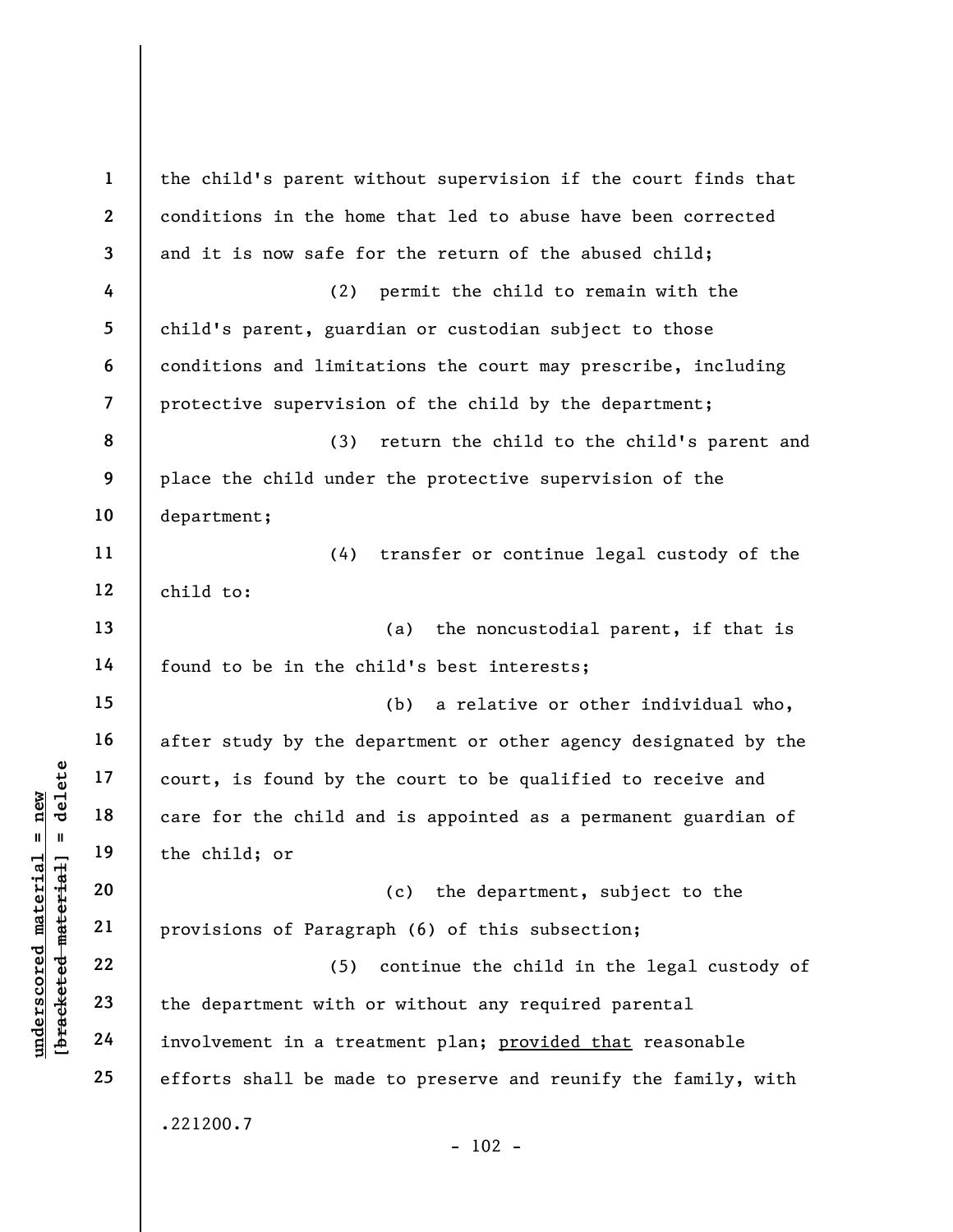underscored material end and the set of the set of the set of the set of the set of the set of the set of the set of this section shall respectively. The set of this section shall respectively. 1 2 3 4 5 6 7 8 9 10 11 12 13 14 15 16 17 18 19 20 21 22 23 24 25 the paramount concern being the child's health and safety unless the court finds that such efforts are not required. The court may determine that reasonable efforts are not required to be made when the court finds that: (a) the efforts would be futile; or (b) the parent, guardian or custodian has subjected the child to aggravated circumstances; (6) make additional orders regarding the treatment plan or placement of the child to protect the child's best interests if the court determines the department has failed in implementing any material provision of the treatment plan or abused its discretion in the placement or proposed placement of the child; or (7) if during a judicial review the court finds that the child's parent, guardian or custodian has not complied with the court-ordered treatment plan, the court may order: (a) the child's parent, guardian or custodian to show cause why the parent, guardian or custodian should not be held in contempt of court; or (b) a hearing on the merits of terminating parental rights. [<del>J.</del>] I. Dispositional orders entered pursuant to this section shall remain in force for a period of six months, except for orders that provide for transfer of the child to the .221200.7

 $- 103 -$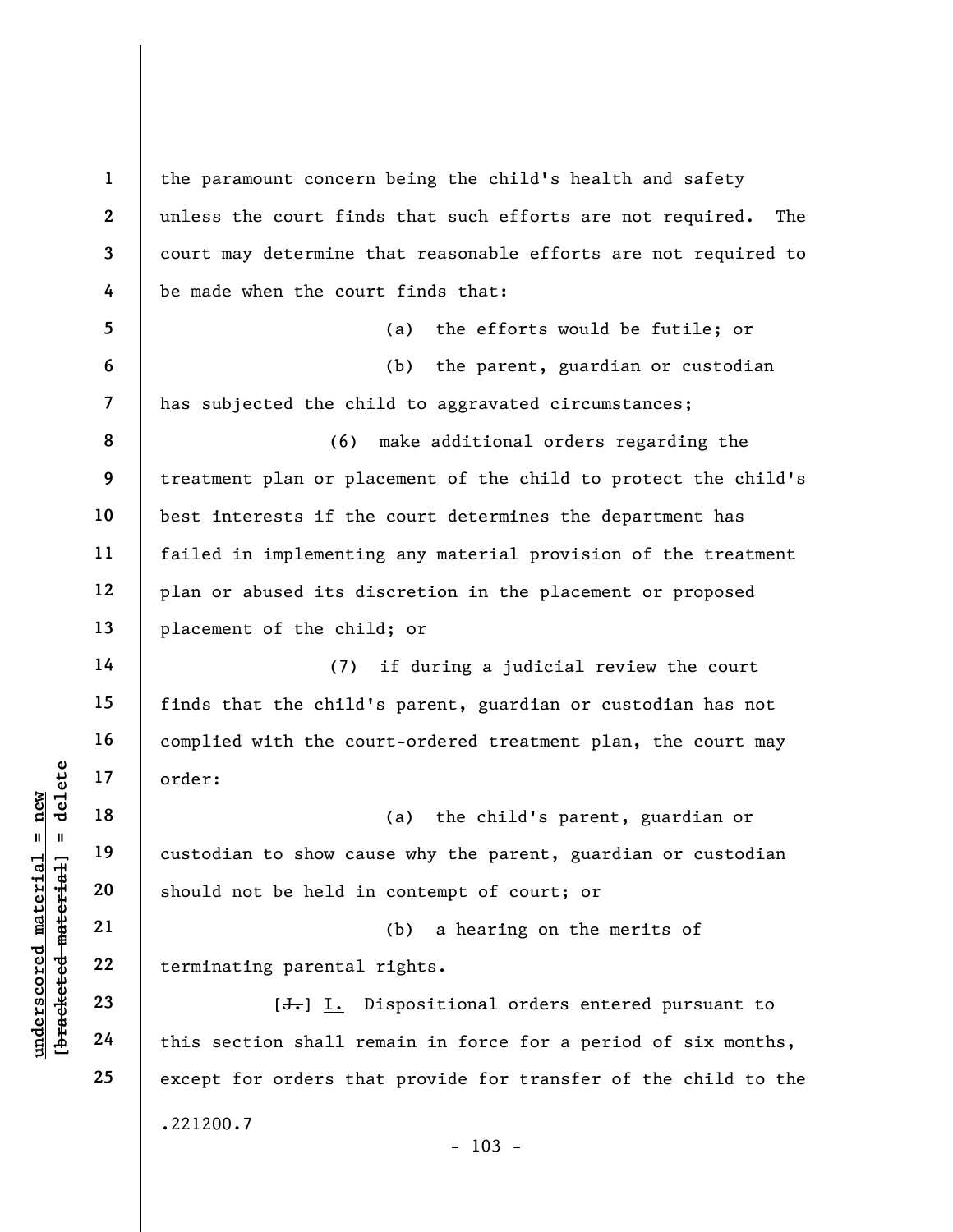1

child's noncustodial parent or to a permanent guardian.

understand material material end of this subsection may b<br>
motion for affirmativ<br>
motion for affirmativ<br>
(1)<br>
resided [with] for at<br>
21<br>
22<br>
23<br>
24<br>
Presided; or 2 3 4 5 6 7 8 9 10 11 12 13 14 15 16 17 18 19 20 21 22 23 24 25  $[K-]$  J. When the court determines, pursuant to Paragraph  $(5)$  of Subsection  $[+]$  H of this section, that no reasonable efforts at reunification are required, the court shall conduct, within thirty days, a permanency hearing as described in Section 32A-4-25.1 NMSA 1978. The department shall make reasonable efforts to place the child in a timely manner in accordance with the permanency plan and to complete whatever steps are necessary to finalize the permanent placement of the child." SECTION 52. Section 32A-4-27 NMSA 1978 (being Laws 1993, Chapter 77, Section 121, as amended) is amended to read: "32A-4-27. INTERVENTION--PERSONS PERMITTED TO INTERVENE.-- A. At any stage of an abuse or neglect proceeding that does not involve an Indian child, a person described in this subsection may be permitted to intervene as a party with a motion for affirmative relief: (1) a foster parent  $with$  whom the child has resided [with] for at least six months; (2) a relative within the fifth degree of consanguinity with whom the child has resided; (3) a stepparent with whom the child has resided; or (4) a person who wishes to become the child's .221200.7  $- 104 -$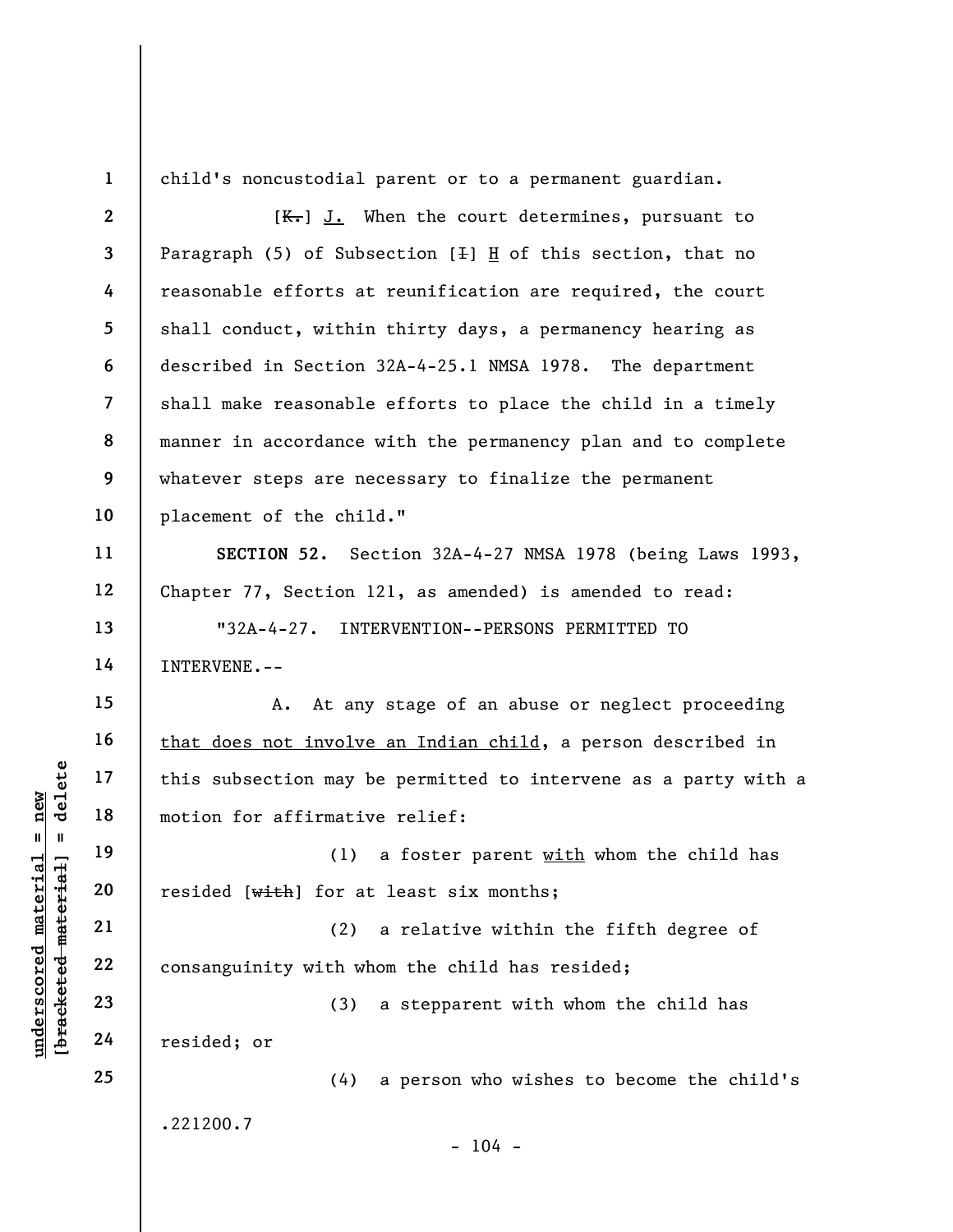1 permanent guardian.

2 3 4 5 6 7 8 9 10 11 12 13 14 15 B. When determining whether a person described in Subsection A of this section should be permitted to intervene, the court shall consider: (1) the person's rationale for the  $[*purposed*]$ proposed intervention; and (2) whether intervention is in the best interest of the child. C. When the court determines that the child's best interest will be served as a result of intervention by a person described in Subsection A of this section, the court may permit intervention unless the party opposing intervention can demonstrate that a viable plan for reunification with the respondents is in progress and that intervention could impede the progress of the reunification plan.

understand material material of the permitted to inter<br>
neglect proceeding [{<br>
neglect proceeding [{<br>
in the petition alleg<br>
(2}<br>
deleter the petition alleg<br>
(2}<br>
ehild's Indian tribe]<br>
E. The [e<br>
deleter 23<br>
to intervene D. The persons described in this subsection shall be permitted to intervene during any stage of an abuse or neglect proceeding  $[\frac{1}{1}]$  a parent of the child who is not named in the petition alleging abuse or neglect [and

(2) when the child is an Indian child, the child's Indian tribe].

E. The [child's] foster parent shall be permitted to intervene when:

25 (1) the foster parent desires to adopt the child;

.221200.7

16

17

18

19

20

21

22

23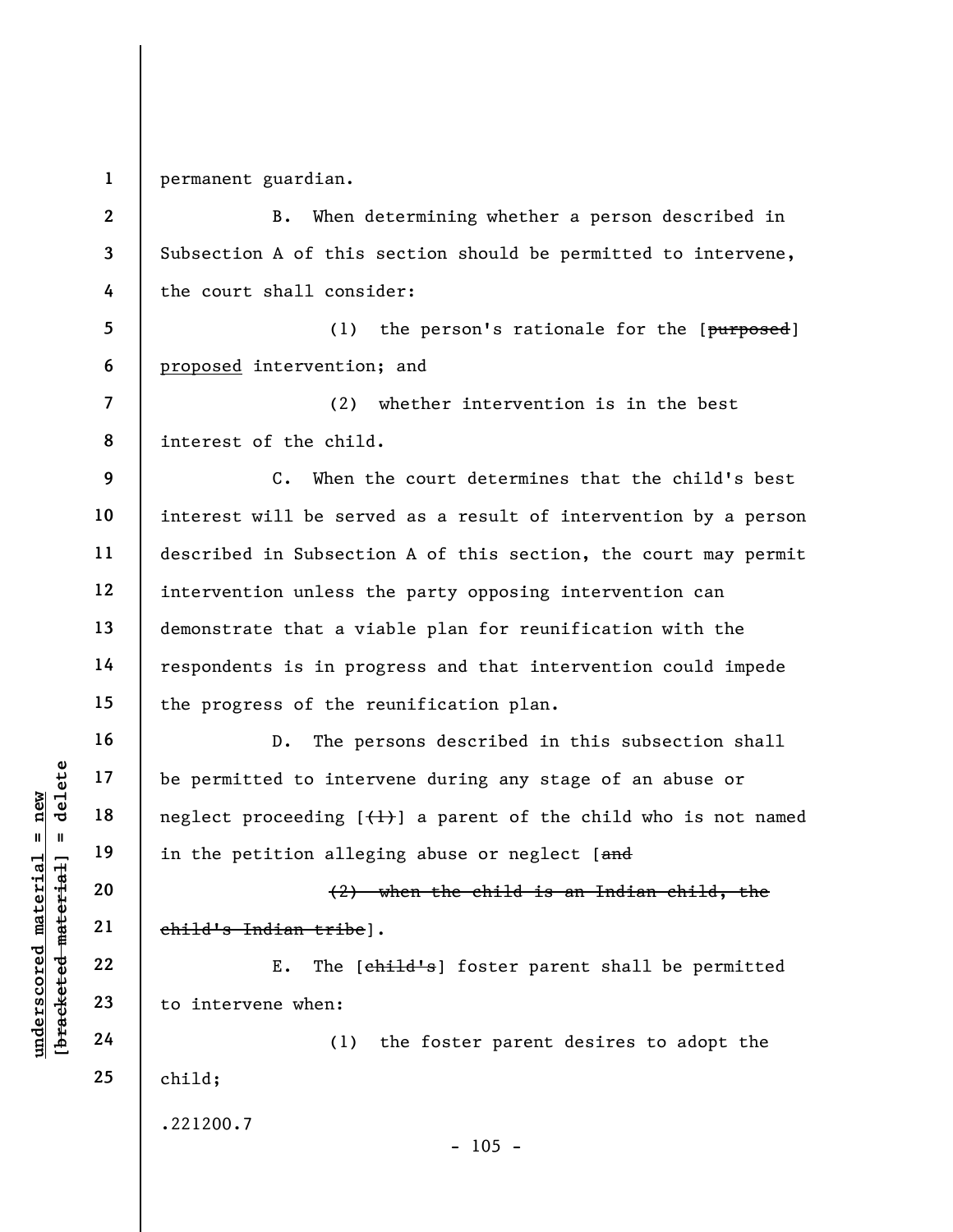1 2 3 (2) the child has resided with the foster parent for at least six months within the year prior to the termination of parental rights;

4 5 6 (3) a motion for termination of parental rights has been filed by a person other than the foster parent; and

(4) bonding between the child and the child's foster parent is alleged as a reason for terminating parental rights in the motion for termination of parental rights.

F. The foster parent, preadoptive parent or relative providing care for the child shall be given notice of, and an opportunity to be heard in, any review or hearing with respect to the child, except that this subsection shall not be construed to require that any foster parent, preadoptive parent or relative providing care for the child be made a party to such a review or hearing solely on the basis of the notice and opportunity to be heard."

SECTION 53. Section 32A-4-28 NMSA 1978 (being Laws 1993, Chapter 77, Section 122, as amended) is amended to read:

"32A-4-28. TERMINATION OF PARENTAL RIGHTS--ADOPTION DECREE.--

underscored material = new [bracketed material] = delete A. In proceedings to terminate parental rights, the court shall give primary consideration to the physical, mental and emotional welfare and needs of the child, including the likelihood of the child being adopted if parental rights are .221200.7  $- 106 -$ 

7

8

9

10

11

12

13

14

15

16

17

18

19

20

21

22

23

24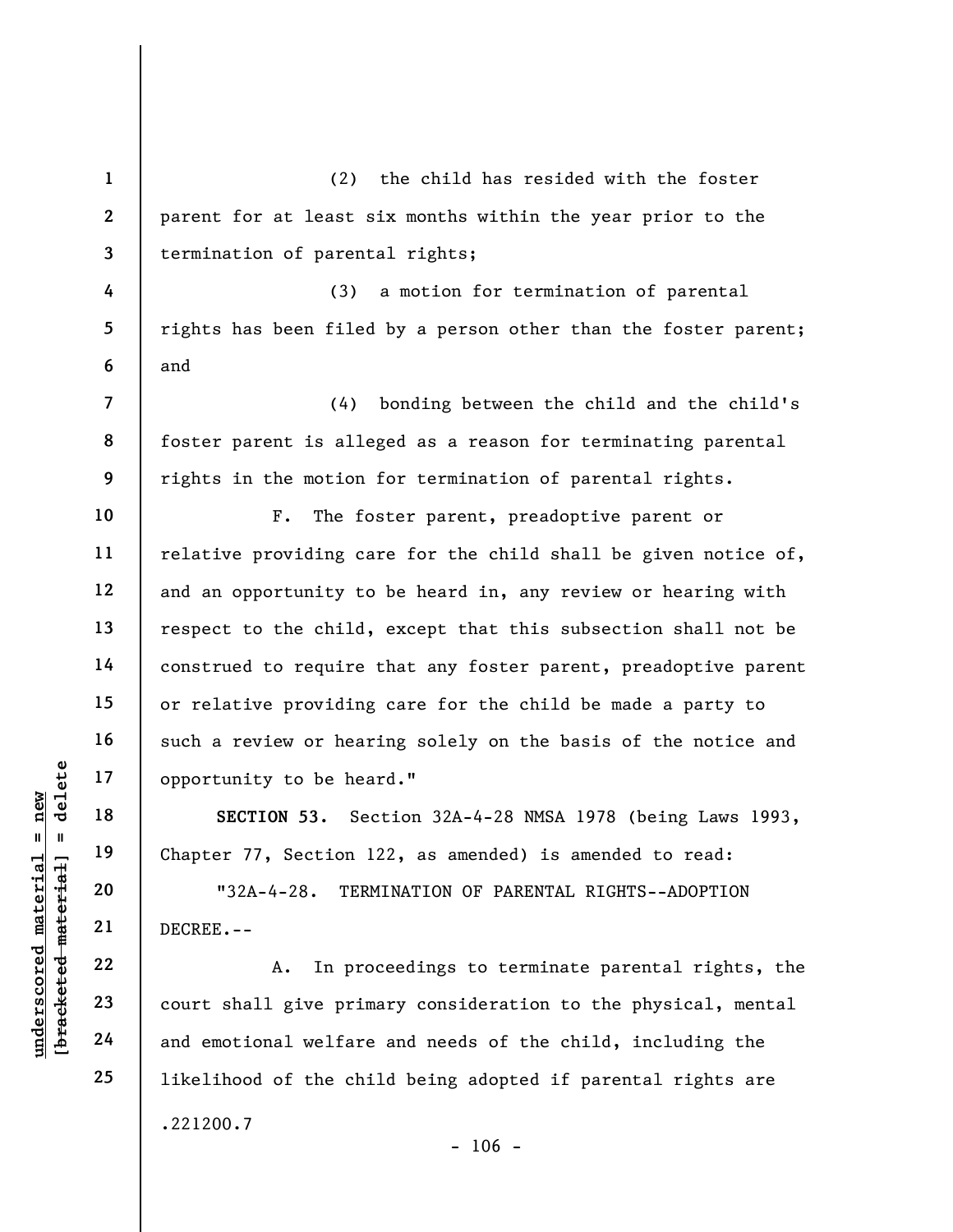1 terminated.

2

3

B. The court shall terminate parental rights with respect to a child when:

4 5 (1) there has been an abandonment of the child by [his] the child's parents;

6 7 8 9 10 11 12 13 14 (2) the child has been a neglected or abused child as defined in the Abuse and Neglect Act and the court finds that the conditions and causes of the neglect and abuse are unlikely to change in the foreseeable future despite reasonable efforts by the department or other appropriate agency to assist the parent in adjusting the conditions that render the parent unable to properly care for the child. The court may find in some cases that efforts by the department or another agency are unnecessary, when:

(a) there is a clear showing that the efforts would be futile; or

(b) the parent has subjected the child to aggravated circumstances; or

underscored material material material and the assessment of the set of the set of the set of the set of the set of the set of the set of the set of the set of the set of the set of the set of the set of the set of the set (3) the child has been placed in the care of others, including care by other relatives, either by a court order or otherwise and the following conditions exist:

(a) the child has lived in the home of others for an extended period of time;

(b) the parent-child relationship has disintegrated;

.221200.7

15

16

17

18

19

20

21

22

23

24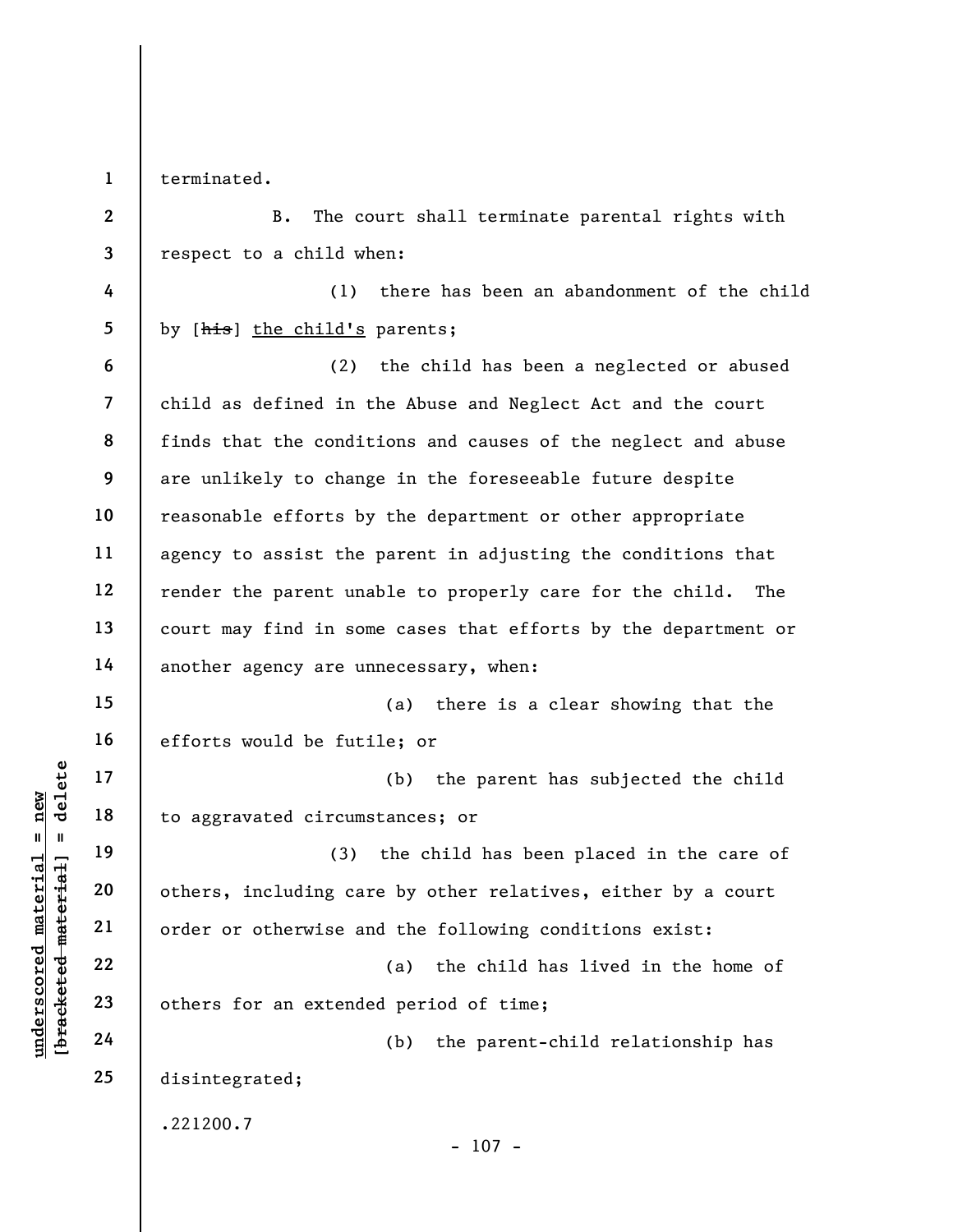understand material material material material material material material material material material material material contracts are allowed that the child's parent or parents are  $24$ 1 2 3 4 5 6 7 8 9 10 11 12 13 14 15 16 17 18 19 20 21 22 23 24 25 (c) a psychological parent-child relationship has developed between the substitute family and the child; (d) if the court deems the child of sufficient capacity to express a preference, the child no longer prefers to live with the natural parent; (e) the substitute family desires to adopt the child; and (f) a presumption of abandonment created by the conditions described in Subparagraphs (a) through (e) of this paragraph has not been rebutted. C. A finding by the court that all of the conditions set forth in Subparagraphs (a) through (f) of Paragraph (3) of Subsection B of this section exist shall create a rebuttable presumption of abandonment. D. The department shall not file a motion, and shall not join a motion filed by another party, to terminate parental rights: (1) when the sole factual basis for the motion is that a child's parent is or was formerly incarcerated; or (2) if the motion is based, to any extent, on the fact that the child is an Indian child or that the child's parent or parents are Indian. [E. The termination of parental rights involving a child subject to the federal Indian Child Welfare Act of 1978 .221200.7 - 108 -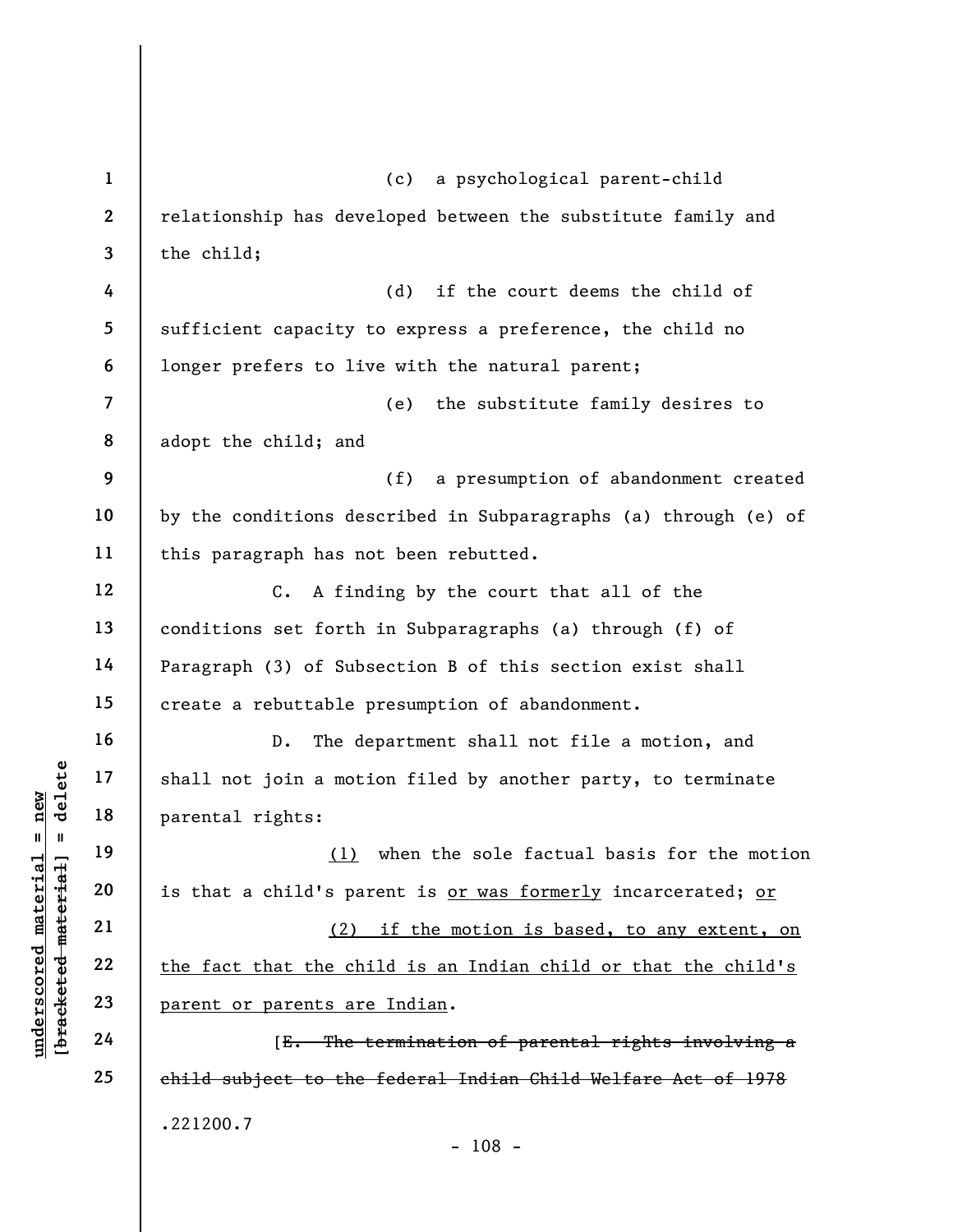1

## shall comply with the requirements of that act.

understand material material end of the distribution of the distribution of the distribution. The additional material counseling for the change of the A requirements of the A requirements of the A and effect as other a act 2 3 4 5 6 7 8 9 10 11 12 13 14 15 16 17 18 19 20 21 22 23  $F_{\bullet}$ ] E. If the court finds that parental rights should be terminated; that the requirements for the adoption of a child have been satisfied; that the prospective adoptive parent is a party to the action; and that good cause exists to waive the filing of a separate petition for adoption, the court may proceed to grant adoption of the child, absent an appeal of the termination of parental rights. The court shall not waive any time requirements set forth in the Adoption Act unless the termination of parental rights occurred pursuant to the provisions of Paragraph (3) of Subsection B of this section. The court may enter a decree of adoption only after finding that the party seeking to adopt the child has satisfied all of the requirements set forth in the Adoption Act. Unless otherwise stipulated by all parties, an adoption decree shall take effect sixty days after the termination of parental rights, to allow the department sufficient time to provide counseling for the child and otherwise prepare the child for the adoption. The adoption decree shall conform to the requirements of the Adoption Act and shall have the same force and effect as other adoption decrees entered pursuant to that act. The court clerk shall assign an adoption case number to the adoption decree."

SECTION 54. Section 32A-4-29 NMSA 1978 (being Laws 1993, Chapter 77, Section 123, as amended) is amended to read: .221200.7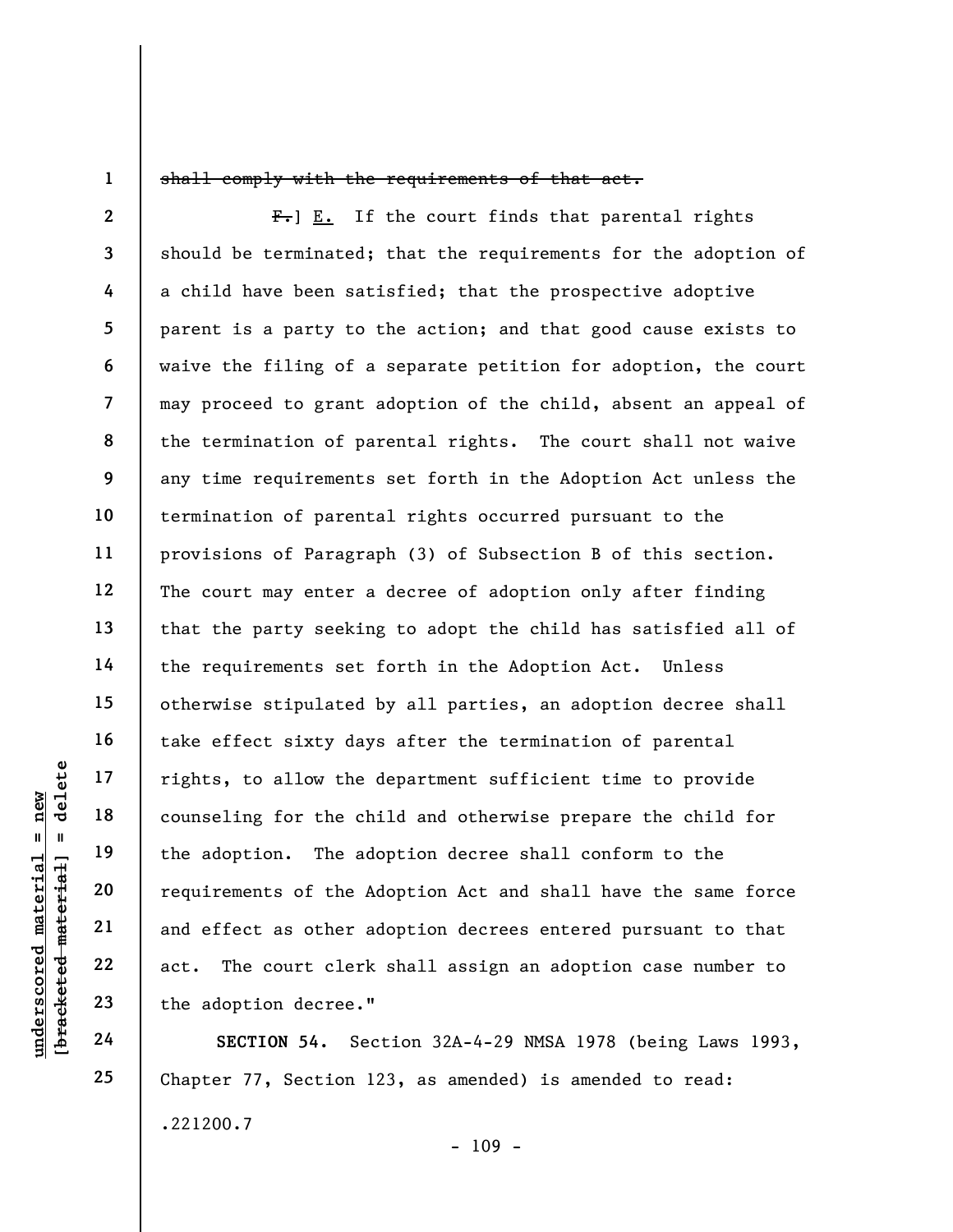underscored material material material material material energy is a control of the moving party to the moving party to the moving party to the moving party to the moving party to the moving party to the moving party to th 1 2 3 4 5 6 7 8 9 10 11 12 13 14 15 16 17 18 19 20 21 22 23 24 25 "32A-4-29. TERMINATION PROCEDURE.-- A. A motion to terminate parental rights may be filed at any stage of the abuse or neglect proceeding by a party to the proceeding. B. The motion for termination of parental rights shall set forth: (1) the date, place of birth and marital status of the child, if known; (2) the grounds for termination and the facts and circumstances supporting the grounds for termination; (3) the names and addresses of the persons or authorized agency or agency officer to whom legal custody might be transferred; (4) whether the child resides or has resided with a foster parent who desires to adopt  $[\frac{\text{this}}{\text{this}}]$  the child; (5) whether the motion is in contemplation of adoption; (6) the relationship or legitimate interest of the moving party to the child; and (7) whether the child is subject to the [federal Indian Child Welfare Act of 1978 and, if so: (a) the tribal affiliations of the child's parents; (b) the specific actions taken by the moving party to notify the parents' tribes and the results of .221200.7 - 110 -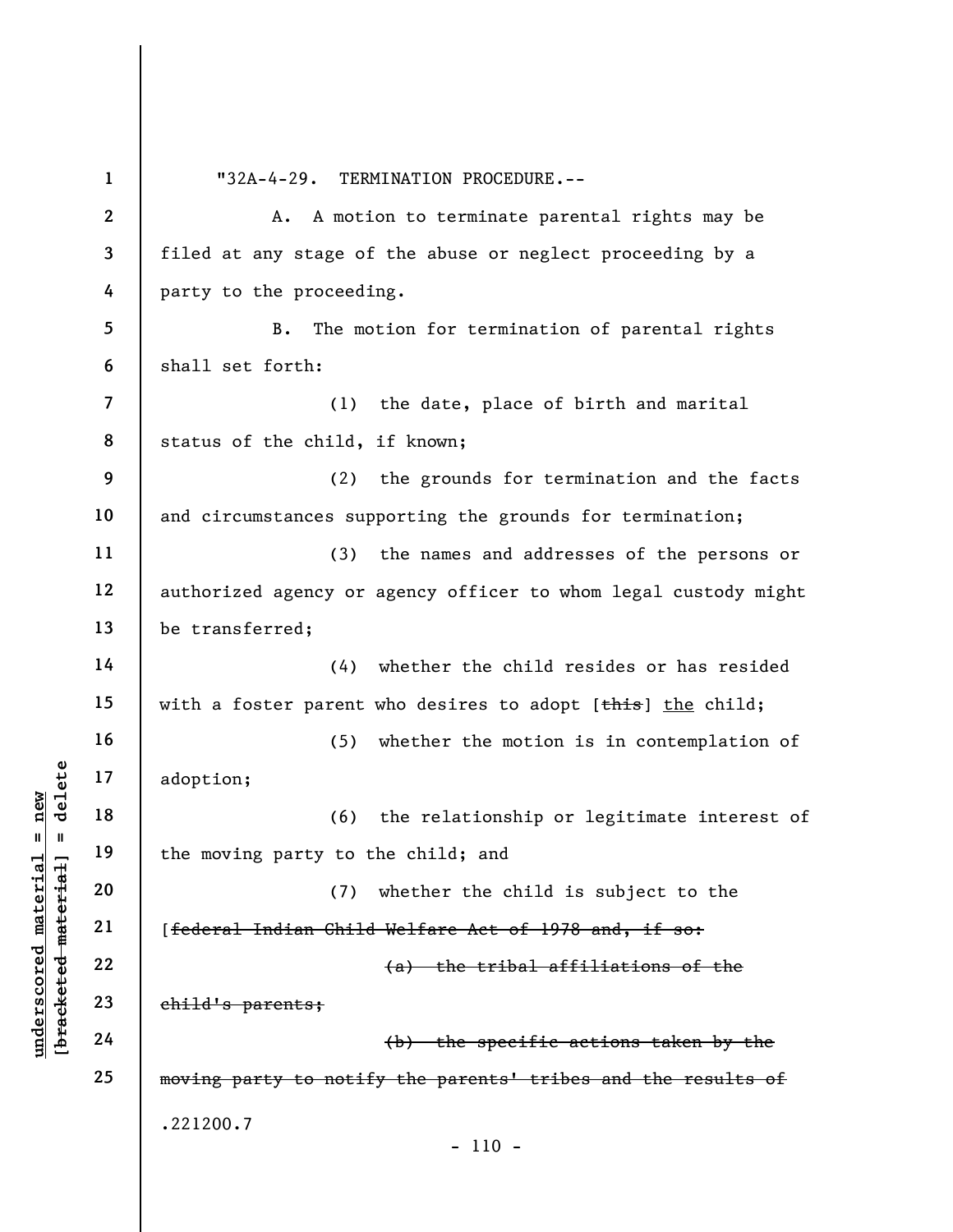the contacts, including the names, addresses, titles and telephone numbers of the persons contacted. Copies of any correspondence with the tribes shall be attached as exhibits to the petition; and

5 6 7 8 (c) what specific efforts were made to comply with the placement preferences set forth in the federal Indian Child Welfare Act of 1978 or the placement preferences of the appropriate Indian tribes] Indian Family Protection Act.

undersptead of the Children's C<br>
and the Unit of the Children's C<br>
except that foster pa<br>
proceeding shall be s<br>
state specifically the<br>
state specifically the<br>
contest the motic<br>
contest the termin<br>
and the Children's C<br> C. Notice of the filing of the motion, accompanied by a copy of the motion, shall be served by the moving party on all other parties, the foster parent, preadoptive parent or relative providing care for the child with whom the child is residing, foster parents with whom the child has resided for six months within the previous twelve months, the custodian of the child, any person appointed to represent any party and any other person the court orders. Service shall be in accordance with the Children's Court Rules for the service of motions, except that foster parents and attorneys of record in this proceeding shall be served by certified mail. The notice shall state specifically that the person served shall file a written response to the motion within twenty days if the person intends to contest the termination. [In any case involving a child subject to the federal Indian Child Welfare Act of 1978, notice shall also be sent by certified mail to the tribes of the child's parents and upon any "Indian custodian" as that term is .221200.7

1

2

3

4

9

10

11

12

13

14

15

16

17

18

19

20

21

22

23

24

25

- 111 -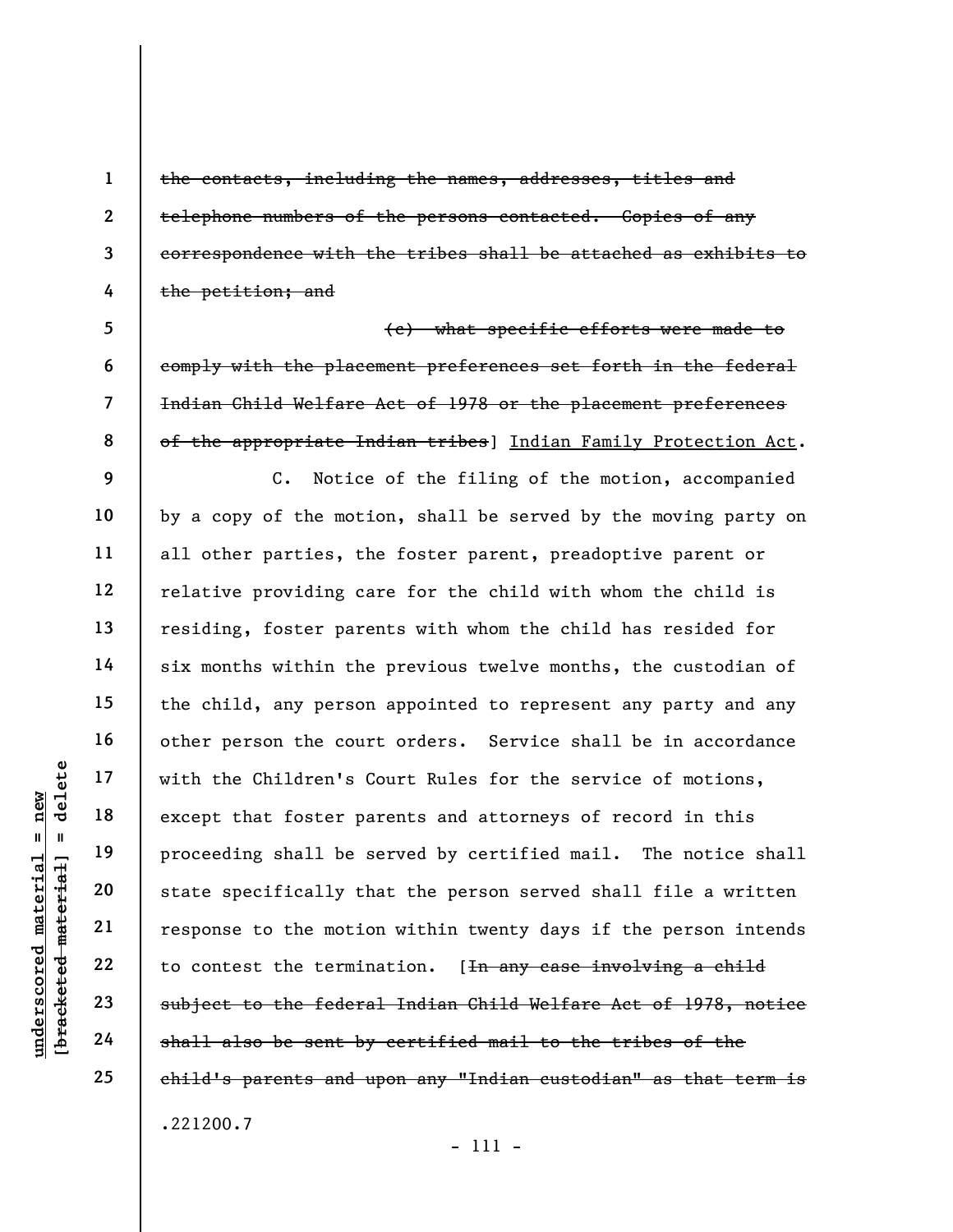defined in 25 U.S.C. Section 1903(6). Further notice shall not be required on a parent who has been provided notice previously pursuant to Section 32A-4-17 NMSA 1978 and who failed to make an appearance.

5 6 7 8 9 10 11 12 13 14 D. When a motion to terminate parental rights is filed, the moving party shall request a hearing on the motion. The hearing date shall be at least thirty days, but no more than sixty days, after service is effected upon the parties entitled to service under this section. The moving party shall also file a motion for court-ordered mediation between the parent and any prospective adoptive parent to discuss an open adoption agreement. If an open adoption agreement is reached at any time before termination of parental rights, it shall be made a part of the court record.

underscored material = new [bracketed material] = delete E. In any action for the termination of parental rights brought by a party other than the department and involving a child in the legal custody of the department, the department may:

(1) litigate a motion for the termination of parental rights that was initially filed by another party; or

(2) move that the motion for the termination of parental rights be found premature and denied.

F. When a motion to terminate parental rights is filed, the department shall perform concurrent planning.

G. When a child has been in foster care for not .221200.7 - 112 -

1

2

3

4

15

16

17

18

19

20

21

22

23

24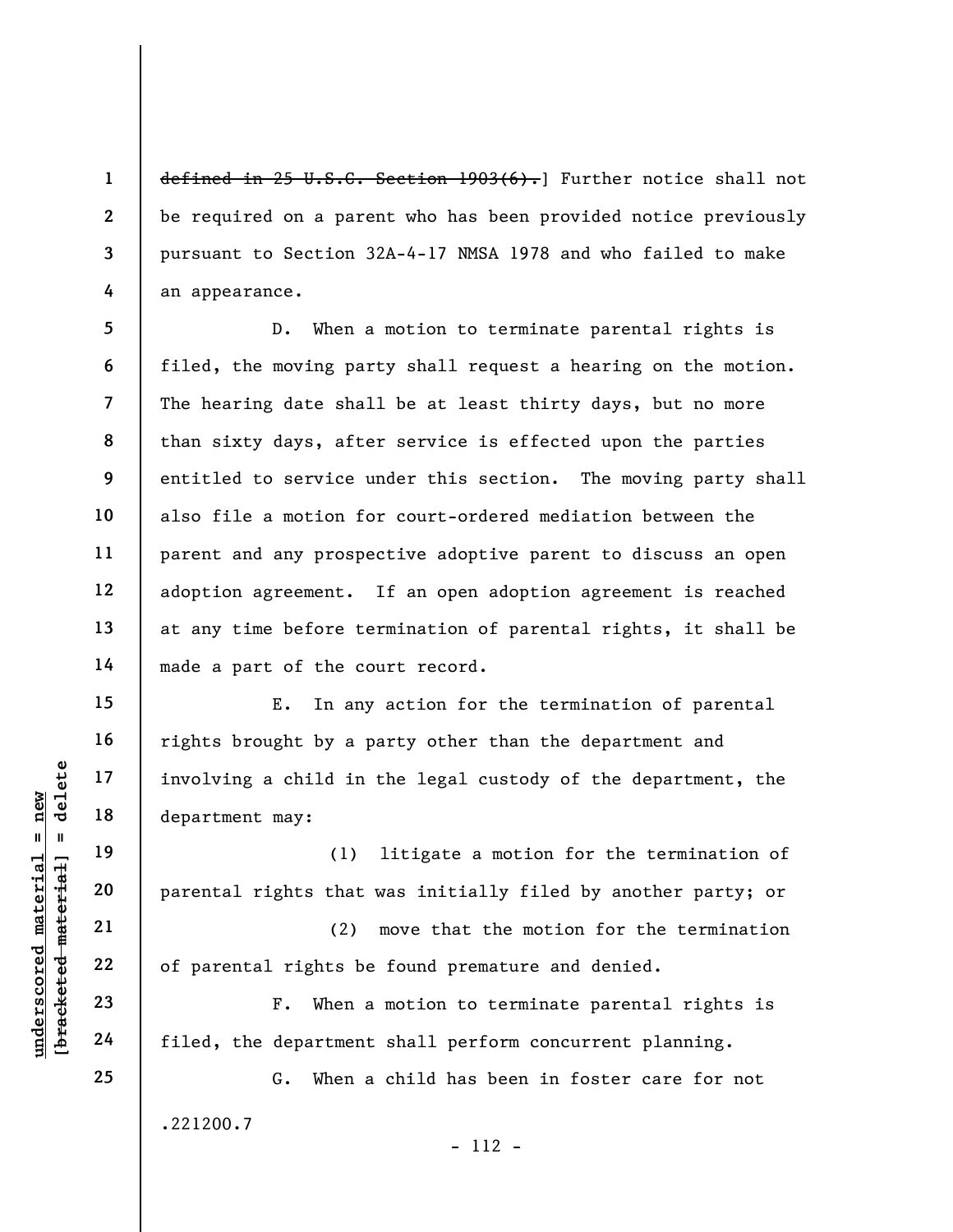less than fifteen of the previous twenty-two months, the department shall file a motion to terminate parental rights, unless:

4 5 6 7 8 9 (1) a parent has made substantial progress toward eliminating the problem that caused the child's placement in foster care; it is likely that the child will be able to safely return to the parent's home within three months; and the child's return to the parent's home will be in the child's best interests;

10 11 12 13 (2) the child has a close and positive relationship with a parent and a permanent plan that does not include termination of parental rights will provide the most secure and appropriate placement for the child;

(3) the child is fourteen years of age or older, is firmly opposed to termination of parental rights and is likely to disrupt an attempt to place the child with an adoptive family;

understanding and the status of the status of the status of the status of the status of the status of the status of the status of the status of the status of the status of the status of the status of the status of the stat (4) a parent is terminally ill, but in remission, and does not want parental rights to be terminated; provided that the parent has designated a guardian for the child;

(5) the child is not capable of functioning if placed in a family setting. In such a case, the court shall reevaluate the status of the child every ninety days unless there is a final court determination that the child cannot be .221200.7 - 113 -

1

2

3

14

15

16

17

18

19

20

21

22

23

24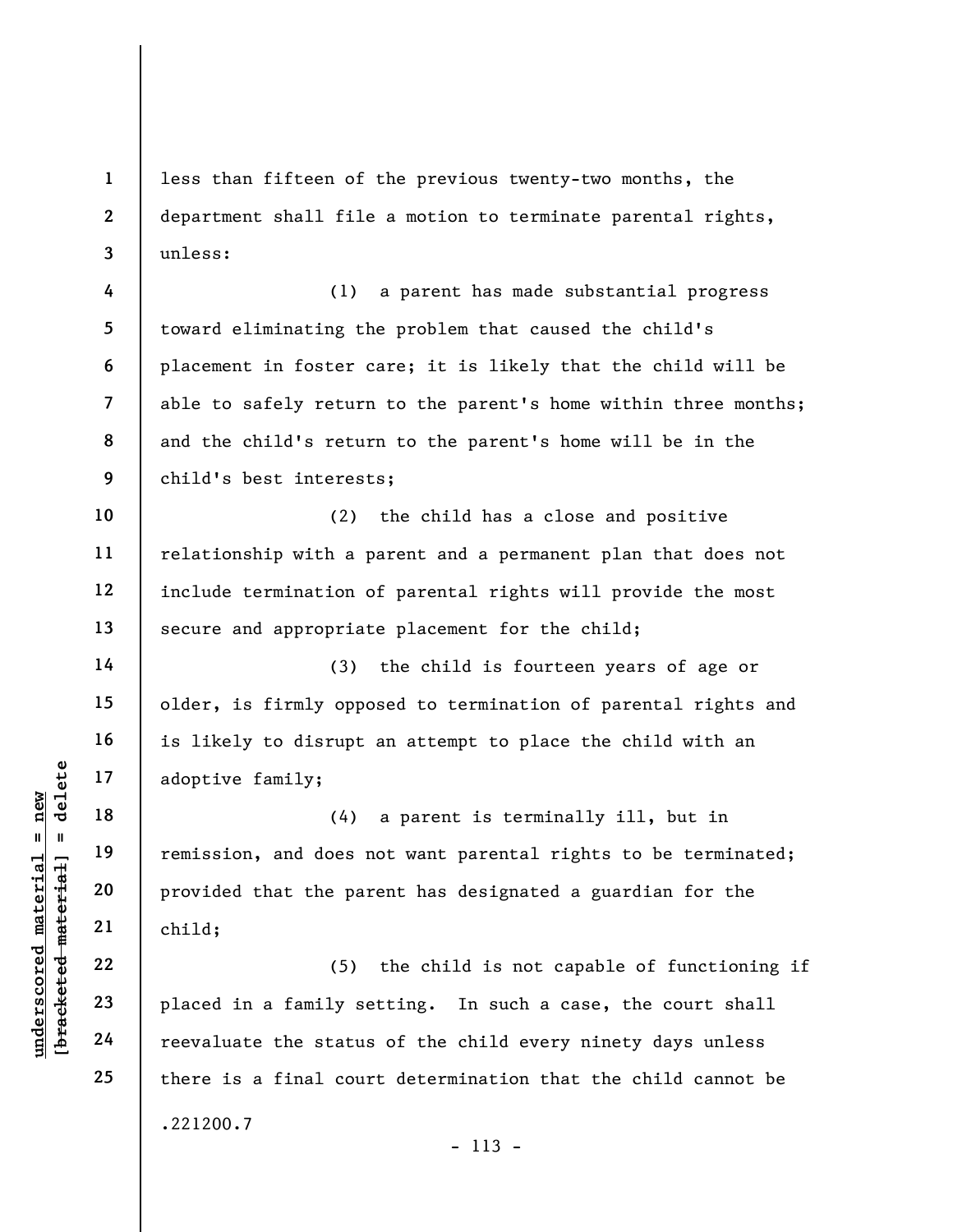underscored material = new [bracketed material] = delete 1 2 3 4 5 6 7 8 9 10 11 12 13 14 15 16 17 18 19 20 21 22 23 24 25 placed in a family setting; (6) grounds do not exist for termination of parental rights; (7) the child is an unaccompanied, refugee minor and the situation regarding the child involves international legal issues or compelling foreign policy issues; (8) adoption is not an appropriate plan for the child; or (9) the parent's incarceration or participation in a court-ordered residential substance abuse treatment program constitutes the primary factor in the child's placement in substitute care and termination of parental rights is not in the child's best interest. H. For purposes of this section, a child shall be considered to have entered foster care on the earlier of: (1) the date of the first judicial finding that the child has been abused or neglected; or (2) the date that is sixty days after the date on which the child was removed from the home. I. The grounds for any attempted termination shall be proved by clear and convincing evidence. [In any proceeding involving a child subject to the federal Indian Child Welfare Act of 1978, the grounds for any attempted termination shall be proved beyond a reasonable doubt and shall meet the requirements set forth in 25 U.S.C. Section 1912(f).] .221200.7

 $- 114 -$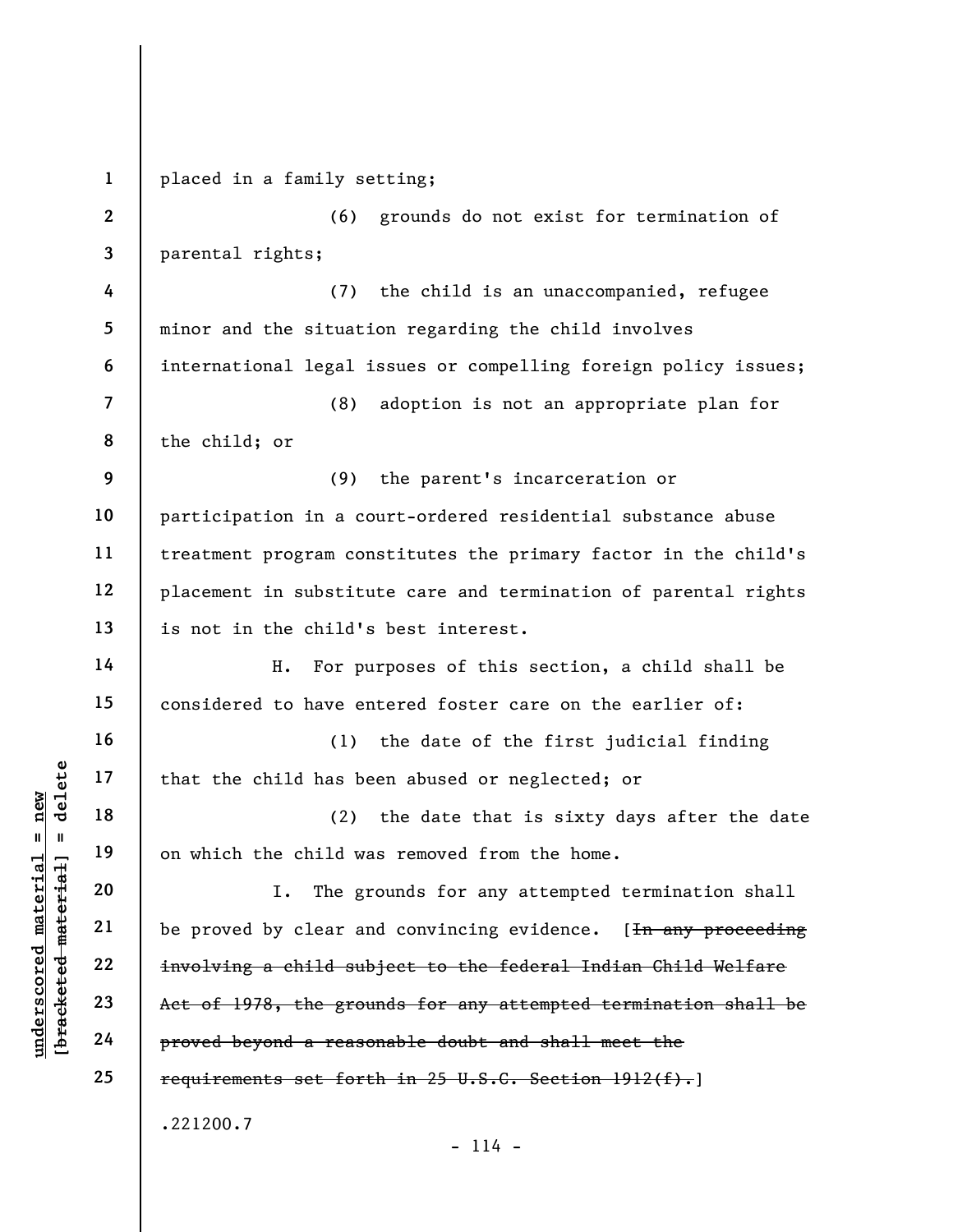J. When the court terminates parental rights, it shall appoint a custodian for the child and fix responsibility for the child's support.

[K. In any termination proceeding involving a child subject to the federal Indian Child Welfare Act of 1978, the court shall in any termination order make specific findings that the requirements of that act have been met.

**L.** K. A judgment of the court terminating parental rights divests the parent of all legal rights and privileges and dispenses with both the necessity for the consent to or receipt of notice of any subsequent adoption proceeding concerning the child. A judgment of the court terminating parental rights shall not affect the child's rights of inheritance from and through the child's biological parents.

under 17<br>
and 18<br>
under 18<br>
under 19<br>
under 19<br>
under 19<br>
under 19<br>
under 19<br>
under 19<br>
under 17, Section 1<br>
under 17, Section 1<br>
under 17, Section 1<br>
under 17, Section 1<br>
23<br>
24<br>
A. A moti  $[M_{\tau}]$   $L.$  When the court denies a motion to terminate parental rights, the court shall issue appropriate orders immediately. The court shall direct the parties to file a stipulated order and interim plan or a request for hearing within thirty days of the date of the hearing denying the termination of parental rights."

SECTION 55. Section 32A-4-32 NMSA 1978 (being Laws 1993, Chapter 77, Section 126, as amended) is amended to read:

"32A-4-32. PERMANENT GUARDIANSHIP--PROCEDURE.--

A. A motion for permanent guardianship may be filed by any party.

- 115 -

.221200.7

1

2

3

4

5

6

7

8

9

10

11

12

13

14

15

16

17

18

19

20

21

22

23

24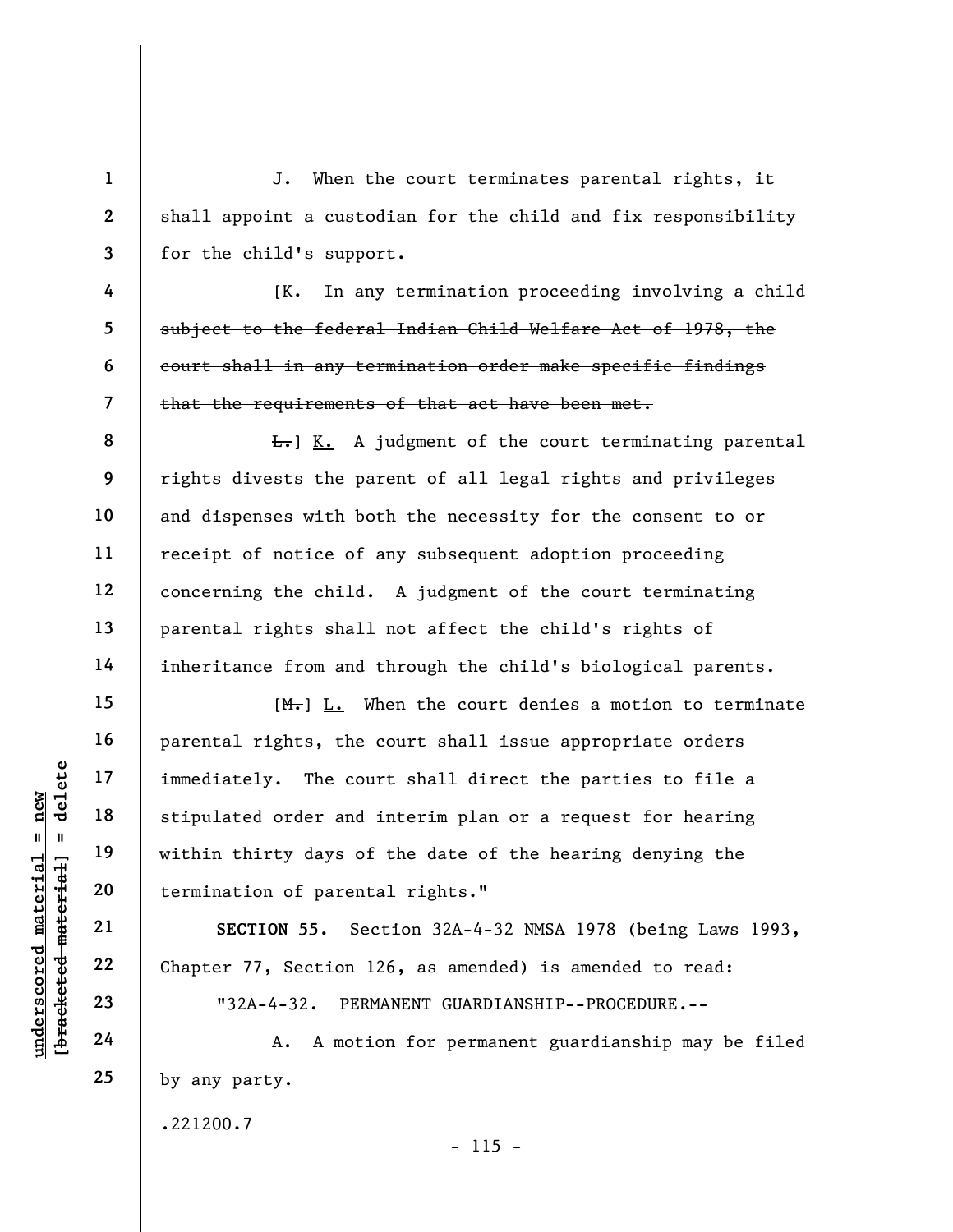understand material states.<br>
We have the material of the states of the person<br>
definition of the person<br>
with the tribes shall<br>
definition of the person<br>
with the tribes shall<br>
and<br>
24 1 2 3 4 5 6 7 8 9 10 11 12 13 14 15 16 17 18 19 20 21 22 23 24 25 B. A motion for permanent guardianship shall set forth: (1) the date, place of birth and marital status of the child, if known; (2) the facts and circumstances supporting the grounds for permanent guardianship; (3) the name and address of the prospective guardian and a statement that the person agrees to accept the duties and responsibilities of guardianship; (4) the basis for the court's jurisdiction; (5) the relationship of the child to the petitioner and the prospective guardian; and (6) whether the child is subject to the [federal Indian Child Welfare Act of 1978] Indian Family Protection Act and, if so, [(a) the tribal affiliations of the child's parents; (b) the specific actions taken by the petitioner to notify the parents' tribe and the results of the contacts, including the names, addresses, titles and telephone numbers of the persons contacted. Copies of any correspondence with the tribes shall be attached as exhibits to the petition; and (c) what specific efforts were made to comply with the placement preferences set forth in the federal .221200.7  $- 116 -$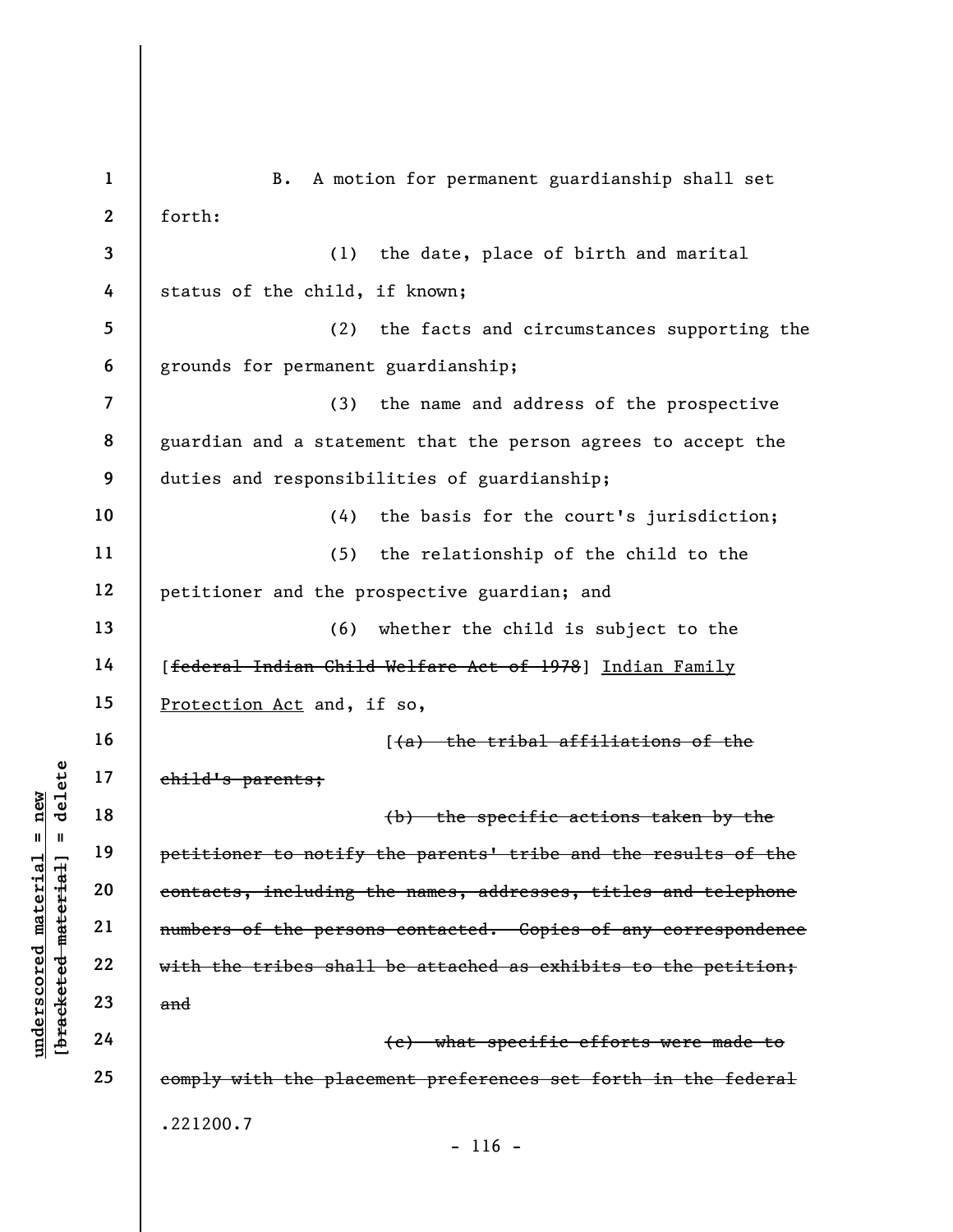Indian Child Welfare Act of 1978 or the placement preferences of the appropriate Indian tribes] any additional requirements for that motion as provided pursuant to the Indian Family Protection Act.

5 6 7 C. If the motion is not filed by the prospective guardian, the motion shall be verified by the prospective guardian.

understand with the Children's Corders provided with<br>
under 18<br>
under 19<br>
under 19<br>
20<br>
under 19<br>
22<br>
23<br>
24<br>
Parent who has been p<br>
Parent who has been p<br>
Parent who has been p<br>
Parent Who has been p<br>
Cordinal Cordinal Co 8 9 10 11 12 13 14 15 16 17 18 19 20 21 22 23 24 25 D. Notice of the filing of the motion, accompanied by a copy of the motion, shall be served by the moving party on any parent who has not previously been made a party to the proceeding, the parents of the child, foster parents with whom the child is residing, the foster parent, preadoptive parent or relative providing care for the child with whom the child has resided for six months, the child's custodian, the department, any person appointed to represent any party, including the child's guardian ad litem, and any other person the court orders provided with notice. Service shall be in accordance with the Children's Court Rules for the service of motions. [In a case involving a child subject to the federal Indian Child Welfare Act of 1978, notice shall also be sent by certified mail to the Indian tribes of the child's parents and to any "Indian custodian" as that term is defined in 25 U.S.C. Section  $1903(6)$ . Further notice shall not be required to a parent who has been provided notice previously pursuant to Section 32A-4-17 NMSA 1978 and who failed to make an .221200.7

1

2

3

4

- 117 -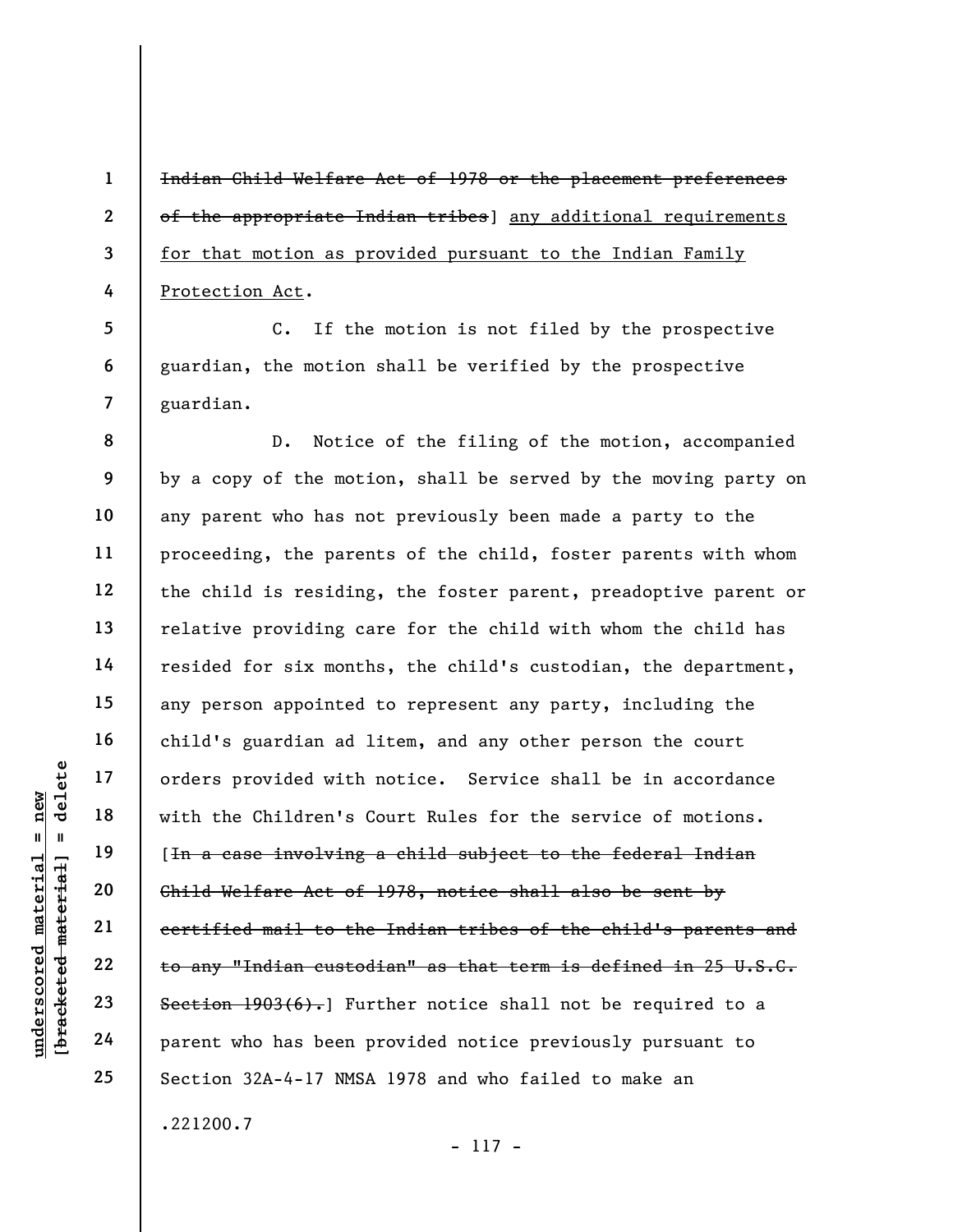1 appearance.

8

9

10

11

12

13

14

15

16

17

18

19

20

21

22

23

24

25

2 3 4 5 6 7 E. The grounds for permanent guardianship shall be proved by clear and convincing evidence. [The grounds for permanent guardianship shall be proved beyond a reasonable doubt and meet the requirements of 25 U.S.C. Section 1912(f) in any proceeding involving a child subject to the federal Indian Child Welfare Act of 1978.]

F. A judgment of the court vesting permanent guardianship with an individual divests the biological or adoptive parent of legal custody or guardianship of the child, but is not a termination of the parent's rights. A child's inheritance rights from and through the child's biological or adoptive parents are not affected by this proceeding.

UN EXERCIS OF STATE OF STATE OF STATE OF STATE OF STATE OF STATE OF STATE OF STATE OF STATE OF STATE OF STATE OF STATE OF STATE OF STATE OF STATE OF STATE OF STATE OF STATE OF STATE OF STATE OF STATE OF STATE OF STATE OF S G. Upon a finding that grounds exist for a permanent guardianship, the court may incorporate into the final order provisions for visitation with the natural parents, siblings or other relatives of the child and any other provision necessary to rehabilitate the child or provide for the child's continuing safety and well-being.

H. The court shall retain jurisdiction to enforce its judgment of permanent guardianship.

I. Any party may make a motion for revocation of the order granting guardianship when there is a significant change of circumstances, including:

(1) the child's parent is able and willing to .221200.7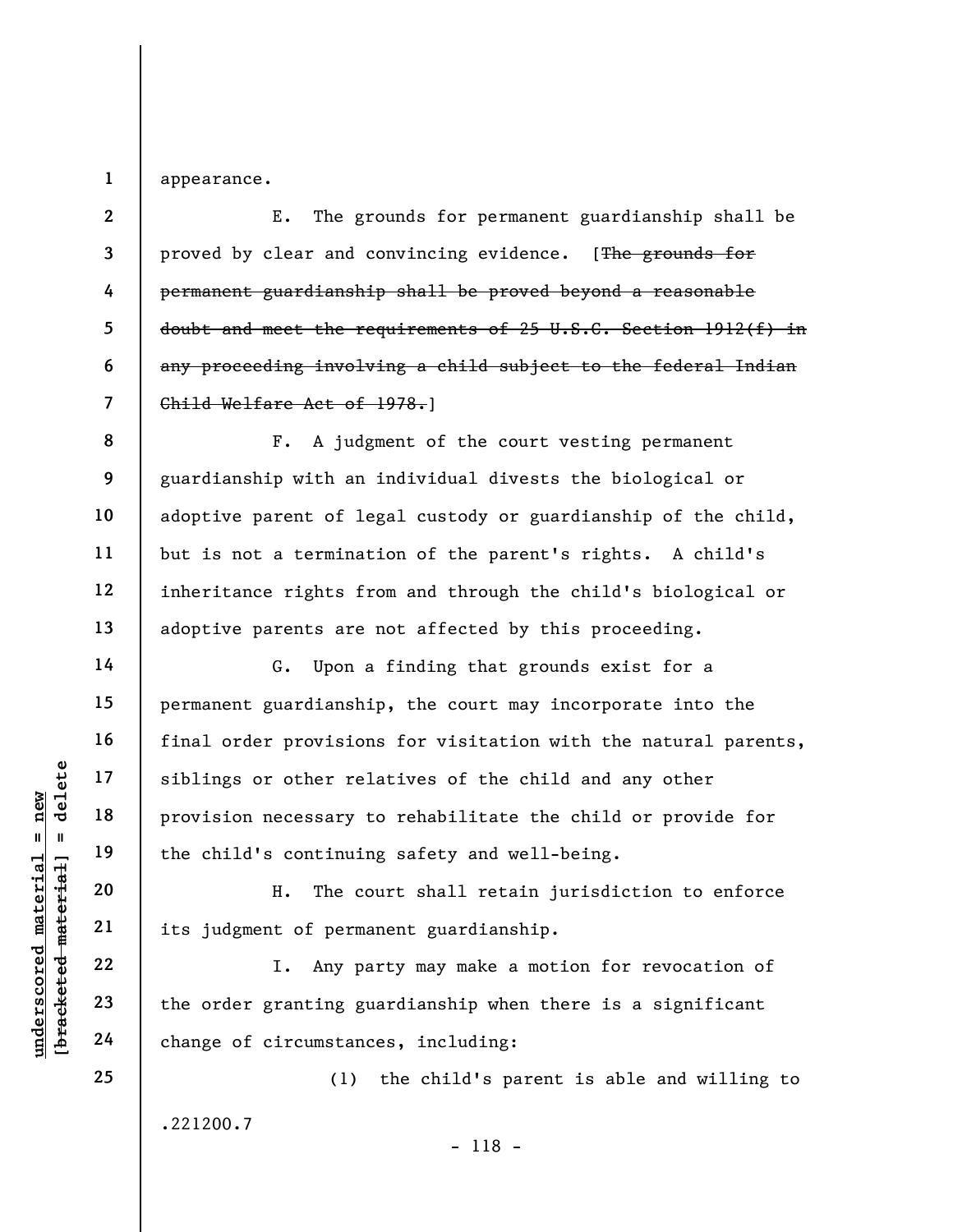1 properly care for the child; or

2 3 (2) the child's guardian is unable to properly care for the child.

J. The court shall appoint a guardian ad litem for the child in all proceedings for the revocation of permanent guardianship if the child is under the age of fourteen. The court shall appoint an attorney for the child in all proceedings for the revocation of permanent guardianship if the child is fourteen years of age or older at the inception of the proceedings.

K. The court may revoke the order granting guardianship when a significant change of circumstances has been proven by clear and convincing evidence and it is in the child's best interests to revoke the order granting guardianship."

SECTION 56. Section 32A-4-33 NMSA 1978 (being Laws 1993, Chapter 77, Section 127, as amended) is amended to read:

"32A-4-33. CONFIDENTIALITY--RECORDS--PENALTY.--

underscored material = new [bracketed material] = delete A. All records or information concerning a party to a neglect or abuse proceeding, including social records, diagnostic evaluations, psychiatric or psychological reports, videotapes, transcripts and audio recordings of a child's statement of abuse or medical reports incident to or obtained as a result of a neglect or abuse proceeding or that were produced or obtained during an investigation in anticipation of .221200.7 - 119 -

4

5

6

7

8

9

10

11

12

13

14

15

16

17

18

19

20

21

22

23

24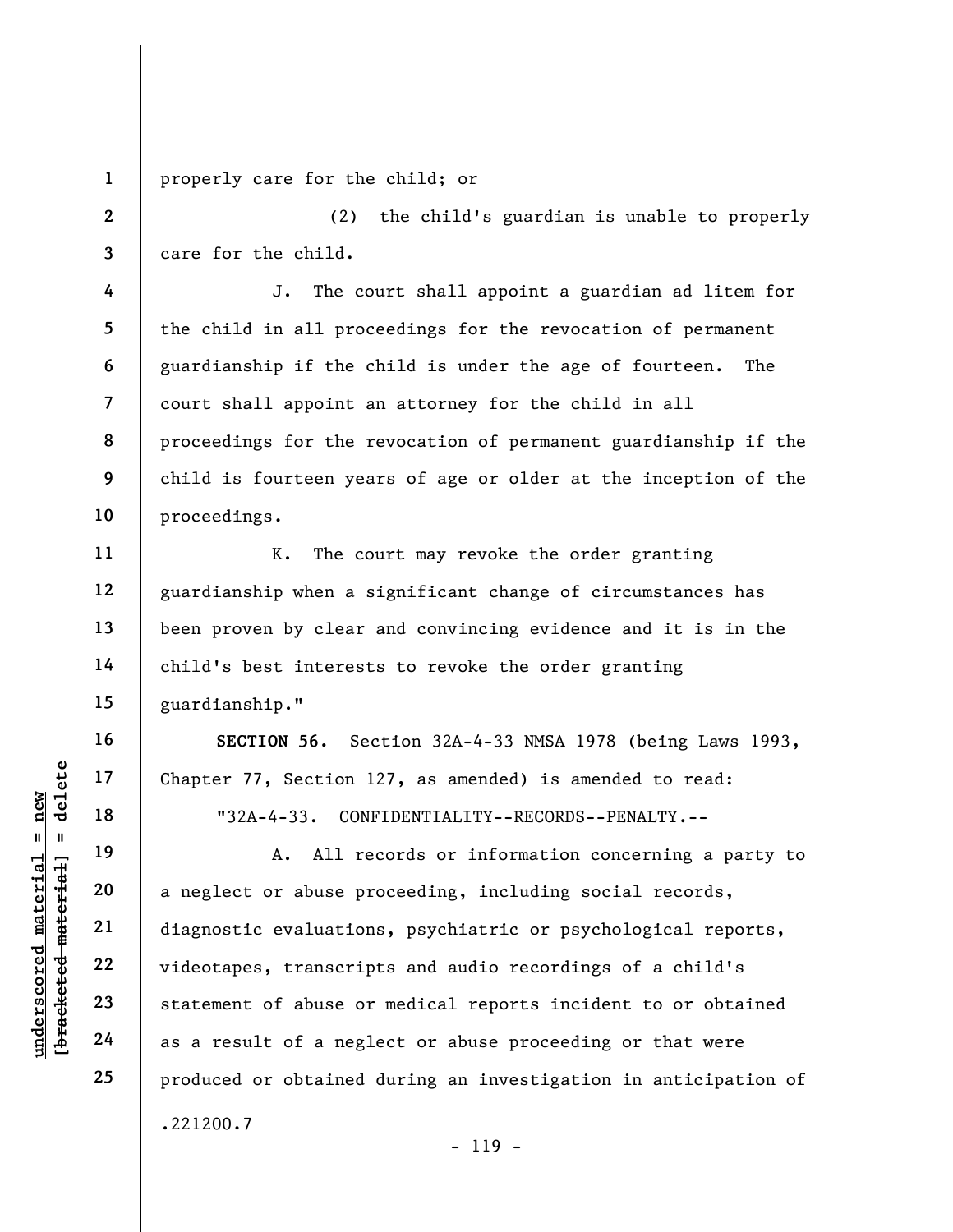underscored material material end of the department's posses<br>
any agency contracted<br>
department's posses<br>
(6)<br>
any agency contracted<br>
boards;<br>
22<br>
23<br>
immunity is granted p<br>
24<br>
(8) 1 2 3 4 5 6 7 8 9 10 11 12 13 14 15 16 17 18 19 20 21 22 23 24 25 or incident to a neglect or abuse proceeding shall be confidential and closed to the public. B. The records described in Subsection A of this section shall be disclosed only to the parties and: (1) court personnel and persons or entities authorized by contract with the court to review, inspect or otherwise have access to records or information in the court's possession; (2) court-appointed special advocates appointed to the neglect or abuse proceeding; (3) the child's guardian ad litem; (4) the attorney representing the child in an abuse or neglect action, a delinquency action or any other action under the Children's Code; (5) department personnel and persons or entities authorized by contract with the department to review, inspect or otherwise have access to records or information in the department's possession; (6) any local substitute care review board or any agency contracted to implement local substitute care review boards; (7) law enforcement officials, except when use immunity is granted pursuant to Section 32A-4-11 NMSA 1978; (8) district attorneys, except when use immunity is granted pursuant to Section 32A-4-11 NMSA 1978; .221200.7  $- 120 -$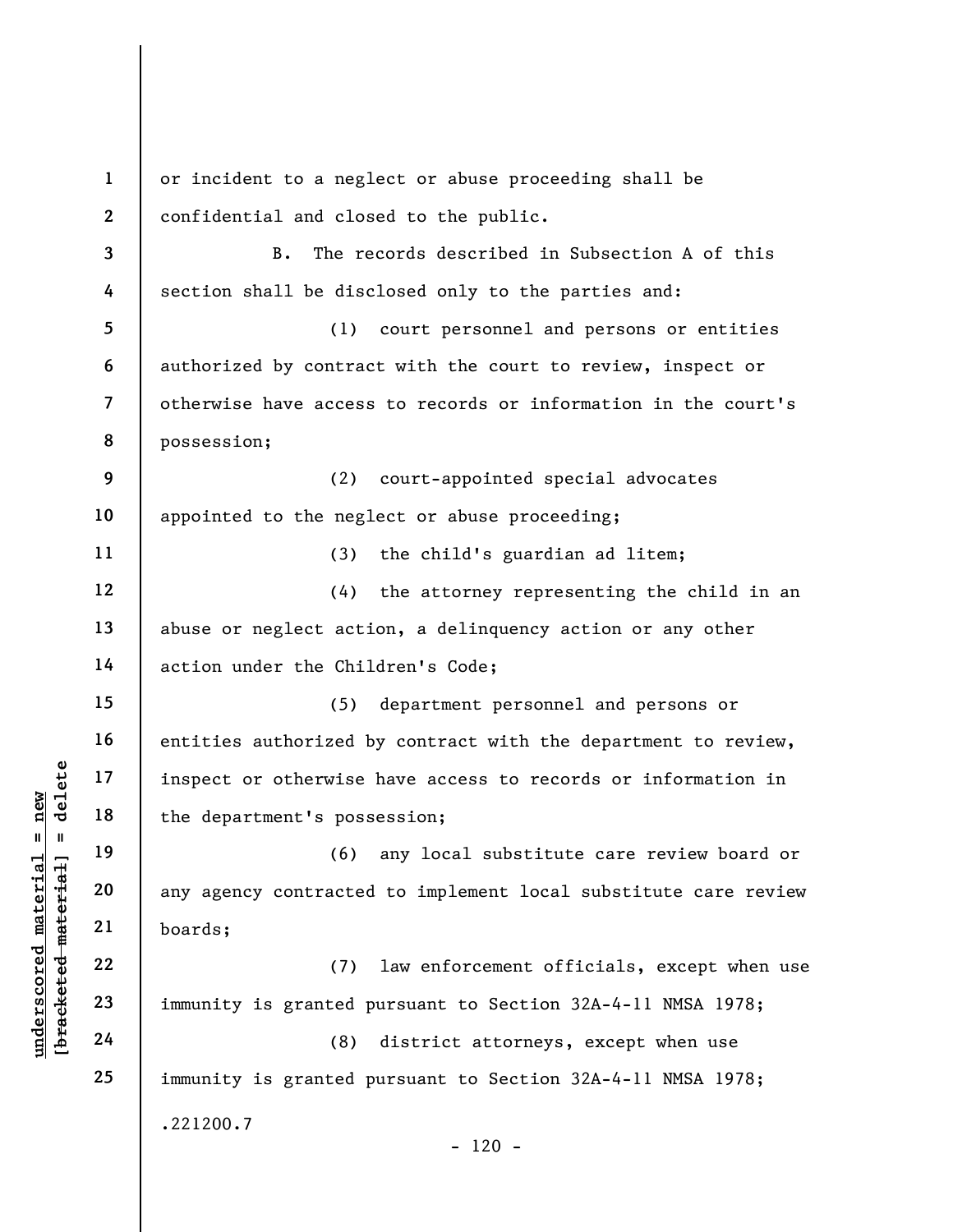underscored material = new [bracketed material] = delete 1 2 3 4 5 6 7 8 9 10 11 12 13 14 15 16 17 18 19 20 21 22 23 24 25 (9) any state government or tribal government social services agency in any state or when, in the opinion of the department it is in the best interest of the child, a governmental social services agency of another country;  $(10)$  those persons or entities of an Indian tribe specifically authorized to inspect the records pursuant to the federal Indian Child Welfare Act of 1978 or any regulations promulgated thereunder; (11)] (10) a foster parent, if the records are those of a child currently placed with that foster parent or of a child being considered for placement with that foster parent and the records concern the social, medical, psychological or educational needs of the child; [(12)] (11) school personnel involved with the child if the records concern the child's social or educational needs;  $[\frac{13}{13}]$  (12) a grandparent, parent of a sibling, relative or fictive kin, if the records or information pertain to a child being considered for placement with that grandparent, parent of a sibling, relative or fictive kin and the records or information concern the social, medical, psychological or educational needs of the child;  $[\frac{14}{14}]$  (13) health care or mental health professionals involved in the evaluation or treatment of the child or of the child's parents, guardian, custodian or other .221200.7 - 121 -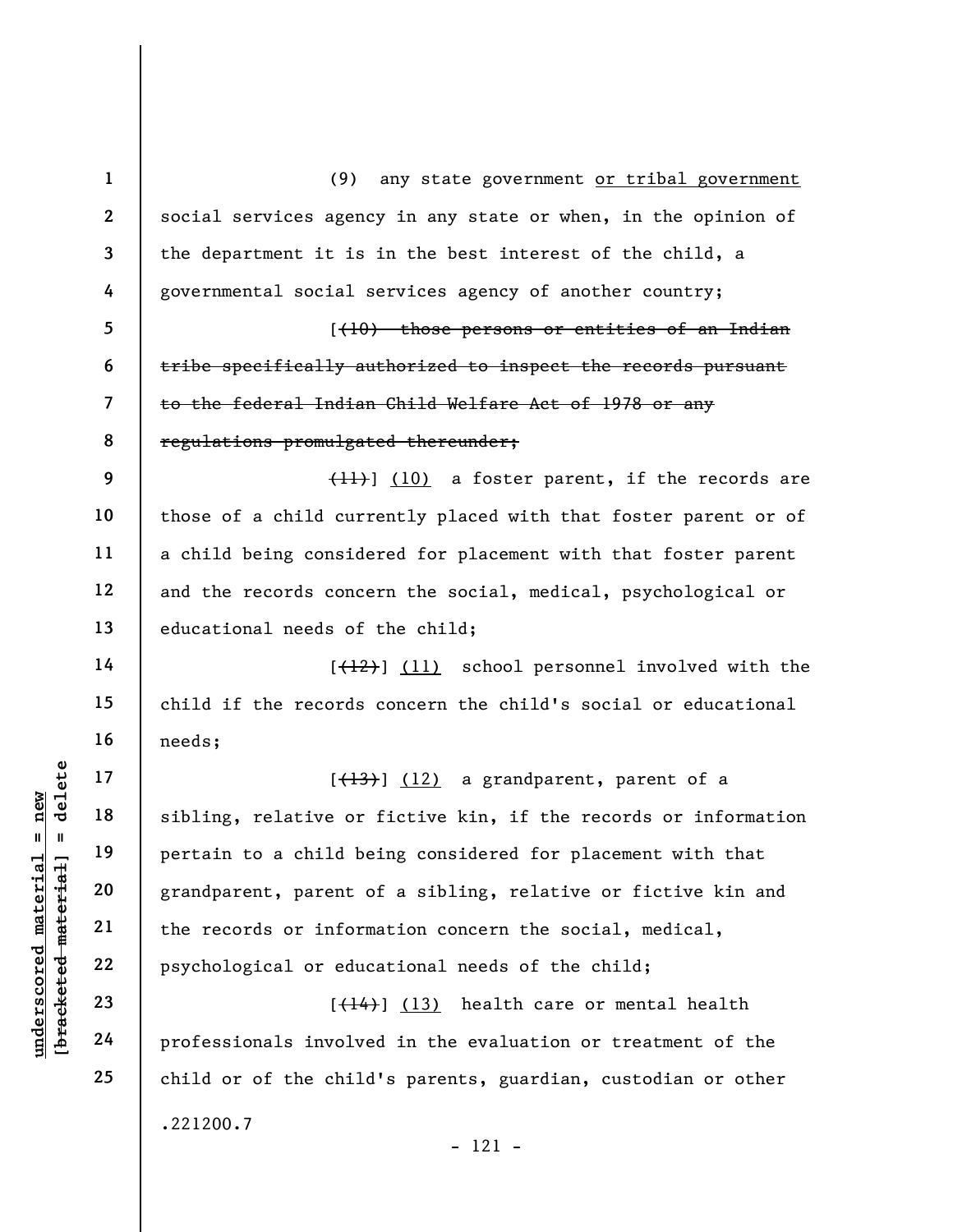family members;

1

7

8

9

10

11

12

13

14

15

16

17

18

19

20

21

22

23

24

25

2 3 4 5 6  $[$ (15)] (14) protection and advocacy representatives pursuant to the federal Developmental Disabilities Assistance and Bill of Rights Act and the federal Protection and Advocacy for Mentally Ill Individuals Amendments Act of 1991;

 $[+16]$  (15) children's safehouse organizations conducting investigatory interviews of children on behalf of a law enforcement agency or the department;

 $[\frac{17}{17}]$  (16) representatives of the federal government or their contractors authorized by federal statute or regulation to review, inspect, audit or otherwise have access to records and information pertaining to neglect or abuse proceedings;

understand material material of parent or legal currency and permannel or parent or legal currency are of age<br>deleterated material fourteen years of age<br>and the sourt, he court, he count<br>of the court, he work of the court<br> [(18)] (17) any person or entity attending a meeting arranged by the department to discuss the safety, well-being and permanency of a child, when the parent or child, or parent or legal custodian on behalf of a child younger than fourteen years of age, has consented to the disclosure; and

 $[\frac{(19)}{18}]$  (18) any other person or entity, by order of the court, having a legitimate interest in the case or the work of the court.

C. A parent, guardian or legal custodian whose child has been the subject of an investigation of abuse or neglect where no petition has been filed shall have the right .221200.7 - 122 -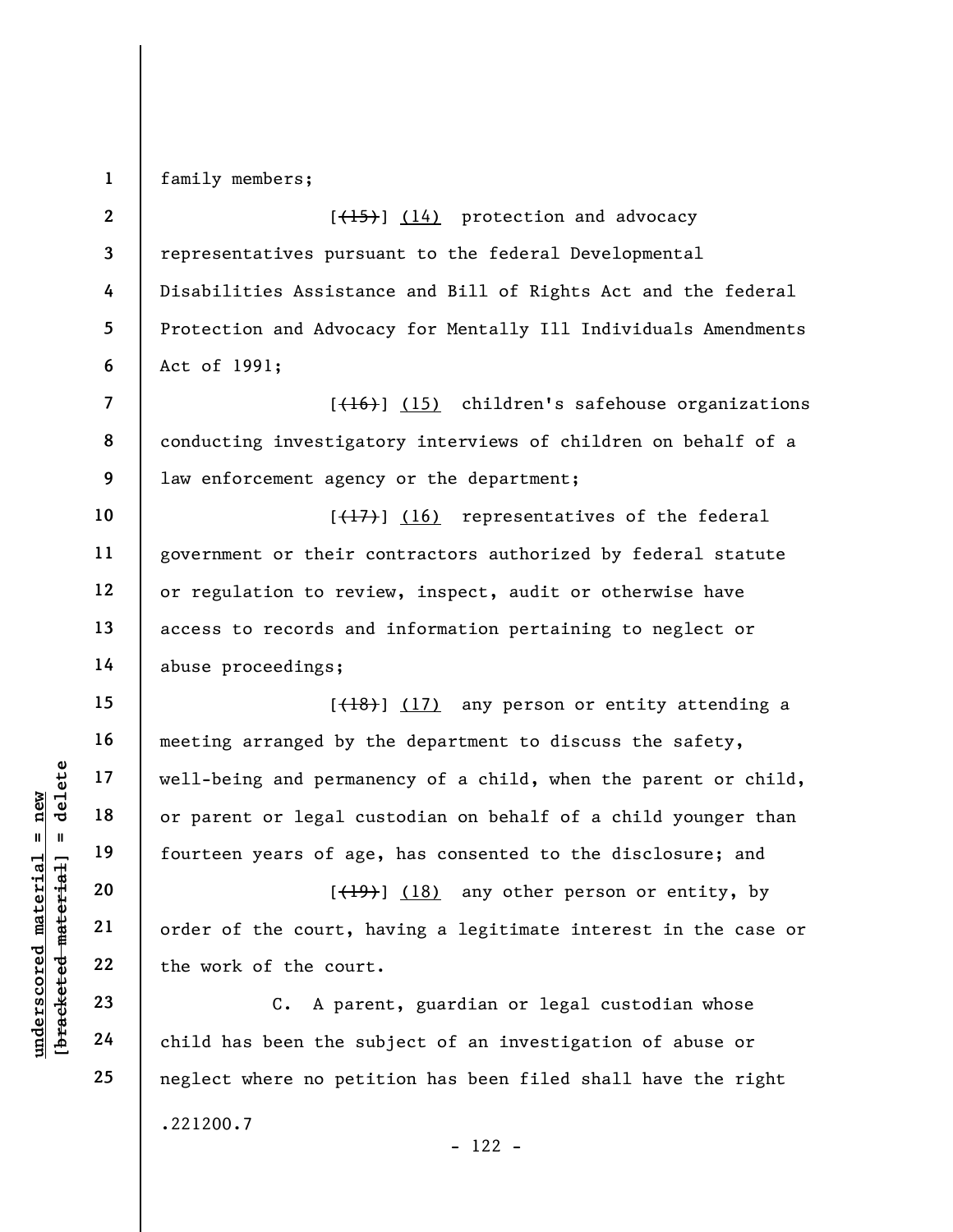1 2 3 4 5 6 7 8 9 10 11 to inspect any medical report, psychological evaluation, law enforcement reports or other investigative or diagnostic evaluation; provided that any identifying information related to the reporting party or any other party providing information shall be deleted. The parent, guardian or legal custodian shall also have the right to the results of the investigation and the right to petition the court for full access to all department records and information except those records and information the department finds would be likely to endanger the life or safety of any person providing information to the department.

D. Whoever intentionally and unlawfully releases any information or records closed to the public pursuant to the Abuse and Neglect Act or releases or makes other unlawful use of records in violation of that act is guilty of a petty misdemeanor and shall be sentenced pursuant to the provisions of Section 31-19-1 NMSA 1978.

UNE 17<br>
UNE THE 18<br>
UNE THE de<br>
IMPLE THE de<br>
implementing disclosu<br>
E. The de<br>
implementing disclosu<br>
E. The de<br>
E. The de<br>
implementing disclosu<br>
E. The de<br>
E. The de<br>
E. The de<br>
implementing disclosu<br>
in compliance with E. The department shall promulgate rules for implementing disclosure of records pursuant to this section and in compliance with state and federal law and the Children's Court Rules."

SECTION 57. Section 32A-5-7 NMSA 1978 (being Laws 1993, Chapter 77, Section 134, as amended) is amended to read: "32A-5-7. CLERK OF THE COURT--DUTIES.--

A. The clerk of the court shall file pleadings .221200.7

25

12

13

14

15

16

17

18

19

20

21

22

23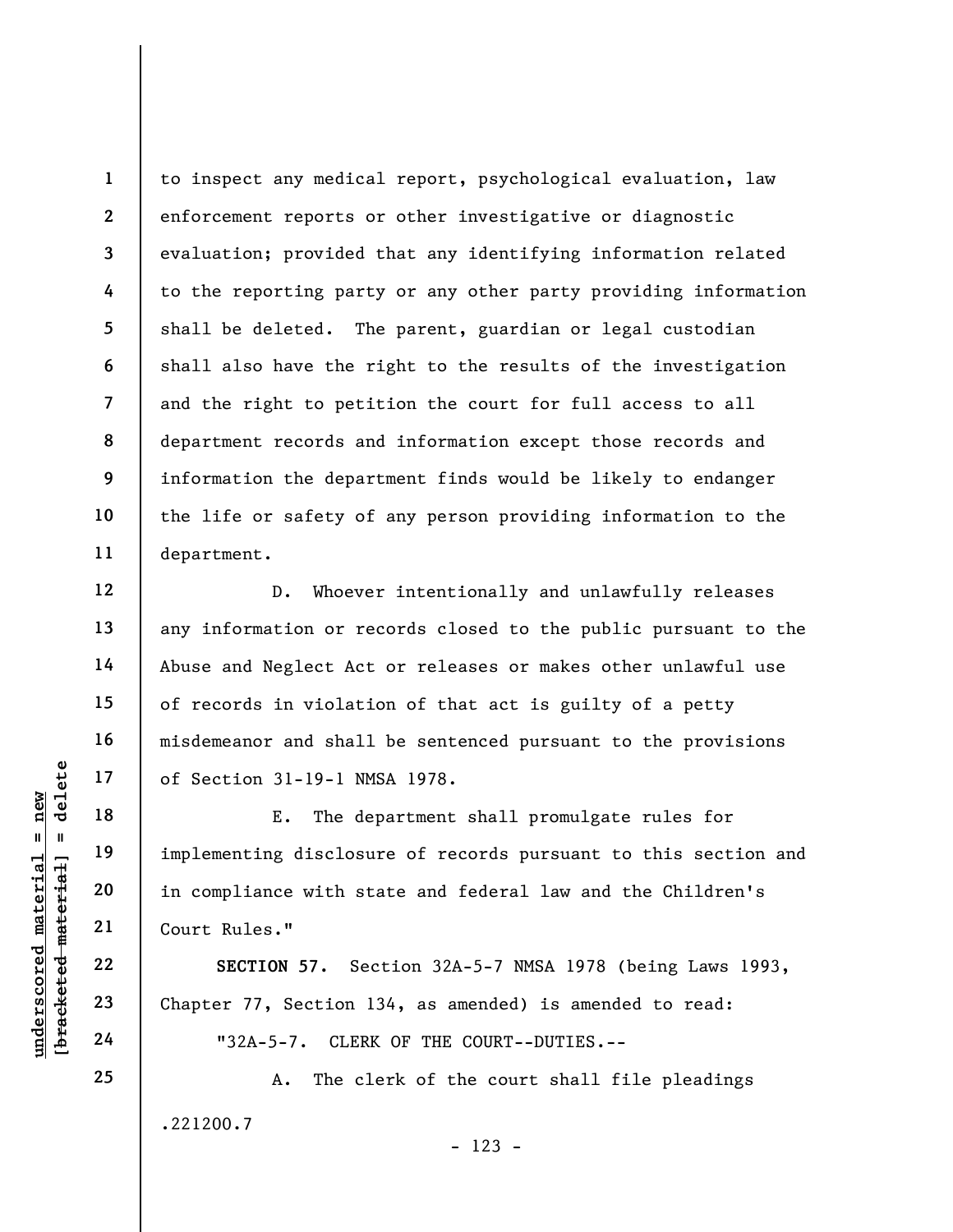captioned pursuant to the provisions of Section 32A-5-9 NMSA 1978. The clerk of the court shall not file incorrectly captioned pleadings.

B. The clerk of the court shall mail a copy of the request for placement to the department within one working day of the request for placement being filed with the court. The attorney for the person requesting placement shall provide to the clerk of the court a copy of the request for placement and a stamped envelope addressed to the department as specified in department [regulation] rules.

C. The clerk of the court shall mail a copy of the petition for adoption within one working day of the petition for adoption being filed with the court. The attorney for the petitioner shall provide to the clerk of the court a copy of the petition for adoption and a stamped envelope addressed to the department as specified in department [regulation] rules.

UN D. The cl<br>
and the decree of adoption to<br>
the entry of the decree<br>
petitioner shall prov<br>
petitioner shall prov<br>
petitioner shall prov<br>
the decree of adoptic<br>
22<br>
department as specifi<br>
23<br>
E. In an<br>
elerk of the court D. The clerk of the court shall mail a copy of the decree of adoption to the department within one working day of the entry of the decree of adoption. The attorney for the petitioner shall provide to the clerk of the court a copy of the decree of adoption and a stamped envelope addressed to the department as specified in department [regulation] rules.

[E. In any adoption involving an Indian child, the clerk of the court shall provide the secretary of the interior with a copy of any decree of adoption or adoptive placement .221200.7  $- 124 -$ 

1

2

3

4

5

6

7

8

9

10

11

12

13

14

15

16

17

18

19

20

21

22

23

24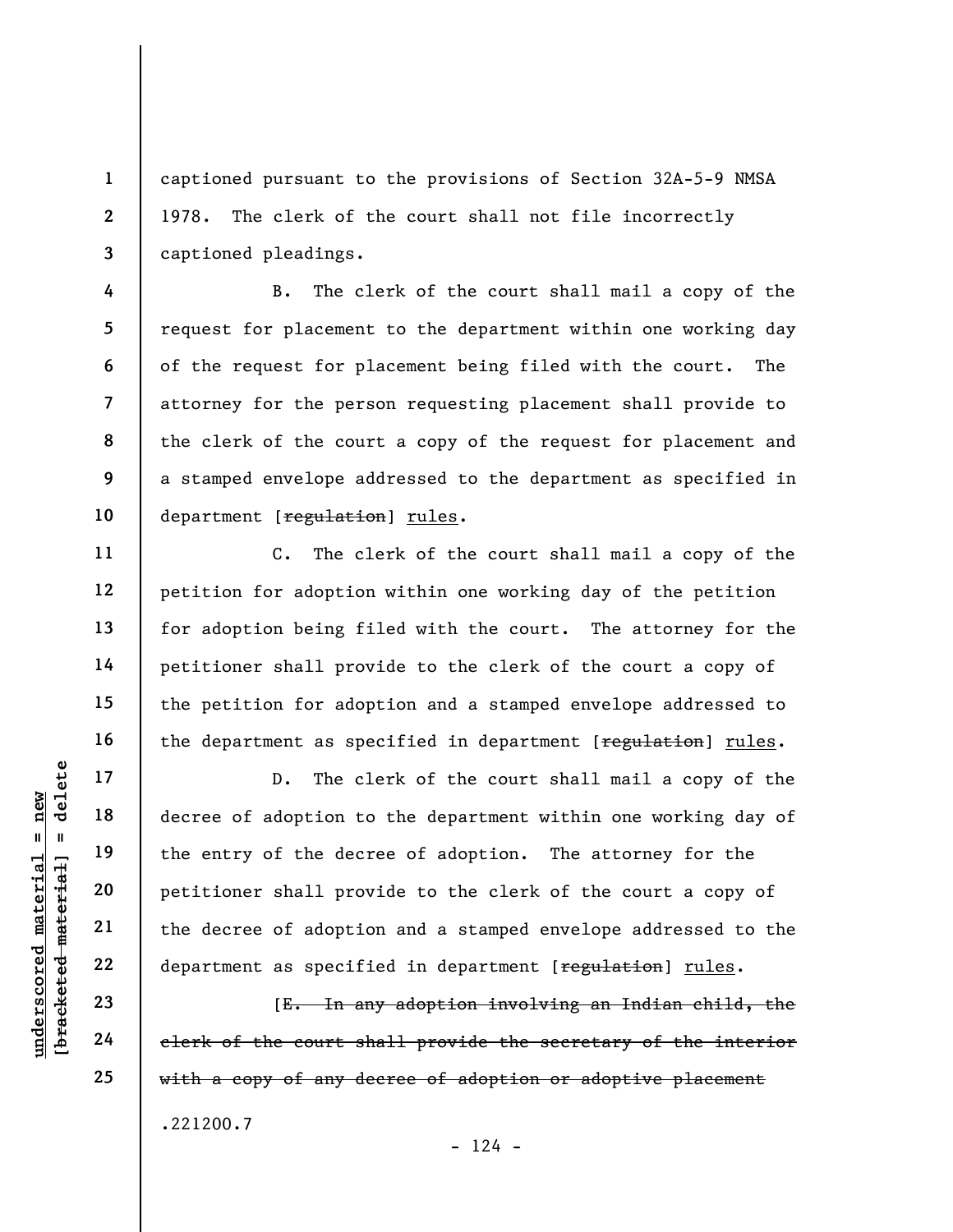UN SECTION 58. Section 1<br>
19 18 Chapter 77, Section 1<br>
19 132A-5-13. INDI<br>
19 132A-5-13. INDI<br>
19 132A-5-13. INDI<br>
19 132A-5-13. INDI<br>
19 132A-5-13. INDI<br>
21 A. When a<br>
22 petitioner shall file<br>
24 prior to actual place 1 2 3 4 5 6 7 8 9 10 11 12 13 14 15 16 17 18 19 20 21 22 23 24 25 order and other information as required by the federal Indian Child Welfare Act of 1978. The attorney for the petitioner shall provide to the clerk of the court a copy of an adoption decree, an adoptive placement order, any other information required by the federal Indian Child Welfare Act of 1978 and a stamped envelope addressed to the secretary of the interior.  $F_{\tau}$ ]  $E_{\tau}$  The clerk of the court shall provide a certificate of adoption with an adoptee's new name.  $[G<sub>1</sub>]$  F. The attorney for the petitioner shall forward the certificate of adoption provided for in Subsection [F] E of this section as follows: (1) for a person born in the United States, to the appropriate vital statistics office of the place, if known, where the adoptee was born; or (2) for all other persons, to the state registrar of vital statistics." SECTION 58. Section 32A-5-13 NMSA 1978 (being Laws 1993, Chapter 77, Section 140, as amended) is amended to read: "32A-5-13. INDEPENDENT ADOPTIONS--REQUEST FOR PLACEMENT-- PLACEMENT ORDER--CERTIFICATION.-- A. When a placement order is required, the petitioner shall file a request with the court to allow the placement. An order permitting the placement shall be obtained prior to actual placement. B. Only a pre-placement study that has been .221200.7

 $- 125 -$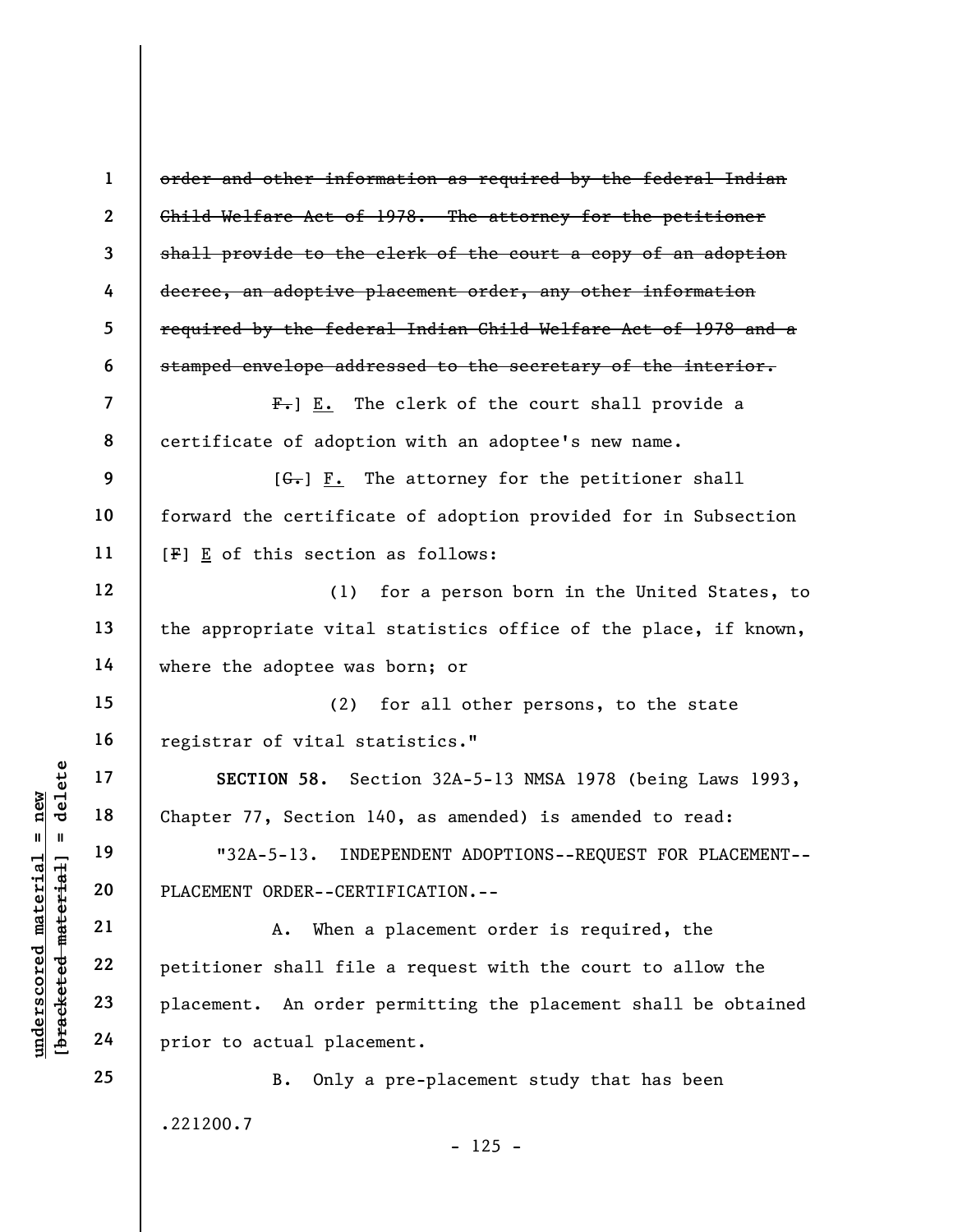prepared or updated within one year immediately prior to the date of placement, approving the petitioner as an appropriate adoptive parent, shall be filed with the court prior to issuance of a placement order, except as provided in Subsection C of Section 32A-5-12 NMSA 1978.

[C. In order for a person to be certified to conduct pre-placement studies, the person shall meet the standards promulgated by the department. If the child is an Indian child, the person shall meet the standards set forth in the federal Indian Child Welfare Act of 1978.

understand material processes in the complete material of the subject to the processes of the subject to the proof of the subject to the proof of the subject to the proof of the subject to the proof of the subject to the p  $\theta$ . The pre-placement study shall be conducted by an agency or a person certified by the department to conduct the study. A person or agency that wants to be certified to perform pre-placement studies shall file documents verifying their qualifications with the department. The department shall publish a list of persons or agencies certified to conduct a pre-placement study. If necessary to defray additional costs associated with compiling the list, the department may assess and charge a reasonable administrative fee to the person or agency listed.

 $[E-]$  D. When a person or agency that wants to be certified to perform pre-placement studies files false documentation with the department, the person or agency shall be subject to the provisions of Section 32A-5-42 NMSA 1978.

 $[F-] E.$  A request for placement shall be filed and .221200.7

1

2

3

4

5

6

7

8

9

10

11

12

13

14

15

16

17

18

19

20

21

22

23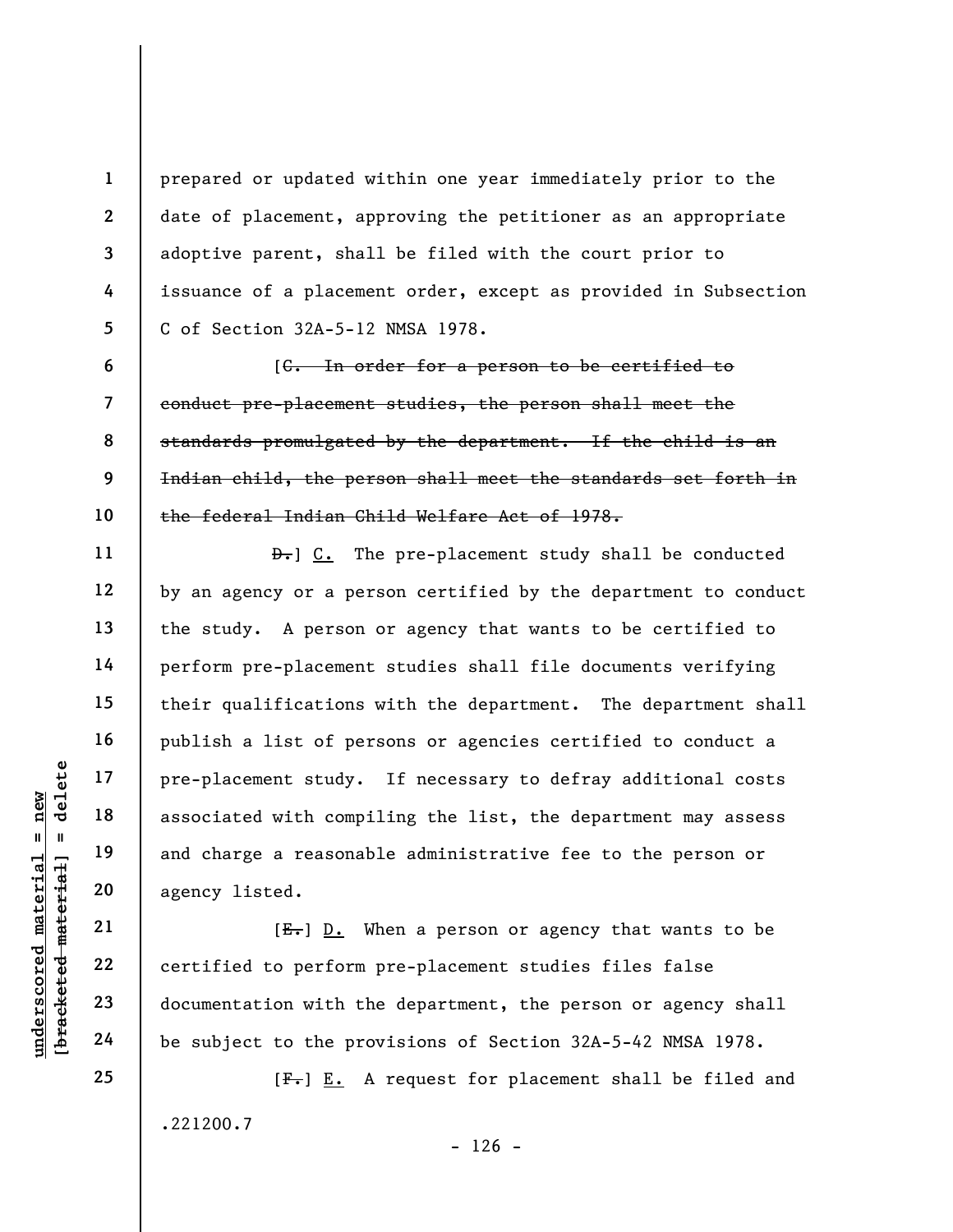underscored material = new [bracketed material] = delete 1 2 3 4 5 6 7 8 9 10 11 12 13 14 15 16 17 18 19 20 21 22 23 24 25 verified by the petitioner and shall allege: (1) the full name, age and place and duration of residence of the petitioner and, if married, the place and date of marriage; (2) the date and place of birth of the adoptee, if known, or the anticipated date and place of birth of the adoptee; (3) a detailed statement of the circumstances and persons involved in the proposed placement; (4) if the adoptee has been born, the address where the adoptee is residing at the time of the request for placement; (5) if the adoptee has been born, the places where the adoptee has lived within the past three years and the names and addresses of the persons with whom the adoptee has lived. If the adoptee is in the custody of an agency or the department, the address shall be the address of the agency or the county office of the department from which the child was placed; (6) the existence of any court orders that are known to the petitioner and that regulate custody, visitation or access to the adoptee, copies of which shall be attached to the request for placement as exhibits; if copies of any such court orders are unavailable at the time of filing the request for placement, the copies shall be filed prior to the issuance .221200.7

- 127 -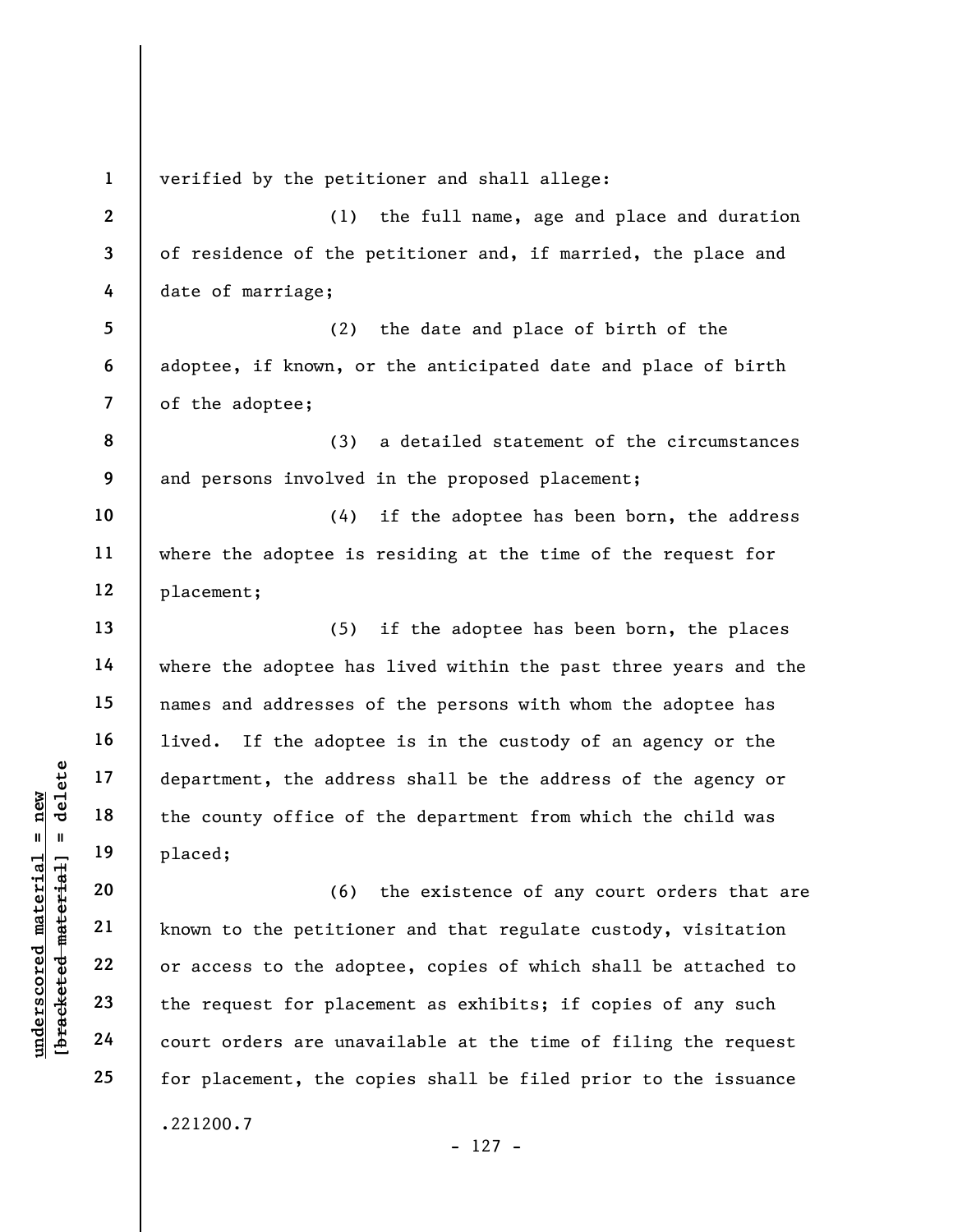1 of the order of placement;

understand material of the Placement Study.<br>
The agency or investing the agency or investing the agency or investing<br>
and the agency or investing<br>
pre-placement study.<br>
[G.] <u>F.</u> I<br>
contain the Placement study.<br>
[G.] <u>F.</u> 2 3 4 5 6 7 8 9 10 11 12 13 14 15 16 17 18 19 20 21 22 (7) that the petitioner desires to establish a parent and child relationship between the petitioner and the adoptee and that the petitioner is a fit and proper person able to care and provide for the adoptee's welfare; (8) the relationship, if any, of the petitioner to the adoptee; (9) whether the adoptee is subject to the [federal Indian Child Welfare Act of 1978] Indian Family Protection Act, and, if so, the petition shall allege the actions taken to comply with the [federal Indian Child Welfare Act of 1978] Indian Family Protection Act and all other allegations required pursuant to that act; (10) whether the adoption is subject to the Interstate Compact on the Placement of Children and what specific actions have been taken to comply with the Interstate Compact on the Placement of Children; and (11) the name, address and telephone number of the agency or investigator who has agreed to do the pre-placement study.  $[G<sub>1</sub>]$   $\underline{F.}$  The request for placement shall be served

on all parties entitled to receive notice of the filing of a petition for adoption, as provided in Section 32A-5-27 NMSA 1978. An order allowing placement may be entered prior to service of the request for placement.

.221200.7

23

24

25

- 128 -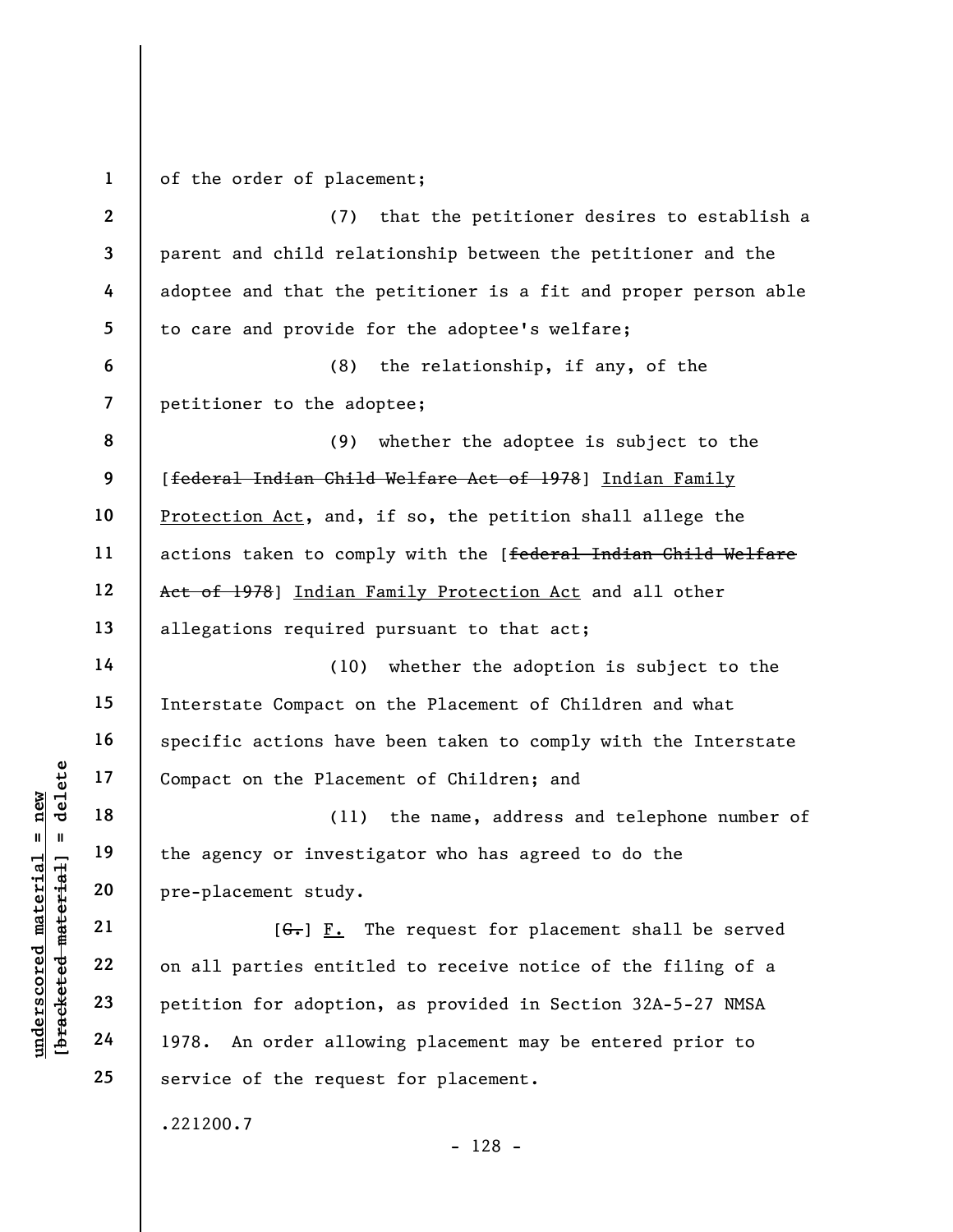underscored material material material expect to a child when<br>  $\begin{bmatrix}\n1 & 1 & 19 \\
0 & 1 & 19 \\
0 & 21 & 20 \\
0 & 21 & 22 \\
0 & 22 & 23 \\
0 & 23 & 5 \\
0 & 24 & 24\n\end{bmatrix}$  child and the court for and abuse are<br>
expected and abuse are<br>  $\begin{bmatrix}\n24 & 2$ 1 2 3 4 5 6 7 8 9 10 11 12 13 14 15 16 17 18 19 20 21 22 23 24 25 [H.] G. A hearing and the court decision on the request for placement shall occur within thirty days of the filing of the request.  $[\frac{1}{\sqrt{1}}]$  H. As part of any court order authorizing placement under this section, the court shall find whether the pre-placement study complies with Section 32A-5-14 NMSA 1978 and that the time requirements concerning placement set forth in this section have been met." SECTION 59. Section 32A-5-15 NMSA 1978 (being Laws 1993, Chapter 77, Section 142, as amended) is amended to read: "32A-5-15. TERMINATION OF PARENTAL RIGHTS.-- A. The physical, mental and emotional welfare and needs of the child shall be the primary consideration for the termination of parental rights. The court may terminate the rights of the child's parents as provided by the Adoption Act. B. The court shall terminate parental rights with respect to a child when: (1) the child has been abandoned by the parents; (2) the child has been a neglected or abused child and the court finds that the conditions and causes of the neglect and abuse are unlikely to change in the foreseeable future; or (3) the child has been placed in the care of others, including care by other relatives, either by a court .221200.7 - 129 -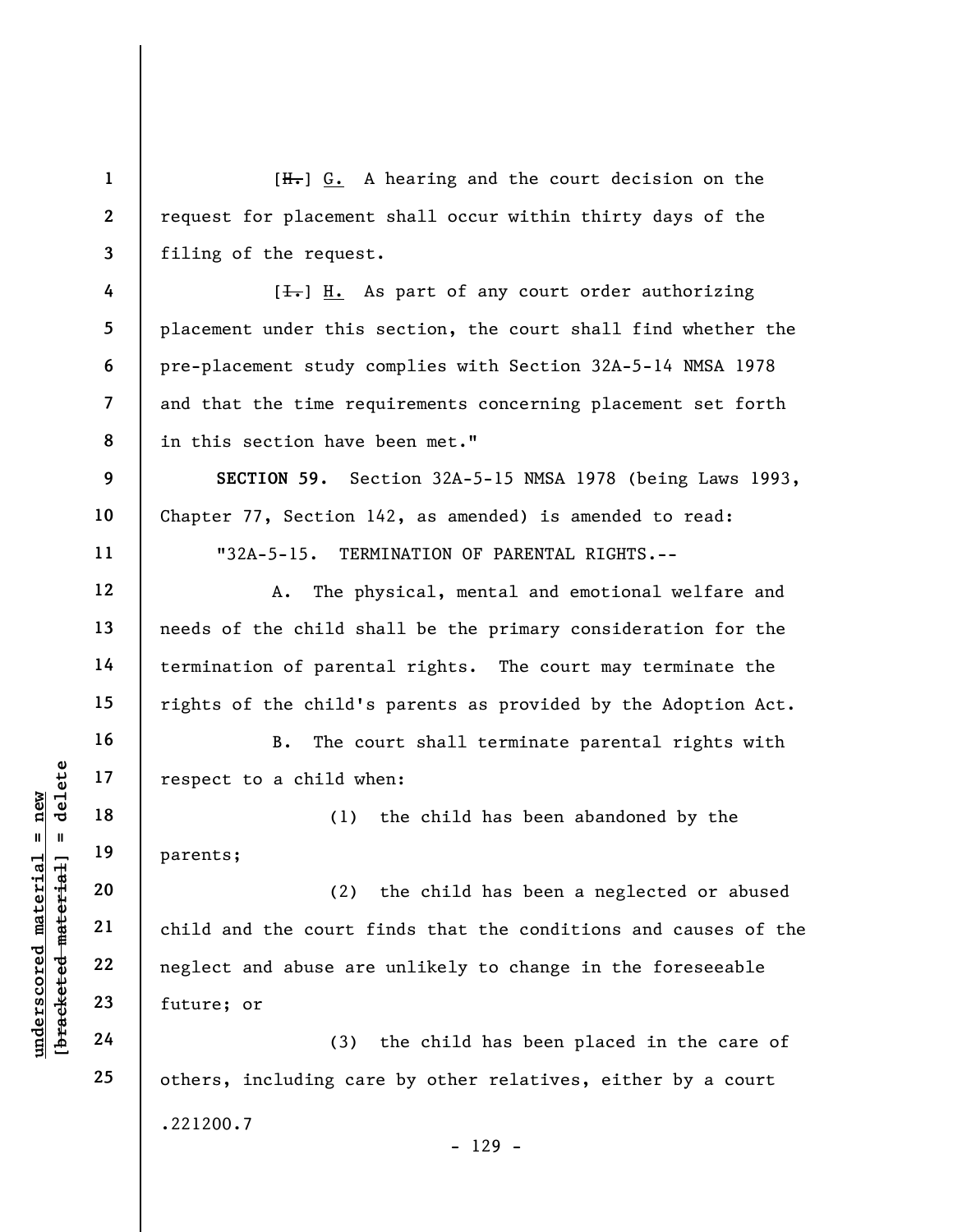Under 17<br>
under 18<br>
under 19<br>
under 19<br>
under 19<br>
exist shall create a<br>
exist shall create a<br>
exist shall create a<br>
exist shall create a<br>
(<del>b. The t</del><br>
under 18<br>
22<br>
<del>Indian child shall co</del><br>
23<br>
<del>Indian Child Welfare</del><br>
24<br> 1 2 3 4 5 6 7 8 9 10 11 12 13 14 15 16 17 18 19 20 21 22 23 24 25 order or otherwise, and the following conditions exist: (a) the child has lived in the home of others for an extended period of time; (b) the parent-child relationship has disintegrated; (c) a psychological parent-child relationship has developed between the substitute family and the child; (d) if the court deems the child of sufficient capacity to express a preference, the child no longer prefers to live with the natural parent; (e) the substitute family desires to adopt the child; and (f) a presumption of abandonment created by the conditions described in Subparagraphs (a) through (e) of this paragraph has not been rebutted. C. A finding by the court that all of the conditions set forth in [Subparagraph] Subparagraphs (a) through (e) of Paragraph (3) of Subsection B of this section exist shall create a rebuttable presumption of abandonment. [D. The termination of parental rights involving an Indian child shall comply with the requirements of the federal Indian Child Welfare Act of 1978.]" SECTION 60. Section 32A-5-16 NMSA 1978 (being Laws 1993, Chapter 77, Section 143, as amended) is amended to read: .221200.7  $- 130 -$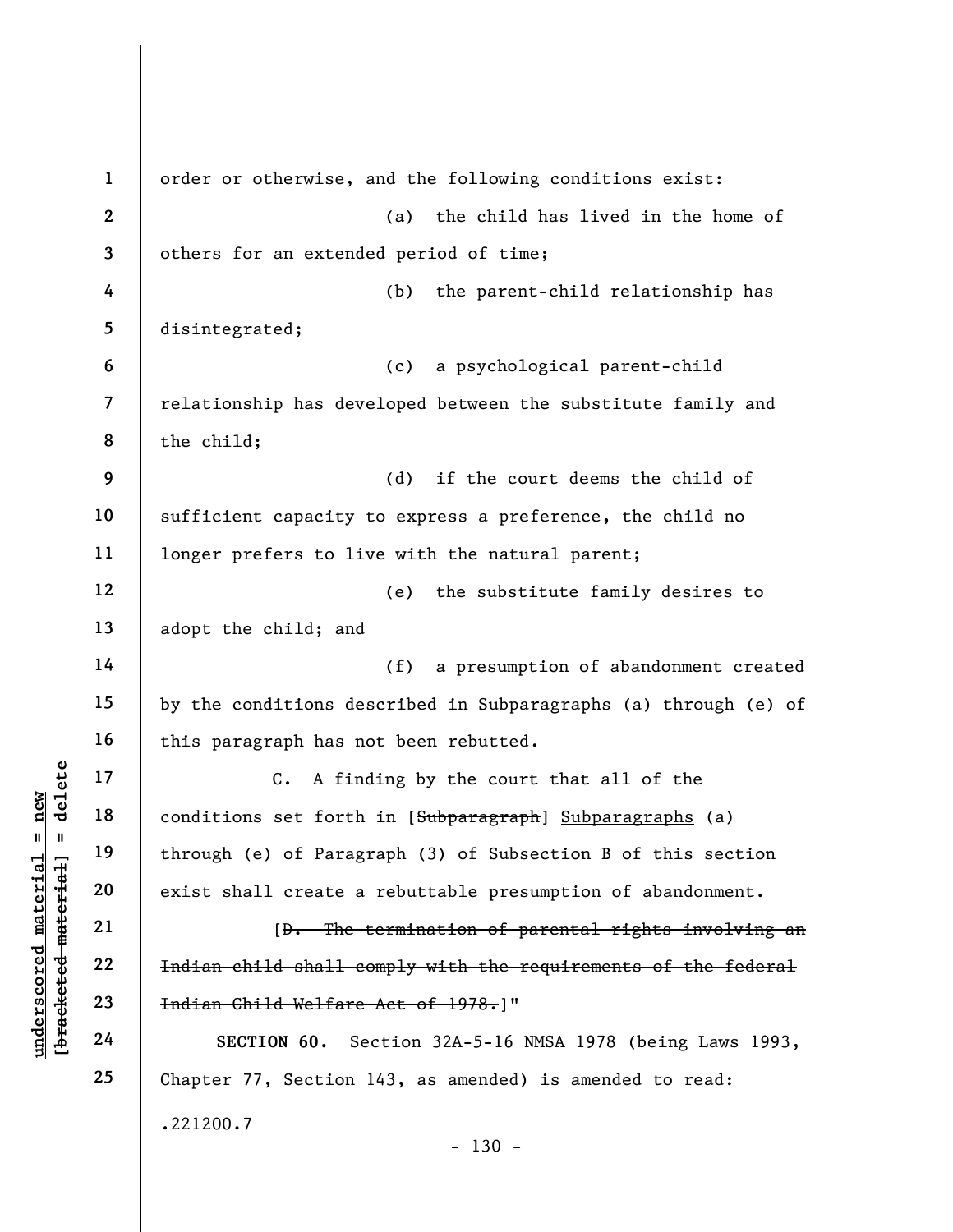underscored material material material material material material material material material material material<br>
and circumstances sup<br>
weder that and circumstances sup<br>
22<br>
23<br>
24 Transferred; 1 2 3 4 5 6 7 8 9 10 11 12 13 14 15 16 17 18 19 20 21 22 23 24 25 "32A-5-16. TERMINATION PROCEDURES.-- A. A proceeding to terminate parental rights may be initiated in connection with or prior to an adoption proceeding. Venue shall be in the court for the county in which the child is physically present or in the county from which the child was placed. The proceeding may be initiated by any of the following: (1) the department; (2) an agency; or (3) any other person having a legitimate interest in the matter, including a petitioner for adoption, the child's guardian, the child's guardian ad litem or attorney in another action, a foster parent, a relative of the child or the child. B. A petition for termination of parental rights shall be signed and verified by the petitioner, be filed with the court and set forth: (1) the date, place of birth and marital status of the child, if known; (2) the grounds for termination and the facts and circumstances supporting the grounds for termination; (3) the names and addresses of the person, authorized agency or agency officer to whom custody might be transferred; (4) the basis for the court's jurisdiction; .221200.7 - 131 -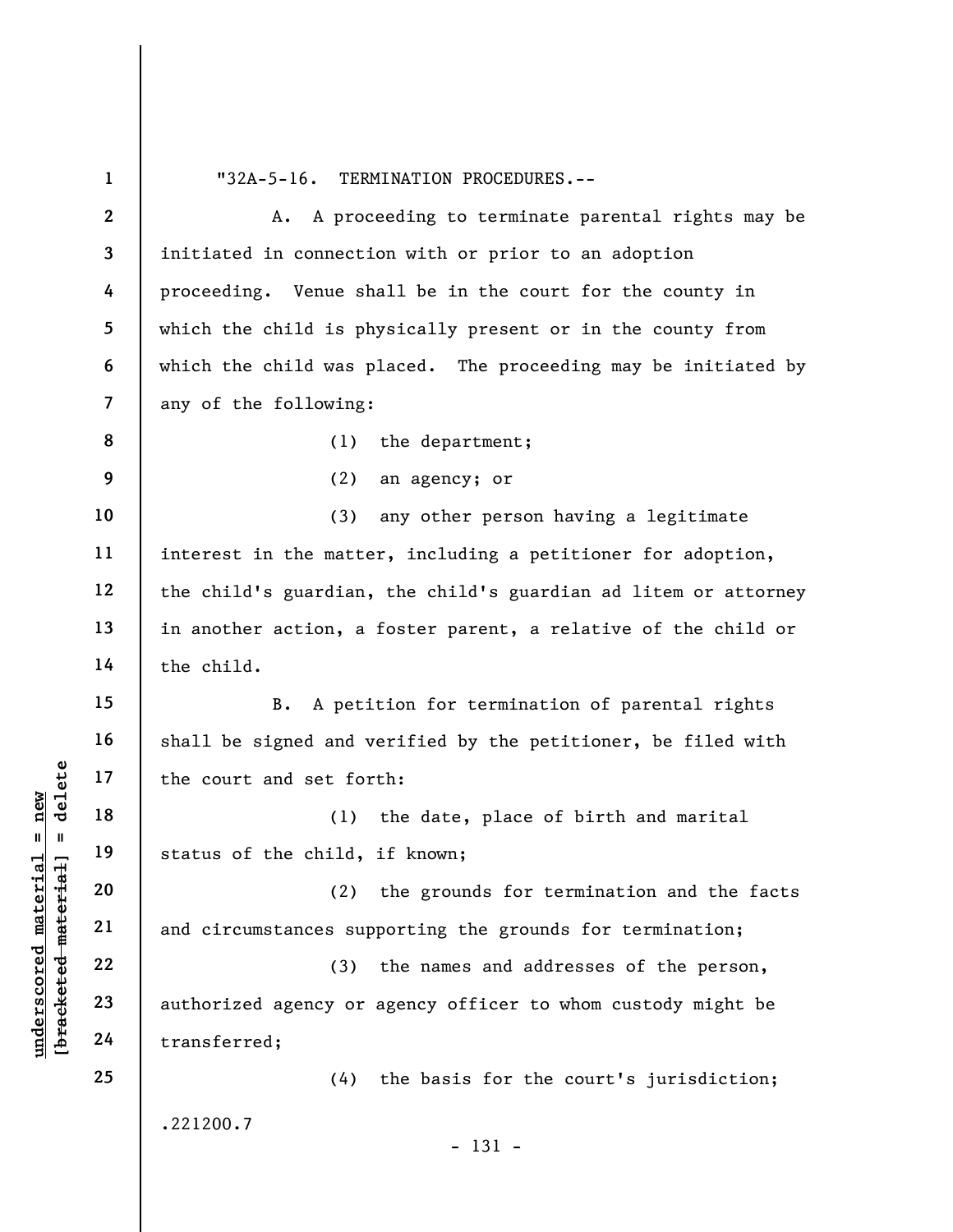underscored material material extended material extended material of the appropriate In C. Notice<br>accompanied by a copy<br>deleted material accompanied by a copy<br>petitioner on the partial companied by a copy<br>petitioner on the 1 2 3 4 5 6 7 8 9 10 11 12 13 14 15 16 17 18 19 20 21 22 23 24 25 (5) that the petition is in contemplation of adoption; (6) the relationship or legitimate interest of the applicant to the child; and (7) whether the child is an Indian child  $[ $\frac{and}{,}$ ]$  $if so,$ (a) the tribal affiliations of the child's parents; (b) the specific actions taken by the moving party to notify the parents' tribe and the results of the contacts, including the names, addresses, titles and telephone numbers of the persons contacted. Copies of any correspondence with the Indian tribe shall be attached as exhibits to the petition; and (c) what specific efforts were made to comply with the placement preferences set forth in the federal Indian Child Welfare Act of 1978 or the placement preferences of the appropriate Indian tribes]. C. Notice of the filing of the petition, accompanied by a copy of the petition, shall be served by the petitioner on the parents of the child, the child's guardian, the legal custodian of the child, the person with whom the child is residing, the individuals with whom the child has resided within the past six months and the department. Service shall be in accordance with the Rules of Civil Procedure for .221200.7 - 132 -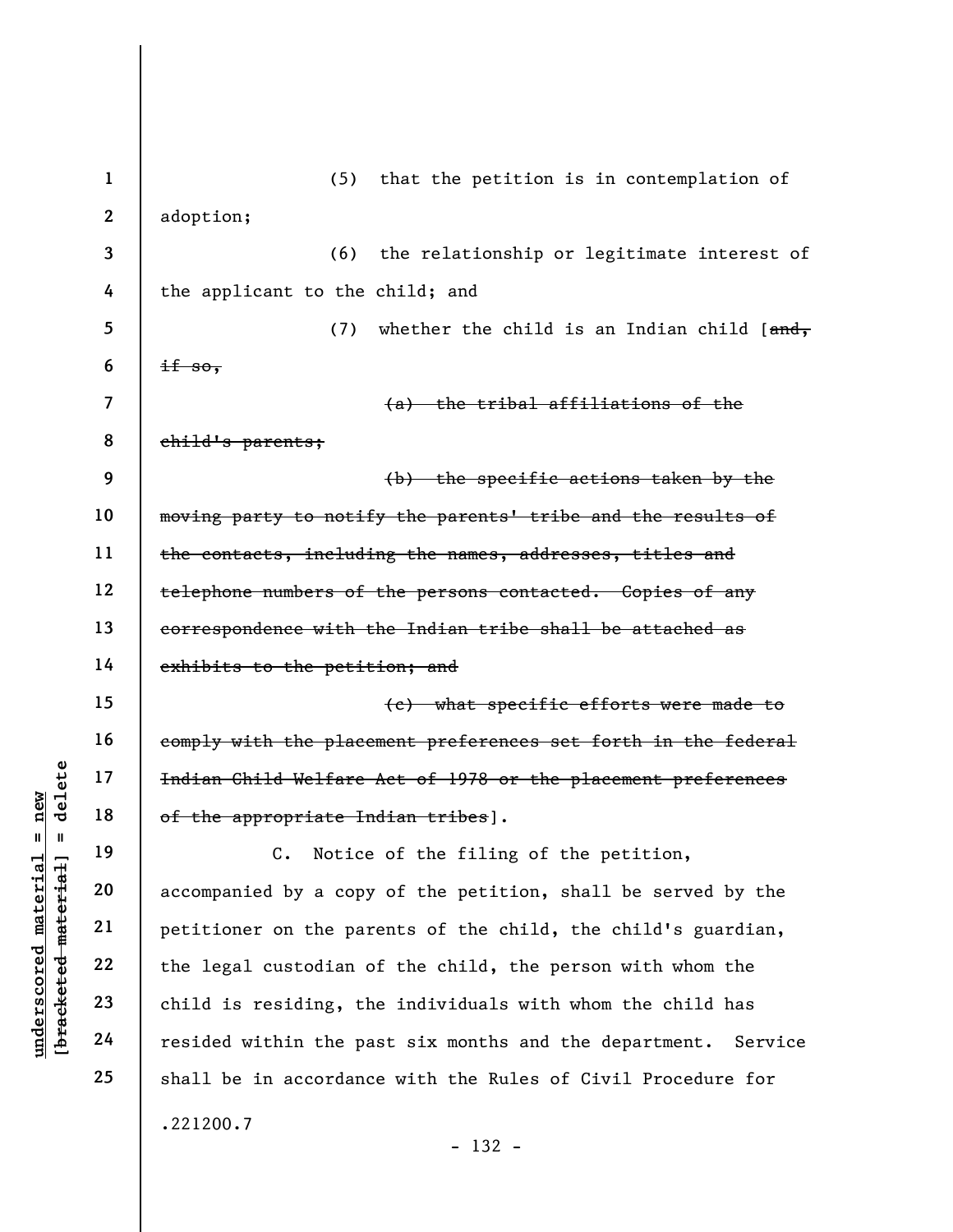1 2 3 4 5 6 7 8 9 the District Courts for the service of process in a civil action in this state, with the exception that the department may be served by certified mail. The notice shall state specifically that the person served shall file a written response to the petition within twenty days if the person intends to contest the termination. [In any case involving an Indian child, notice shall also be served on the child's Indian tribe pursuant to the federal Indian Child Welfare Act of 1978.]

under 17<br>
under 18<br>
19<br>
under 19<br>
under 19<br>
under service in accordance<br>
order service by publ<br>
required because the<br>
23<br>
to the provisions of<br>
24<br>
E. The co D. If the identification or whereabouts of a parent is unknown, the petitioner shall file a motion for an order granting service by publication or an order stating that service by publication is not required. A motion for an order granting service by publication shall be supported by the affidavit of the petitioner, the agency or the petitioner's attorney detailing the efforts made to locate the parent. Upon being satisfied that reasonable efforts to locate the parent have been made and that information as to the identity or whereabouts of the parent is still insufficient to effect service in accordance with SCRA, Rule 1-004, the court shall order service by publication or order that publication is not required because the parent's consent is not required pursuant to the provisions of Section 32A-5-19 NMSA 1978.

E. The court shall, upon request, appoint counsel for an indigent parent who is unable to obtain counsel or if, .221200.7

25

10

11

12

13

14

15

16

17

18

19

20

21

22

23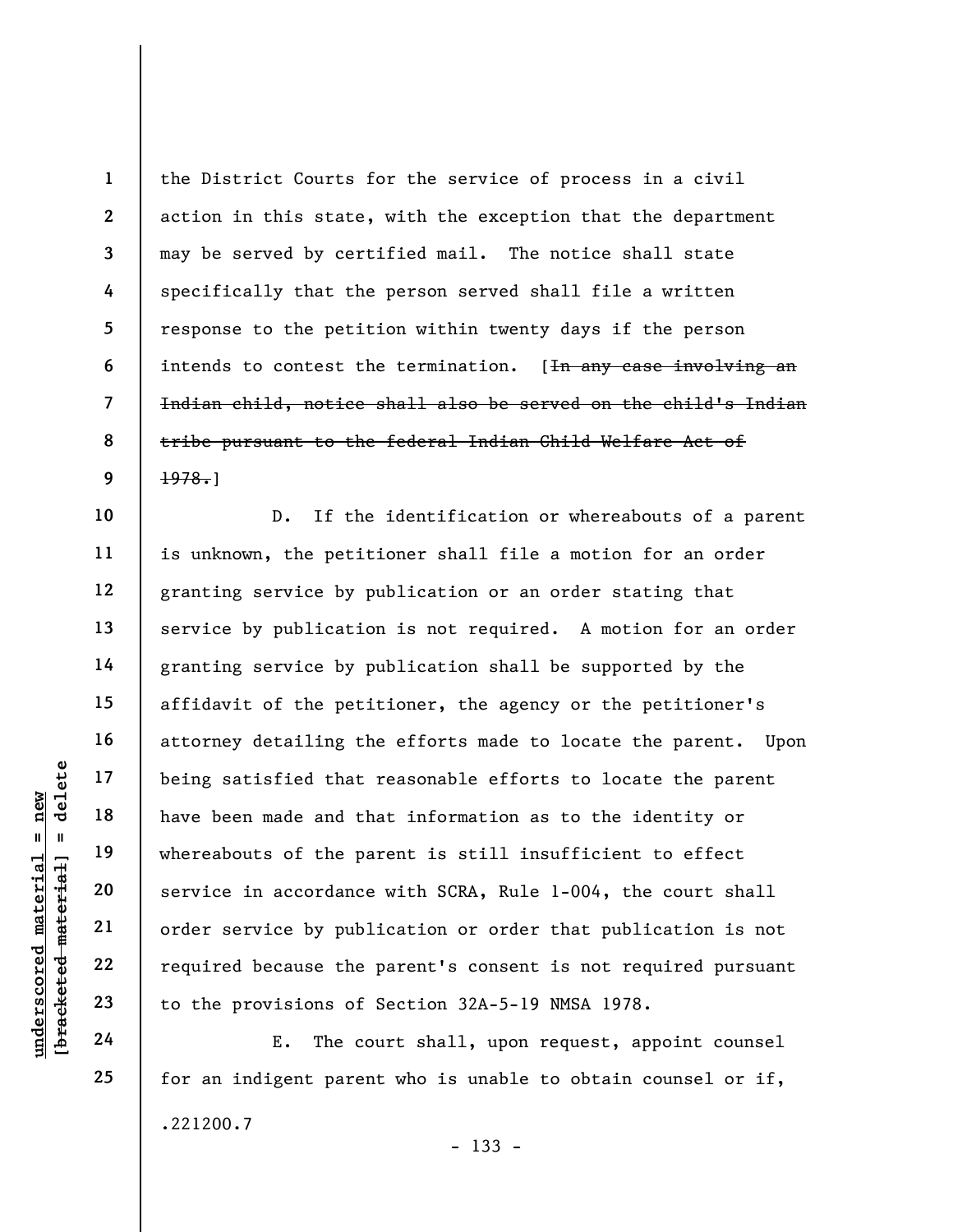in the court's discretion, appointment of counsel for an indigent parent is required in the interest of justice. Payment for the appointed counsel shall be made by the petitioner pursuant to the rate determined by the supreme court of New Mexico for court-appointed attorneys.

F. The court shall appoint a guardian ad litem for the child in all contested proceedings for termination of parental rights. If the child is fourteen years of age or older and in the custody of the department, the child's attorney appointed pursuant to the Abuse and Neglect Act shall represent the child in any proceedings for termination of parental rights under this section.

G. Within thirty days after the filing of a petition to terminate parental rights, the petitioner shall request a hearing on the petition. The hearing date shall be at least thirty days after service is effected upon the parent of the child or completion of publication.

understand material of the child or compl<br>
and the set of the child or complete<br>
material integrals of the set<br>
delete<br>
the requirements set<br>
23<br>
24<br>
24<br>
24<br>
25<br>
26<br>
26<br>
26<br>
26<br>
26<br>
26<br>
26<br>
26<br>
27<br>
27<br>
27<br>
27<br>
27<br>
27<br>
28<br> H. The grounds for any attempted termination shall be proved by clear and convincing evidence. [<del>In any proceeding</del> involving an Indian child, the grounds for any attempted termination shall be proved beyond a reasonable doubt and meet the requirements set forth in the federal Indian Child Welfare Act of 1978.]

I. If the court terminates parental rights, it shall appoint a custodian for the child. Upon entering an .221200.7  $- 134 -$ 

1

2

3

4

5

6

7

8

9

10

11

12

13

14

15

16

17

18

19

20

21

22

23

24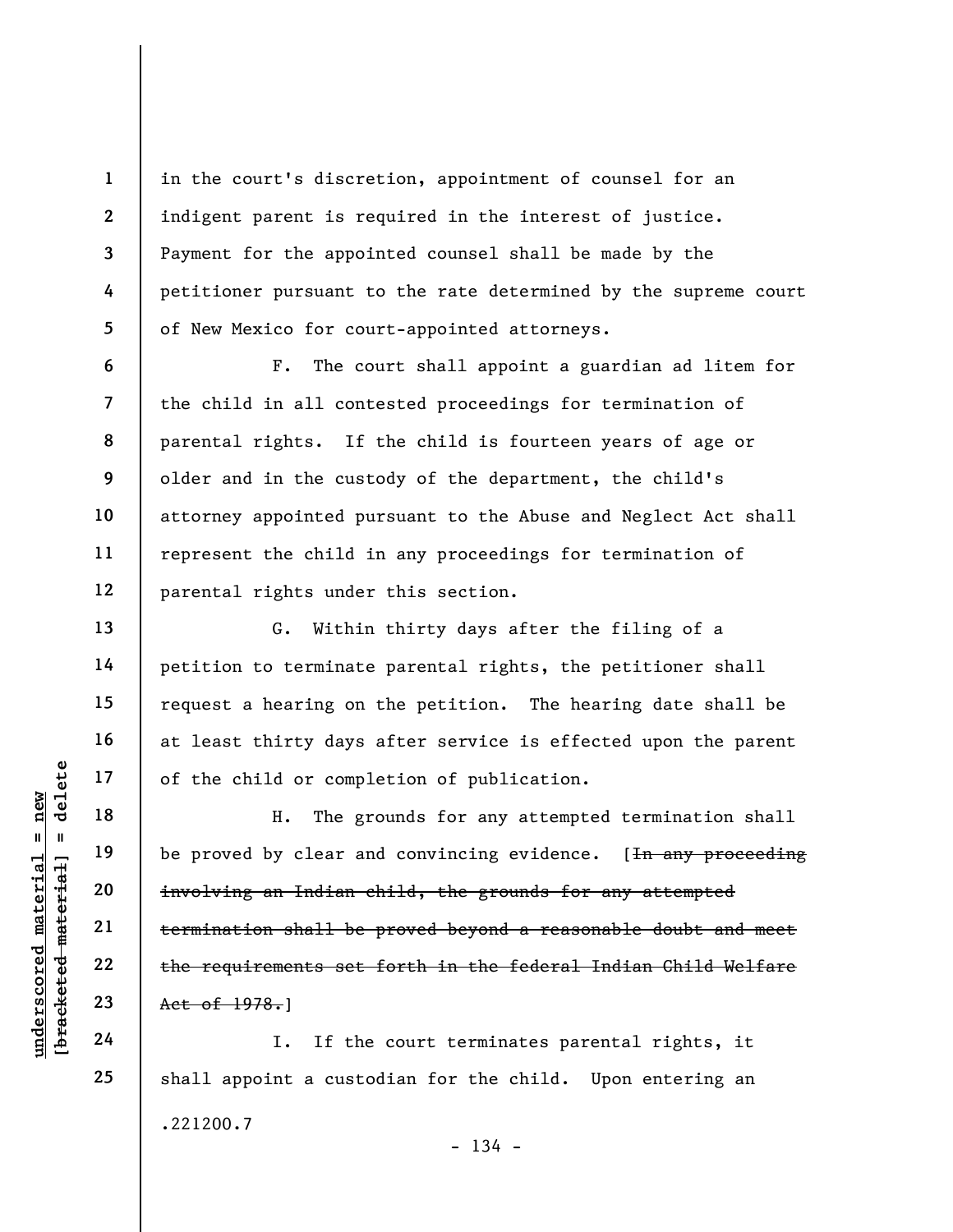1 2 3 4 5 6 7 order terminating the parental rights of a parent, the court may commit the child to the custody of the department, the petitioner or an agency willing to accept custody for the purpose of placing the child for adoption. [<del>In any termination</del> proceeding involving an Indian child, the court shall, in any termination order, make specific findings that the requirements of the federal Indian Child Welfare Act of 1978 were met].

8 9 10 11 J. A judgment of the court terminating parental rights divests the parent of all legal rights. Termination of parental rights shall not affect the child's right of inheritance through the former parent."

SECTION 61. Section 32A-5-17 NMSA 1978 (being Laws 1993, Chapter 77, Section 144, as amended) is amended to read:

"32A-5-17. PERSONS WHOSE CONSENTS OR RELINQUISHMENTS ARE REQUIRED.--

A. Consent to adoption or relinquishment of parental rights to the department or an agency licensed by the state of New Mexico shall be required of the following:

underscored material material material material material capacity of the mental capacity of the mental capacity of the mental capacity of the mental capacity of the mental capacity of the mental capacity of the mental capa (1) the adoptee, if fourteen years of age or older, except when the court finds that the adoptee does not have the mental capacity to give consent;

(2) the adoptee's mother;

(3) the adoptee's proposed adoptive parent;

(4) the presumed father of the adoptee;

(5) the adoptee's acknowledged father;

 $- 135 -$ 

.221200.7

12

13

14

15

16

17

18

19

20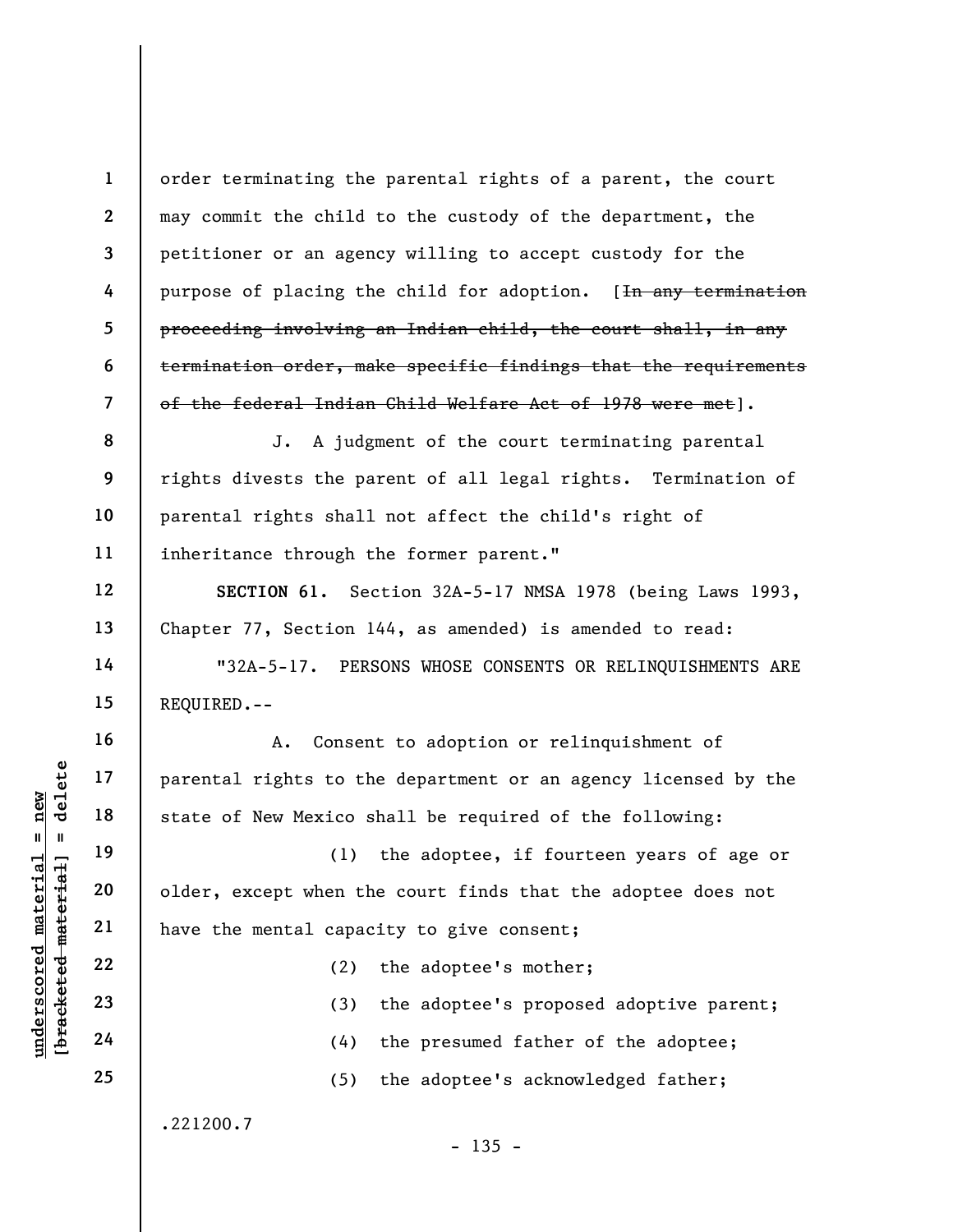underscored material = new [bracketed material] = delete 1 2 3 4 5 6 7 8 9 10 11 12 13 14 15 16 17 18 19 20 21 22 (6) the department or the agency to whom the adoptee has been relinquished that has placed the adoptee for adoption or the department or the agency that has custody of the adoptee; provided, however, that the court may grant the adoption without the consent of the department or the agency if the court finds the adoption is in the best interests of the adoptee and that the withholding of consent by the department or the agency is unreasonable; and (7) the guardian of the adoptee's parent when, pursuant to provisions of the Uniform Probate Code, that guardian has express authority to consent to adoption. [B. In any adoption involving an Indian child, consent to adoption by the petitioner or relinquishment of parental rights shall be obtained from an "Indian custodian", as required pursuant to the provisions of the federal Indian Child Welfare Act of 1978.  $\epsilon$ . B. A consent or relinquishment executed by a parent who is a minor shall not be subject to avoidance or revocation solely by reason of the parent's minority." SECTION 62. Section 32A-5-21 NMSA 1978 (being Laws 1993, Chapter 77, Section 148, as amended) is amended to read: "32A-5-21. FORM OF CONSENT OR RELINQUISHMENT.--

A. Except when consent or relinquishment is implied, a consent or relinquishment by a parent shall be in writing, signed by the parent consenting or relinquishing and .221200.7

23

24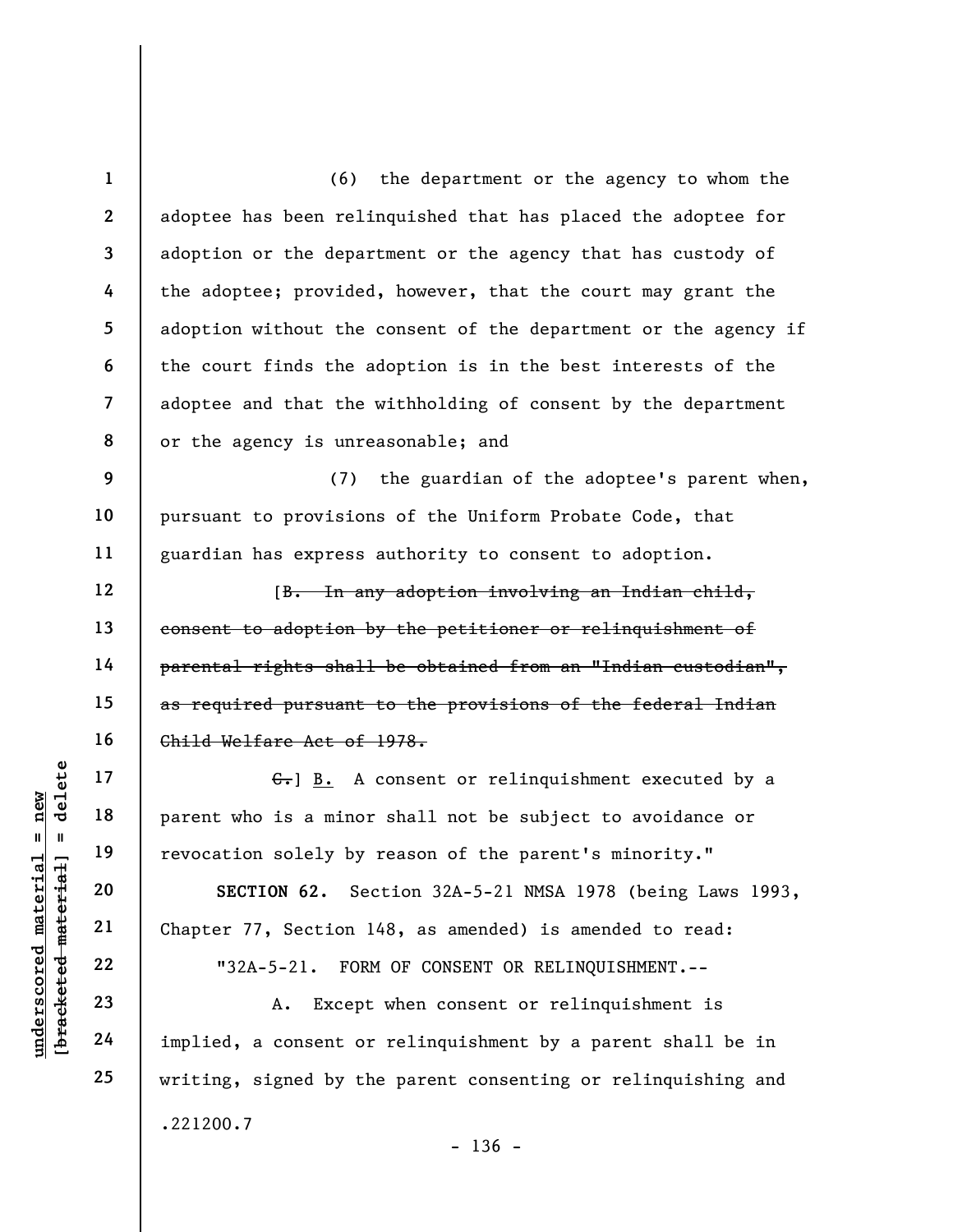underscored material = new [bracketed material] = delete 1 2 3 4 5 6 7 8 9 10 11 12 13 14 15 16 17 18 19 20 21 22 23 24 25 shall state the following: (1) the date, place and time of execution; (2) the date and place of birth of the adoptee and any names by which the adoptee has been known; (3) if a consent to adoption is being executed, the identity of the petitioner, if known, or when the adoption is an independent adoption and the identity of the petitioner is unknown, how the petitioner was selected by the consenting parent; (4) if a relinquishment of parental rights is being executed, the name and address of the agency or the department; (5) that the person executing the consent or relinquishment has been counseled, as provided in Section 32A-5-22 NMSA 1978, by a certified counselor of the person's choice and with this knowledge the person is voluntarily and unequivocally consenting to the adoption of the named adoptee; (6) that the consenting party has been advised of the legal consequences of the relinquishment or consent either by independent legal counsel or a judge; (7) if the adoption is closed, that all parties understand that the court will not enforce any contact, regardless of any informal agreements that have made between the parties; (8) that the consent to or relinquishment for .221200.7 - 137 -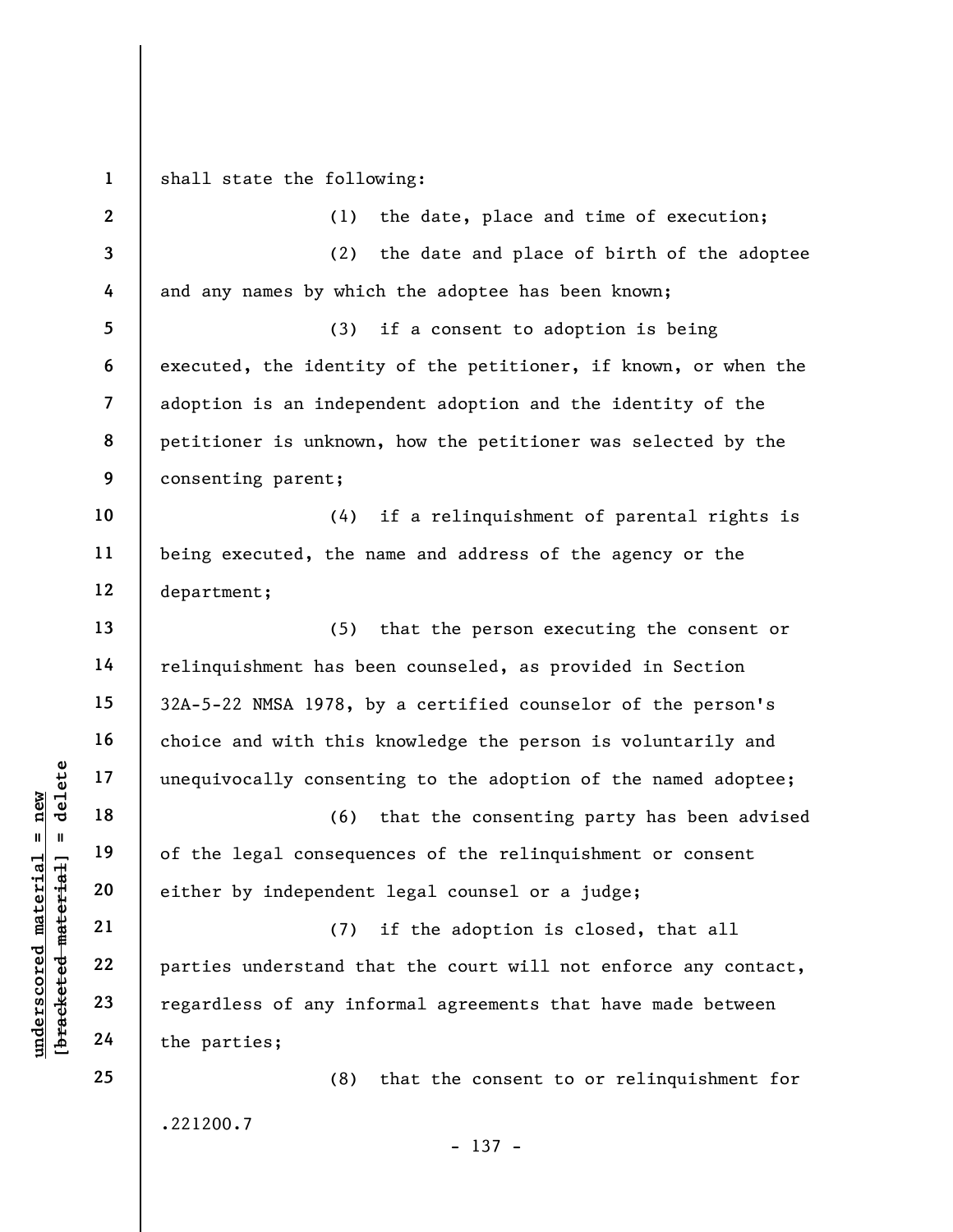underscored material material material material and any names by which<br>
and any names by which<br>
and any names by which<br>  $20$ <br>  $21$ <br>  $22$ <br>  $23$ <br>  $24$ <br>  $25$ <br>  $26$ <br>  $27$ <br>  $28$ <br>  $29$ <br>  $20$ <br>  $22$ <br>  $21$ <br>  $22$ <br>  $22$ <br>  $23$ <br>  $21$ <br> 1 2 3 4 5 6 7 8 9 10 11 12 13 14 15 16 17 18 19 20 21 22 23 24 25 adoption cannot be withdrawn; (9) that the person executing the consent or relinquishment has received or been offered a copy of the consent or relinquishment; (10) that a counseling narrative has been prepared pursuant to department [regulations] rules and is attached to the consent or relinquishment; (11) that the person who performed the counseling meets the requirements set forth in the Adoption Act; and (12) that the person executing the consent or relinquishment waives further notice of the adoption proceedings. B. The consent of an adoptee, if fourteen years of age or older, shall be in writing, signed by the adoptee, consenting to the adoption and shall state the following: (1) the date, place and time of execution; (2) the date and place of birth of the adoptee and any names by which the adoptee has been known; (3) the name of the petitioner; (4) that the adoptee has been counseled regarding the consent pursuant to department [regulation] rules; (5) that the adoptee has been advised of the legal consequences of the consent; .221200.7 - 138 -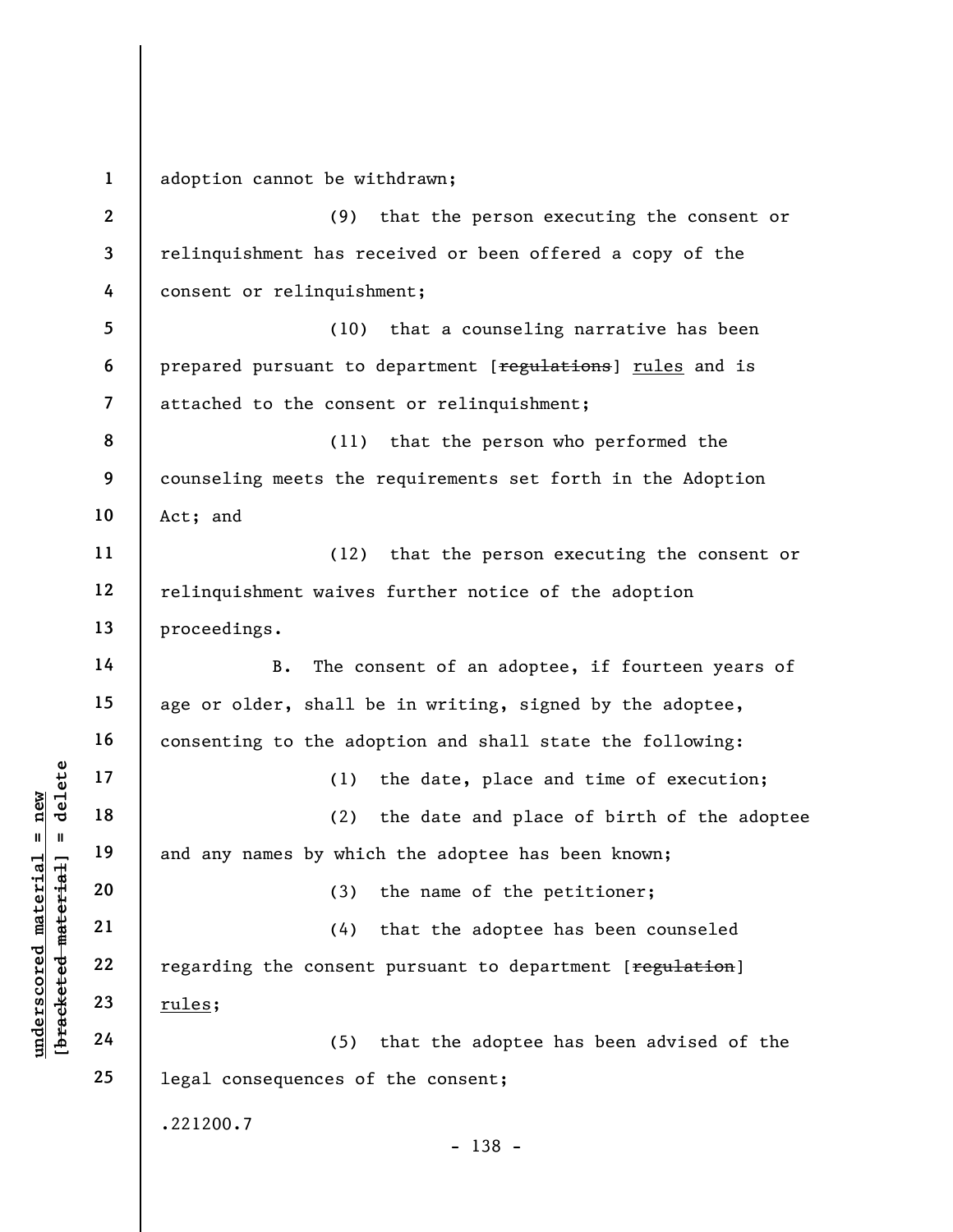understand material material end and that the meaning and that the meaning and understood by the per<br>understood by the per<br>understood by the per<br>understood by the per<br>understood by the per<br>perfected, and, there<br>exercise an 1 2 3 4 5 6 7 8 9 10 11 12 13 14 15 16 17 18 19 20 25 (6) that the adoptee is voluntarily and unequivocally consenting to the adoption; (7) that the consent or relinquishment cannot be withdrawn; (8) that a counseling narrative has been prepared pursuant to department [regulation] rules and is attached to the consent; and (9) that the person who performed the counseling meets the requirements set forth in the Adoption Act. C. In cases when the consent or relinquishment is in English and English is not the first language of the consenting or relinquishing person, the person taking the consent or relinquishment shall certify in writing that the document has been read and explained to the person whose consent or relinquishment is being taken in that person's first language, by whom the document was so read and explained and that the meaning and implications of the document are fully understood by the person giving the consent or relinquishment. D. Unconditional consents or relinquishments are preferred, and, therefore, conditional consents or relinquishments shall be for good cause and approved by the court. However, if the condition is for a specific petitioner or the condition requires the other parent to consent before the decree of adoption is entered, the condition shall be .221200.7 - 139 -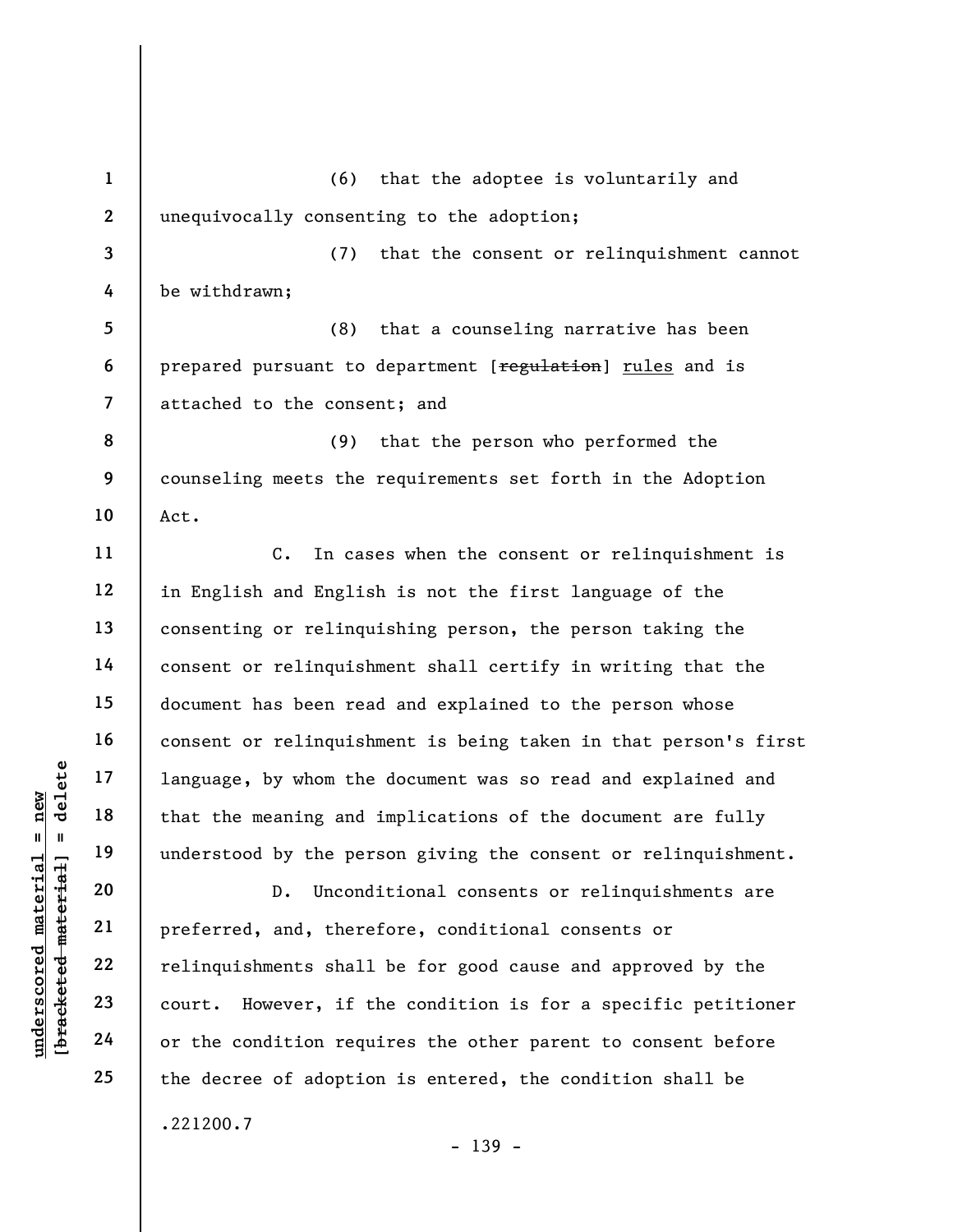1 2 3 4 5 6 deemed for good cause. In any event, all conditions permitted under this subsection shall be met within one hundred eighty days of the execution of the conditional consent or relinquishment or the conclusion of any litigation concerning the petition for adoption. The court may grant an extension of this time for good cause.

E. Agency or department consents required pursuant to the provisions of Section 32A-5-17 NMSA 1978 shall state the following:

10 11 12 (1) the date, place and time of execution; (2) the date and place of birth of the adoptee and any names by which the adoptee has been known;

(3) the name of the petitioner; and

(4) the consent of the agency or department.

underscored material = new [bracketed material] = delete F. A consent or relinquishment taken by an individual appointed to take consents or relinquishments by an agency shall be notarized, except that a consent or relinquishment signed in the presence of a judge need not be notarized. A hearing before the court for the purpose of taking a consent or relinquishment shall be heard by the court within seven days of request for setting.

G. No consent to adoption or relinquishment of parental rights shall be valid if executed within forty-eight hours after the adoptee's birth. [Consent to adoption or relinquishment of parental rights involving an Indian child .221200.7  $- 140 -$ 

7

8

9

13

14

15

16

17

18

19

20

21

22

23

24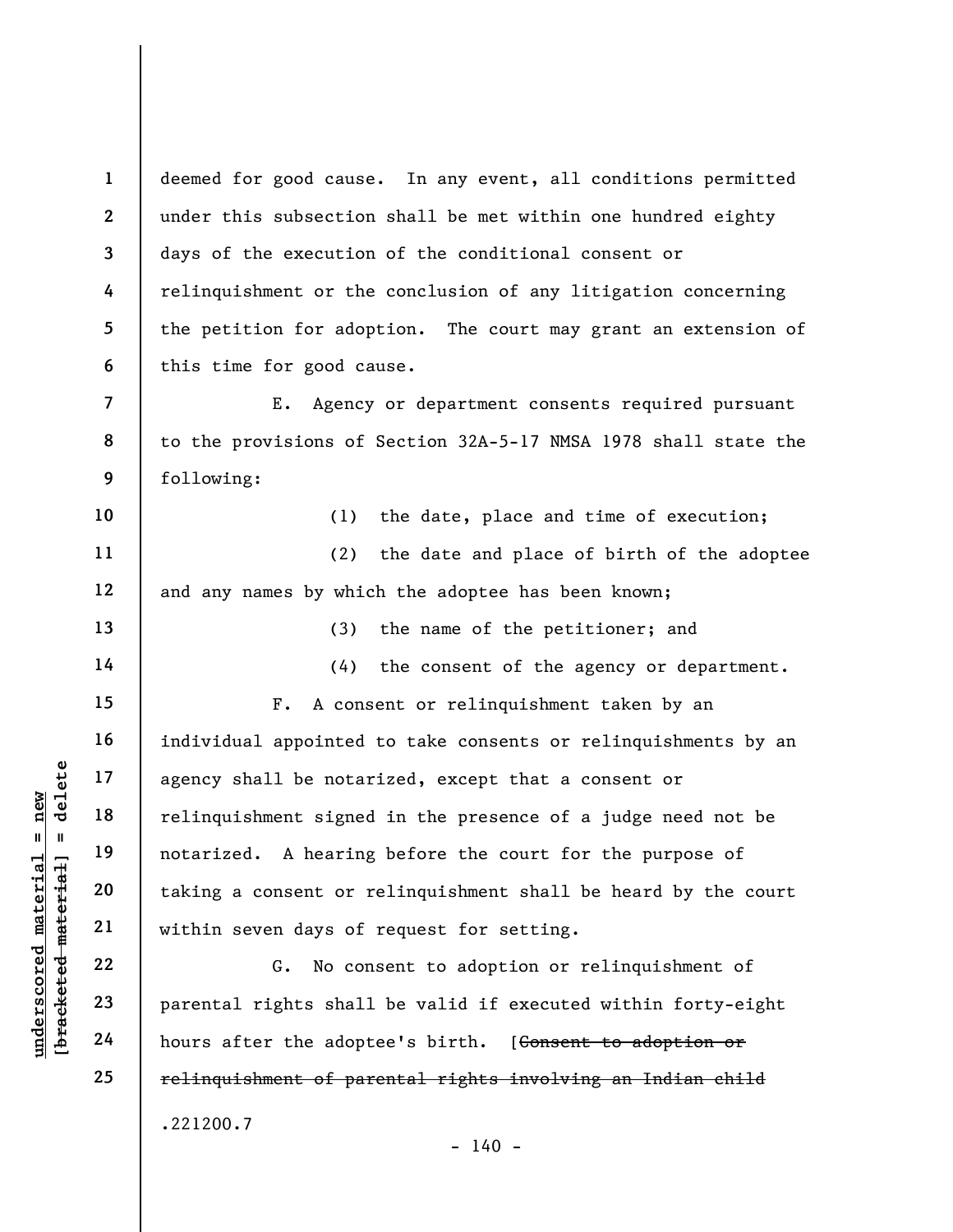shall comply with the more stringent requirements of the federal Indian Child Welfare Act of 1978.

H. The requirements of a consent to adoption or relinquishment of parental rights involving an Indian child and the rights of a parent of an Indian child to withdraw the consent or relinquishment shall be governed by the relevant provisions of the federal Indian Child Welfare Act of 1978.

8 9 10 11 12 13 14 15  $\overline{f}$ . A consent to or relinquishment for adoption shall not be withdrawn prior to the entry of a decree of adoption unless the court finds, after notice and opportunity to be heard is afforded to the petitioner, to the person seeking the withdrawal and to the agency placing a child for adoption, that the consent or relinquishment was obtained by fraud. In no event shall a consent or relinquishment be withdrawn after the entry of a decree of adoption."

under 17, Section 1<br>
and 18<br>
under 18<br>
to read:<br>
19<br>
under 19<br>
to read:<br>
20<br>
under 19<br>
21<br>
shall be filed and ve<br>
22<br>
23<br>
residence of the peti<br>
24<br>
of marriage; the date SECTION 63. Section 32A-5-26 NMSA 1978 (being Laws 1993, Chapter 77, Section 153, as amended by Laws 2003, Chapter 294, Section 4 and by Laws 2003, Chapter 321, Section 4) is amended to read:

"32A-5-26. PETITION--CONTENT.--A petition for adoption shall be filed and verified by the petitioner and shall allege:

A. the full name, age and place and duration of residence of the petitioner and, if married, the place and date of marriage; the date and place of any prior marriage, separation or divorce; and the name of any present or prior .221200.7

1

2

3

4

5

6

7

16

17

18

19

20

21

22

23

24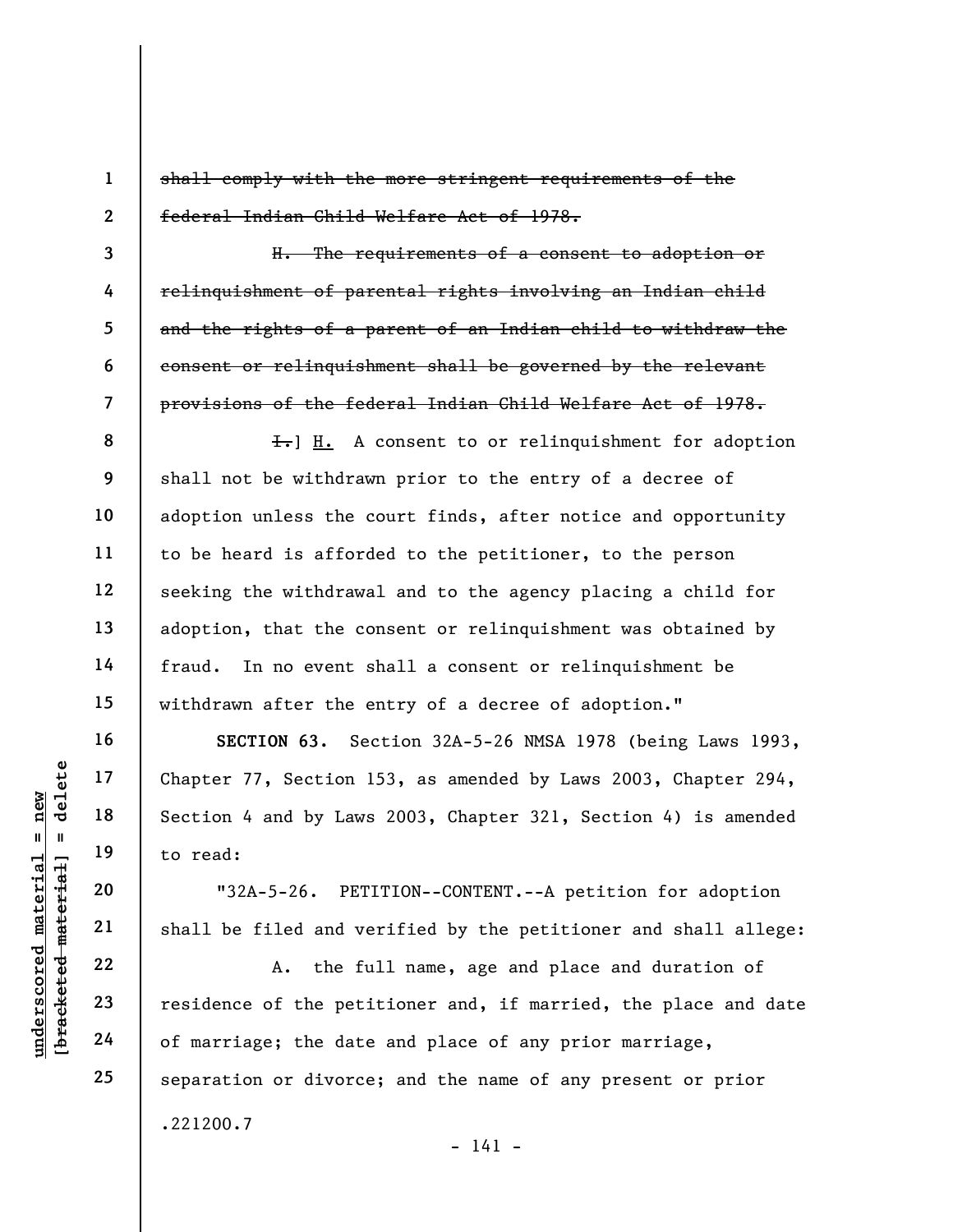spouse;

1

2

3

4

5

6

7

8

9

10

11

12

13

14

15

16

17

18

19

20

21

22

23

24

25

B. the date and place of birth of the adoptee, if known;

C. the places where the adoptee has lived within the past three years and the names and addresses of the persons with whom the adoptee has lived, unless the adoptee is in the custody of an agency or the department, in which case the petitioner shall state the name and address of the agency or the department's county office from which the child was placed;

D. the birth name of the adoptee, any other names by which the adoptee has been known and the adoptee's proposed new name; provided that in the case of an agency adoption, if the petitioner and the biological parents have not agreed to the release of the adoptee's identity to the other person, the birth name and any other names by which the adoptee has been known shall be filed with the court as separate documents at the time the petition is filed;

understand material material specific material specifies<br>
where the petitioner, when<br>
we were the petitioner, when<br>
we were the petitioner, when<br>
petitioner;<br>
22<br>
Parent and child rela<br>
Petitioner is a fit a<br>
Petitioner is E. where the adoptee is residing at the time of the filing of the petition and, if the adoptee is not living with the petitioner, when the adoptee will commence living with the petitioner;

F. that the petitioner desires to establish a parent and child relationship with the adoptee and that the petitioner is a fit and proper person able to care and provide for the adoptee's welfare;

 $- 142 -$ 

.221200.7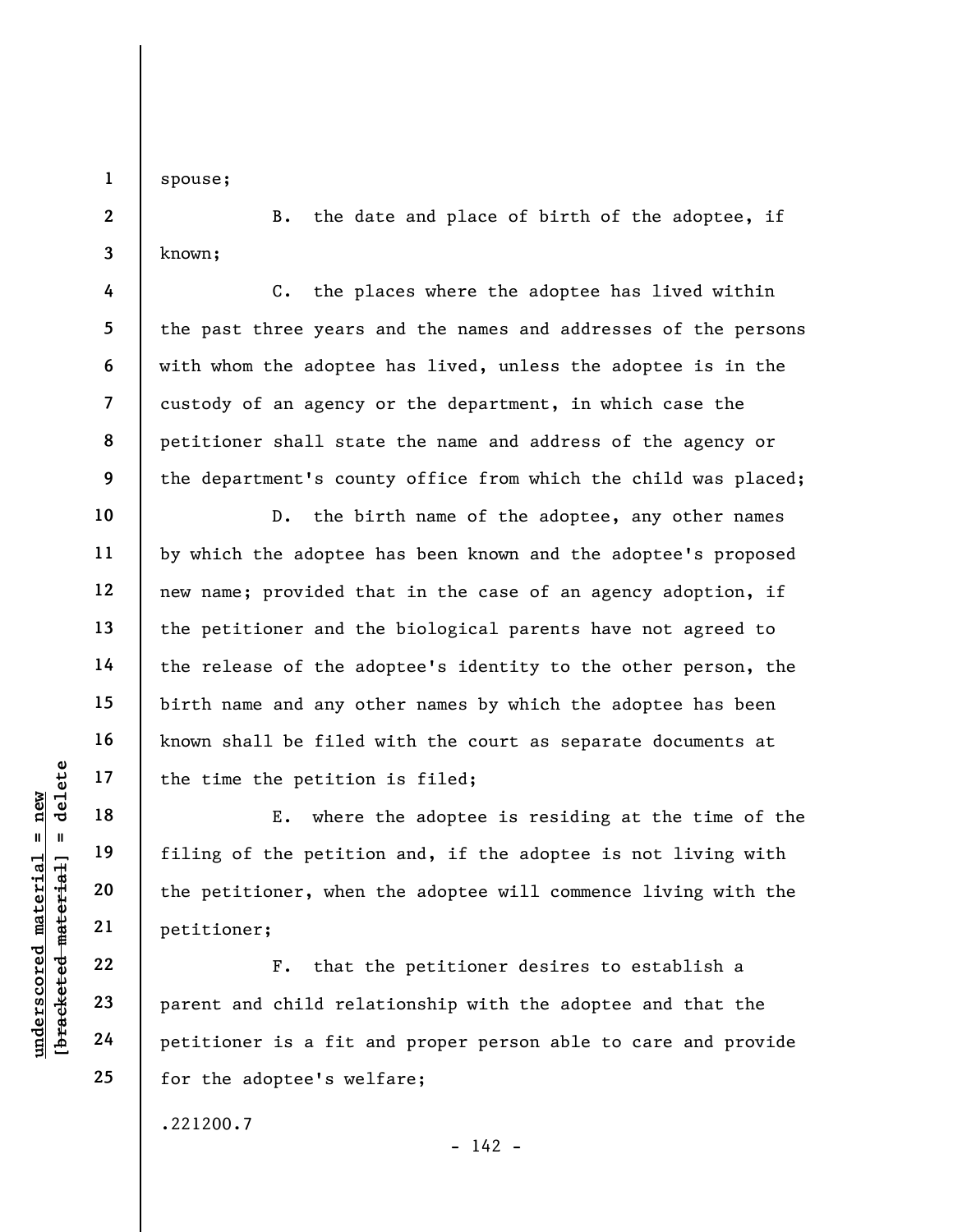understand material external paint of the context of the material extended material extended material adoption is filed;<br>
adoption is filed;<br>
21 adoption is filed;<br>
22 pursuant to the province and the province of the provi 1 2 3 4 5 6 7 8 9 10 11 12 13 14 15 16 17 18 19 20 21 22 23 24 G. the existence of any court orders, including placement orders, that are known to the petitioner and that regulate custody, visitation or access to the adoptee, copies of which shall accompany and be attached to the petition as exhibits; H. the relationship, if any, of the petitioner to the adoptee; I. the name and address of the placing agency, if any; J. the names and addresses of all persons from whom consents or relinquishments are required, attaching copies of those obtained and alleging the facts that excuse or imply the consents or relinquishments of the others; provided that if the petitioner has not agreed to the release of [his] the petitioner's identity to the parent or if the parent has not agreed to the release of [his] the parent's identity to the petitioner, the names and addresses of all persons from whom consents or relinquishments are required shall be filed with the court as separate documents at the time the petition for adoption is filed; K. whether the adoption will be an open adoption, pursuant to the provisions of Section 32A-5-35 NMSA 1978; L. when consent of the child's father is alleged to

be unnecessary, the results of a search of the putative father registry;

.221200.7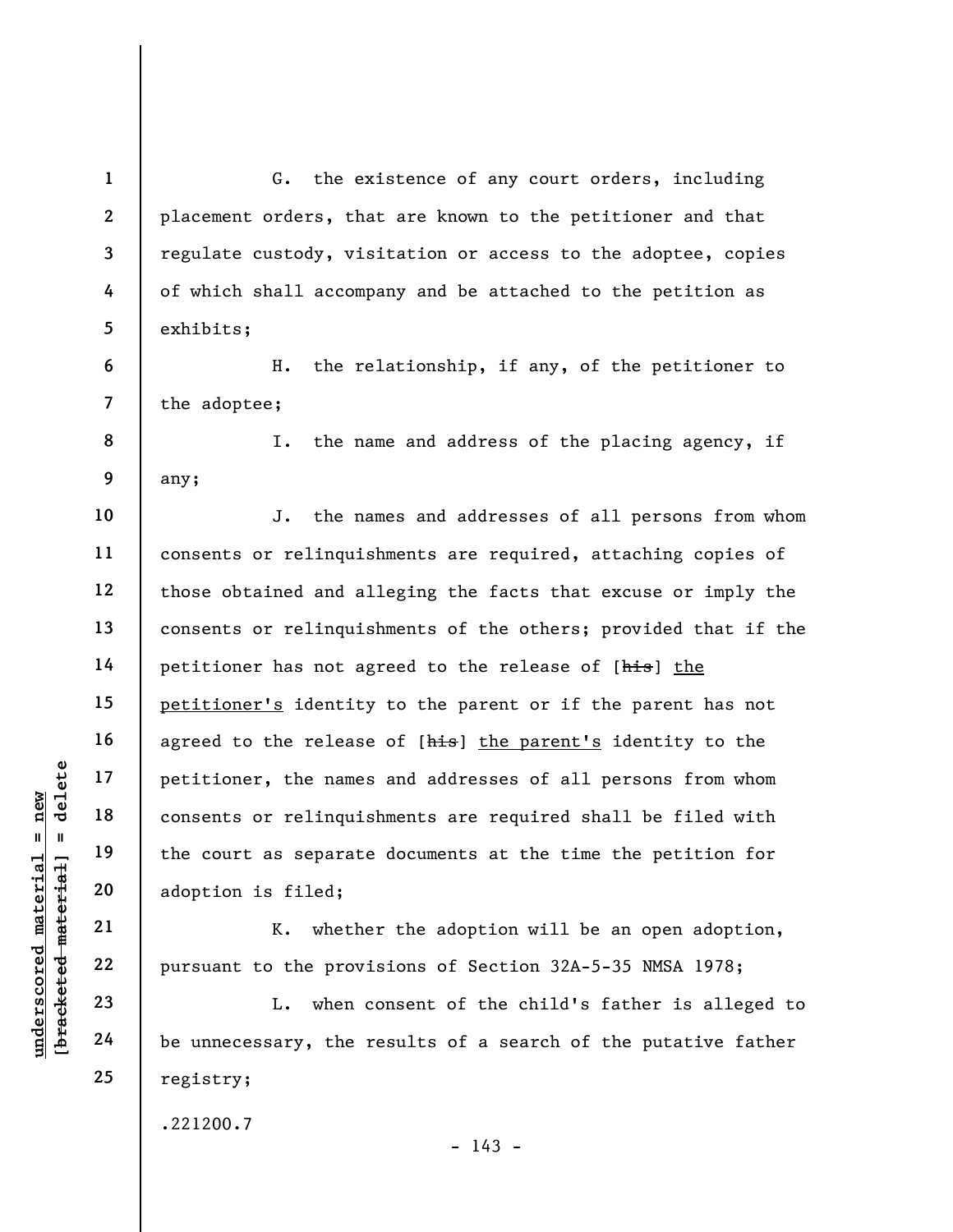understated material scheme interstated material points of the interstated as an exhibited material of the attached as an exhibited as an exhibited as an exhibited as an exhibited as an exhibited as an exhibited copies of 1 2 3 4 5 6 7 8 9 10 11 12 13 14 15 16 17 18 19 20 21 22 23 24 25 M. whether the adoptee is an Indian child [and, if so, the petition shall allege: (1) the tribal affiliation of the adoptee's parents; (2) what specific actions have been taken and by whom to notify the parents' tribe and the results of the contact, including the names, addresses, titles and telephone numbers of the persons contacted. Copies of any correspondence with the Indian tribe shall be attached as exhibits to the petition; and (3) what specific efforts were made to comply with the placement preferences set forth in the federal Indian Child Welfare Act of 1978 or the placement preferences of the appropriate Indian tribe]; N. whether the adoption is subject to the Interstate Compact on the Placement of Children and, if so, a copy of the interstate compact form indicating approval shall be attached as an exhibit to the petition; O. whether the adoptee is foreign-born and, if so, copies of the child's passport and United States visa and of all documents demonstrating that the adoptee is legally free for adoption, including a certificate from the United States secretary of state that certifies that the adoption is a convention adoption; P. whether the adoption is a convention adoption

 $- 144 -$ 

.221200.7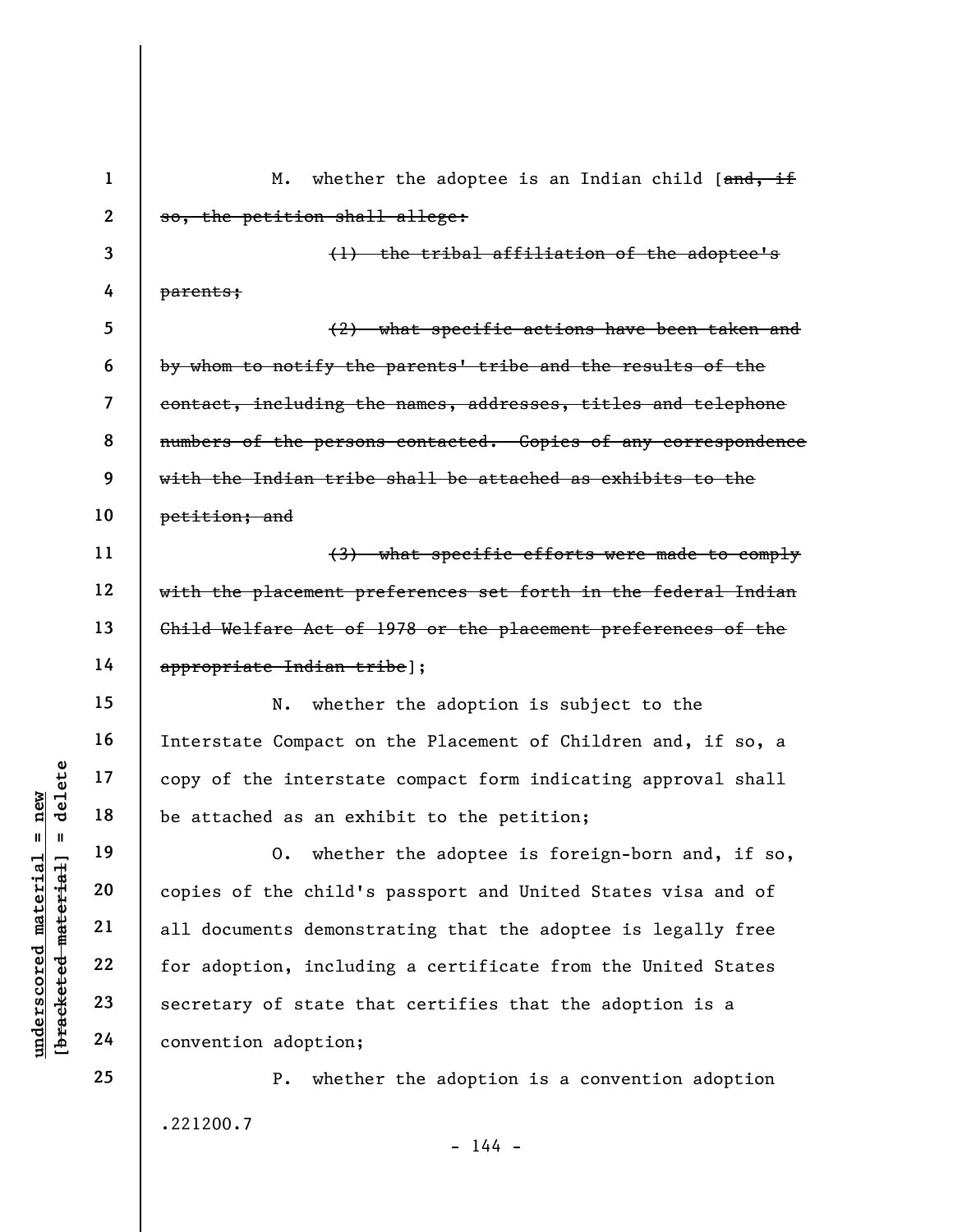| $\mathbf{1}$ | and, if so, the petition shall allege:                          |
|--------------|-----------------------------------------------------------------|
| $\mathbf{2}$ | (1)<br>that the country in which the child has                  |
| $\mathbf{3}$ | been residing is a party to the Hague Convention on Protection  |
| 4            | of Children and Co-operation in Respect of Intercountry         |
| 5            | Adoption;                                                       |
| 6            | (2)<br>that the agency or person who is providing               |
| 7            | the adoption service has been approved as an accrediting        |
| 8            | entity; and                                                     |
| 9            | (3)<br>that the certificate issued by the United                |
| 10           | States secretary of state that certifies the adoption as a      |
| 11           | convention adoption has been filed with the court; and          |
| 12           | the name, address and telephone number of the<br>$Q_{\bullet}$  |
| 13           | agency or individual who has agreed to conduct the post-        |
| 14           | placement report in accordance with Section 32A-5-31 NMSA 1978, |
| 15           | if different than the agency or individual who prepared the     |
| 16           | pre-placement study in accordance with Section 32A-5-13 NMSA    |
| 17           | 1978."                                                          |
| 18           | SECTION 64. Section 32A-5-27 NMSA 1978 (being Laws 1993,        |
| 19           | Chapter 77, Section 154, as amended) is amended to read:        |
| 20           | NOTICE OF PETITION--FORM OF SERVICE--WAIVER.--<br>$"32A-5-27.$  |
| 21           | The petition for adoption shall be served by the<br>Α.          |
| 22           | petitioner on the following, unless it has been previously      |
| 23           | waived in writing:                                              |
| 24           | the department, by providing a copy to the<br>(1)               |
| 25           | court clerk for service pursuant to Section 32A-5-7 NMSA 1978;  |
|              | .221200.7<br>$-145 -$                                           |
|              |                                                                 |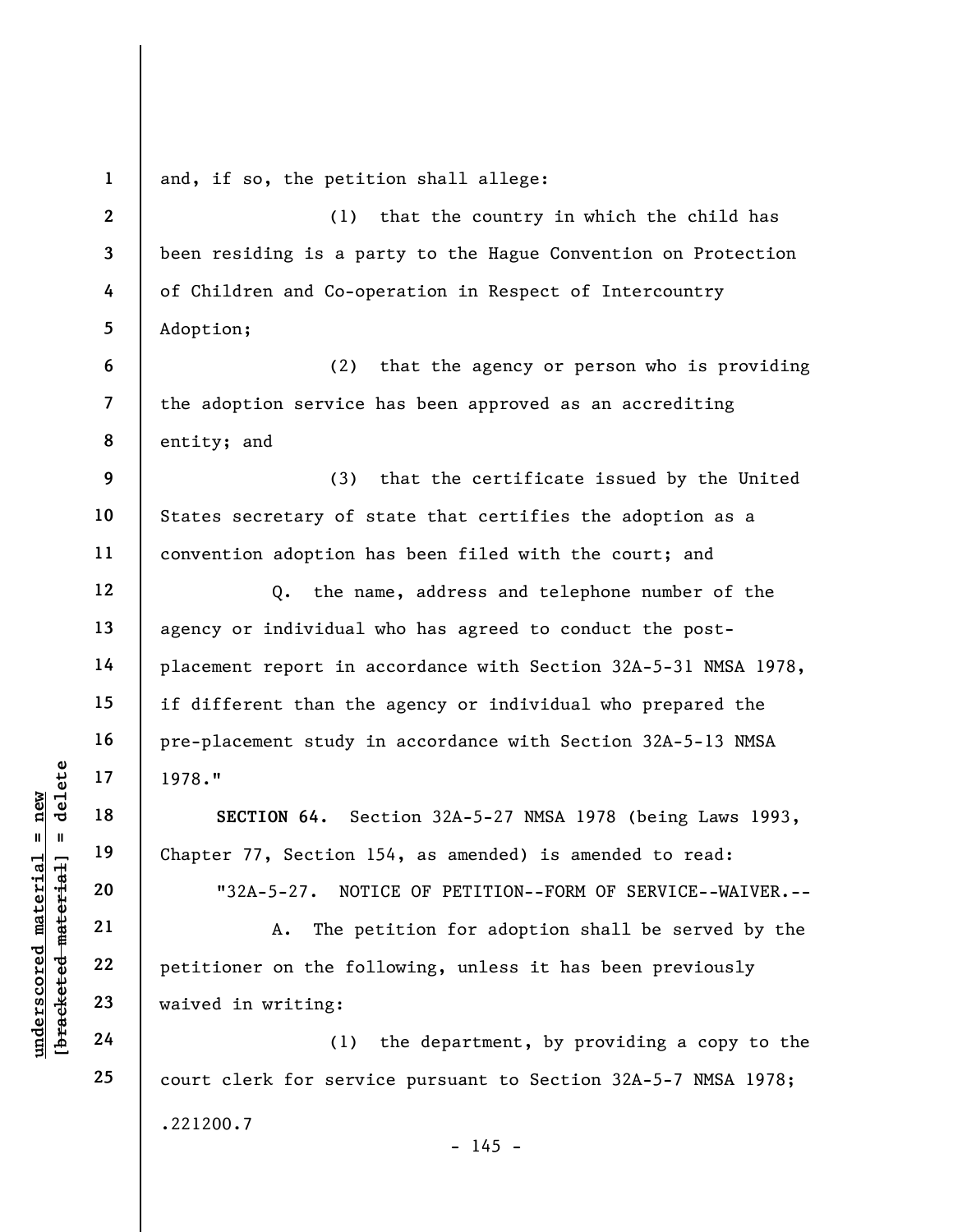underscored material = new [bracketed material] = delete 1 2 3 4 5 6 7 8 9 10 11 12 13 14 15 16 17 18 19 20 21 22 23 24 25 (2) any person, agency or institution whose consent or relinquishment is required by Section 32A-5-17 NMSA 1978, unless the notice has been previously waived; (3) any acknowledged father of the adoptee; (4) the legally appointed custodian or guardian of the adoptee; (5) the spouse of any petitioner who has not joined in the petition; (6) the spouse of the adoptee; (7) the surviving parent of a deceased parent of the adoptee; (8) any person known to the petitioner having custody of or visitation with the adoptee under a court order; (9) any person in whose home the child has resided for at least two months within the preceding six months; (10) the agency or individual authorized to investigate the adoption under Section 32A-5-13 NMSA 1978; and (11) any other person designated by the court. B. Notice shall not be served on the following: (1) an alleged father; and (2) a person whose parental rights have been relinquished or terminated. C. The petitioner shall provide the clerk of the court with a copy of the petition for adoption, to be mailed to .221200.7  $- 146 -$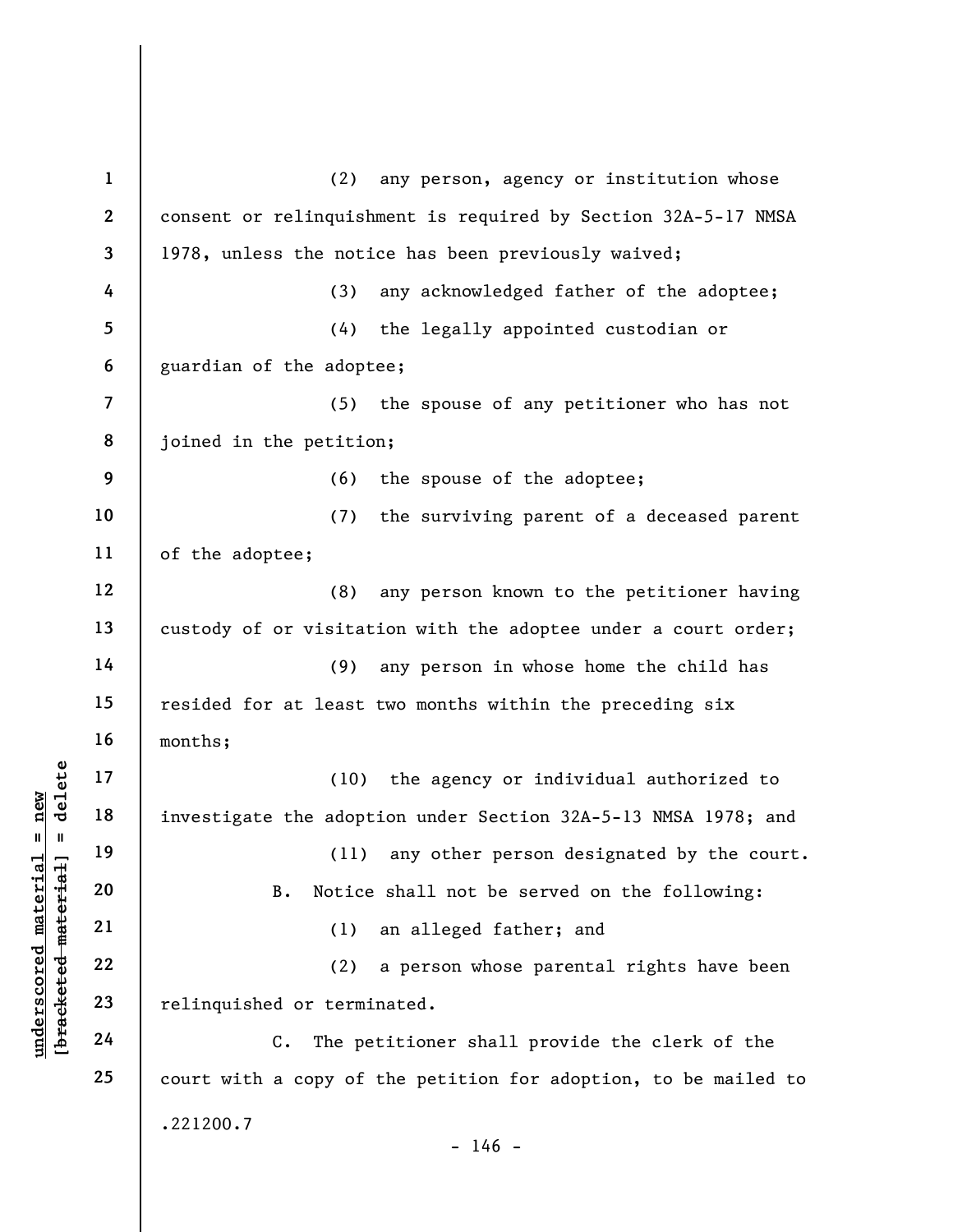the department pursuant to the provisions of Section 32A-5-7 NMSA 1978.

3 4 5 6 7 8 9 [D. In an adoption in which the adoptee is an Indian child, in addition to the notice required pursuant to Subsection A of this section, notice of pendency of the adoption proceeding shall be served by the petitioner on the appropriate Indian tribe and on an "Indian custodian" pursuant to the provisions of the federal Indian Child Welfare Act of 1978.

understand material material placement report pursed agency, the department<br>
agency, the department<br>
placement report want<br>
the court within twent<br>
placement report.<br>
22<br>
placement report.<br>
22<br>
of Civil Procedure fo<br>
24<br>
o  $E_{\tau}$ ] D. The notice shall state that the person served shall respond to the petition within twenty days if the person intends to contest the adoption and shall state that the failure to so respond shall be treated as a default and the person's consent to the adoption shall not be required. Provided, however, that this provision shall not apply to an agency, the department or an investigator preparing the postplacement report pursuant to Section 32A-5-31 NMSA 1978. If an agency, the department or an investigator preparing the postplacement report wants to contest the adoption, it shall notify the court within twenty days after completion of the postplacement report.

 $[F<sub>1</sub>]$  E. Service shall be made pursuant to the Rules of Civil Procedure for the District Courts. If the whereabouts of a parent whose consent is required is unknown, the investigator, department or agency charged with investigating .221200.7  $- 147 -$ 

1

2

10

11

12

13

14

15

16

17

18

19

20

21

22

23

24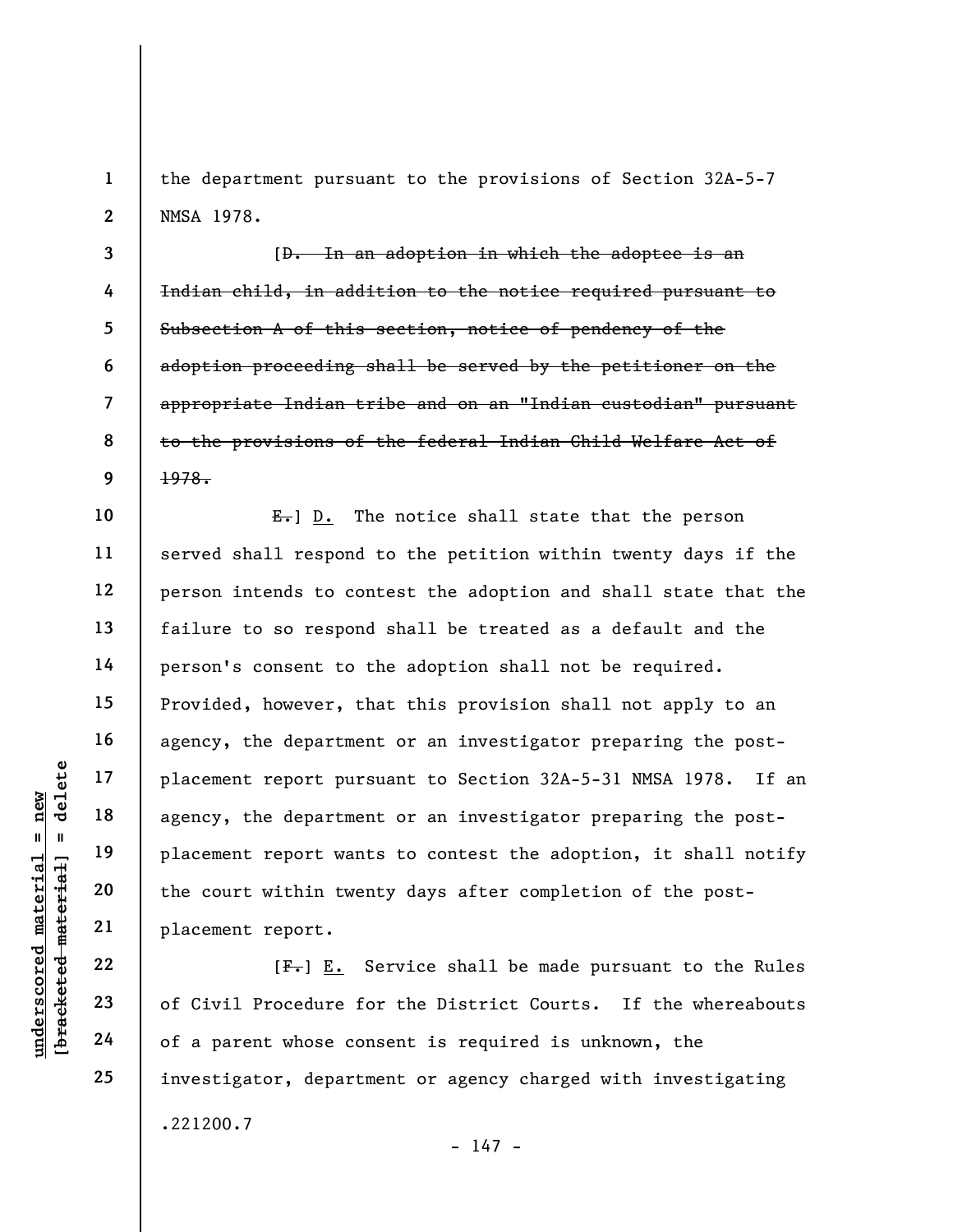the adoption under Section 32A-5-13 NMSA 1978 shall investigate the whereabouts of the parent and shall file by affidavit the results of the investigation with the court. Upon a finding by the court that information as to the whereabouts of a parent has been sufficiently investigated and is still insufficient to effect service in accordance with the Rules of Civil Procedure for the District Courts, the court shall issue an order providing for service by publication.

 $[G<sub>r</sub>]$  F. As to any other person for whom notice is required under Subsection A of this section, service by certified mail, return receipt requested, shall be sufficient. If the service cannot be completed after two attempts, the court shall issue an order providing for service by publication.

 $[H<sub>1</sub>]$  G. The notice required by this section may be waived in writing by the person entitled to notice.

Understand Material 19<br>
understand material of the persons."<br>
The second of the persons."<br>
21<br>
understand 19<br>
22<br>
Chapter 77, Section 1<br>
23<br>
24<br>
24<br>
24<br>
24<br>
24<br>
24<br>
24<br>
24<br>
29<br>
24<br>
24<br>
29<br>
24<br>
29<br>
24<br>
29<br>
29<br>
29<br>
29<br>
29<br>
2  $[\frac{1}{\sqrt{1}}]$  H. Proof of service of the notice on all persons for whom notice is required by this section shall be filed with the court before any hearing adjudicating the rights of the persons."

SECTION 65. Section 32A-5-28 NMSA 1978 (being Laws 1993, Chapter 77, Section 155) is amended to read:

"32A-5-28. RESPONSE TO PETITION.--

A. Any person responding to a notice of a petition for adoption shall file a verified response to the petition .221200.7 - 148 -

1

2

3

4

5

6

7

8

9

10

11

12

13

14

15

16

17

18

19

20

21

22

23

24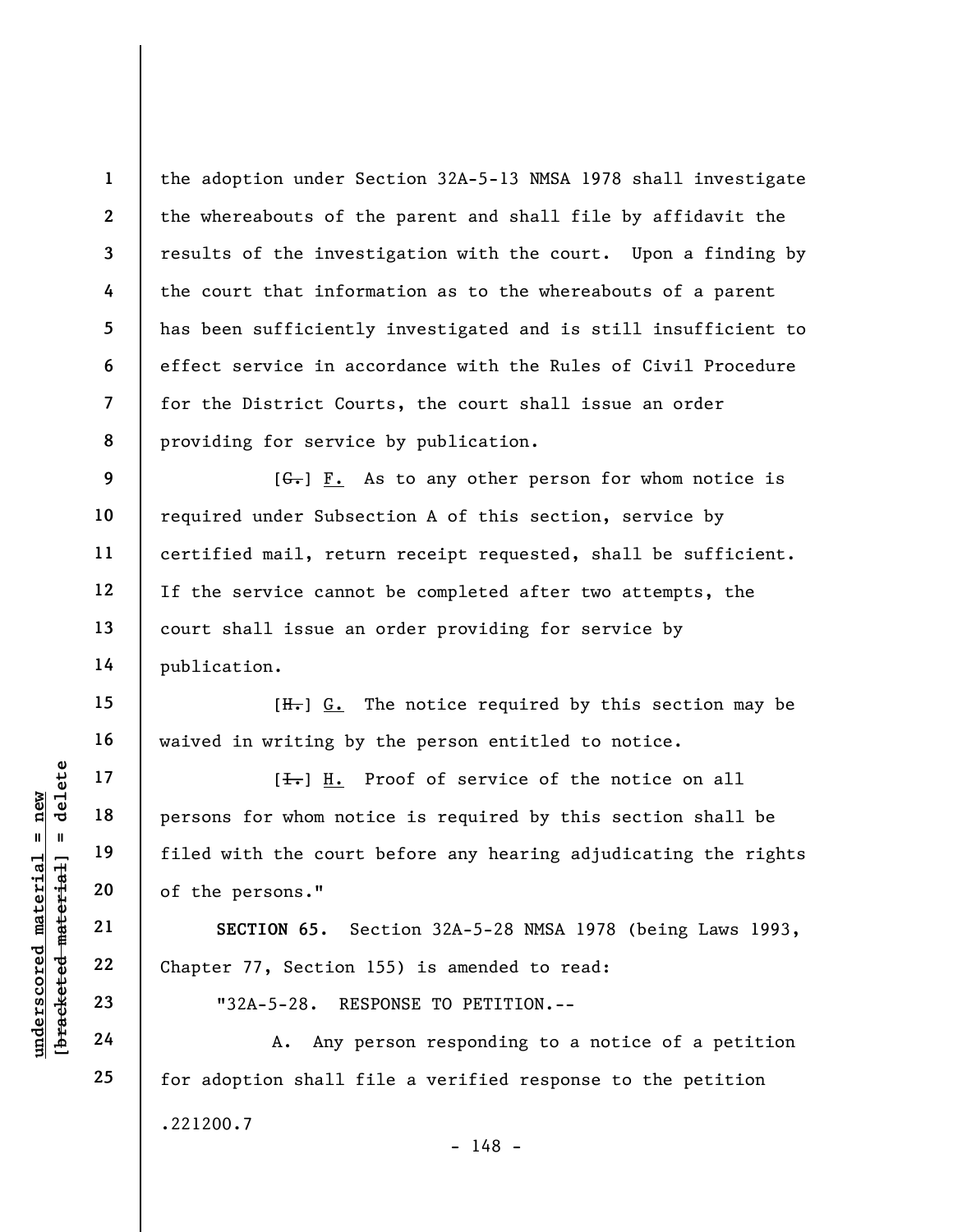underscored material = new [bracketed material] = delete 1 2 3 4 5 6 7 8 9 10 11 12 13 14 15 16 17 18 19 20 21 22 23 24 25 within the time limits specified in Section [32-5-25] 32A-5-25 NMSA 1978. B. The verified response shall follow the Rules of Civil Procedure for the District Courts and shall allege: (1) the existence of any court orders known to the respondent that regulate custody, visitation or access to the adoptee but have not been filed with the court at the time the response is filed and copies of which shall be attached to the response; (2) the relationship, if any, of the respondent to the adoptee; (3) whether the adoptee is an Indian child; [and, if so, the response shall set forth all allegations required under the federal Indian Child Welfare Act of 1978] (4) whether the adoption is subject to the Interstate Compact on the Placement of Children; and (5) whether the adoption is an open adoption." SECTION 66. Section 32A-5-36 NMSA 1978 (being Laws 1993, Chapter 77, Section 133, as amended by Laws 2003, Chapter 294, Section 5 and by Laws 2003, Chapter 321, Section 5) is amended to read: "32A-5-36. ADJUDICATION--DISPOSITION--DECREE OF ADOPTION.-- A. The court shall conduct hearings on the petition for adoption so as to determine the rights of the parties in a .221200.7

- 149 -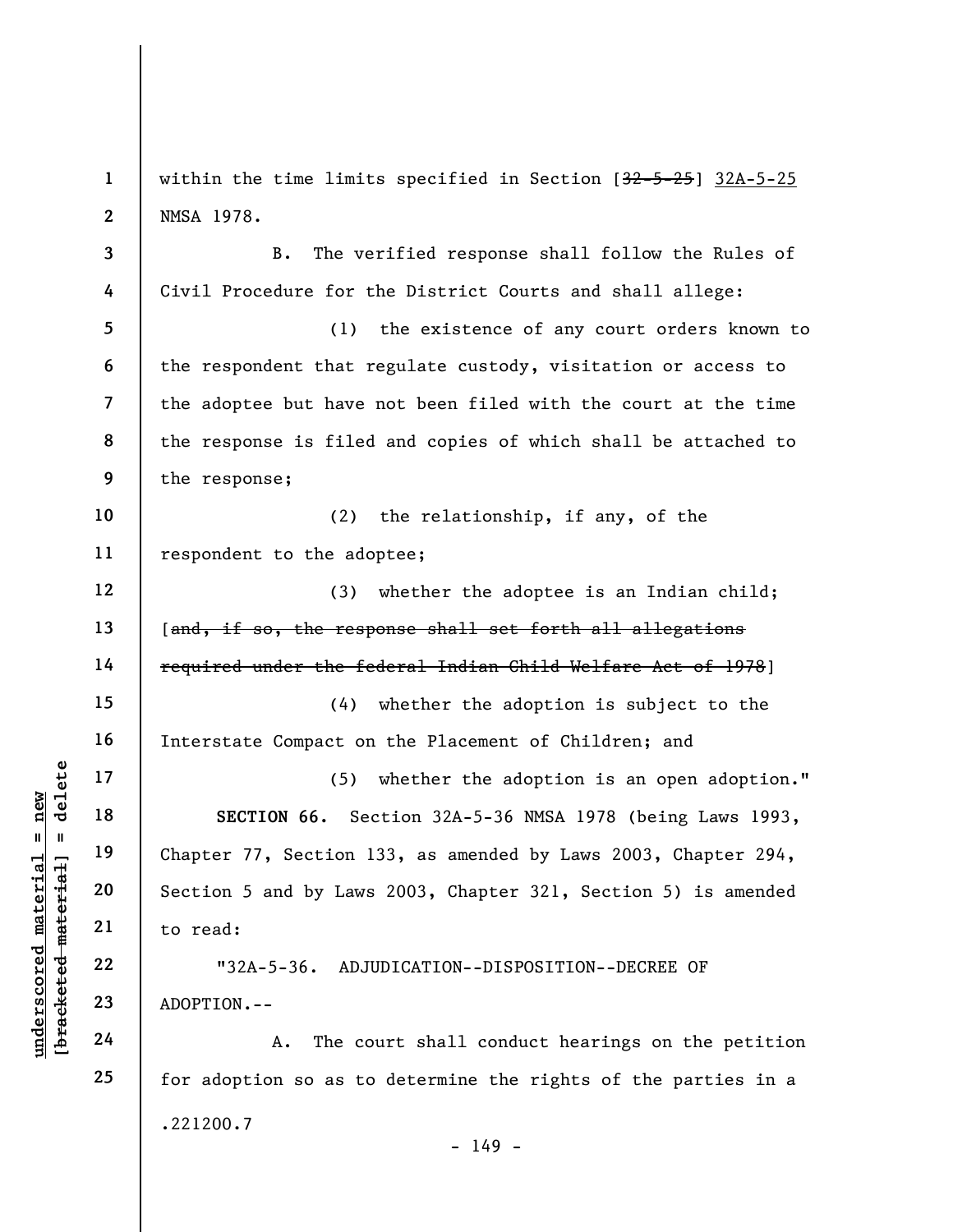manner that protects confidentiality. The petitioner and the adoptee shall attend the hearing unless the court for good cause waives a party's appearance. Good cause may include burdensome travel requirements.

5 6 7 8 B. The petitioner shall file all documents required pursuant to the Adoption Act and serve the department with copies of the documents simultaneously with the request for hearing on the petition for adoption.

underscored material = new [bracketed material] = delete 9 10 12 15 18 C. If any person who claims to be the biological father of the adoptee has appeared before the court and filed a written petition or response seeking custody and assuming financial responsibility of the adoptee, the court shall hear evidence as to the merits of the petition. If the court determines by a preponderance of the evidence that the person is not the biological father of the adoptee or that the child was conceived through an act of rape or incest, the petition shall be dismissed and the person shall no longer be a party to the adoption. If the court determines that the person is the biological father of the adoptee, the court shall further determine whether the person qualifies as a presumed or acknowledged father whose consent is necessary for adoption, pursuant to Section 32A-5-17 NMSA 1978. If the court determines that the person is the biological father, but does not qualify as a presumed or acknowledged father, the court shall adjudicate the person's rights pursuant to the provisions .221200.7

 $- 150 -$ 

1

2

3

4

11

13

14

16

17

19

20

21

22

23

24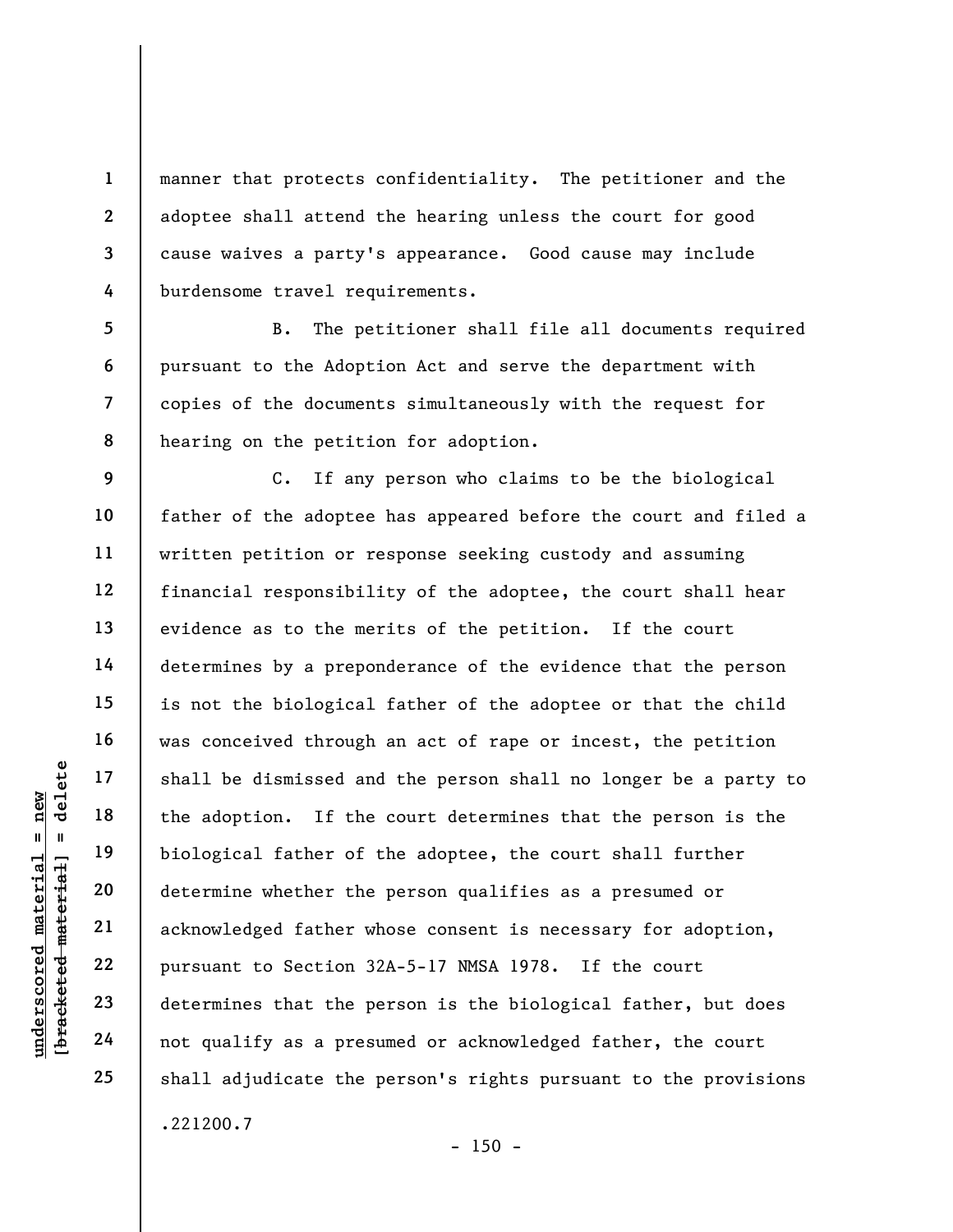1

of the Adoption Act.

2 3 4 5 6 7 8 9 10 11 12 13 D. If the mother or father of the adoptee has appeared before the court and filed a written petition that alleges the invalidity of the mother's or father's own consent or relinquishment for adoption previously filed in the adoption proceeding, the court shall hear evidence as to the merits of the petition. If the court determines that the allegations have not been proved by a preponderance of the evidence, the petition shall be dismissed. If the court determines that the allegations of the petition are true, the consent or relinquishment for adoption shall be held invalid, and the court shall determine, in the best interests of the adoptee, the person who shall have custody of the child.

E. The petitioner shall present and prove each allegation set forth in the petition for adoption by clear and convincing evidence.

F. The court shall grant a decree of adoption if it finds that the petitioner has proved by clear and convincing evidence that:

(1) the court has jurisdiction to enter a decree of adoption affecting the adoptee;

understand material material exists are corrected material exists and the petitive material exists and the petitive of adoption af a period of a period of the age of one year and the age of one year and the age of one year (2) the adoptee has been placed with the petitioner for a period of ninety days if the adoptee is under the age of one year at the time of placement or for a period of one hundred eighty days if the adoptee is one year of age or .221200.7

 $- 151 -$ 

14

15

16

17

18

19

20

21

22

23

24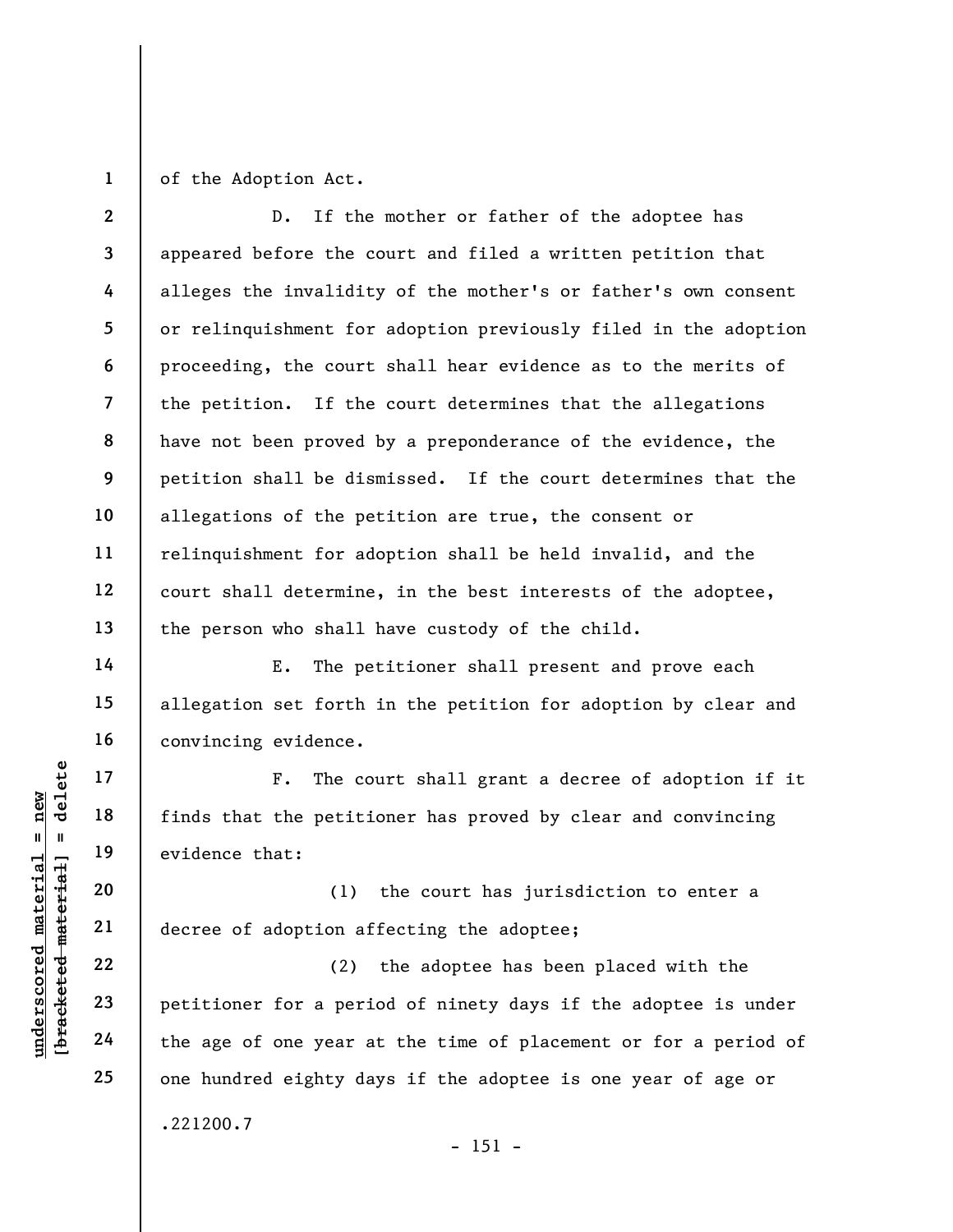|                                            | $\mathbf{1}$   | older at the time of placement, unless, for good cause shown,   |
|--------------------------------------------|----------------|-----------------------------------------------------------------|
|                                            | $\mathbf{2}$   | the requirement is waived by the court;                         |
|                                            | $\mathbf{3}$   | (3)<br>all necessary consents, relinquishments,                 |
|                                            | 4              | terminations or waivers have been obtained;                     |
|                                            | 5              | the post-placement report required by<br>(4)                    |
|                                            | 6              | Section 32A-5-31 NMSA 1978 has been filed with the court;       |
|                                            | $\overline{7}$ | (5)<br>service of the petition for adoption has                 |
|                                            | 8              | been made or dispensed with as to all persons entitled to       |
|                                            | 9              | notice pursuant to provisions of Section 32A-5-27 NMSA 1978;    |
|                                            | 10             | at least ninety days have passed since the<br>(6)               |
|                                            | 11             | filing of the petition for adoption, except the court may       |
|                                            | 12             | shorten or waive this period of time in cases in which the      |
|                                            | 13             | child is being adopted by a stepparent, a relative or a person  |
|                                            | 14             | named in the child's deceased parent's will pursuant to         |
|                                            | 15             | provisions of Section 32A-5-12 NMSA 1978;                       |
|                                            | 16             | the petitioner is a suitable adoptive<br>(7)                    |
| delete                                     | 17             | parent and the best interests of the adoptee are served by the  |
| new                                        | 18             | adoption;                                                       |
| $\sf II$<br>$\mathbf{I}$                   | 19             | if visitation between the biological<br>(8)                     |
|                                            | 20             | family and the adoptee is contemplated, that the visitation is  |
|                                            | 21             | in the child's best interests;                                  |
| underscored materia<br>[bracketed material | 22             | if the adoptee is foreign-born, the child<br>(9)                |
|                                            | 23             | is legally free for adoption and a certificate issued by the    |
|                                            | 24             | United States secretary of state that certifies the adoption as |
|                                            | 25             | a convention adoption has been filed with the court;            |
|                                            |                | .221200.7<br>$-152 -$                                           |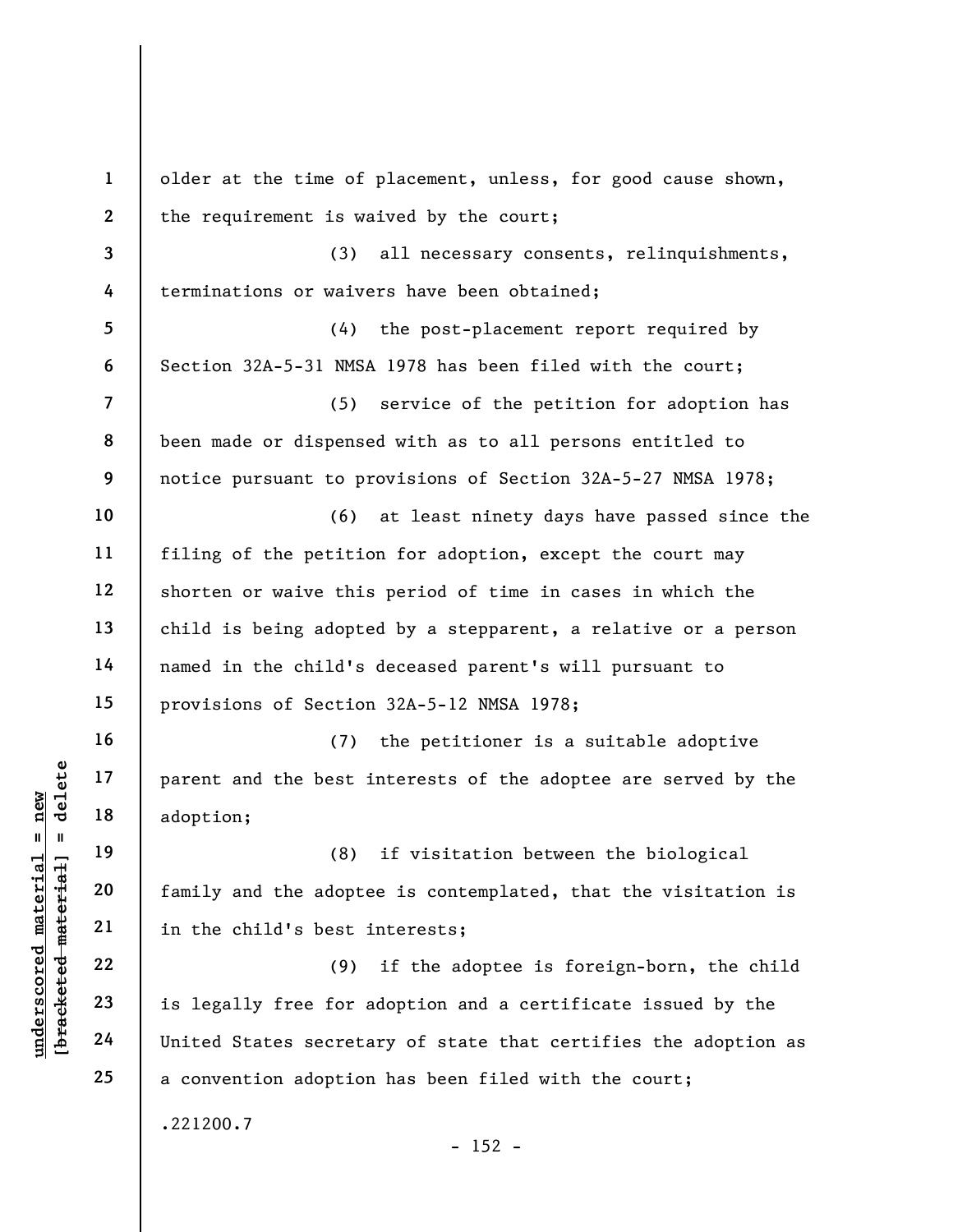underscored material = new [bracketed material] = delete 1 2 3 4 5 6 7 8 9 10 11 12 13 14 15 16 17 18 19 (10) the results of the criminal records check required pursuant to provisions of the Adoption Act have been received and considered; [(11) if the adoptee is an Indian child, the requirements set forth in the federal Indian Child Welfare Act of 1978 have been met; (12) when the child is an Indian child, the placement preferences set forth in the federal Indian Child Welfare Act of 1978 or the placement preferences of the appropriate Indian tribes have been followed or, if not followed, good cause for noncompliance has been clearly stated and supported, as required by the federal Indian Child Welfare Act of 1978, and provision has been made to ensure that the Indian child's cultural ties to the Indian child's tribe are protected and fostered]; and  $[{+13}]$  (11) if the adoption involves the interstate placement of the adoptee, the requirements of the Interstate Compact on the Placement of Children have been met. G. In addition to the findings required by

Subsection F of this section, the court in any decree of adoption shall make findings with respect to each allegation of the petition.

H. If the court determines that any of the requirements for a decree of adoption pursuant to provisions of Subsections E and F of this section have not been met or that .221200.7

20

21

22

23

24

25

 $- 153 -$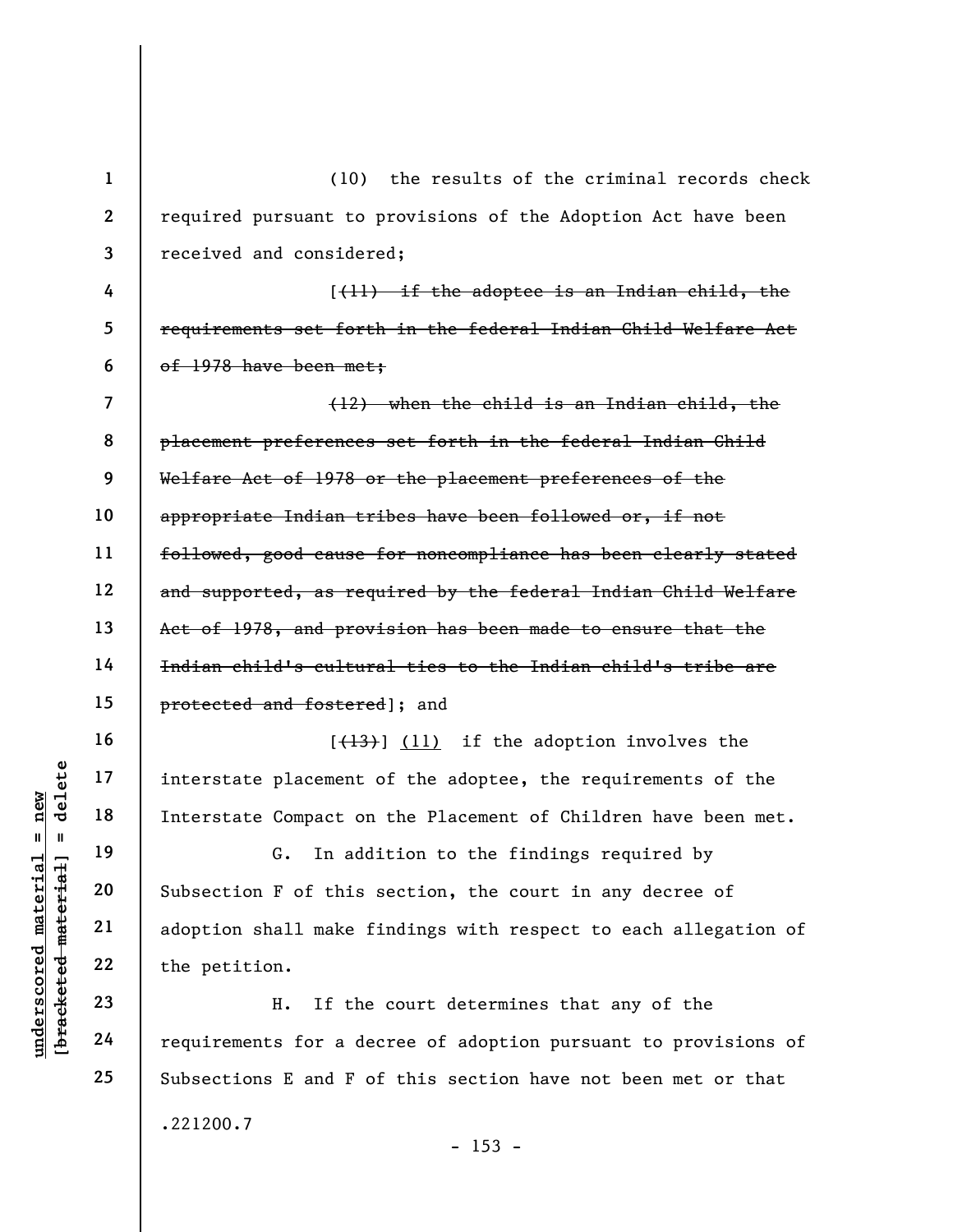the adoption is not in the best interests of the adoptee, the court shall deny the petition and determine, in the best interests of the adoptee, the person who shall have custody of the child.

I. The decree of adoption shall include the new name of the adoptee and shall not include any other name by which the adoptee has been known or the names of the former parents. The decree of adoption shall order that from the date of the decree, the adoptee shall be the child of the petitioner and accorded the status set forth in Section 32A-5-37 NMSA 1978.

J. A decree of adoption shall be entered within six months of the filing of the petition if the adoptee is under the age of one year at the time of placement or twelve months if the adoptee is one year of age or older at the time of placement, except that the time may be extended by the court upon request of any of the parties or upon the court's own motion for good cause shown.

under 17<br>
and 18<br>
with the spiration of one<br>
with 19<br>
under the expiration of one<br>
with 20<br>
under the expiration of one<br>
(provided, however, the Indian child<br>
23<br>
petition the court pu<br>
24<br>
Hadian Child Welfare K. A decree of adoption may not be attacked upon the expiration of one year from the entry of the decree. [provided, however, that in any adoption involving an Indian child, the Indian child's parent or Indian custodian may petition the court pursuant to the provisions of the federal Indian Child Welfare Act of 1978 to invalidate the adoption.

> L. In any adoption involving an Indian child, the .221200.7

> > $- 154 -$

25

1

2

3

4

5

6

7

8

9

10

11

12

13

14

15

16

17

18

19

20

21

22

23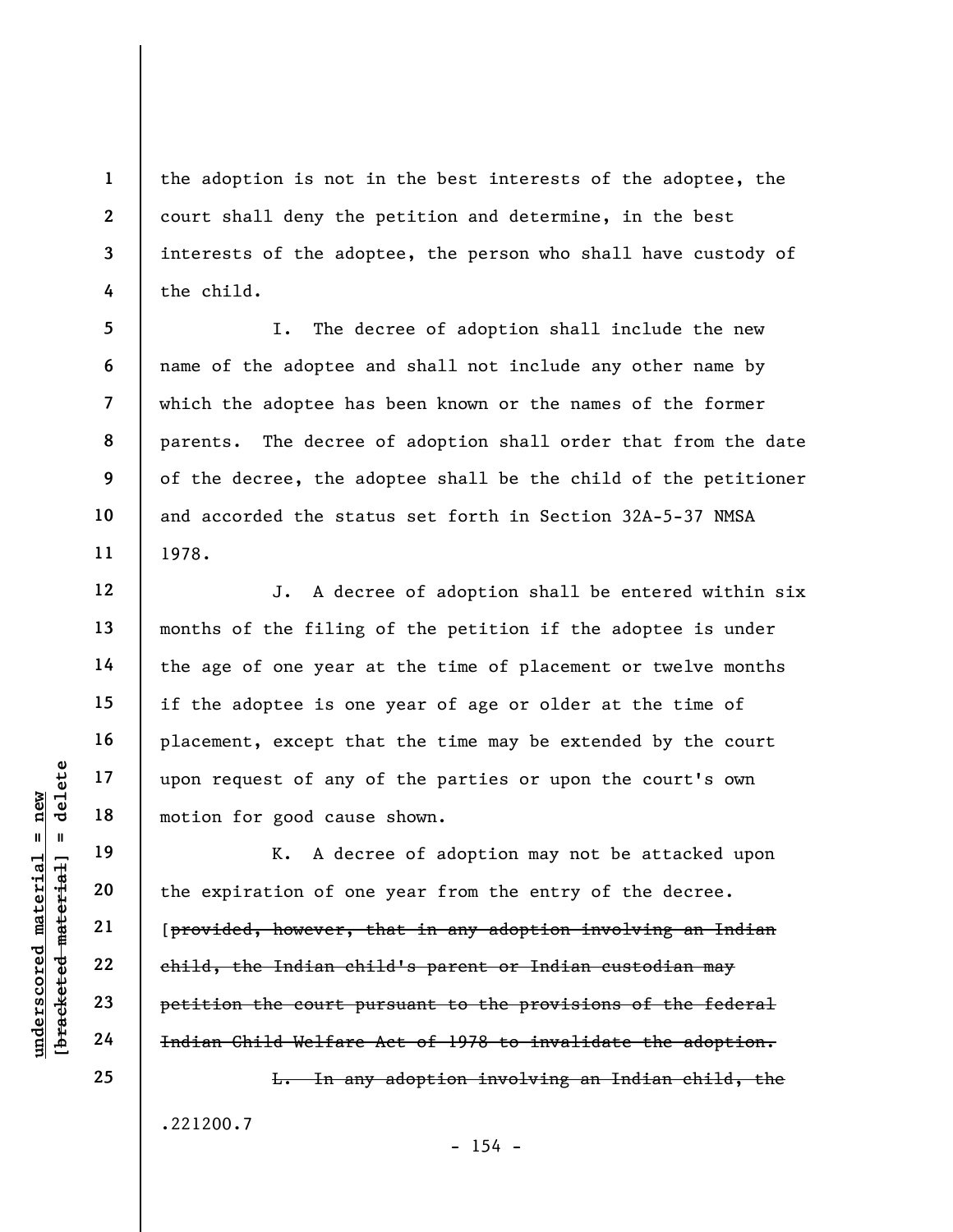clerk of the court shall provide the secretary of the interior with a copy of any decree of adoption or adoptive placement order and other information as required by the federal Indian Child Welfare Act of 1978.]"

SECTION 67. Section 32A-5-40 NMSA 1978 (being Laws 1993, Chapter 77, Section 167, as amended) is amended to read:

"32A-5-40. POST-DECREE OF ADOPTION ACCESS TO RECORDS.--

understand of the same of age<br>
understand material eighteen years of age<br>
inspection, by the at<br>
understand material material was the adoptee in the<br>
22<br>
understand of unless the former parameters<br>
24<br>
unless the former pa A. After the decree of adoption has been entered, all court files containing records of judicial proceedings conducted pursuant to the provisions of the Adoption Act and records submitted to the court in the proceedings shall be kept in separate locked files withheld from public inspection. Upon application to the clerk of the court, the records shall be open to inspection by a former parent if the adoptee is eighteen years of age or older, by an adoptee if the adoptee is eighteen years of age or older at the time application is made for inspection, by the adoptive parent if the adoptee is under eighteen years of age at the time application is made for inspection, by the attorney of any party, by any agency that has exercised guardianship over or legal custody of a child who was the adoptee in the particular proceeding, by the department or by an adoptee's sibling; provided that the identity of the former parents and of the adoptee shall be kept confidential unless the former parents and the adoptee have consented to the release of identity. In the absence of consent to release .221200.7

1

2

3

4

5

6

7

8

9

10

11

12

13

14

15

16

17

18

19

20

21

22

23

24

25

 $- 155 -$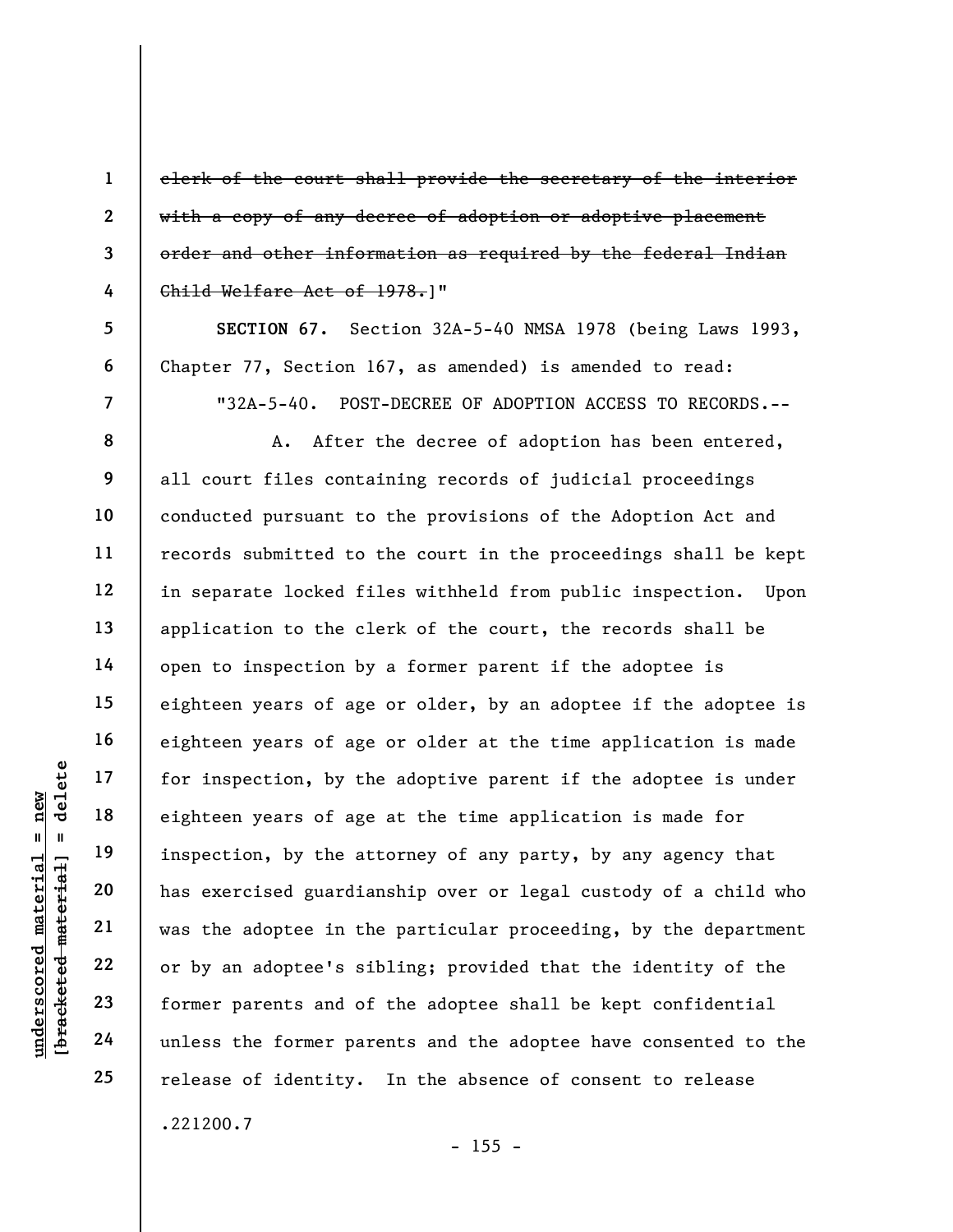understand to be cont<br>  $\begin{bmatrix}\n\frac{1}{2} & \frac{1}{2} & \frac{1}{2} \\
\frac{1}{2} & \frac{1}{2} & \frac{1}{2} \\
\frac{1}{2} & \frac{1}{2} & \frac{1}{2} \\
\frac{1}{2} & \frac{1}{2} & \frac{1}{2} \\
\frac{1}{2} & \frac{1}{2} & \frac{1}{2}\n\end{bmatrix}$  to the adoptee if the<br>
or to the adoptive pa<br>
years of age; or<br> 1 2 3 4 5 6 7 8 9 10 11 12 13 14 15 16 17 18 19 20 21 22 23 24 25 identity, the inspection shall be limited to the following nonidentifying information: (1) the health and medical histories of the adoptee's biological parents; (2) the health and medical history of the adoptee; (3) the adoptee's general family background, including ancestral information, without name references or geographical designations; (4) physical descriptions; and (5) the length of time the adoptee was in the care and custody of persons other than the petitioner. B. After the entry of the decree of adoption, at any time, a former parent may file with the court, with the placing agency or with the department: (1) a consent or refusal or an amended consent or refusal to be contacted; (2) a release of the former parent's identity to the adoptee if the adoptee is eighteen years of age or older or to the adoptive parent if the adoptee is under eighteen years of age; or (3) information regarding the former parent's location or changes in background information. C. Any changes to post-adoption access to records referred to in Subsection B of this section shall be filed with .221200.7  $- 156 -$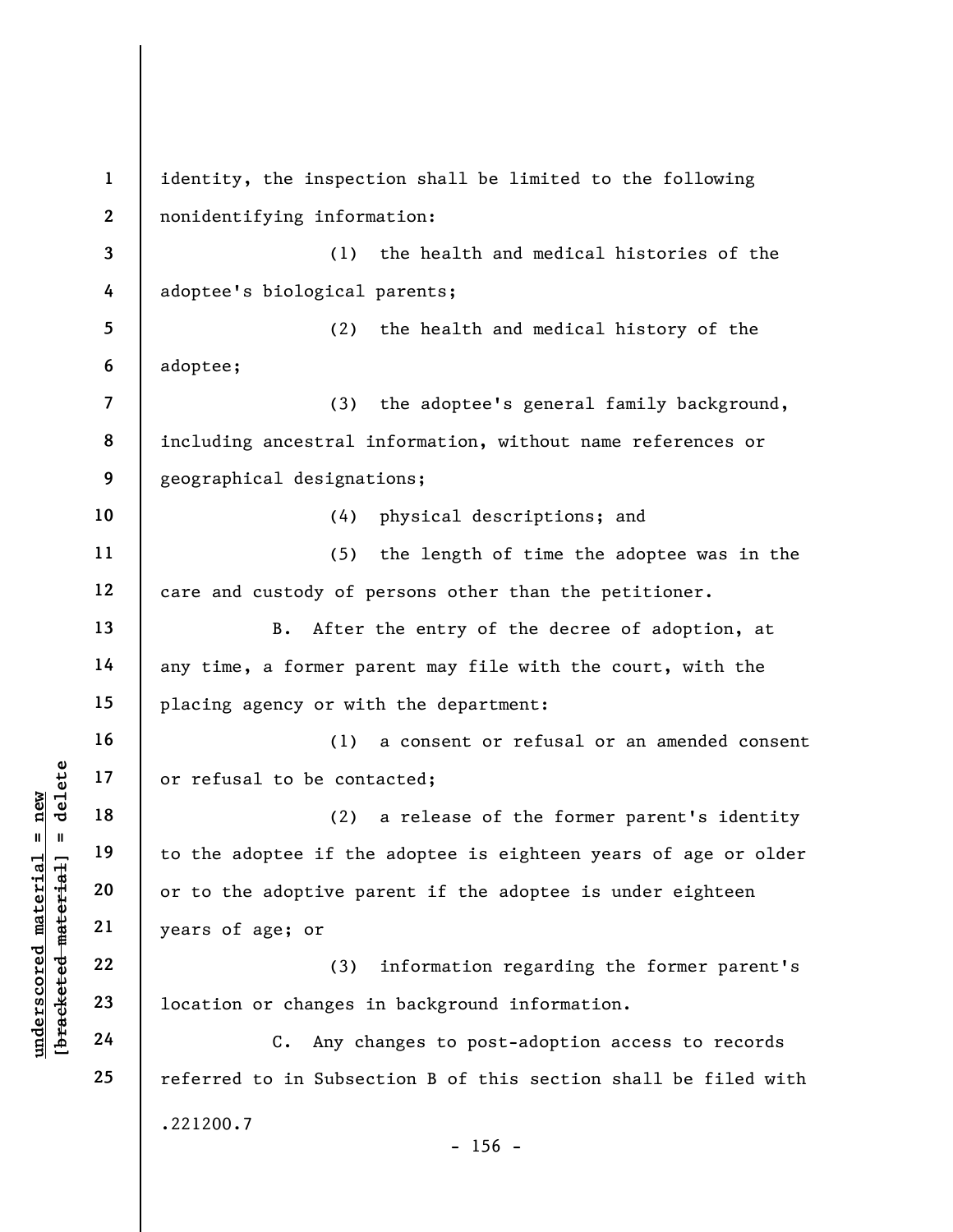underscored material and the set of the set of the set of the set of the release of identifying the set of the set of the set of the release of identifying the release of identifying the release of identifying  $\begin{array}{r} 24 \$ 1 2 3 4 5 6 7 8 9 10 11 12 13 14 15 16 17 18 19 20 21 22 23 24 25 the court, the placing agency and the department. D. The consent or refusal referred to in Subsection B of this section shall be honored by the court, the placing agency or the department unless for good cause the court orders to the contrary. E. At any time, an adoptee who is eighteen years of age or older may file with the court, a placing agency or the department: (1) information regarding the adoptee's location; or (2) a consent or refusal regarding opening of the adoptee's adoption file to the adoptee's former parents. F. If mutual authorizations for release of identifying information by the parties are not available, an adoptee who is eighteen years of age or older, the biological parents if the adoptee is eighteen years of age or older or the adoptive parents if the adoptee is under the age of eighteen years may file a motion with the court to obtain the release of identifying information for good cause shown. When hearing the motion, the court shall give primary consideration to the best interests of the adoptee, but shall also give due consideration to the interests of the members of the adoptee's former and adoptive families. In determining whether good cause exists for the release of identifying information, the court shall consider:

.221200.7

 $- 157 -$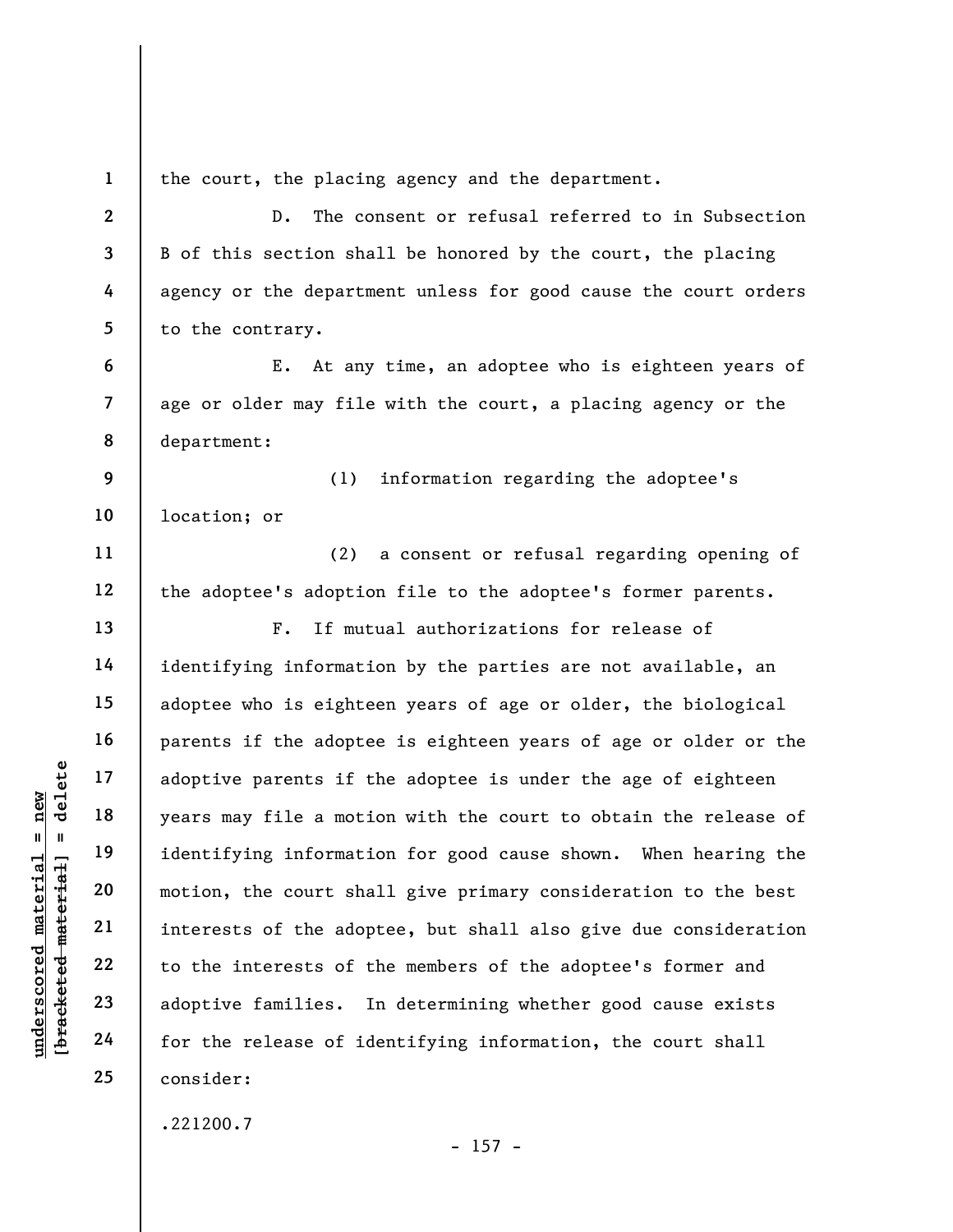underscored material = new [bracketed material] = delete 1 2 3 4 5 6 7 8 9 10 11 12 13 14 15 16 17 18 19 20 21 22 23 24 25 (1) the reason the information is sought; (2) any procedure available for satisfying the petitioner's request without disclosing the name or identity of another individual, including appointment of a confidential intermediary to contact the individual and request specific information; (3) whether the individual about whom identifying information is sought is alive; (4) the preference, to the extent known, of the adoptee, the adoptive parents, the former parents and other members of the adoptee's former and adoptive families and the likely effect of disclosure on those individuals; (5) the age, maturity and expressed needs of the adoptee; (6) the report or recommendation of any individual appointed by the court to assess the request for identifying information; and (7) any other factor relevant to an assessment of whether the benefit to the adoptee of releasing the information sought will be greater than the benefit to any other individual of not releasing the information. [G. An adoptee shall have the right, for the purpose of enrolling in the adoptee's tribe of origin, to access information kept by the department. Information needed by an adoptee to enroll in his tribe of origin may be requested .221200.7 - 158 -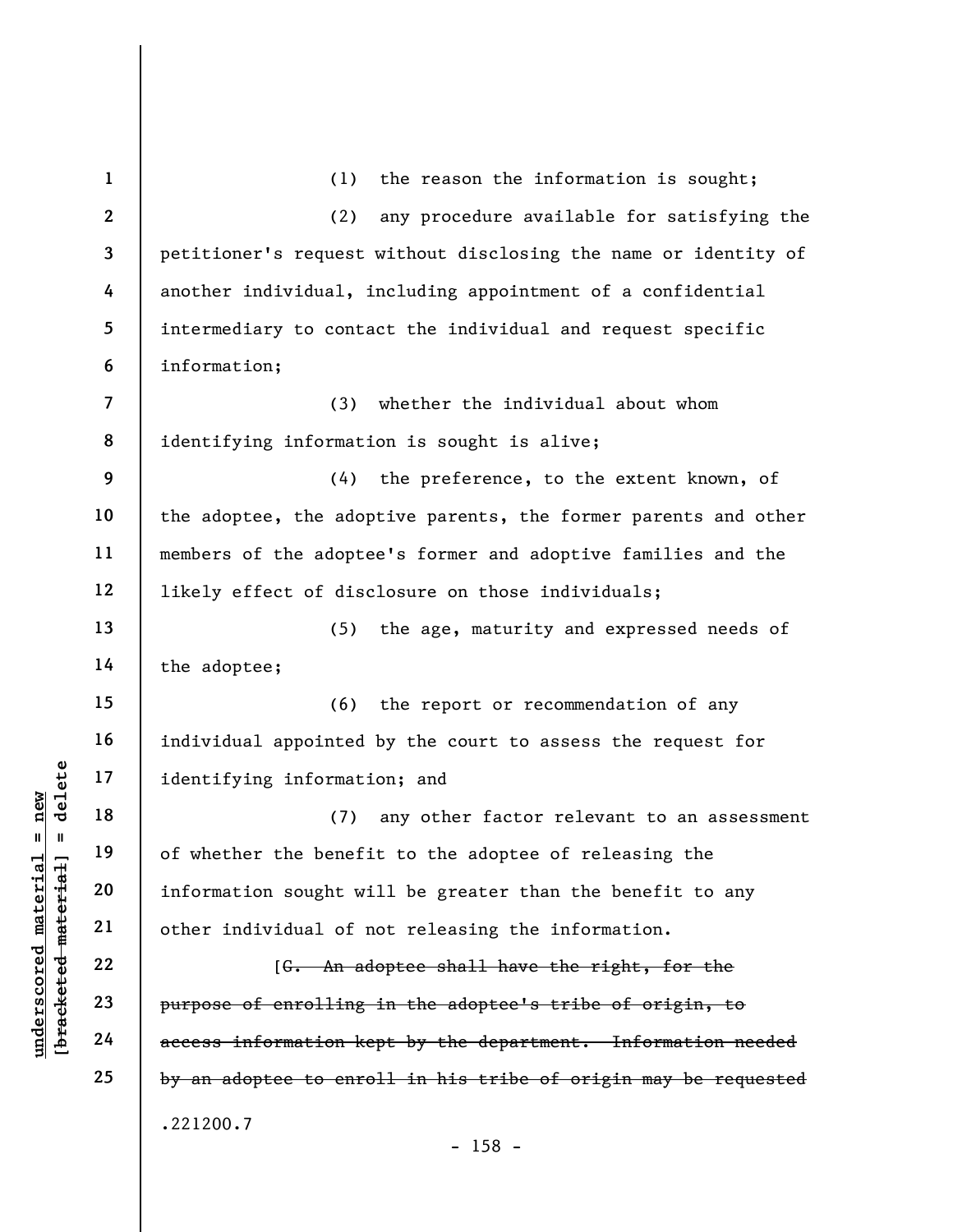underschied material engineer is submissing to establish tribal engineer is any rights flowing free any rights flowing free any rights flowing free any rights flowing free any rights flowing free any  $(3)$  department's sub 1 2 3 4 5 6 7 8 9 10 11 12 13 14 15 16 17 18 19 20 21 22 23 24 25 from the department by the following persons: (1) the adoptee, after he reaches eighteen years of age; (2) when the adoptee is a child, his adoptive parent or guardian; or (3) an adoptee's descendant or, if the adoptee's descendant is a child, an adult representative for the descendant. H. When the department receives a request for information regarding an adoptee's tribe of origin, the department shall examine its records to determine if the adoptee is of Indian descent. If the department establishes that an adoptee is of Indian descent, the department shall (1) provide the requester with the tribal affiliation of the adoptee's biological parents; (2) submit to the tribe information necessary to establish tribal enrollment for the adoptee and to protect any rights flowing from the adoptee's tribal relationship; and (3) provide notice to the requester of the department's submission of information to the adoptee's tribe.]" SECTION 68. Section 40-10B-5 NMSA 1978 (being Laws 2001, Chapter 167, Section 5, as amended) is amended to read: "40-10B-5. PETITION--WHO MAY FILE--CONTENTS.-- A. A petition seeking the appointment of a guardian .221200.7

- 159 -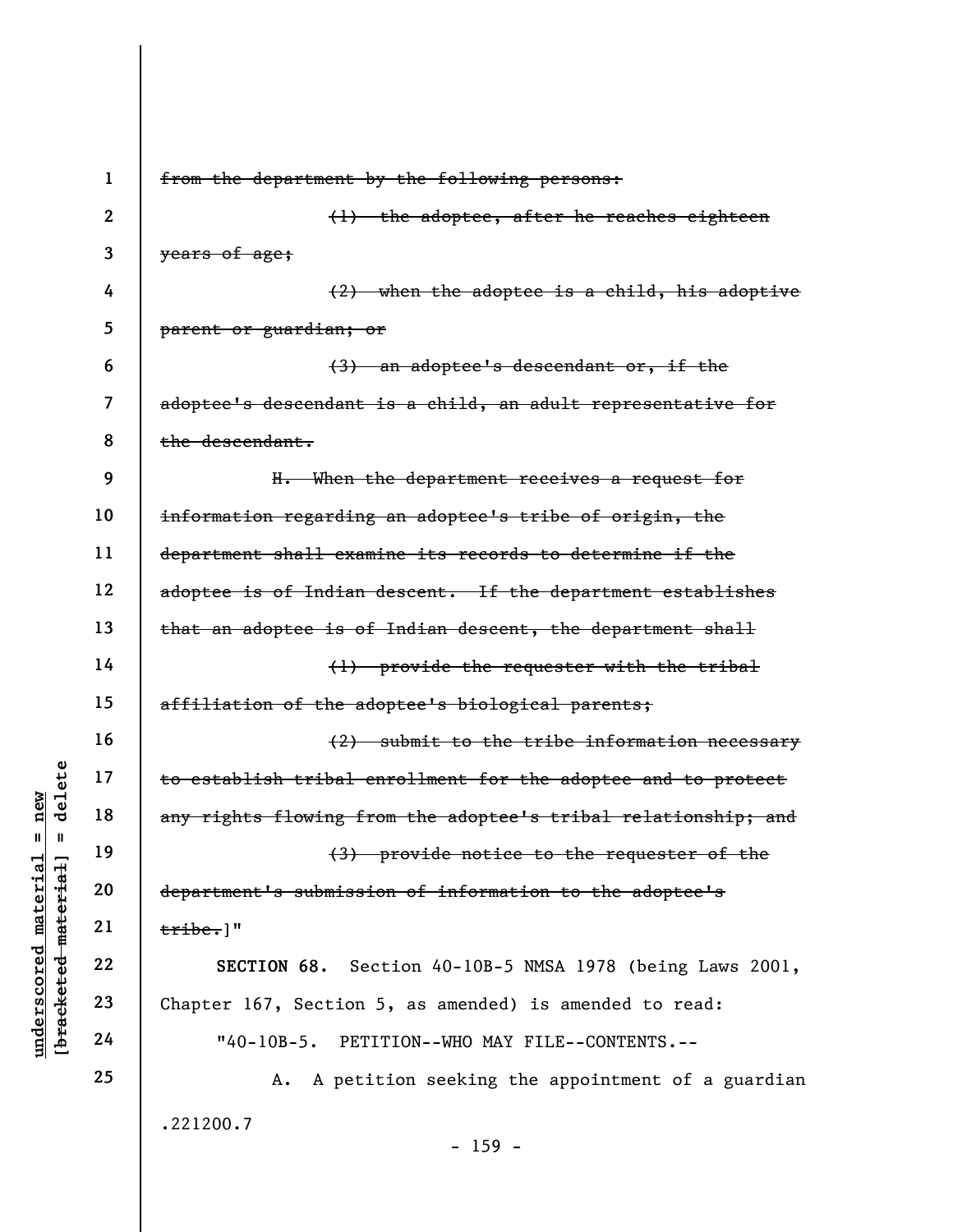|                                                           | $\mathbf{1}$     | pursuant to the Kinship Guardianship Act may be filed only by:  |
|-----------------------------------------------------------|------------------|-----------------------------------------------------------------|
|                                                           | $\boldsymbol{2}$ | (1)<br>a kinship caregiver;                                     |
|                                                           | 3                | (2)<br>a caregiver, who has reached the age of                  |
|                                                           | 4                | twenty-one, with whom no kinship with the child exists and who  |
|                                                           | 5                | has been nominated to be guardian of the child by the child,    |
|                                                           | 6                | and the child has reached the age of fourteen; or               |
|                                                           | $\overline{7}$   | (3)<br>a caregiver designated formally or                       |
|                                                           | 8                | informally by a parent in writing if the designation indicates  |
|                                                           | 9                | on its face that the parent signing understands:                |
|                                                           | 10               | the purpose and effect of the<br>(a)                            |
|                                                           | 11               | guardianship;                                                   |
|                                                           | 12               | that the parent has the right to be<br>(b)                      |
|                                                           | 13               | served with the petition and notices of hearings in the action; |
|                                                           | 14               | and                                                             |
|                                                           | 15               | (c)<br>that the parent may appear in court                      |
|                                                           | 16               | to contest the guardianship.                                    |
| delete                                                    | 17               | A petition seeking the appointment of a guardian<br>B.          |
| $n$ ew                                                    | 18               | shall be verified by the petitioner and allege the following    |
| H<br>H                                                    | 19               | with respect to the child:                                      |
|                                                           | 20               | facts that, if proved, will meet the<br>(1)                     |
|                                                           | 21               | requirements of Subsection B of Section 40-10B-8 NMSA 1978;     |
|                                                           | 22               | the date and place of birth of the child,<br>(2)                |
|                                                           | 23               | if known, and if not known, the reason for the lack of          |
| underscored material<br>[ <del>bracketed material</del> ] | 24               | knowledge;                                                      |
|                                                           | 25               | (3)<br>the legal residence of the child and the                 |
|                                                           |                  | .221200.7<br>$-160 -$                                           |
|                                                           |                  |                                                                 |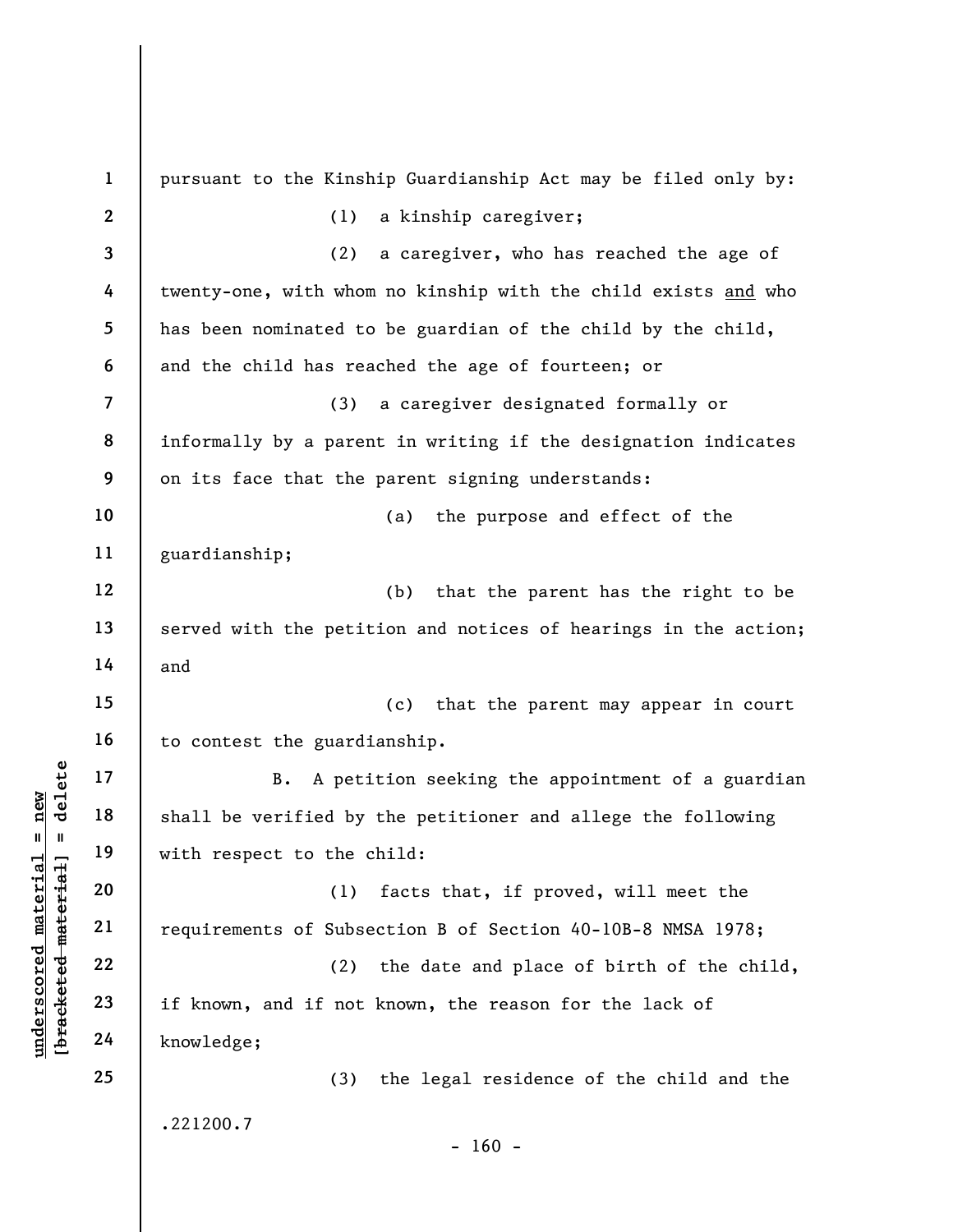understand<br>
understand material engines is to the season to know the subject to provisions<br>
where is reason to know the subject to provisions<br>
where  $\begin{array}{c|c} 21 & \text{there is reason to kn} \\ 22 & \text{subject to provisions} \\ 23 & \text{otherwise} \\ 24 & \text{child's parents; and} \end{array}$ 1 2 3 4 5 6 7 8 9 10 11 12 13 14 15 16 17 18 19 20 21 22 23 24 25 place where the child resides, if different from the legal residence; (4) the name and address of the petitioner; (5) the kinship, if any, between the petitioner and the child; (6) the names and addresses of the parents of the child; (7) the names and addresses of persons having legal custody of the child; (8) the existence of any matters pending involving the custody of the child; (9) a statement that the petitioner agrees to accept the duties and responsibilities of guardianship; (10) the existence of any matters pending pursuant to the provisions of Chapter 32A, Article 4 NMSA 1978 and, if so, a statement that the children, youth and families department consents to the relief requested in the petition; (11) whether the child is an Indian child or there is reason to know that the child is an Indian child, and subject to provisions of the [federal Indian Child Welfare Act of 1978] Indian Family Protection Act and, if so: (a) the tribal affiliations of the child's parents; and (b) the specific actions taken by the petitioner to notify the parents' tribes and the results of the .221200.7  $- 161 -$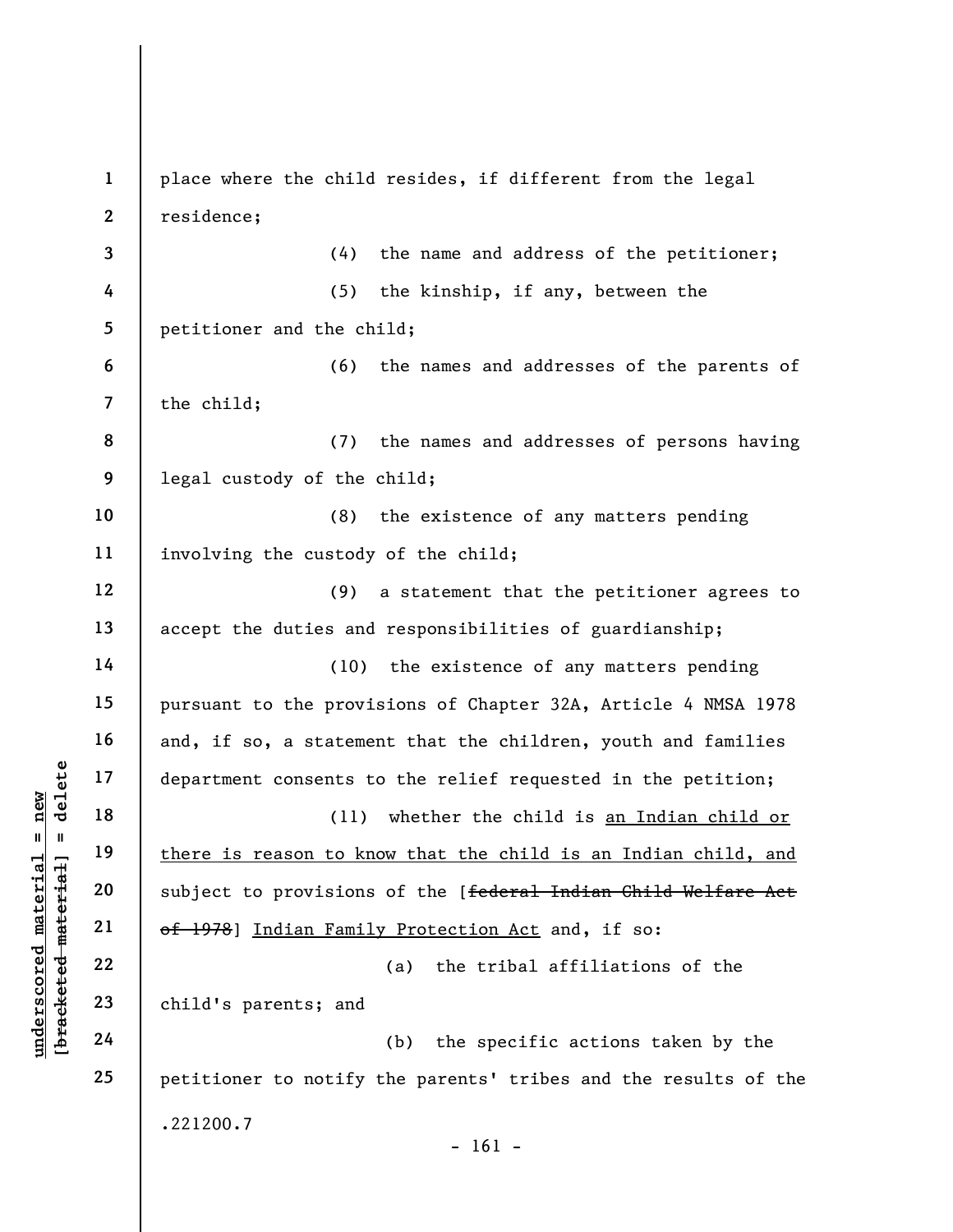underscored material material material material material material material material control (2)<br>
which are allowed material contract the set of the set of the set of the set of the set of the set of the set of the set of t 1 2 3 4 5 6 7 8 9 10 11 12 13 14 15 16 17 18 19 20 21 22 23 24 25 contacts, including the names, addresses, titles and telephone numbers of the persons contacted, and copies of correspondence with the tribe; and (12) other facts in support of the guardianship sought." SECTION 69. Section 40-10B-6 NMSA 1978 (being Laws 2001, Chapter 167, Section 6, as amended) is amended to read: "40-10B-6. SERVICE OF PETITION--NOTICE--PARTIES.-- A. The court shall set a date for hearing on the petition, which date shall be no less than thirty and no more than ninety days from the date of filing the petition. B. The petition and a notice of the hearing shall be served upon: (1) the children, youth and families department if there is any pending matter relating to the child pursuant to the provisions of Chapter 32A, Article 4 NMSA 1978; (2) the child if the child has reached the age of fourteen; (3) the parents of the child; (4) a person having custody of the child or visitation rights pursuant to a court order; and (5) if the child is an Indian child or there is reason to know the child is an Indian child as defined in the [federal Indian Child Welfare Act of 1978] Children's Code, the [appropriate] Indian tribe and [any] the child's parent or .221200.7  $- 162 -$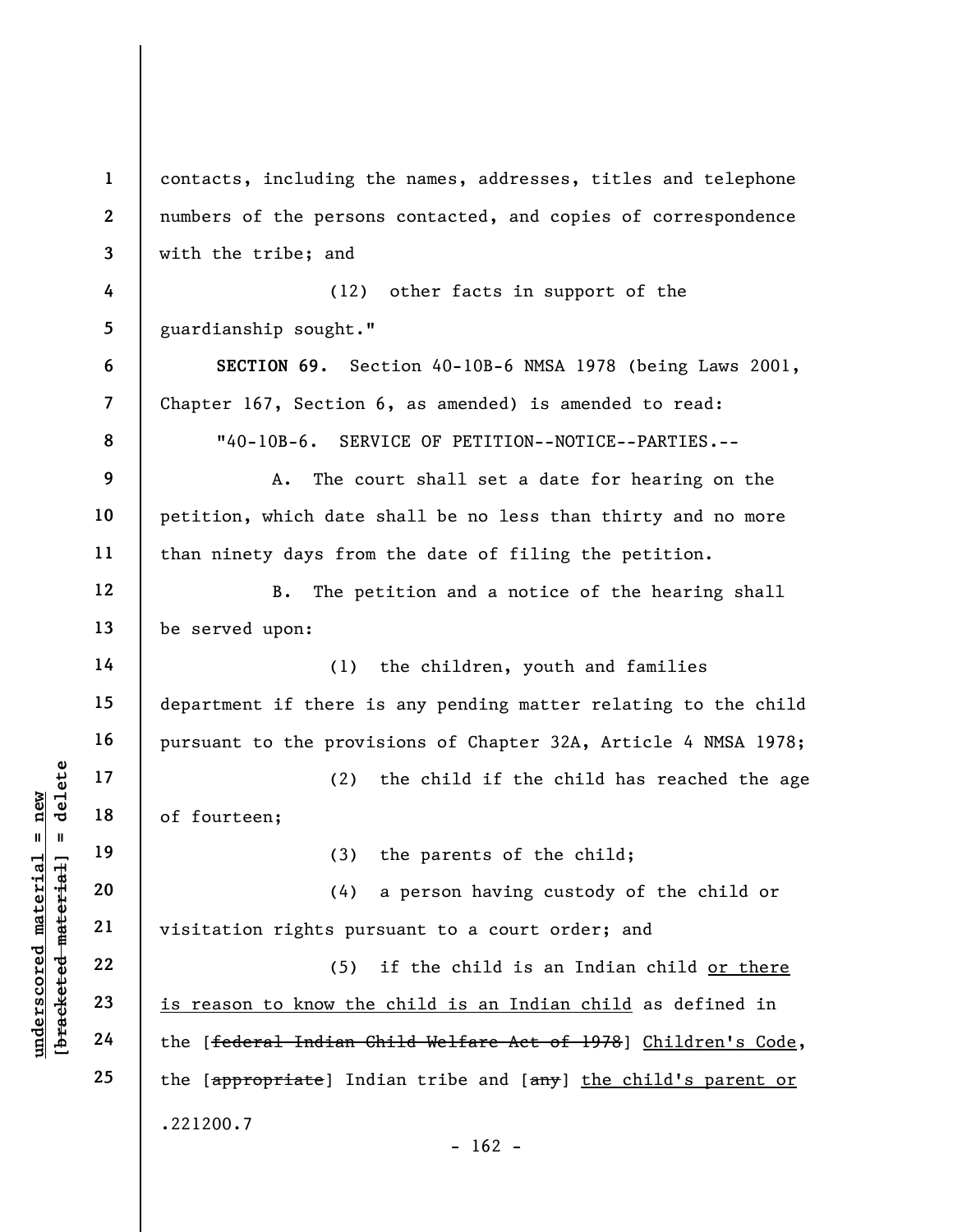2 3 "Indian custodian", together with a notice of pendency of the guardianship proceedings [pursuant to the provisions of the federal Indian Child Welfare Act of 1978].

C. Service of process required by Subsection A of this section shall be made in accordance with the requirements for giving notice of a hearing pursuant to Subsection A of Section 45-1-401 NMSA 1978.

8 9 10 11 D. The persons required to be served pursuant to Subsection B of this section have a right to file a response as parties to this action. Other persons may intervene pursuant to Rule 1-024 NMRA."

SECTION 70. REPEAL.--Sections 32A-1-14 and 32A-3B-6.1 NMSA 1978 (being Laws 1993, Chapter 77, Section 23 and Laws 2005, Chapter 189, Section 37, as amended) are repealed.

underscores is held<br>  $u_1 = 19$ <br>  $u_2 = 21$ <br>  $u_3 = 22$ <br>  $u_4 = 23$ <br>  $u_5 = 24$ <br>  $u_6 = 24$ <br>  $u_7 = 24$ <br>  $u_8 = 24$ <br>  $u_9 = 24$ <br>  $u_1 = 24$ <br>  $u_2 = 24$ <br>  $u_3 = 24$ <br>  $u_4 = 24$ <br>  $u_5 = 24$ <br>  $u_6 = 24$ <br>  $u_7 = 24$ <br>  $u_8 = 24$ <br>  $u_9 = 24$ <br>  $u_$ SECTION 71. SEVERABILITY.--If any provision of the Indian Family Protection Act, related provisions in other sections of New Mexico law or the application of such laws to any person or circumstances is held invalid for any reason in a court of competent jurisdiction, the invalidity does not affect other provisions of the Indian Family Protection Act and related laws.

SECTION 72. APPLICABILITY.--The provisions of Section 8 of this act apply to tribal-state agreements that become effective on or after July 1, 2022.

SECTION 73. EFFECTIVE DATE.--The effective date of the .221200.7

1

4

5

6

7

12

13

14

15

16

17

18

19

20

21

22

23

24